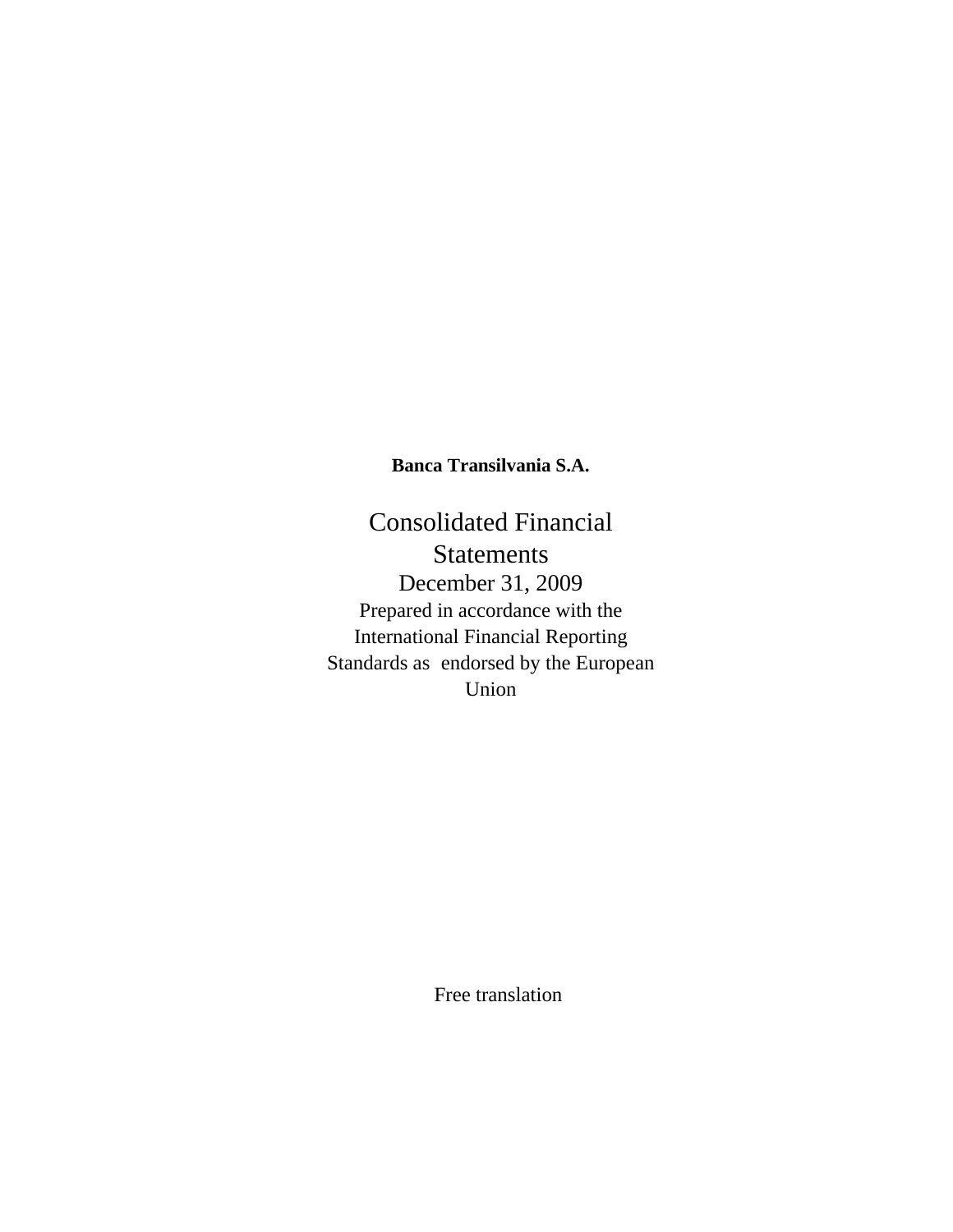# **Contents**

| Independent auditors' report                   |         |
|------------------------------------------------|---------|
| Consolidated income statement                  |         |
| Consolidated statement of comprehensive income | 2       |
| Consolidated statement of financial position   | 3       |
| Consolidated statement of changes in equity    | $4 - 5$ |
| Consolidated statement of cash flows           | $6 - 7$ |
| Notes to the consolidated financial statements | 8 - 84  |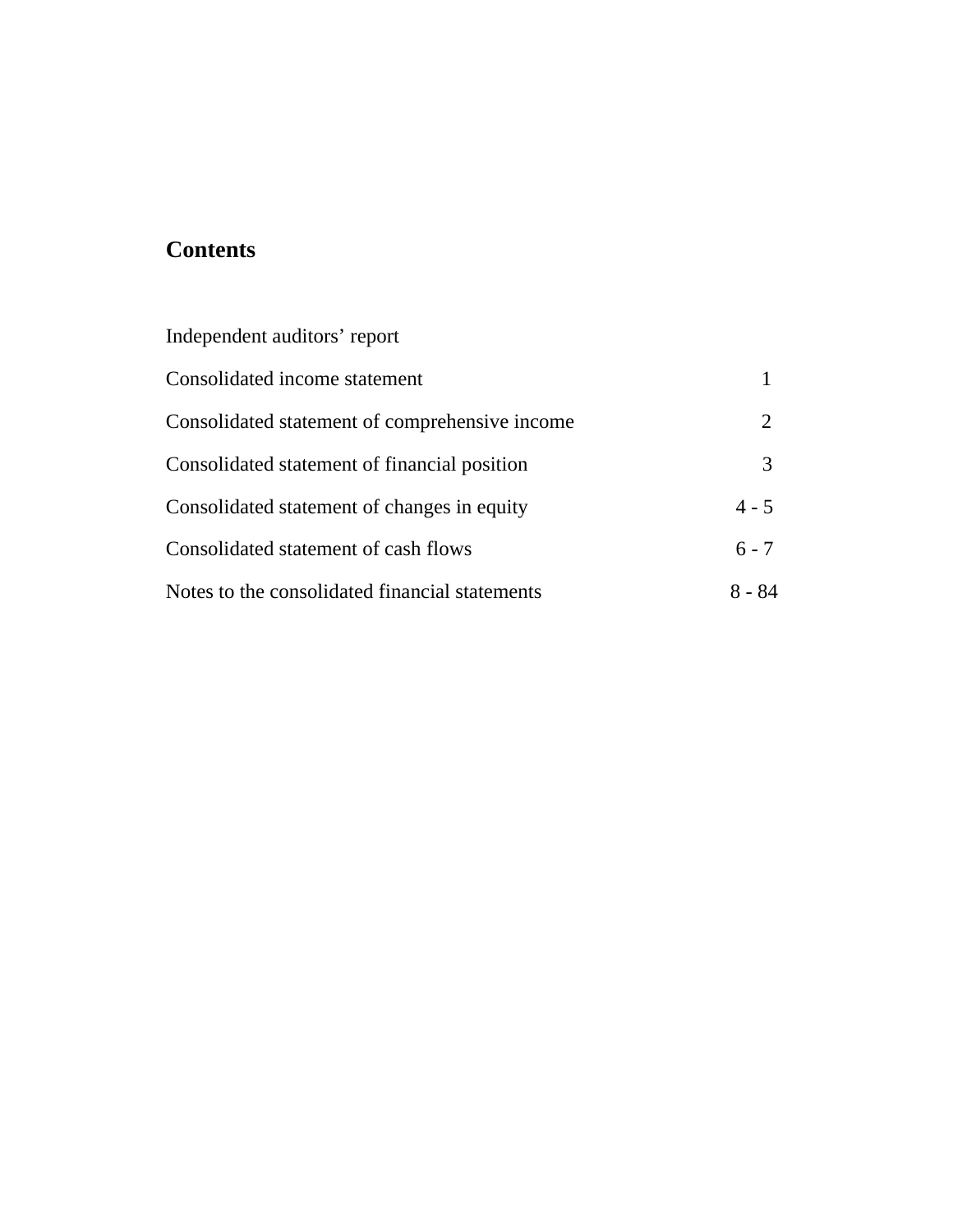**Convenience Translation\***

# **Consolidated income statement**

#### *For the year ended 31 December*

|                                                   | <b>Note</b> | 2009<br><b>RON</b><br>thousand | 2008<br><b>RON</b><br>thousand | 2009<br><b>EUR</b><br>thousand | 2008<br><b>EUR</b><br>thousand |
|---------------------------------------------------|-------------|--------------------------------|--------------------------------|--------------------------------|--------------------------------|
| Interest income                                   |             | 2,109,440                      | 1,545,740                      | 497,826                        | 419,730                        |
| Interest expense                                  |             | (1,355,111)                    | (953,056)                      | (319, 805)                     | (258,793)                      |
| Net interest income                               | 8           | 754,329                        | 592,684                        | 178,021                        | 160,937                        |
| Fee and commission income                         |             | 417,098                        | 428,533                        | 98,435                         | 116,364                        |
| Fee and commission expense                        |             | (46,293)                       | (47, 379)                      | (10, 925)                      | (12, 865)                      |
| Net fee and commission income                     | 9           | 370,805                        | 381,154                        | 87,510                         | 103,499                        |
| Net trading income                                | 10          | 143,201                        | 69,511                         | 33,795                         | 18,875                         |
| Other operating income                            | 11          | 48,441                         | 42,977                         | 11,432                         | 11,670                         |
| <b>Operating income</b>                           |             | 1,316,776                      | 1,086,326                      | 310,758                        | 294,981                        |
| Net impairment losses on assets                   | 12          | (490, 784)                     | (157, 564)                     | (115, 825)                     | (42,785)                       |
| Personnel expenses                                | 13          | (349, 124)                     | (386,033)                      | (82, 393)                      | (104, 823)                     |
| Depreciation and amortization                     | 23, 24      | (68,042)                       | (63, 137)                      | (16,058)                       | (17, 144)                      |
| Other operating expenses                          | 14          | (299, 957)                     | (294,093)                      | (70, 789)                      | (79, 859)                      |
| <b>Operating expenses</b>                         |             | (1,207,907)                    | (900, 827)                     | (285,065)                      | (244, 611)                     |
| Share of profits/(losses) in associates           | 22          | 10,298                         | (28, 581)                      | 2,430                          | (7,761)                        |
| Profit from sale of associates and joint ventures | 22, 38      | 38,596                         | 268,814                        | 9,109                          | 72,994                         |
| Profit before income tax                          |             | 157,763                        | 425,732                        | 37,232                         | 115,603                        |
| Income tax expense                                | 15          | (21,048)                       | (65, 745)                      | (4,967)                        | (17, 852)                      |
| Profit for the year                               |             | 136,715                        | 359,987                        | 32,265                         | 97,751                         |
| Profit for the year attributable to:              |             |                                |                                |                                |                                |
| Equity holders of the Bank                        |             | 138,323                        | 361,672                        | 32,644                         | 98,209                         |
| Non-controlling interest                          |             | (1,608)                        | (1,685)                        | (379)                          | (458)                          |
| Profit for the year                               |             | 136,715                        | 359,987                        | 32,265                         | 97,751                         |
| Basic earnings per share                          |             | 0.1304                         | 0.3368                         |                                |                                |
| Diluted earnings per share                        |             | 0.1304                         | 0.2964                         |                                |                                |
| * Refer to Note 2c                                |             |                                |                                |                                |                                |

The accompanying notes from pages 8 to 84 form an integral part of these consolidated financial statements. TRANSLATOR'S EXPLANATORY NOTE: The above is provided as a free translation from Romanian which is the official and binding version.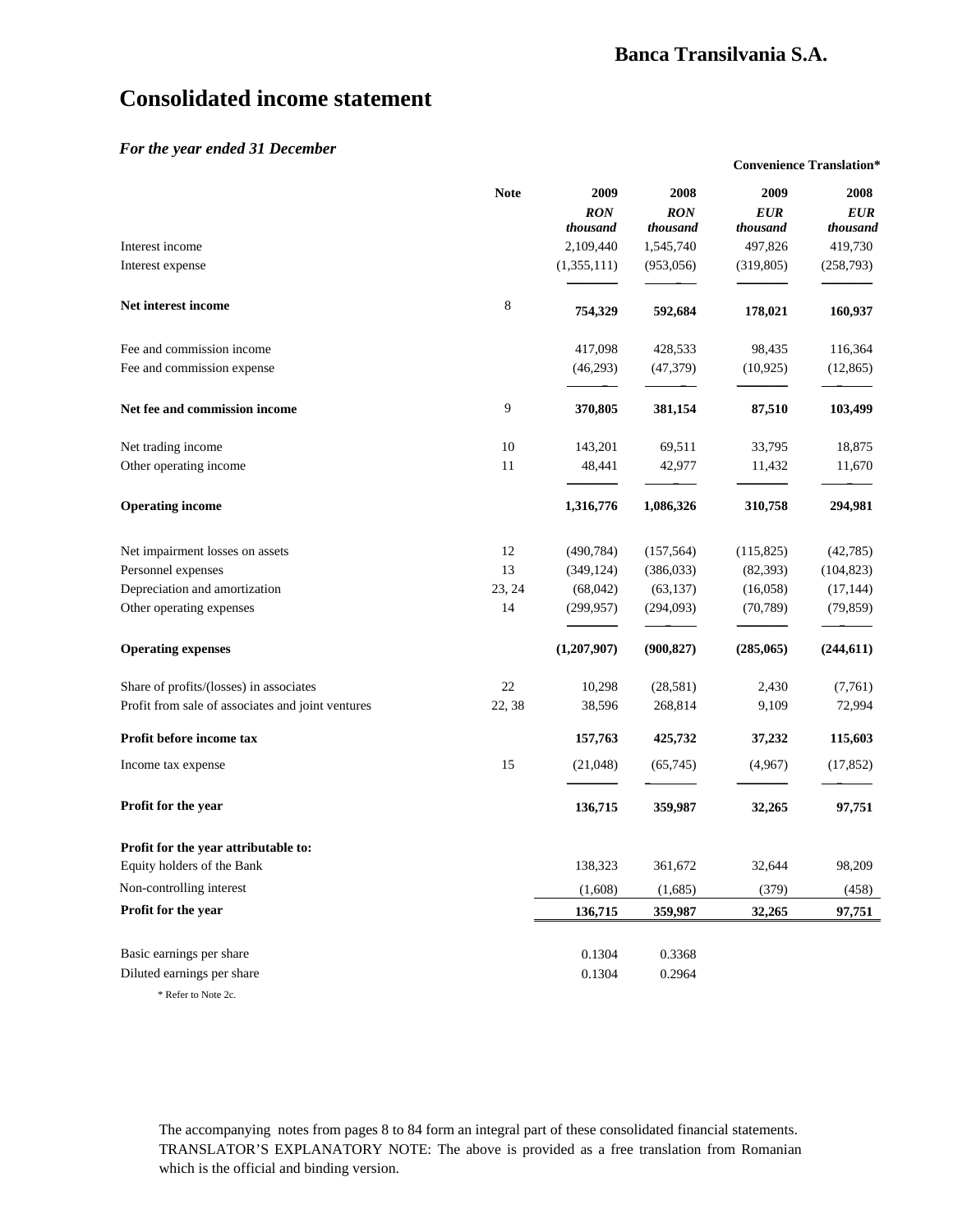## **Banca Transilvania S.A.**

## **Consolidated statement of comprehensive income**

| As at 31 December                                                                       |             |                        |                        | <b>Convenience Translation*</b> |                        |
|-----------------------------------------------------------------------------------------|-------------|------------------------|------------------------|---------------------------------|------------------------|
|                                                                                         | <b>Note</b> | 2009                   | 2008                   | 2009                            | 2008                   |
|                                                                                         |             | <b>RON</b><br>thousand | <b>RON</b><br>thousand | <b>EUR</b><br>thousand          | <b>EUR</b><br>thousand |
| <b>Profit for the year</b>                                                              |             | 136,715                | 359,987                | 32,265                          | 97,751                 |
| Other comprehensive income, net of income tax                                           |             |                        |                        |                                 |                        |
| Fair values gains/(losses) from available for sale investments (net<br>of deferred tax) |             | 44,405                 | (65,890)               | 10,480                          | 17,892                 |
| Other changes                                                                           |             | 2,950                  | (17, 853)              | 696                             | (4,848)                |
| Total comprehensive income for the period                                               |             | 184,070                | 276,244                | 43,441                          | 110,795                |
| Total comprehensive income attributable to:                                             |             |                        |                        |                                 |                        |
| Equity holders of the Bank                                                              |             | 186,692                | 276,028                | 44,059                          | 74,952                 |
| Non-controlling interest                                                                |             | (2,622)                | 216                    | (618)                           | 59                     |
| Total comprehensive income for the period                                               |             | 184,070                | 276,244                | 43,441                          | 75,011                 |
|                                                                                         |             |                        |                        |                                 |                        |

\* Refer to Note 2c.

The consolidated financial statements were approved by the Board of Directors on 29 March 2010 and were signed on its behalf by:

Horia Ciorcila Maria Moldovan *Chairman Chief Financial Offi*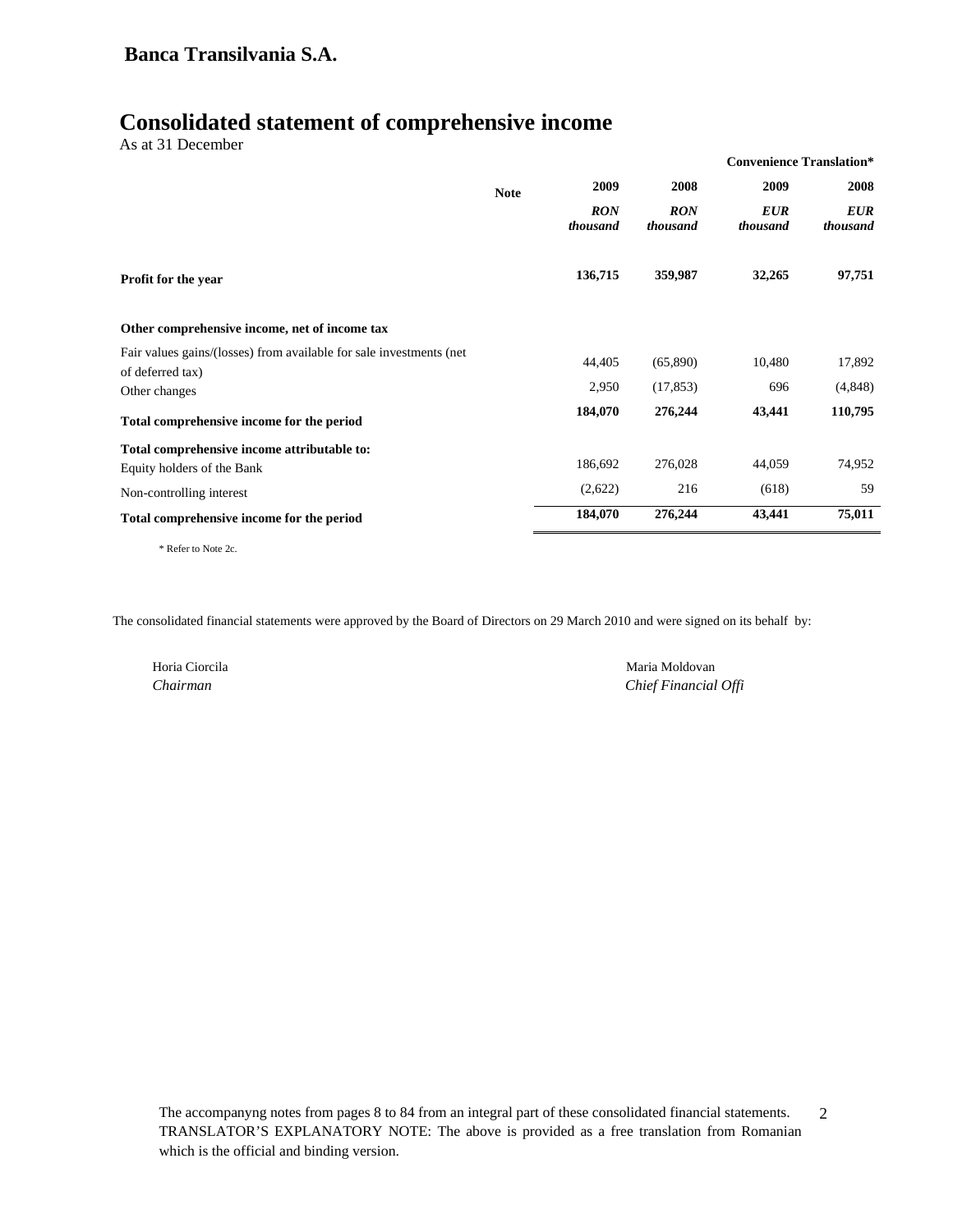# **Consolidated statement of financial position**

*As at 31 December*

|                                                        |             |                     |                     | <b>Convenience Translation*</b> |                     |
|--------------------------------------------------------|-------------|---------------------|---------------------|---------------------------------|---------------------|
|                                                        | <b>Note</b> | 2009                | 2008                | 2009                            | 2008                |
|                                                        |             | <b>RON</b> thousand | <b>RON</b> thousand | <b>EUR</b> thousand             | <b>EUR</b> thousand |
| <b>Assets</b>                                          |             |                     |                     |                                 |                     |
| Cash and cash equivalents                              | 16          | 3,186,997           | 3,698,738           | 753,748                         | 928,119             |
| Placements with banks                                  | 17          | 1,535,915           | 828,608             | 363,255                         | 207,922             |
| Financial assets at fair value through profit and loss | 18          | 44,865              | 14,522              | 10,611                          | 3,644               |
| Loans and advances to customers                        | 19          | 11,481,759          | 10,884,901          | 2,715,519                       | 2,731,331           |
| Net lease investments                                  | 20          | 271,312             | 380,779             | 64,167                          | 95,548              |
| Investment securities, available for sale              | 21          | 2,573,466           | 798,250             | 608,643                         | 200,304             |
| Investment securities, held to maturity                | 21          | 11,654              | 11,655              | 2,756                           | 2,925               |
| Investments in associates                              | 22          | 42,404              | 28,663              | 10,029                          | 7,192               |
| Property and equipment                                 | 23          | 305,000             | 385,404             | 72,135                          | 96,709              |
| Intangible assets                                      | 24          | 12,389              | 14,628              | 2,930                           | 3,671               |
| Goodwill                                               | 24          | 8,369               | 8,369               | 1,979                           | 2,100               |
| Deferred tax asset                                     | 25          | 16,719              | 21,068              | 3,954                           | 5,287               |
| Other assets                                           | 26          | 122,181             | 73,140              | 28,898                          | 18,351              |
| <b>Total assets</b>                                    |             | 19,613,030          | 17,148,725          | 4,638,624                       | 4,303,103           |
|                                                        |             |                     |                     |                                 |                     |
| <b>Liabilities</b>                                     |             |                     |                     |                                 |                     |
| Deposits from banks                                    | 27          | 259,134             | 38,325              | 61,287                          | 9,617               |
| Deposits from customers                                | 28          | 14,989,199          | 12,097,091          | 3,545,054                       | 3,035,504           |
| Loans from banks and other financial institutions      | 29          | 2,160,404           | 2,877,809           | 510,951                         | 722,124             |
| Other subordinated liabilities                         | 30          | 253,665             | 239,685             | 59,994                          | 60,144              |
| Debt securities issued                                 | 31          | 1,262               | 63,601              | 298                             | 15,959              |
| Other liabilities                                      | 32          | 111,332             | 175, 877            | 26,330                          | 44,133              |
| <b>Total liabilities</b>                               |             | 17,774,996          | 15,492,388          | 4,203,914                       | 3,887,481           |
|                                                        |             |                     |                     |                                 |                     |
| <b>Equity</b>                                          |             |                     |                     |                                 |                     |
| Share capital                                          | 33          | 1,176,237           | 1,149,595           | 278,189                         | 288.466             |
| Treasury shares                                        |             | (333)               | (200)               | (79)                            | (50)                |
| Share premiums                                         |             | 97,684              | 76,566              | 23,103                          | 19.213              |
| Retained earnings                                      |             | 354,157             | 265,677             | 83,761                          | 66.665              |
| Reevaluation reserve                                   |             | 22,543              | 23,852              | 5,332                           | 5,985               |
| Other reserves                                         | 34          | 179,948             | 130,427             | 42,560                          | 32,728              |
| Total equity attributable to equity holders of the     |             |                     |                     |                                 |                     |
| Bank                                                   |             | 1,830,236           | 1,645,917           | 432,866                         | 413,007             |
| Non-controlling interest                               |             | 7,798               | 10,420              | 1,844                           | 2,615               |
| <b>Total equity</b>                                    |             | 1,838,034           | 1,656,337           | 434,710                         | 415,622             |
| <b>Total liabilities and equity</b>                    |             | 19,613,030          | 17,148,725          | 4,638,624                       | 4,303,103           |

\* Refer to Note 2c.

The consolidated financial statements were approved by the Board of Directors on 29 March 2010 and were signed on its behalf by:

Horia Ciorcila **Maria Moldovan** *Chairman Chief Financial Office*

The accompanyng notes from pages 8 to 84 from an integral part of these consolidated financial statements. TRANSLATOR'S EXPLANATORY NOTE: The above is provided as a free translation from Romanian which is the official and binding version. 3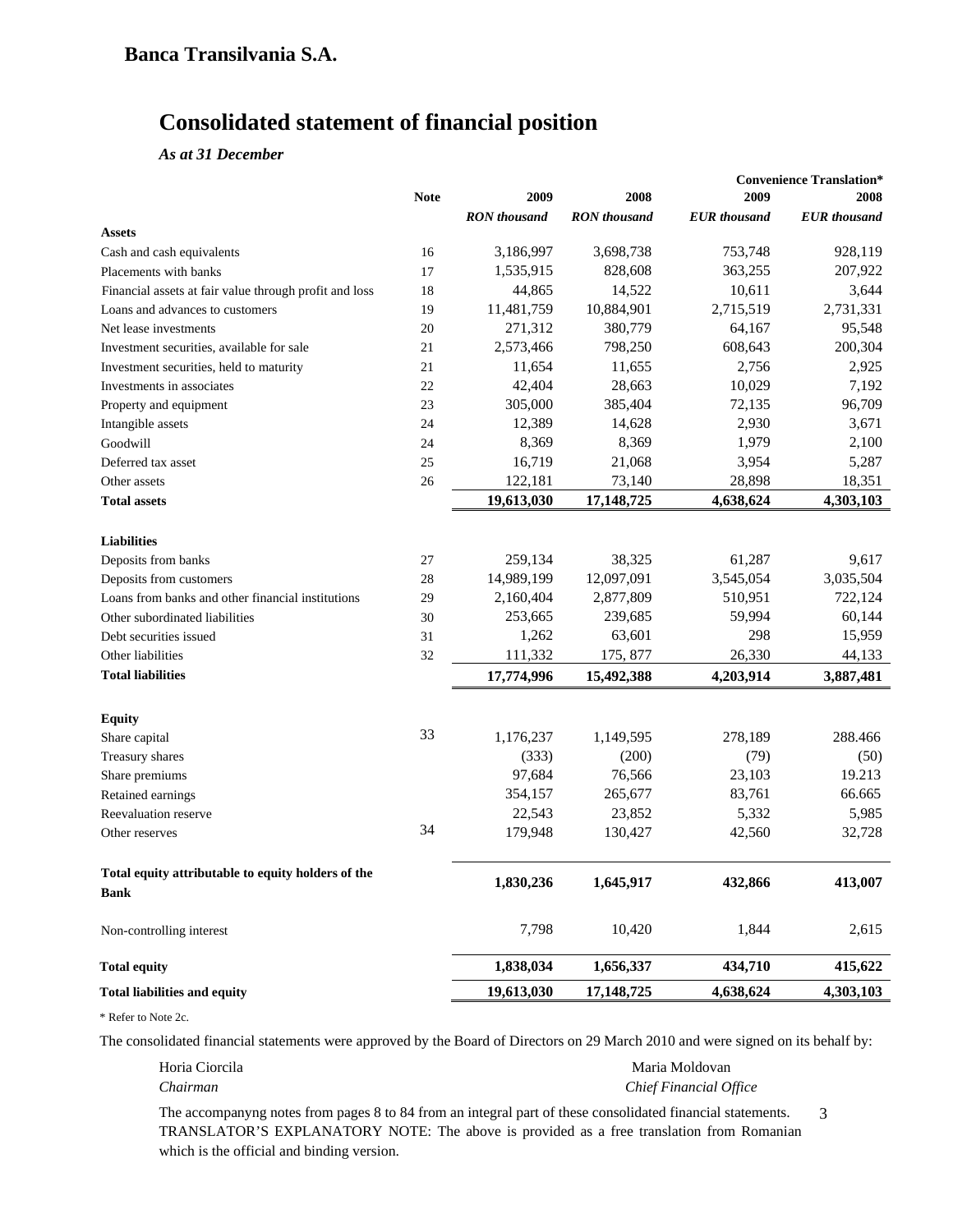## **Banca Transilvania S.A.**

# **Consolidated statement of changes in equity**

*For the year ended 31 December 2009* 

| Attributable to the equity holders of the Bank                                                                       |                |                           |                          |                                 |                          |                             |                                 |              |
|----------------------------------------------------------------------------------------------------------------------|----------------|---------------------------|--------------------------|---------------------------------|--------------------------|-----------------------------|---------------------------------|--------------|
| In RON thousand                                                                                                      | Share capital  | <b>Treasury</b><br>shares | <b>Share</b><br>premiums | <b>Reevaluation</b><br>reserves | <b>Other</b><br>reserves | <b>Retained</b><br>earnings | Non-<br>controlling<br>interest | <b>Total</b> |
| <b>Balance as at 31 December 2008</b>                                                                                | 1,149,595      | (200)                     | 76,566                   | 23,852                          | 130,427                  | 265,677                     | 10,420                          | 1,656,337    |
| Total comprehensive income for the period<br>Profit for the year                                                     |                |                           |                          |                                 |                          | 138,323                     | (1,608)                         | 136,715      |
| Other comprehensive income, net of income tax                                                                        |                |                           |                          |                                 |                          |                             |                                 |              |
| Transfer from revaluation surplus to retained earnings<br>Fair values gains from available for sale investments (net |                |                           |                          | (1,309)                         |                          | 1,309                       |                                 |              |
| of deferred tax)                                                                                                     |                |                           |                          | $\overline{\phantom{a}}$        | 44,405                   |                             |                                 | 44,405       |
| Other changes                                                                                                        |                |                           |                          |                                 | 1,376                    | 2,588                       | (1,014)                         | 2,950        |
| Total comprehensive income for the period                                                                            | $\blacksquare$ | $\blacksquare$            | $\blacksquare$           | (1,309)                         | 45,781                   | 142,220                     | (2,622)                         | 184,070      |
| Increase in share capital through conversion of bonds<br>Increase in share premiums through incorporation of         | 26,642         |                           |                          |                                 |                          |                             | $\overline{\phantom{a}}$        | 26,642       |
| differences from the conversion of bonds                                                                             |                | $\sim$                    | 21,118                   |                                 |                          |                             |                                 | 21,118       |
| Distribution to statutory reserves                                                                                   |                |                           |                          |                                 | 3,740                    | (3,740)                     |                                 |              |
| Acquisition of treasury shares                                                                                       |                | (133)                     |                          | ۰                               |                          |                             |                                 | (133)        |
| Distribution of dividends for 2008 financial year                                                                    |                |                           |                          |                                 |                          | (50,000)                    |                                 | (50,000)     |
| Contributions by and distributions to owners                                                                         | 26,642         | (133)                     | 21,118                   |                                 | 3,740                    | (53,740)                    |                                 | (2,373)      |
| <b>Balance at 31 December 2009</b>                                                                                   | 1,176,237      | (333)                     | 97,684                   | 22,543                          | 179,948                  | 354,157                     | 7,798                           | 1,838,034    |

The accompanyng notes from pages 8 to 84 from an integral part of these consolidated financial statements.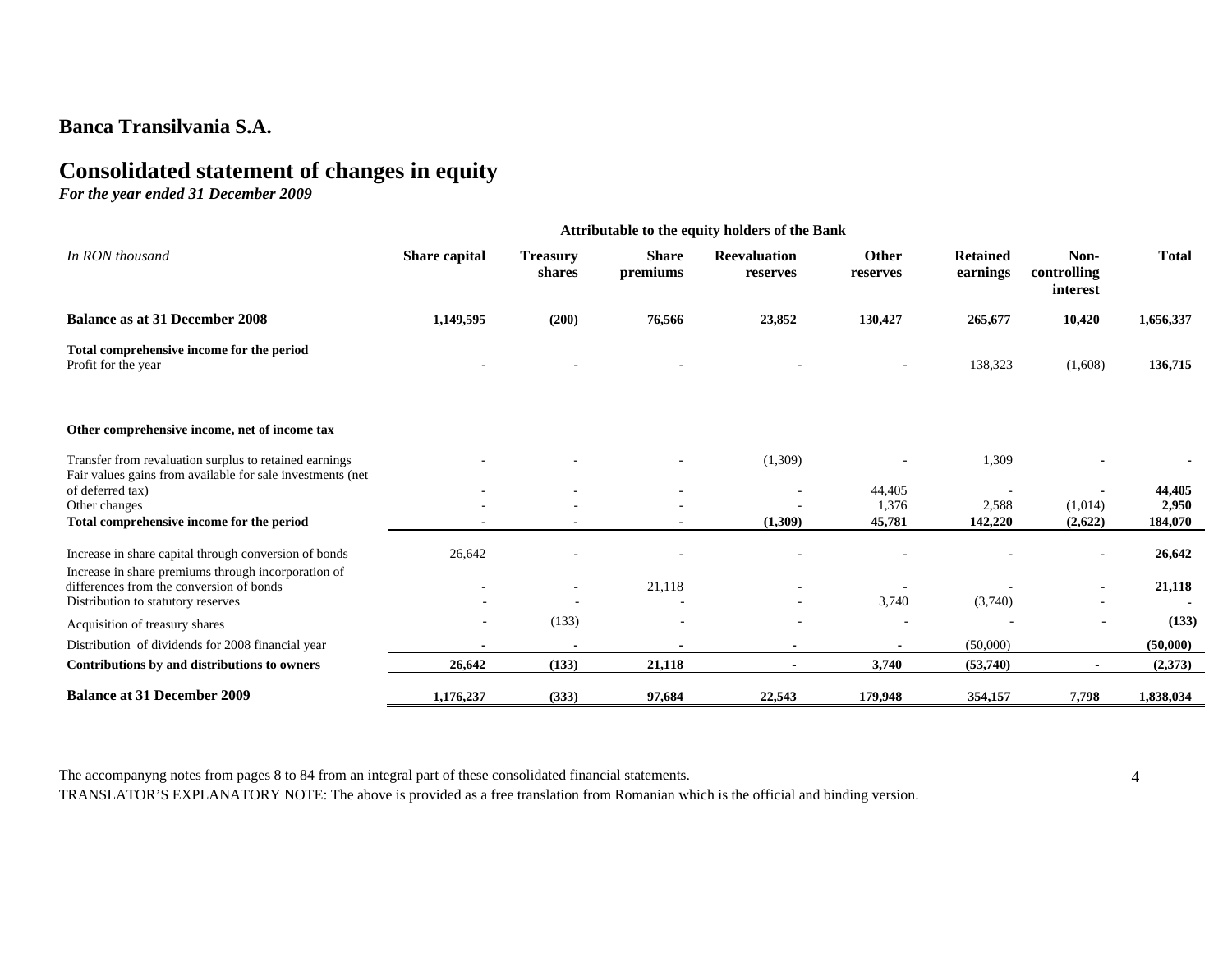## **Banca Transilvania S.A.**

# **Consolidated statement of changes in equity**

*For the year ended 31 December 2008* 

|                                                                                                                               | <b>Attributable to equity holders of the Bank</b> |                           |                          |                                 |                   |                             |                                 |              |
|-------------------------------------------------------------------------------------------------------------------------------|---------------------------------------------------|---------------------------|--------------------------|---------------------------------|-------------------|-----------------------------|---------------------------------|--------------|
| In RON thousand                                                                                                               | Share capital                                     | <b>Treasury</b><br>shares | <b>Share</b><br>premiums | <b>Reevaluation</b><br>reserves | Other<br>reserves | <b>Retained</b><br>earnings | Non-<br>controlling<br>interest | <b>Total</b> |
| <b>Balance at 31 decembrie 2007</b>                                                                                           | 700,979                                           |                           | 98,602                   | 24,061                          | 172,957           | 266,371                     | 10,204                          | 1,273,174    |
| Total comprehensive income for the period<br>Profit for the year                                                              |                                                   |                           |                          |                                 |                   | 361,672                     | (1,685)                         | 359,987      |
| Other comprehensive income, net of income<br>tax<br>Transfer from revaluation surplus to retained                             |                                                   |                           |                          |                                 |                   |                             |                                 |              |
| earnings                                                                                                                      |                                                   |                           |                          | (209)                           |                   | 209                         |                                 |              |
| Fair values gains from available for sale<br>investments (net of deferred tax)                                                |                                                   |                           |                          |                                 | (65,890)          |                             |                                 | (65, 890)    |
| Other changes                                                                                                                 |                                                   |                           |                          |                                 |                   | (19, 754)                   | 1,901                           | (17, 853)    |
| Total comprehensive income for the period                                                                                     |                                                   |                           |                          | (209)                           | (65, 890)         | 342,127                     | 216                             | 276,244      |
| Increase in share capital through appropriation of<br>retained earnings<br>Increase in share capital through incorporation of | 319,461                                           |                           |                          |                                 |                   | (319,461)                   |                                 |              |
| share premiums                                                                                                                | 98,602                                            |                           | (98,602)                 |                                 |                   |                             |                                 |              |
| Cash contribution to share capital                                                                                            | 30,553                                            |                           | 76,566                   |                                 |                   |                             | $\overline{\phantom{a}}$        | 107,119      |
| Distribution to statutory reserves                                                                                            |                                                   |                           |                          |                                 | 23,360            | (23,360)                    |                                 |              |
| Acquisition of treasury shares                                                                                                | ۰                                                 | (200)                     |                          | $\overline{\phantom{a}}$        |                   |                             | $\overline{\phantom{a}}$        | (200)        |
| Contributions by and distributions to owners                                                                                  | 448,616                                           | (200)                     | (22,036)                 |                                 | 23,360            | (342, 821)                  |                                 | 106,919      |
| <b>Balance as at 31 December 2008</b>                                                                                         | 1,149,595                                         | (200)                     | 76,566                   | 23,852                          | 130,427           | 265,677                     | 10,420                          | 1,656,337    |

The accompanyng notes from pages 8 to 84 from an integral part of these consolidated financial statements.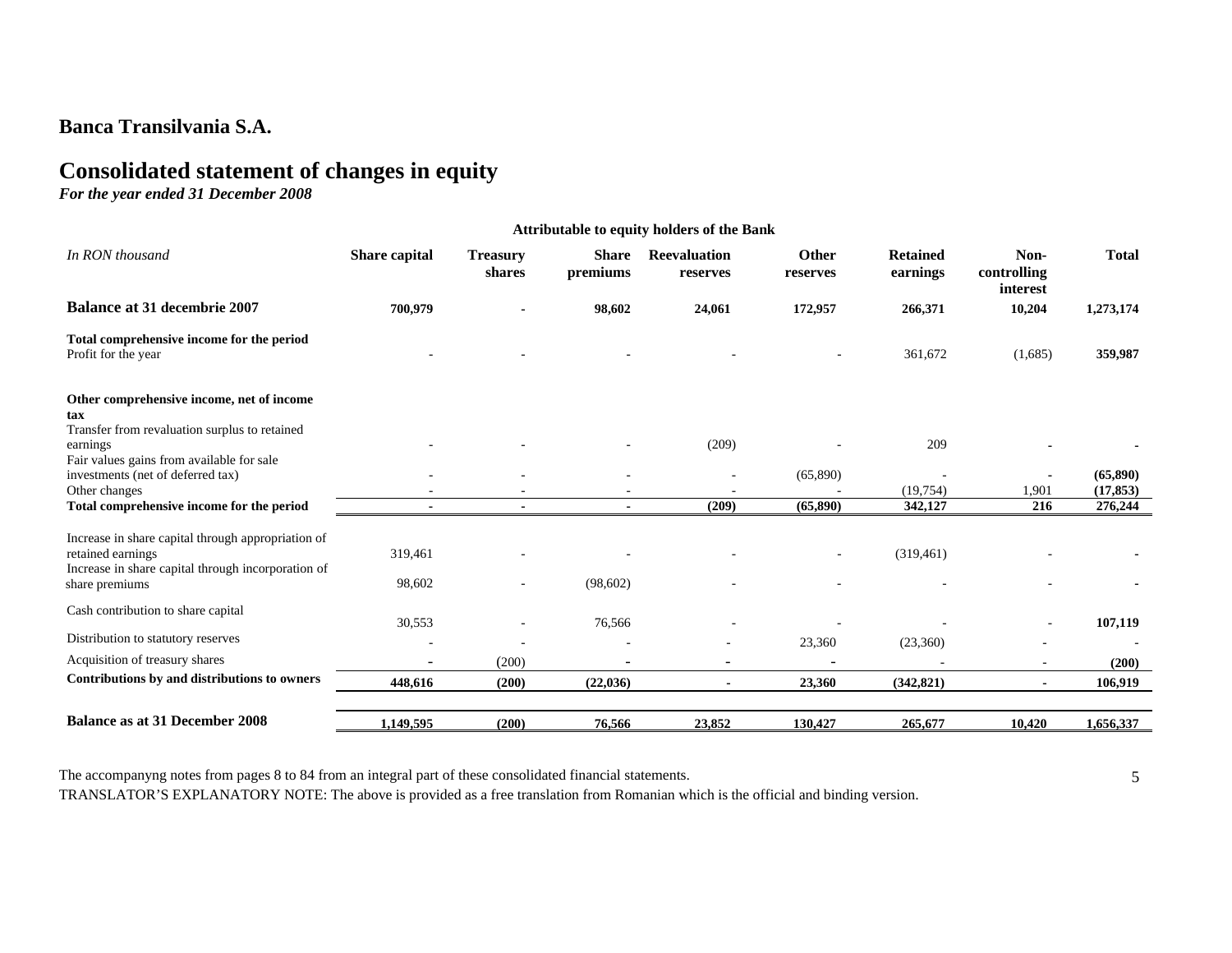# **Consolidated cash flow statement**

| For the year ended 31 December                                                                                                                                   |             |             |             |
|------------------------------------------------------------------------------------------------------------------------------------------------------------------|-------------|-------------|-------------|
| In RON thousand                                                                                                                                                  | <b>Note</b> | 2009        | 2008        |
| Cash flow from/ (used in) operating activities                                                                                                                   |             |             |             |
| Profit for the year                                                                                                                                              |             | 136,715     | 359,987     |
| <b>Adjustments for:</b>                                                                                                                                          |             |             |             |
| Depreciation and amortization                                                                                                                                    | 23,24       | 68,042      | 63,137      |
| Impairments and write-offs of financial assets                                                                                                                   |             | 490,784     | 161,492     |
| Share of profit in associate, net of dividends                                                                                                                   |             | 10,298      | 28,581      |
| Fair value adjustment of financial assets at fair value through profit and loss                                                                                  |             | (17,203)    | 51,208      |
| Profit from sale of associates and joint ventures                                                                                                                |             | (38, 596)   | (268, 814)  |
| Income tax expense                                                                                                                                               | 15          | 21,048      | 65,745      |
| Other adjustment                                                                                                                                                 |             | (85,769)    | 36,995      |
| Net profit adjusted with non-monetary elements                                                                                                                   |             | 585,319     | 498,331     |
| Changes in operating assets and liabilities                                                                                                                      |             |             |             |
| Change in investment securities                                                                                                                                  |             | (1,702,780) | (371, 893)  |
| Change in placement with banks                                                                                                                                   |             | (101,705)   | (4,000)     |
| Change in loans and advances to customers                                                                                                                        |             | (1,034,093) | (2,537,511) |
| Change in net lease investments                                                                                                                                  |             | 104,893     | (89, 164)   |
| Change in financial assets at fair value through profit and loss                                                                                                 |             | (13, 140)   | (1,912)     |
| Change in other assets                                                                                                                                           |             | (51, 168)   | (20, 350)   |
| Change in deposits from banks and customers                                                                                                                      |             | 3,114,883   | 1,618,937   |
| Change in other liabilities                                                                                                                                      |             | (5,918)     | 8,450       |
| Income tax paid                                                                                                                                                  |             | (82, 943)   | (106, 280)  |
| Net cash from/ (used in) operating activities                                                                                                                    |             | 813,348     | (1,005,392) |
| Cash flow from / (used in) investing activities                                                                                                                  |             |             |             |
| Net acquisitions of property and equipment and intangible assets                                                                                                 |             | (24, 138)   | (154, 035)  |
| Net proceeds from sale of associates and joint ventures                                                                                                          |             | 44,693      | 299,330     |
| Proceeds from sale of equity investments                                                                                                                         |             |             | 721         |
| Acquisition of subsidiaries (net of cash acquired) and investments in associates                                                                                 |             | (24,039)    | (4,696)     |
| Dividends collected                                                                                                                                              |             | 2,017       | 4,338       |
| Net cash flow from/(used in) investing activities                                                                                                                |             | (1, 467)    | 145,658     |
| Cash flow from /(used in) financing activities                                                                                                                   |             |             |             |
| Proceeds from increase of share capital                                                                                                                          |             |             | 107,119     |
| Subscription of non-controlling interest to the share capital of subsidiaries<br>Net proceeds/(payments) from loans from banks and other financial institutions, |             |             | 584         |
| subordinated liabilities and debt securities issued                                                                                                              |             | (681, 477)  | 1,014,407   |
| Payments for dividends                                                                                                                                           |             | (48, 793)   |             |
| Payments for treasury shares                                                                                                                                     |             | (12,297)    |             |
| Net cash flow from financing activities                                                                                                                          |             | (742, 567)  | 1,122,110   |
|                                                                                                                                                                  |             |             |             |

The accompanyng notes from pages 8 to 84 from an integral part of these consolidated financial statements. TRANSLATOR'S EXPLANATORY NOTE: The above is provided as a free translation from Romanian which is the official and binding version.

6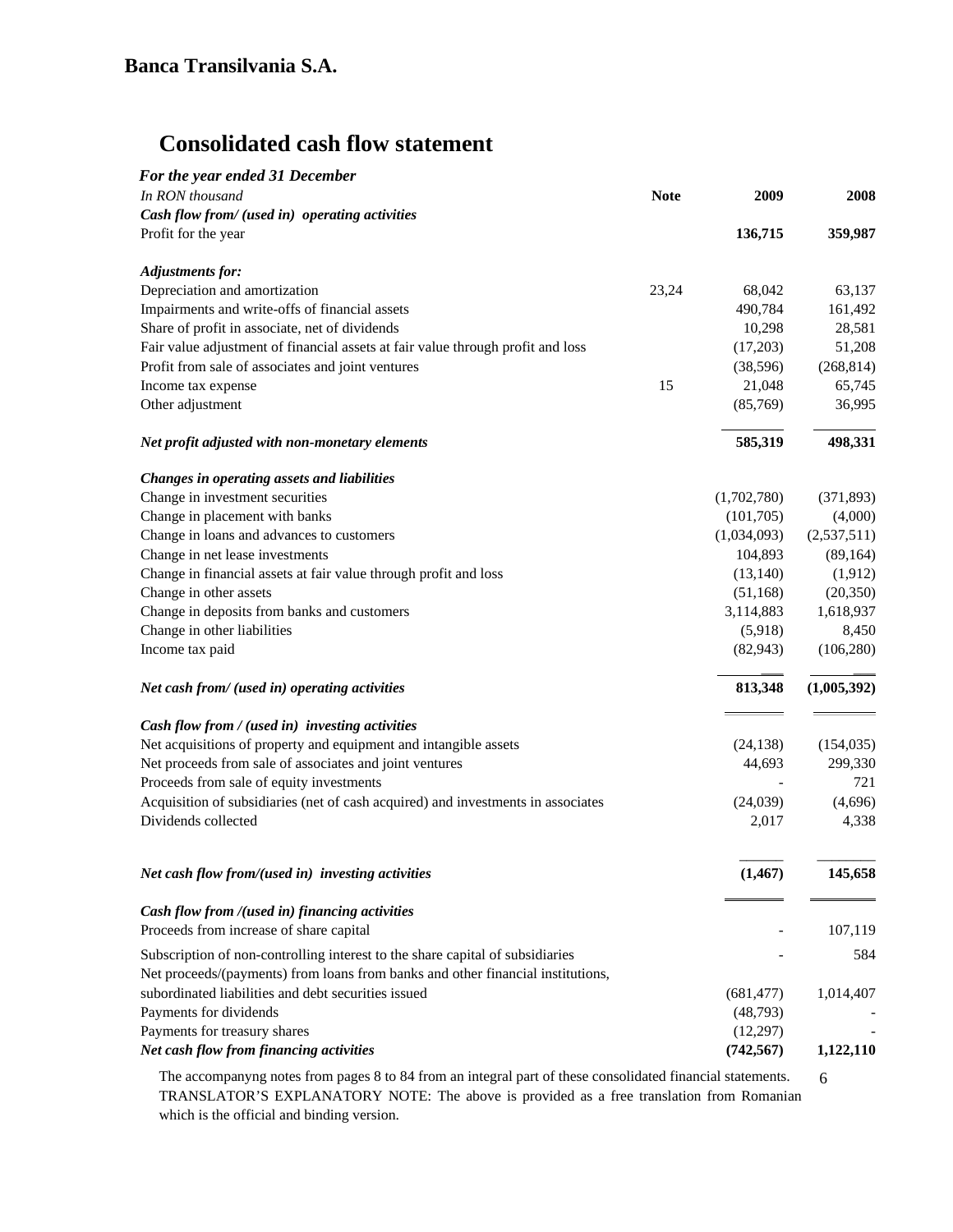# **Consolidated cash flow statement (continued)**

## *For the year ended 31 December*

| In RON thousand                           | 2009      | <b>2008</b> |
|-------------------------------------------|-----------|-------------|
| Net increase in cash and cash equivalents | 69.314    | 262,376     |
| Cash and cash equivalents at 1 January    | 4.462,650 | 4,200,274   |
| Cash and cash equivalents at 31 December  | 4,531,964 | 4,462,650   |
|                                           |           |             |

## *Reconciliation of cash and cash equivalents to statement of financial position*

| In RON thousand                                      | <b>Note</b> | 31 December<br>2009 | 31 December<br>2008 |
|------------------------------------------------------|-------------|---------------------|---------------------|
| Cash and cash equivalents                            | 16          | 3,186,997           | 3,698,738           |
| Placements with banks, less than 3 months maturity   |             | 1,349,220           | 770,649             |
| Less accrued interest                                |             | (4.253)             | (6,737)             |
| Cash and cash equivalents in the cash flow statement |             | 4,531,964           | 4,462,650           |
|                                                      |             |                     |                     |

#### Cash flows from operating activities include:

| In RON thousand    | 2009      | 2008      |
|--------------------|-----------|-----------|
| Interest collected | 2,066,742 | 1.537.442 |
| Interest paid      | 1.377.312 | 875.854   |

The accompanyng notes from pages 8 to 84 from an integral part of these consolidated financial statements. TRANSLATOR'S EXPLANATORY NOTE: The above is provided as a free translation from Romanian which is the official and binding version. 7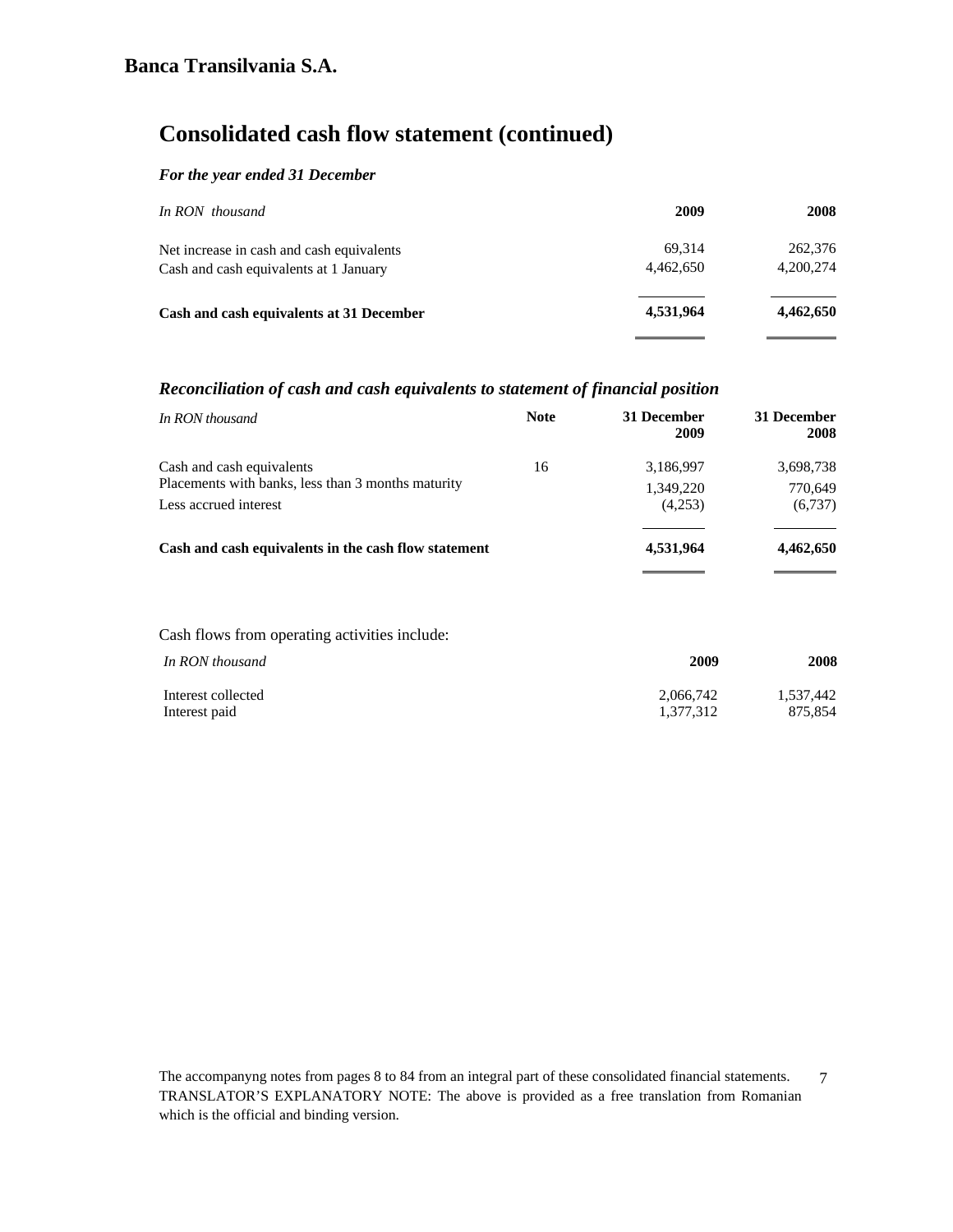## **1. Reporting entity**

Banca Transilvania Group (the "Group") includes the parent bank, Banca Transilvania S.A. (the "Bank") and it's subsidiaries domiciled in Romania and Moldova. The consolidated financial statements of the Group for the year ended 31 December 2009 include the Bank's and its subsidiaries' (together referred to as the "Group") financial statements, The subsidiaries include the following companies:

|                                              |                                 | 31 December | 31 December |
|----------------------------------------------|---------------------------------|-------------|-------------|
| <b>Branch</b>                                | <b>Field of activity</b>        | 2009        | 2008        |
| BT Securities S.R.L.                         | <b>Investments</b>              | 95.50%      | 95.50%      |
| BT Leasing Transilvania IFN S.A.             | Leasing                         | 100.00%     | 100.00%     |
| BT Investments S.R.L.                        | <b>Investments</b>              | 100.00%     | 100.00%     |
| BT Direct IFN S.A.                           | Leasing (consumer<br>loans)     | 100.00%     | 100.00%     |
| BT Building S.R.L.                           | Investments                     | 100.00%     | 100.00%     |
| BT Asset Management S.A.I S.A.               | Asset management                | 80.00%      | 80.00%      |
| BT Solution Agent de Asigurare S.R.L.        | <b>Insurance</b>                | 95.00%      | 95.00%      |
| BT Safe Agent de Asigurare S.R.L.            | <i><u><b>Insurance</b></u></i>  | 99.98%      | 99.98%      |
| BT Intermedieri Agent de Asigurare<br>S.R.L. | <b>Insurance</b>                | 99.99%      | 99.99%      |
| BT Account Agent de Asigurare S.R.L.         | Investments                     | 100.00%     | 100.00%     |
| BT Compania de Factoring IFN S.A.            | Factoring                       | 100.00%     | 50.00%      |
| BT Finop Leasing S.A.                        | Leasing                         | 51.00%      | 51.00%      |
| BT Aegon S.A.                                | Pension                         |             | 50.00%      |
| BT Consultant S.R.L.                         | <b>Financial brokering</b>      | 100.00%     | 100.00%     |
| BT Evaluator S.R.L.                          | <b>Financial brokering</b>      | 100.00%     | 100.00%     |
| Medicredit Leasing IFN S.A.                  | Leasing                         | 57.39%      | 57.39%      |
| Rent-a-Med S.R.L.                            | Rental of medical<br>equipments | 57.39%      | 57.39%      |
| <b>BT Leasing MD SRL</b>                     | Leasing                         | 100.00%     | 100.00%     |

The Group has the following principal lines of business: banking, which is performed by Banca Transilvania S.A. ("the Bank"), leasing and consumer finance, which is performed mainly by BT Leasing Transilvania S.A., BT Finop Leasing S.A., Medicredit Leasing IFN S.A. and BT Direct IFN S.A., advisory services provided by Rent-a Med S.R.L., asset management which is performed by BT Asset Management S.A. (in which the Bank holds between 83,94% and 92.17 %) and investments on capital markets which are performed by the other subsidiaries presented above.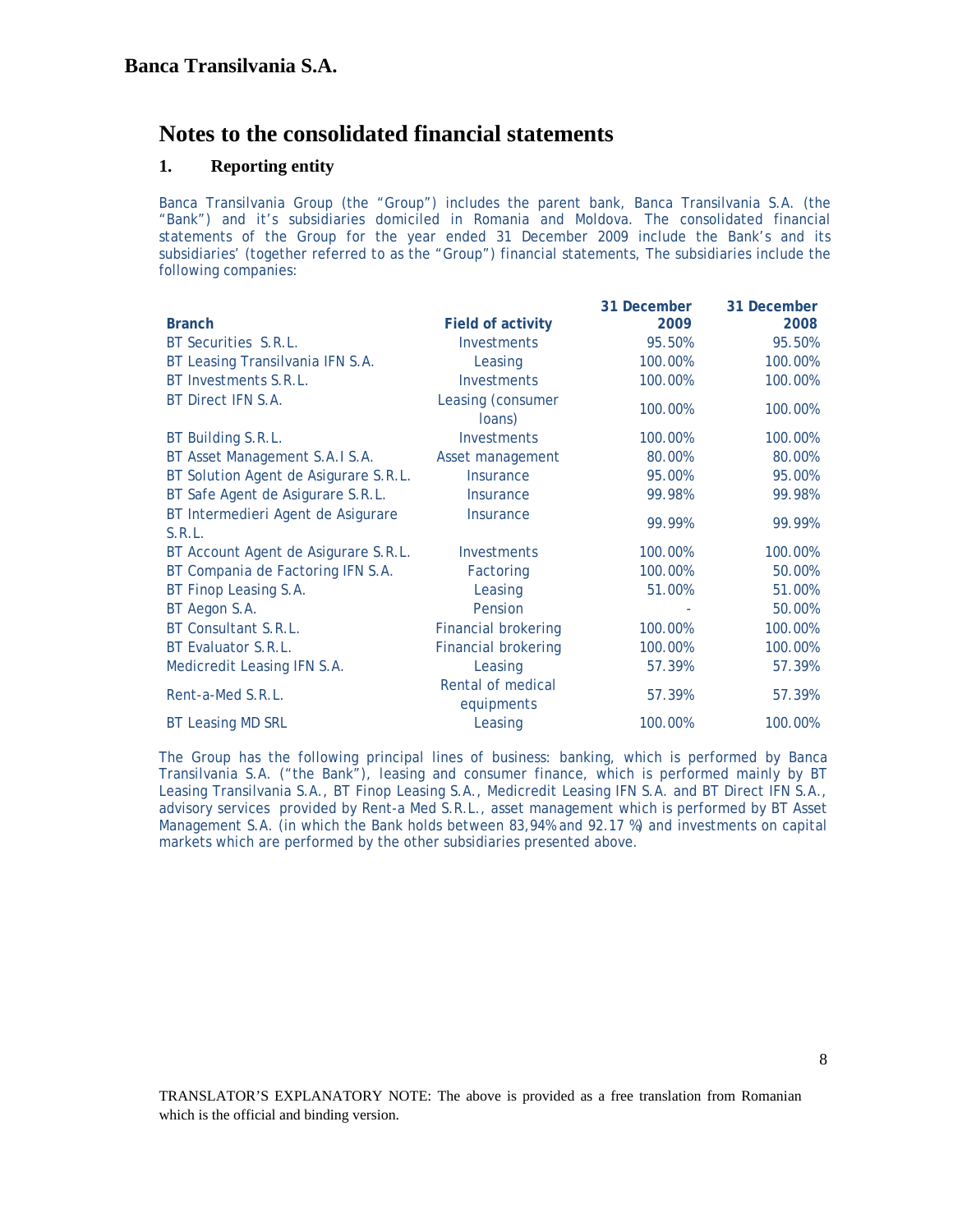## **1. Reporting entity** *(continued)*

## *Banca Transilvania S,A,*

Banca Transilvania S.A. was incorporated in Romania in 1993 and is licensed by the National Bank of Romania to conduct banking activities. The Bank started its activity in 1994 and its main operations involve banking services for corporate and individuals from Romania. The Bank operates through its Head Office located in Cluj-Napoca, 63 branches, 414 agencies and 28 working points, (2008: 63 branches, 419 agencies, 41 working points) throughout the country and in Cyprus (a branch opened in 2007). The Bank accepts deposits and grants loans, carries out fund transfers in Romania and abroad, exchanges currencies and provides banking services for its corporate and retail customers.

The Cyprus branch financial information as at 31 December 2009 was as follows: total assets – RON 8.446 thousand (31 December 2008: RON 22,851 thousand), total liabilities – RON 9,709 thousand (31 December 2008: RON 23,166 thousand), loss – RON 9,709 thousand (2008: loss – RON 1,200 thousand).

The principal activity of the Bank is to provide day-to-day banking and other financial services to corporate and individual clients. These include: customer deposits, domestic and international payments, foreign exchange transactions, working capital finance, medium term facilities, bank guarantees, letter of credits and also financial consultancy for micro and small enterprises operating in Romania.

The Bank's number of employees as at 31 December 2009 was 6,098 (31 December 2008: 6,466).

The registered address of the Bank is 8 Baritiu Street, Cluj-Napoca, Romania.

The structure of the equity holders of the Bank is presented bellow:

|                                                         | 31 December<br>2009 | 31 December<br>2008 |
|---------------------------------------------------------|---------------------|---------------------|
| European Bank for Reconstruction and Development<br>The |                     |                     |
| ("EBRD")                                                | 14.61%              | 14.97%              |
| Individuals, citizens of Romania                        | 31.33%              | 39.91%              |
| Domestic companies                                      | 20.01%              | 21.77%              |
| Foreign individuals                                     | 3.52%               | 6.01%               |
| Foreign companies                                       | 30.53%              | 17.34%              |
| <b>Total</b>                                            | 100%                | 100%                |
|                                                         |                     |                     |

The Bank's shares are listed on the Bucharest Stock Exchange and are traded under the symbol TLV.

## *BT Leasing Transilvania S,A,*

BT Leasing Transilvania IFN S.A. was incorporated in 1995 as a privately owned joint-stock company, established under Romanian laws. It was initially incorporated under the name of LT Leasing Transilvania S.A., which was changed to the current name in February 2003. The company operates through its Head Office located in Cluj-Napoca, 1 branch and 22 working points (2008: 1 branch and 33 working points) throughout the country. The company leases various types of vehicles and technical equipment.

The number of employees as at 31 December 2009 was 108 (2008: 127),

The registered address of BT Leasing Transilvania IFN S.A. is: 1<sup>st</sup> Baritiu Street, Cluj-Napoca, Romania.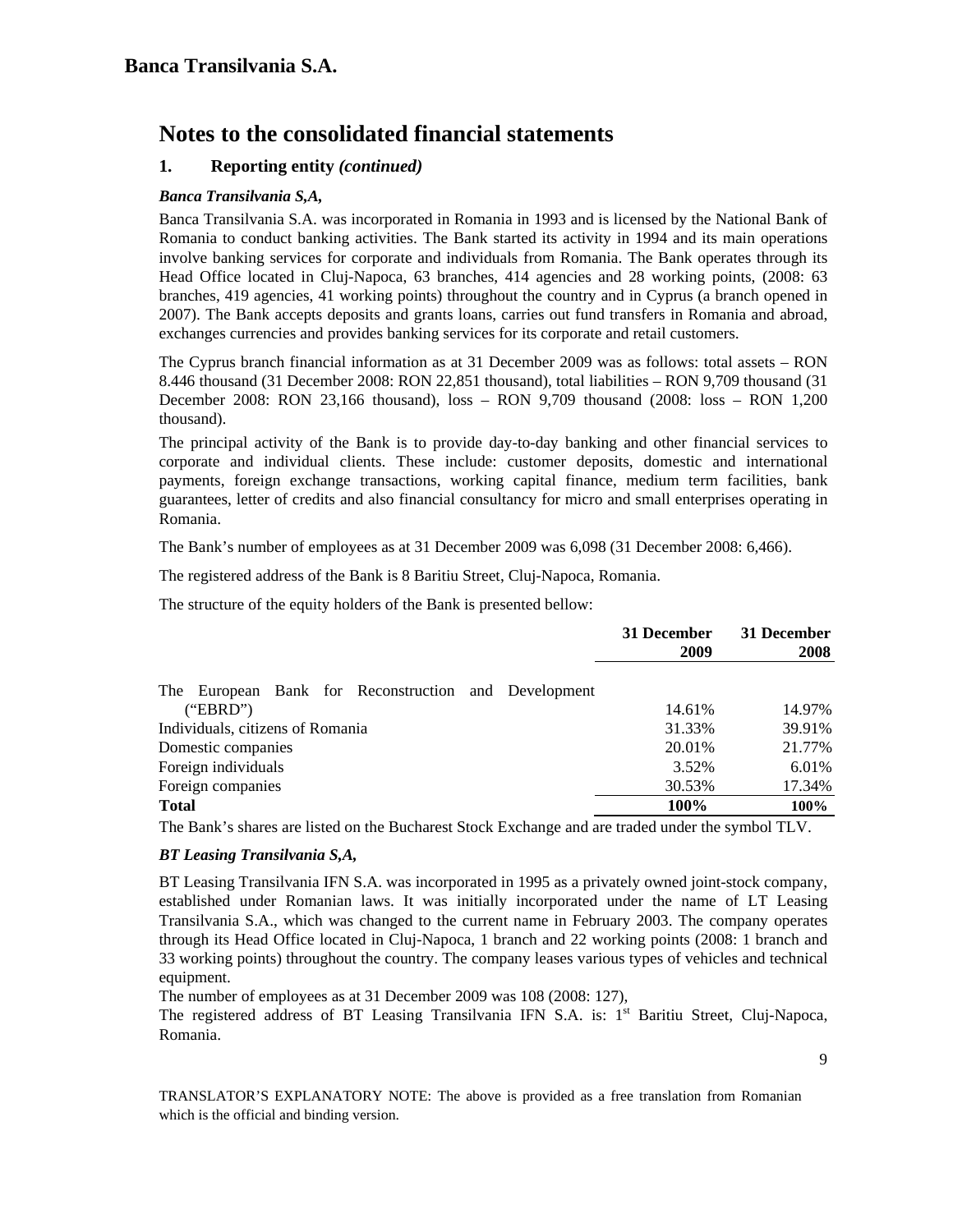## **2. Basis of presentation**

### **a) Statement of compliance**

The consolidated financial statements of the Group have been prepared in accordance with the International Financial Reporting Standards ("IFRS") as endorsed by the European Union, effective at the Group's annual reporting date, 31 December 2009.

In estimating impairment losses for loans and receivables and net lease investments, the Group has applied the internal methodology described in Note 3 (j) (vii) in order to assess impairment for loans and advances to customers and net lease investments.

### *Differences between IFRS and statutory financial statements*

The accounting records of the Bank are maintained in RON in accordance with Romanian accounting law and National Bank of Romania and National Bank of Cyprus's banking regulations.

The subsidiaries maintain their accounting records in accordance with Romanian and Moldavian accounting law. All these accounts of the Bank and subsidiaries are defined hereafter as the statutory accounts.

These accounts have been restated to reflect the differences between the statutory accounts and IFRS. Accordingly, adjustments have been made to the statutory accounts, where considered necessary, to bring the financial statements into line, in all material aspects, with the IFRS.

The major changes applied to the statutory financial statements in order to bring them into line with the International Financial Reporting Standards as endorsed by the European Union are:

• grouping of numerous detailed items into broader captions;

• restatement adjustments required in accordance with IAS 29 ("Financial Reporting in Hyperinflationary Economies") due to the fact that Romanian economy has been hyperinflationary until 31 December 2003 (refer to Note 3c);

- fair value and impairment adjustments required in accordance with IAS 39 ("Financial Instruments") – Recognition and Measurement');
- setting up provisions for deferred tax, and
- presenting the necessary information in accordance with the IFRS,

#### **b) Basis of measurement**

The consolidated financial statements of the Group are prepared on a fair value basis, for financial assets and liabilities held at fair value through profit and loss and available-for-sale instruments, except fro those for which a reliable measure of fair value is not available.

Other financial assets and liabilities and non-financial assets and liabilities are stated at amortized cost, revaluated amount or historical cost. Non-current assets held for sale are stated at the lower of net carrying amount and fair value, less cost to sale.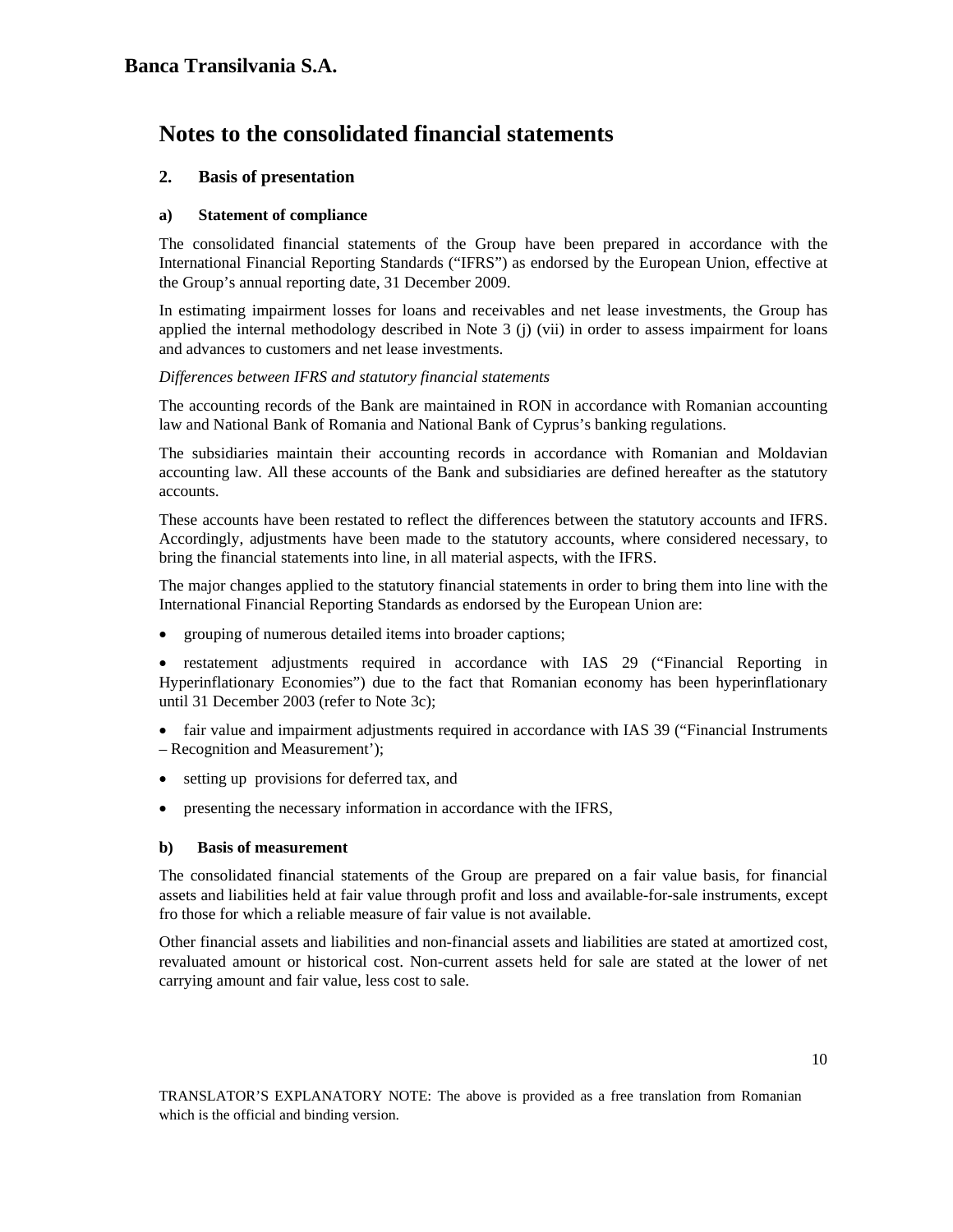## **2. Basis of presentation** *(continued)*

### **c) Functional and presentation currency**

Items included in the financial statements of each of the Group's entities are measured using the currency of the primary economic environment in which the entity operates ('the functional currency'). The consolidated financial statements are presented in Romanian lei "RON", which is the Bank's and the Group's functional and presentation currency, rounded to the nearest thousand.

### *Convenience translation*

For the user's information, the restated RON figures have been presented in EUR, following the requirement of IAS 21 "The Effect of Changes in Foreign Exchange Rates". This presentation is not part of the audited financial statements.

According to IAS 21, since the functional currency is RON for translation from RON to EUR the following procedures were followed:

- Assets, liabilities and equity items for all balance sheet items presented (i.e. including comparatives) were translated at the closing rate existing at the date of each balance sheet presented (31 December 2009: 4.4282 RON/EUR; 31 December 2008: : 3.9852 RON/EUR);
- Income and expenses items for current period presented were translated at the exchange rates existing at the dates of the transactions or a rate that approximates the actual exchange rates (average exchange rate in 2009 4.2373 RON/EUR; average exchange rate in 2008: 3.6827 RON/EUR);
- All exchange differences resulting from translation in the current period are recognized directly in equity.

The restatement and presentation procedures used according to IAS 21, "The Effects of Changes in Foreign Exchange Rates", could result in differences between the amounts presented in EUR and the real values.

## **d) Use of estimates and judgments**

The preparation of financial statements in accordance with IFRS as endorsed by the European Union implies that the management uses estimation and judgments that affect the application of accounting policies, as well as the reported value of assets, liabilities, income and expenses. The estimates and associated assumptions are based on historical experience and various other factors that are believed to be reasonable under the circumstances, the result of which form the basis of the judgments used in assessing the carrying value of the assets and liabilities for which no other evaluation sources are available. Actual results may differ from these estimates.

The estimates and judgments are reviewed on an ongoing basis. The review of the accounting estimates are recognized in the period in which the estimate is reviewed if the review affects only that period or in the period of the review and future periods if the review affects both current and future periods.

Information about estimates used in the application of the accounting policies which carry a significant impact on the financial statements, as well as the estimates which involve a significant degree of uncertainty, are described in Notes 4 and 5.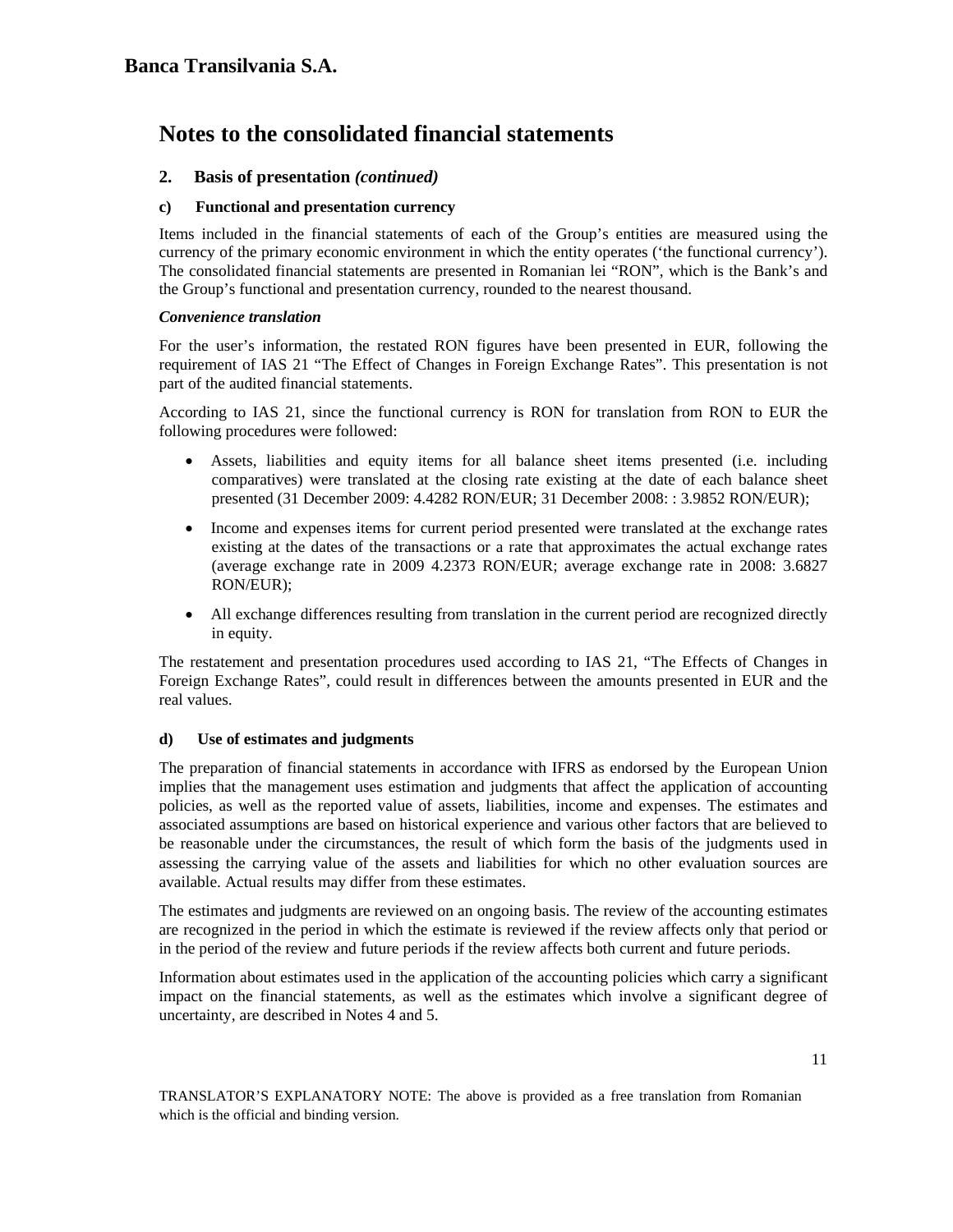## **2. Basis of presentation** *(continued)*

### **e) Changes in accounting policies**

Effective 1 January 2009 the Group has changed its accounting policy regarding presentation of the consolidated financial statements.

The Group applies revised IAS 1 *Presentation of Financial Statements* (2007), which became effective as of 1 January 2009. As a result, the Group presents in the consolidated statement of changes in equity all owner changes in equity, whereas all non-owner changes in equity are presented in the consolidated statement of comprehensive income; in respect of the consolidated statement of comprehensive income the Group elected the single statement approach.

Comparative information has been re-presented so that it also is in conformity with the revised standard.

### **f) Other accounting developments**

#### **Disclosures pertaining to fair value and liquidity risk for financial instruments**

The Group has applied *Improving Disclosures about Financial Instruments* (Amendments to IFRS 7), issued in March 2009, that require enhanced disclosures about fair value measurements and liquidity risk in respect of financial instruments.

The amendments require that fair value measurement disclosures use a three-level fair value hierarchy that reflects the significance of the inputs used in measuring fair values of financial instruments. Specific disclosures are required when fair value measurements are categorized as Level 3 (significant unobservable inputs) in the fair value hierarchy. The amendments require that any significant transfers between Level 1 and Level 2 of the fair value hierarchy be disclosed separately, distinguishing between transfers into and out of each level. Furthermore, changes in valuation techniques from one period to another, including reasons therefore, are required to be disclosed for each class of financial instruments.

Revised disclosures in respect of fair values of financial instruments are included in note 5.

Further, the definition of liquidity risk has been amended and it is now defined as the risk that an entity will encounter difficulty in meeting obligations associated with financial liabilities that are settled by delivering cash or another financial asset.

The amendments require disclosure of a maturity analysis for non-derivative and derivative financial liabilities, but contractual maturities are required to be disclosed for derivative financial liabilities only when contractual maturities are essential for an understanding of the timing of cash flows. For issued financial guarantee contracts, the amendments require to disclose the maximum amount of the guarantee that could be called. Revised disclosures in respect of liquidity risk are included in note 4.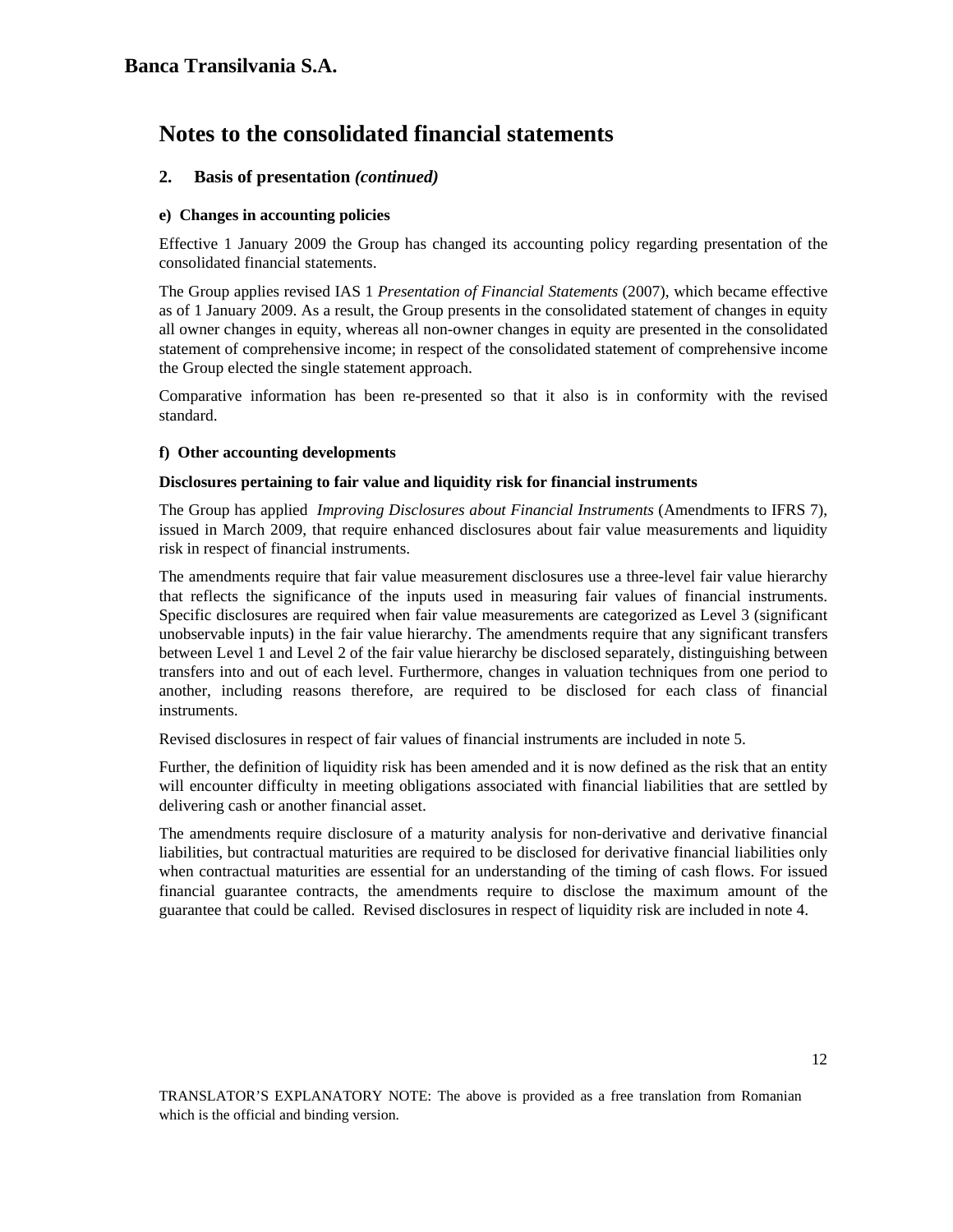## **3. Significant accounting policies**

The accounting policies set out below have been applied consistently to all periods presented in these consolidated financial statements, and have been applied consistently by the Group entities, except as explained in note 2 (e), which addresses changes in accounting policies.

## **a) Basis of consolidation**

## *i) Subsidiaries*

Subsidiaries are those companies controlled by the Bank, Control exists when the Bank has the power, directly or indirectly, to govern the financial and operating policies of an entity so as to obtain benefits from its activities. When assessing control, potential voting rights that presently are exercisable or convertible must be taken into consideration. The financial statements of subsidiaries are included in the consolidated financial statements from the date that control starts until the date that control ceases.

The Bank consolidates the financial statements of its subsidiaries in accordance with IAS 27 "Consolidated and separate financial statements". The list of the Group's branches is presented in Note 1.

## *(ii) Investment funds management*

The Group manages and administrates assets invested in unit funds on behalf of investors. The financial statements of these entities are not included in these consolidated financial statements except when the Group controls the entity by holding an interest higher than 50% in the respective unit fund.

## *iii) Associates*

Associates are those companies on which the Group may exercise a significant influence, but not control over the financial and operational policies. The consolidated financial statements include the Group's share of the total recognized gains and losses of associates using the equity method, from the date that significant influence commences until the date that significant influence ceases. If the Group's share of losses from associates exceeds the carrying amount of the investment, the carrying amount is reduced to nil and recognition of further losses is discontinued except to the extent that the Group has incurred obligations in respect of the associate.

Banca Transilvania's shares in these investment funds varies between minimum of 21.43% and maximum of 49.52%.

The Grup included its share from the associates' losses and gains according to IAS 28 "Investment in associates".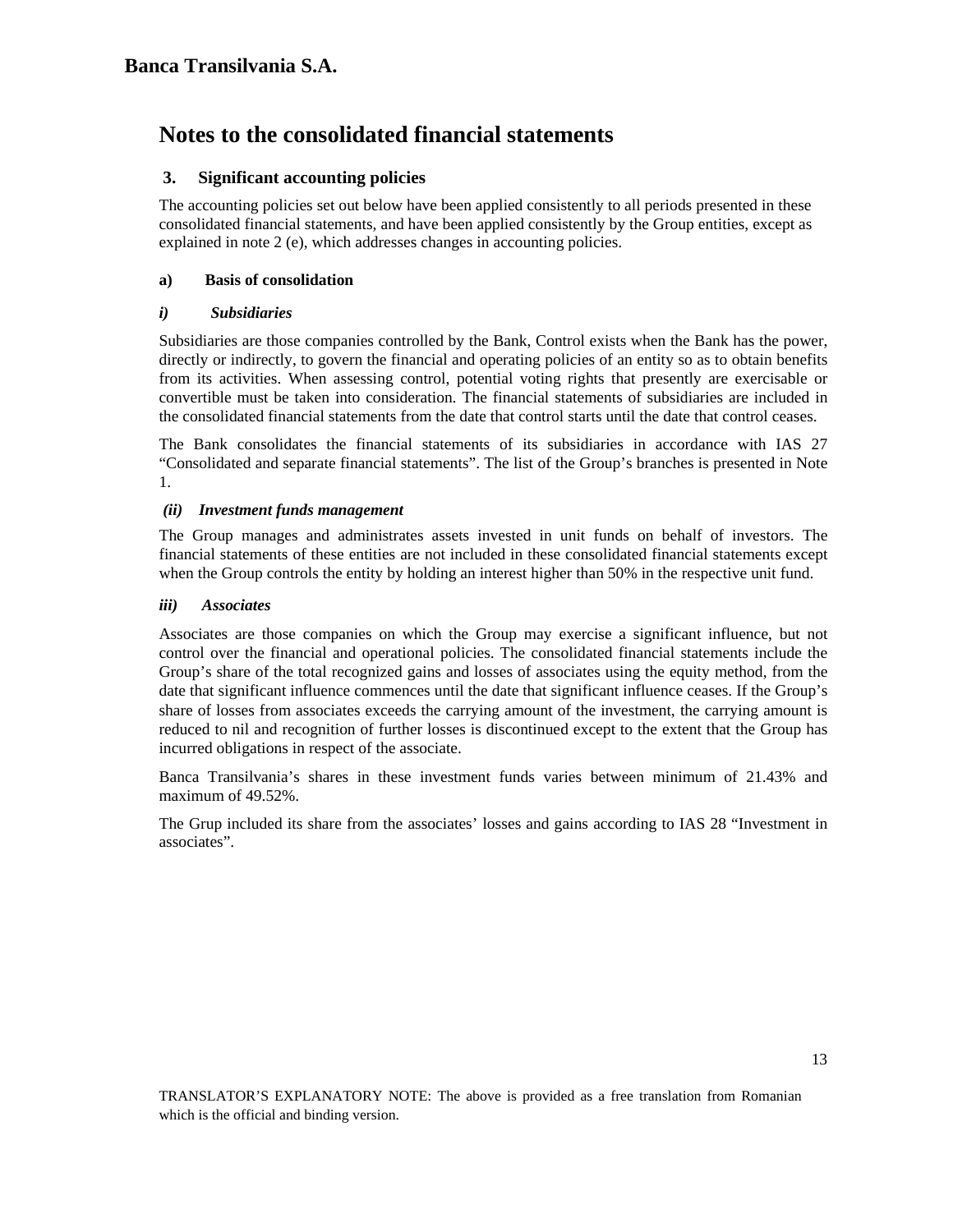## **3. Significant accounting policies** *(continued)*

## **a) Basis of consolidation** *(continued)*

### *iv) Jointly controlled entities*

Jointly controlled entities are those enterprises where there is a contractually agreed sharing of control over the economic activities of the respective entities, and exist only when the strategic financial and operating decisions relating to the activities require the unanimous consent of the parties sharing control. The consolidated financial statements include the Group's share of interest in a jointly controlled entity using proportionate consolidation in accordance with the provisions of IAS 31 "Interests in joined ventures".

At 31 December 2009, the Group does not own jointly controlled entities.

### *v) Transactions eliminated on consolidation*

Intra-group balances and transactions as well as any unrealized gains resulted from the intra-group transactions have been eliminated in preparing the consolidated financial statements. Unrealized gains resulted from transactions with associates and jointly controlled entities are eliminated to the extent of the Group's interest in the entity. Unrealized gains resulted from transactions with associates are eliminated against the investment in the associate. Unrealized losses are eliminated in the same way as unrealized gains, but only to the extent that there is no evidence of impairment.

### **b) Foreign currency**

### *i) Foreign currency transactions*

Transactions in foreign currencies are booked in RON at the official exchange rate at the dates of the transaction. Monetary assets and liabilities denominated in foreign currencies at the date of the consolidated statement of financial position are retranslated to the functional currency at the exchange rate at that date.

The gains and losses related to the settlement and translations of these balances using the exchange rate at the end of the financial year are recognized in the income statement, except for the ones booked in equity as a result of applying hedge accounting.

Non-monetary assets and liabilities that are measured in terms of historical cost in a foreign currency are translated using the exchange rate at the date of the transaction Non-monetary assets and liabilities denominated in foreign currencies that are stated at fair value are translated to the functional currency at the exchange rate valid at the date when the fair value is determined.

Foreign currency differences arising on retranslation are recognised in profit or loss, except for differences arising on the retranslation of available-for-sale financial assets which are included in the fair value reserve in equity.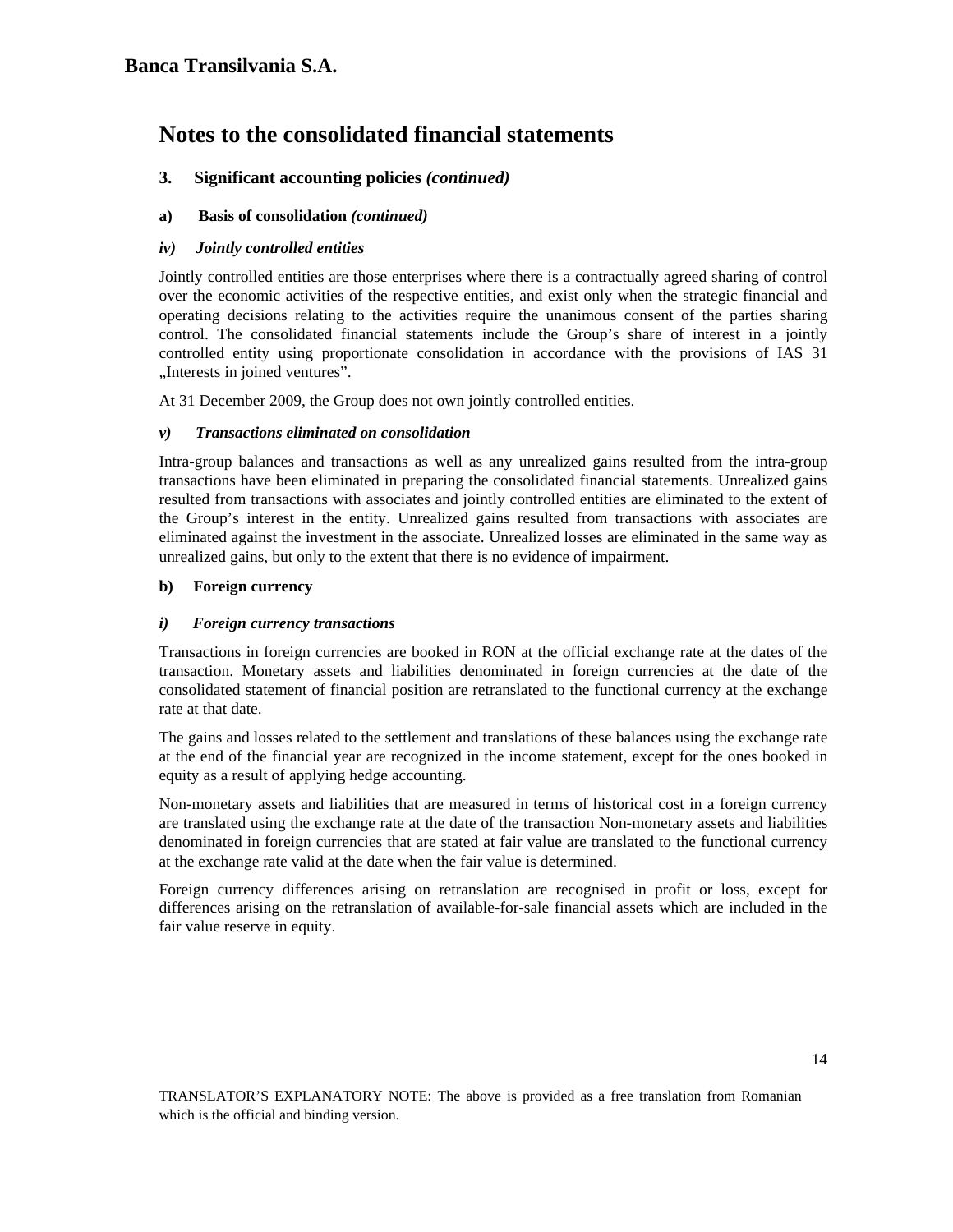## **3. Significant accounting policies** *(continued)*

## **b) Foreign currency** *(continued)*

### *ii) Translation of foreign currency operations*

The result and financial position of foreign operations, which have a functional currency different from the functional and presentation currency of the Group, are translated into the presentation currency as follows:

- assets and liabilities, both monetary and non-monetary, of this entity have been translated at the closing rate;
- income and expenses items of these operations have been translated at the average exchange rate of the period, as an estimated for the exchange rates from the dates of the transactions; and
- all resulting exchange difference have been classified as equity until the disposal of the investment.

The exchange rates of major foreign currencies were:

| Currency        | 31 December 2009 | 31 December 2008 | <b>Variation</b> |
|-----------------|------------------|------------------|------------------|
|                 |                  |                  | $\frac{0}{0}$    |
| Euro (EUR)      | 1: LEU 4.2282    | 1: LEU 3.9852    | $6.1\%$          |
| US Dollar (USD) | 1: LEU 2.9361    | 1: LEU 2.8342    | 3.6%             |

#### **c) Accounting method for the effect of hyperinflation**

According to IAS 29 and IAS 21, the financial statements of an entity whose functional currency of a hyperinflationary economy should be stated in terms of measuring unit current at the date of Consolidated statement of financial position i.e. non monetary items are restated using a general price index from the date of acquisition or contribution.

IAS 29 suggests that economies should be regarded as hyperinflationary if, among other factors, the cumulative inflation rate over a period of three years exceeds 100%.

The continuously decreasing inflation rates and other factors related to the characteristics of the economic environment in Romania indicate that the economy whose functional currency was adopted by the Group ceased to be hyperinflationary, effective for financial periods starting at 1 January 2004. Therefore, the provisions of IAS 29 have no longer been adopted in preparing these financial statements.

Accordingly, the amounts expressed in measuring unit current at 31 December 2003 are treated as the basis for the carrying amounts in these consolidated financial statements and do not represent appraised value, replacement cost, or any other measure of the current value of assets or the prices at which transactions would take place currently.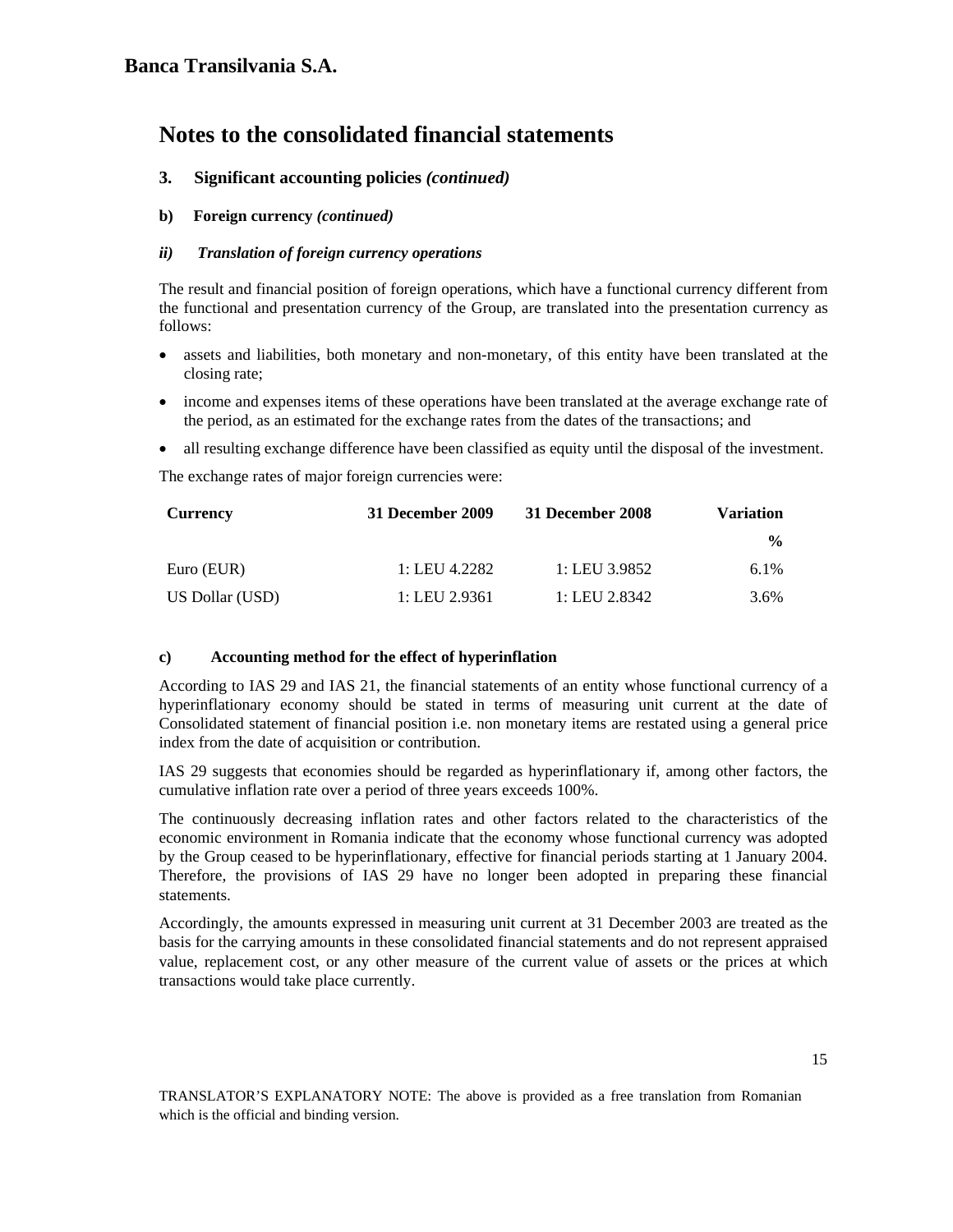## **3. Significant accounting policies** *(continued)*

### **d) Interest income and expenses**

Interest income and expenses related to financial investments are recognized in the income statement at amortized cost using the effective interest rate method.

The effective interest method is a method of calculating the amortized cost of a financial asset or a financial liability and of allocating the interest income or interest expense over the relevant period. The effective interest rate is the rate that exactly discounts estimated future cash payments or receipts through the expected life of the financial instrument or, when appropriate, a shorter period to the net carrying amount of the financial asset or financial liability. When calculating the effective interest rate, the Group estimates cash flows considering all contractual terms of the financial instrument (for example, prepayment, call and similar options) but does not consider future credit losses. The calculation includes all fees and commissions paid or received between parties to the contract that are an integral part of the effective interest rate, transaction costs, and all other premiums or discounts.

Fair value changes of derivative instruments held for risk management and other financial assets and liabilities held at fair value are presented in the net trading income.

#### **e) Fees and commissions**

Fees and commission income arises on financial services provided by the Group including commitment fees, card fees, cash management services, brokerage services, investment advice and financial planning, investment banking services, project and structured finance transactions, and asset management services.

Fee and commission directly attributable to the financial asset or liability origination (both income and expense) are included in the measurement of the effective interest rate. Loan commitments fees that are likely to be drawn down, are deferred, together with the related direct costs, and are recognized as an adjustment to the effective interest rate of the loan.

Other fee and commission income arising on the financial services provided by the Group including investment management services, brokerage services, and account services fees are recognized as the related service is provided in the income statement. Other fees and commission expense relates mainly to transaction and service fees, which are expensed as the services are received.

## **f) Net trading income**

Net trading income represents the difference between the gain and loss related to the trading assets and liabilities and inclused all fair value changes realized and unrealized and net foreign exchange differences.

#### **g) Dividends**

Dividend income is recognized in the income when the right to receive income is established. Income from equity investments and other non-fixed income investments is recognized as dividend income when it accrues, Dividends are reflected as a component of other operating income.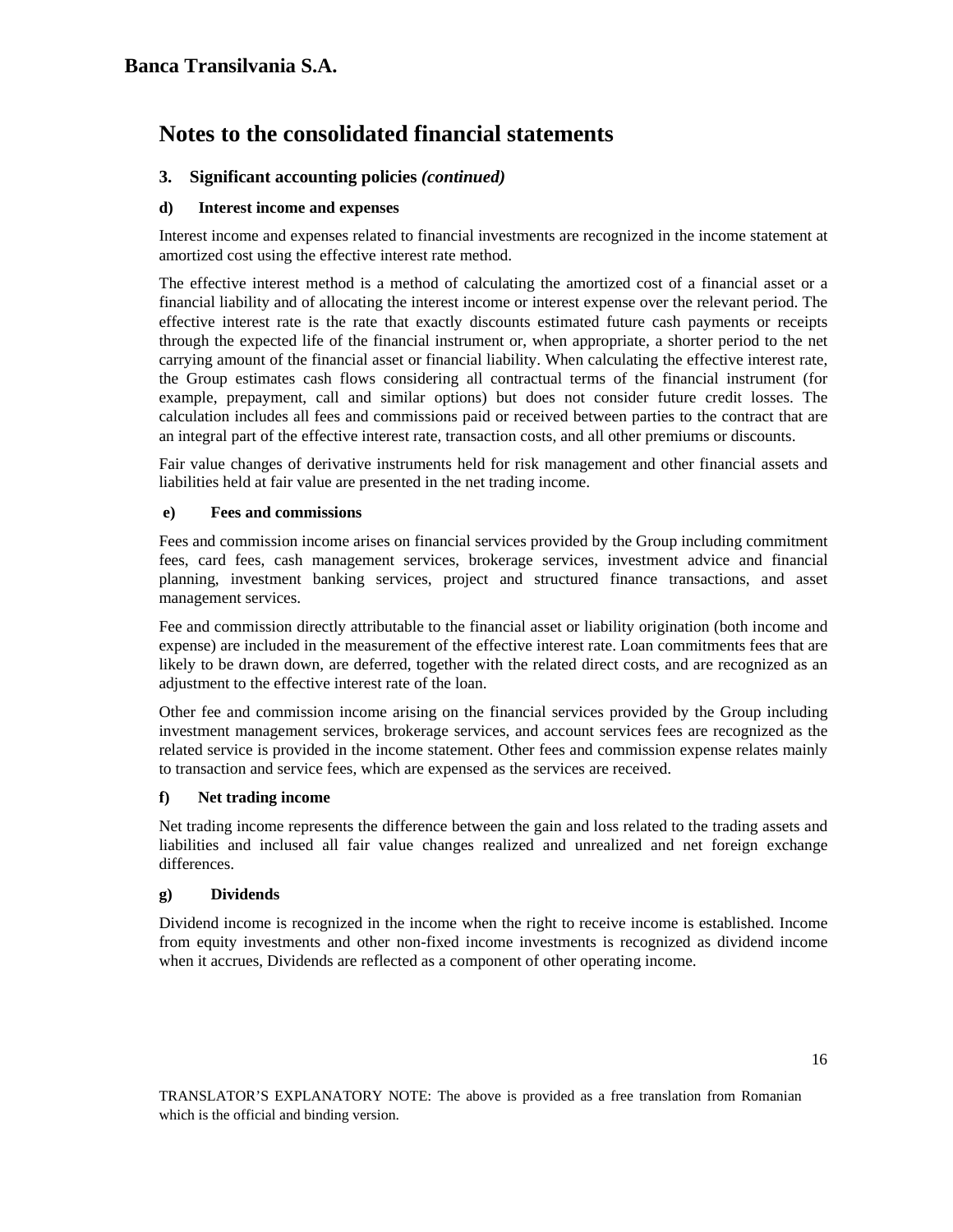## **3. Significant accounting policies** *(continued)*

## **g) Dividends** *(continued)*

Dividends are treated as an appropriation of profit in the period they are declared and approved by the General Assembly of Shareholders. The only profit available for distribution is the profit for the year recorded in the Romanian statutory accounts, which differs from the profit in these financial statements, prepared in accordance with IFRS, due to the differences between the applicable Romanian Accounting Regulations and IFRS as endorsed by the European Union.

## **h) Lease payments**

Payments made under operating leases are recognized in profit or loss on a straight-line basis over the term of the lease. Lease incentives received are recognized as an integral part of the total lease expense, over the term of the lease. Operating lease expense is recognized as a component of the operating expenses.

Minimum lease payments made under finance leases are apportioned between the interest expense and the reduction of the outstanding liability. The interest expense is allocated to each period during the lease term so as to produce a constant periodic rate of interest on the remaining balance of the liability. Contingent lease payments are accounted for by revising the minimum lease payments over the remaining term of the lease when the lease adjustment is confirmed.

### **i) Income tax expense**

Income tax for the year comprises current and deferred tax, Income tax is recognized in the income statement except to the extent that it relates to items recognized directly in equity, in which case it relates to equity elements.

Current tax is the expected tax payable on the taxable income for the year, using tax rates enacted or substantially enacted at the balance sheet date, and any adjustment to tax payable in respect of prior periods.

Deferred tax is provided using the balance sheet liability method, providing for temporary differences between the carrying amounts of assets and liabilities for financial reporting purposes and the amounts used for taxation purposes. Deferred tax is not recognized for the following temporary differences: the initial recognition of the goodwill, the initial recognition of the assets and liabilities that come from transactions other than business mergers and which have no impact on the accounting profit nor on the fiscal one and differences related to investments in subsidiaries, as long as they are not considered to be reversed in the near future. The amount of deferred tax provided is based on the expected manner of realization or settlement of the carrying amount of assets and liabilities, using tax rates enacted or substantively enacted at the date of the consolidated statement of financial position.

A deferred tax asset is recognized only to the extent that it is probable that future taxable profits will be available against which the asset can be utilized. Deferred tax assets are reduced to the extent that it is no longer probable that the related tax benefit will be realized.

Additional income taxes that arise from the distribution of dividends are recognized at the same time as the liability to pay the related dividend.

The tax rate used to calculate the current and deferred tax position at 31 December 2008 is 16% (31 December 2007: 16%).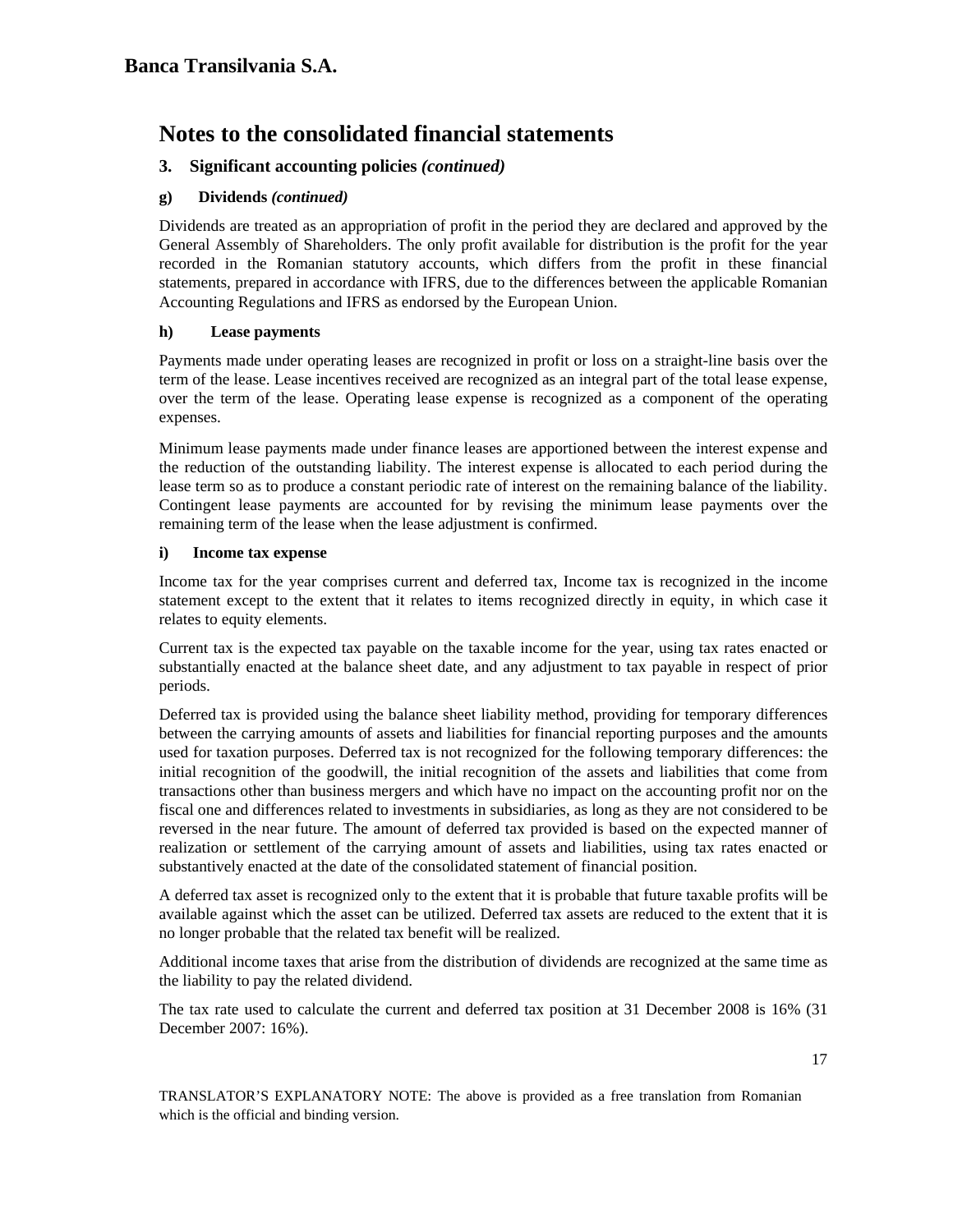## **3. Significant accounting policies** *(continued)*

- **j) Financial assets and** *liabilities*
- *(i) Classifications*

The Group classifies its financial assets and liabilities in the following categories:

*Financial assets or financial liabilities at fair value through profit or loss*. This category has two subcategories: financial assets or financial liabilities held for trading, and those designated at fair value through profit or loss at inception. A financial instrument is classified in this category if acquired principally for the purpose of short term profit-taking or if so designated by management. Derivatives are also categorized as held for trading unless the derivative is a designated and effective hedging instrument. The financial instruments at fair value through profit or loss comprise listed equity securities and derivatives instruments.

*Loans and receivables* are non-derivative financial assets with fixed or determinable payments that are not quoted in an active market, other than those that the Group intends to sell immediately or in the near term, those that the Group, upon initial recognition, designates as at fair value through profit and loss, those that the Group, upon initial recognition, designates as available for sale or those for which the holder may not recover substantially all of its initial investment, other than because of credit deterioration. Loans and receivables comprise loans and advances to banks and customers and net lease investments.

*Held-to-maturity investments* are non-derivative financial assets with fixed or determinable payments and fixed maturities that the Group's management has the positive intention and ability to hold to maturity. As at 31 December 2009 and 31 December 2008 the Group included in this category certain treasury bills issued by the Ministry of Public Finance.

*Available-for-sale financial assets* are those financial assets that are designated as available for sale or are not classified as loans and advances, held-to-maturity investments or financial assets at fair value through profit or loss. Available-for-sale instruments include treasury bonds and other bonds eligible for discounting with central banks, investments in unit funds, equity investments and other investment securities that are not at fair value through profit and loss or held-to-maturity.

## *(ii) Recognition*

Financial assets and financial liabilities are initially recognized at fair value plus, in case of financial assets and financial liabilities not carried at fair value through profit or loss, directly attributable transaction costs.

The Group initially recognizes: loans and advances, deposits, debt securities issued and subordinated liabilities on the date that they are originated. All other financial assets and liabilities (including assets and liabilities designated at fair value through profit or loss) are initially recognized on the trade date at which the Group becomes a party to the contractual provisions of the financial instrument.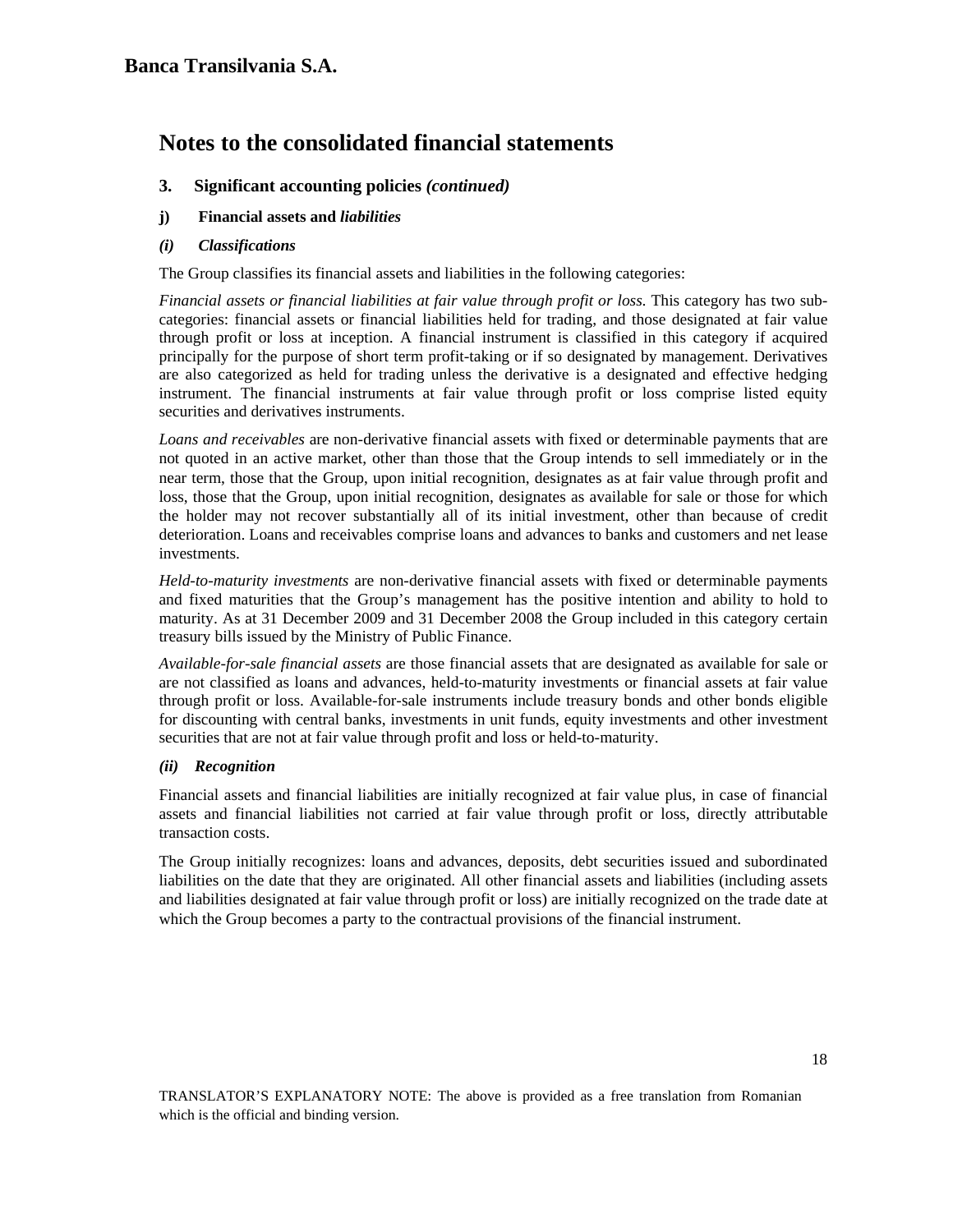## **3. Significant accounting policies** *(continued)*

### **j) Financial assets and liabilities** *(continued)*

### *(iii) Derecognition*

The Group derecognizes a financial asset when the contractual rights to the cash flows from the asset expire, or it transfers the rights to receive the contractual cash flows on the financial asset in a transaction in which substantially all the risks and rewards of ownership of the financial asset are transferred. Any interest in transferred financial assets that is created or retained by the Group is recognised as a separate asset or liability.

On derecognition of a financial asset, the difference between the carrying amount of the asset (or the carrying amount allocated to the portion of the asset transferred), and the sum of (i) the consideration received (including any new asset obtained less any new liability assumed) and (ii) any cumulative gain or loss that had been recognized in other comprehensive income is recognized in profit or loss.

The Group derecognises a financial liability when its contractual obligations are discharged or cancelled or expire.

The Group enters into transactions whereby it transfers assets recognised on its balance sheet, but retains either all risks or rewards of the transferred assets or a portion of them. If all or substantially all risks and rewards are retained, then the transferred assets are not derecognised from the balance sheet. Transfers of assets with retention of all or substantially all risks and rewards include, for example, securities lending and repurchase transactions.

When assets are sold to a third party with a concurrent total rate of return swap on the transferred assets, the transaction is accounted for as a secured financing transaction similar to repurchase transactions. In transactions where the Group neither retains nor transfers substantially all the risks and rewards of ownership of a financial asset, it derecognises the asset if control over the asset is lost.

The rights and obligations retained in the transfer are recognised separately as assets and liabilities as appropriate. In transfers where control over the asset is retained, the Group continues to recognise the asset to the extent of its continuing involvement, determined by the extent to which it is exposed to changes in the value of the transferred asset.

## *(iv) Offsetting*

Financial assets and liabilities are offset and the net amount reported in the statement of financial position when and only when there is a legally enforceable right to set off the recognized amounts and there is an intention to settle on a net basis, or realize the asset and settle the liability simultaneously.

Income and expenses are presented on a net basis only when permitted by the accounting standards, or for gains and losses arising from a group of similar transactions such as in the Group's trading activity.

#### *(v) Amortized cost measurement*

The amortized cost of a financial asset or liability is the amount at which the financial asset or liability is measured at initial recognition, minus principal repayments, plus or minus the cumulative amortization using the effective interest method of any difference between the initial amount recognized and the maturity amount, less any reduction for impairment.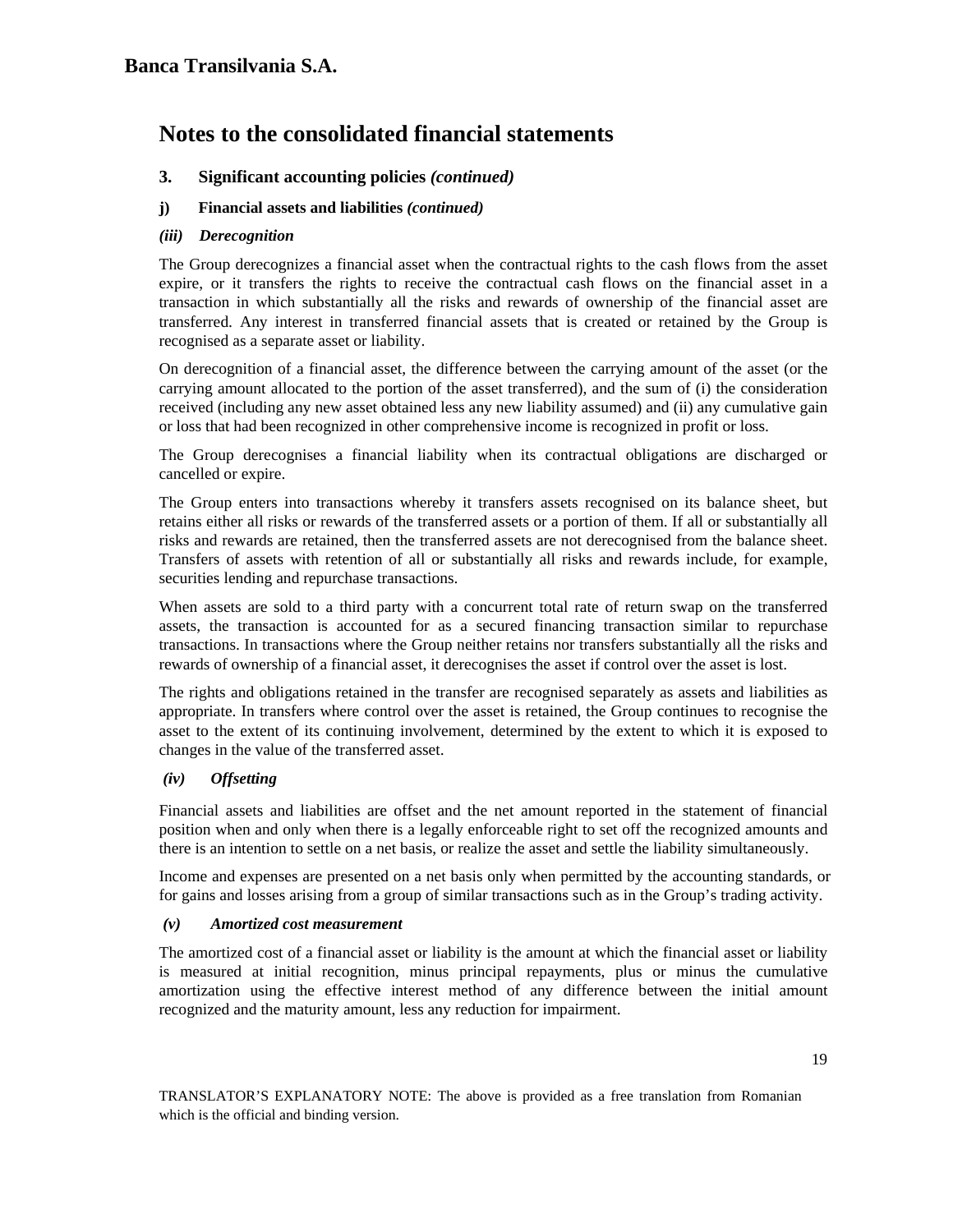## **3. Significant accounting policies** *(continued)*

### **j) Financial assets and liabilities** *(continued)*

#### *(vi) Fair value measurement*

Fair value is the amount for which an asset could be exchanged, or a liability settled, between knowledgeable, willing parties in an arm's length transaction on the measurement date.

When available, the Group measures the fair value of an instrument using quoted prices in an active market for that instrument. A market is regarded as active if quoted prices are readily and regularly available and represent actual and regularly occurring market transactions on an arm's length basis. If a market for a financial instrument is not active, the Group establishes fair value using a valuation technique. Valuation techniques include using recent arm's length transactions between knowledgeable, willing parties (if available), reference to the current fair value of other instruments that are substantially the same, discounted cash flow analyses and option pricing models. The chosen valuation technique makes maximum use of market inputs, relies as little as possible on estimates specific to the Group, incorporates all factors that market participants would consider in setting a price, and is consistent with accepted economic methodologies for pricing financial instruments. Inputs to valuation techniques reasonably represent market expectations and measures of the risk-return factors inherent in the financial instruments. The Group calibrates valuation techniques and tests them for validity using prices from observable current market transactions in the same instrument or based on other observable market data.

The best evidence of the fair value of a financial instrument at initial recognition is the transaction price, i.e., the fair value of the consideration given or received, unless the fair value of that instrument is evidenced by comparison with other observable current market transactions in the same instrument (i.e., without modification or repackaging) or based on a valuation technique whose variables include only data from observable markets. When transaction price provides the best evidence of fair value at initial recognition, the financial instrument is initially measured at the transaction price and any difference between this price and the value initially obtained from a valuation model is subsequently recognised in profit or loss on an appropriate basis over the life of the instrument but not later than when the valuation is supported wholly by observable market data or the transaction is closed out.

Where discounted cash flow techniques are used, estimated future cash flows are based on management's best estimates and the discount rate is a market related rate for an instrument with similar terms and conditions. Where pricing models are used, inputs are based on market related measures at the date of consolidated statement of financial position. Where a fair value cannot be reliably be estimated, equity instruments that do not have a quoted market price in an active market are measured at cost and periodically tested for impairment.

#### *(vii) Identification and measurement of impairment*

#### *Assets held at amortized cost*

At each balance sheet date the Group assesses whether there is objective evidence that financial assets not carried at fair value through profit or loss are impaired. Financial assets or a group of financial assets are impaired when objective evidence demonstrates that a loss event has occurred after the initial recognition of the asset ("loss generating event"), and that the loss event has an impact on the future cash flows on the asset that can be estimated reliably.

20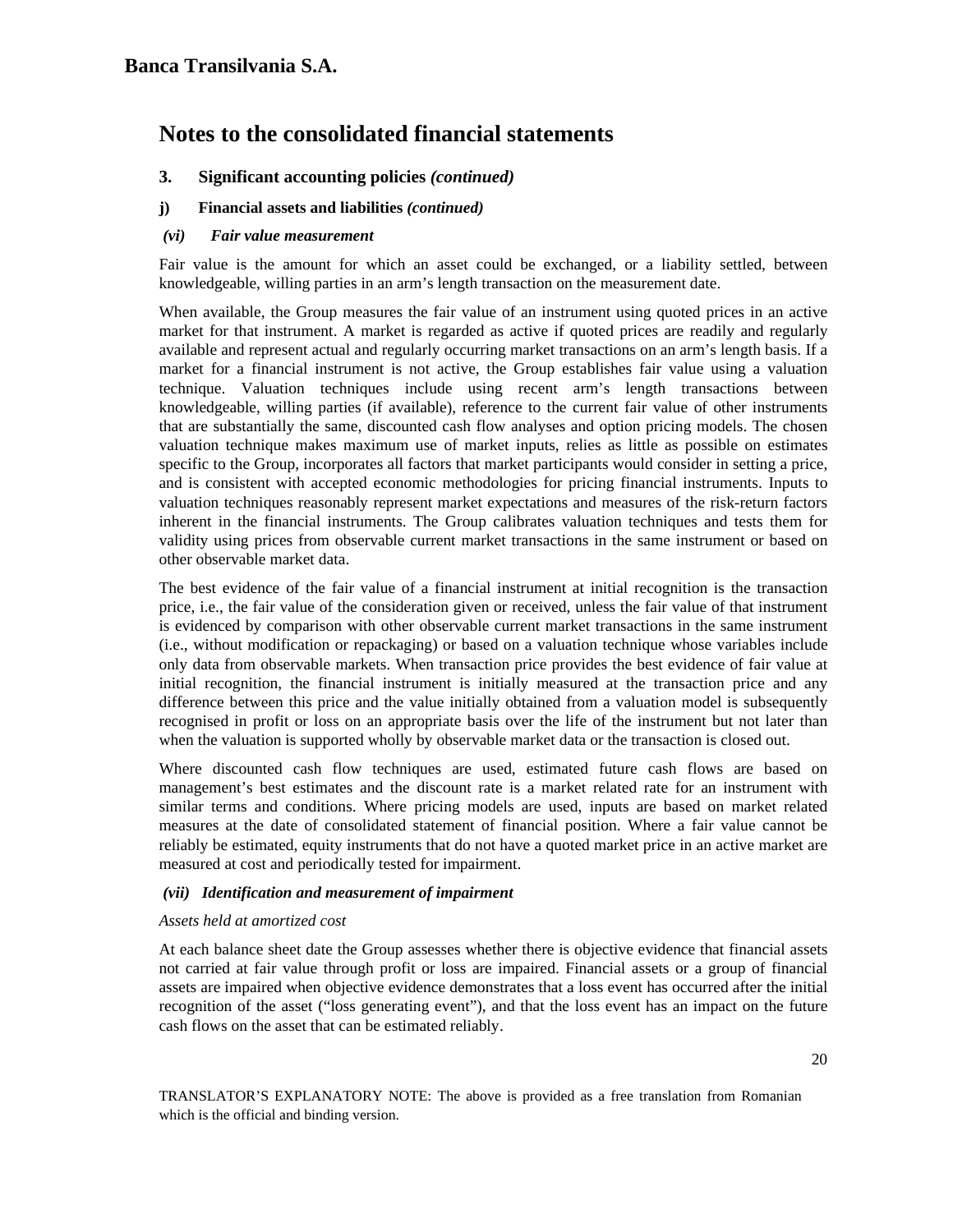## **3. Significant accounting policies** *(continued)*

**j) Financial assets and liabilities** *(continued)* 

### *(vii) Identification and measurement of impairment (continued)*

It is probable that the identification of a single event responsible for the impairment is difficult. Impairment may have been caused by the combined effect of multiple events. The losses expected as a result of the future events, regardless of their probability, are not recognized.

If there is objective evidence that an impairment loss on financial assets carried at amortized cost has been incurred, the amount of the loss is measured as the difference between the asset's carrying amount and the present value of estimated future cash flows discounted at the financial asset's original effective interest rate (i.e. the effective interest rate computed at initial recognition). If a financial asset has a variable interest rate, the discount rate for measuring any impairment loss is the variable interest rate at current rate, specified in the contract. The asset's accounting value can be decreased directly or by using an impairment account. The expense with the impairment loss is recognized in the income statement.

If during a future period, an event that took place after the date of the impairment recognition generates decrease in the impairment expense, the formerly recognized impairment loss is reversed either directly or through the adjustment of an impairment account. The impairment decrease is recognized through profit and loss.

#### *Loans and advances to customers and net lease investments*

The Group, based on its internal impairment assessment methodology included observable data on the following loss events that comes to its attention as objective evidence that loans and advances to customers and net lease investments or groups of assets are impaired:

- (a) significant financial difficulty of the borrower (lessee) determined in accordance with the Group's internal rating system;
- (b) a breach of contract, such as a default or delinquency in interest or principal payments of the borrowers (individually and in the same group of borrowers);
- (c) the lender, for economic or legal reasons relating to the borrower's or lessee's financial difficulty, granting to the borrower a concession that the lender would not otherwise consider such as the rescheduling of the interest or principal payments;
- (d) is becoming probable that the borrower will enter bankruptcy or other financial reorganization;
- (e) credible information indicating a measurable decrease in the estimated future cash flows of a group of financial assets from the date of the initial recognition, regardless of the fact that the decrease cannot be identified for each asset, including:
	- *i.* unfavorable change in the payment behavior of the Group's debtors, or
	- *ii.* national or local economic circumstances that can be correlated to the loss / depreciation of the Group's assets.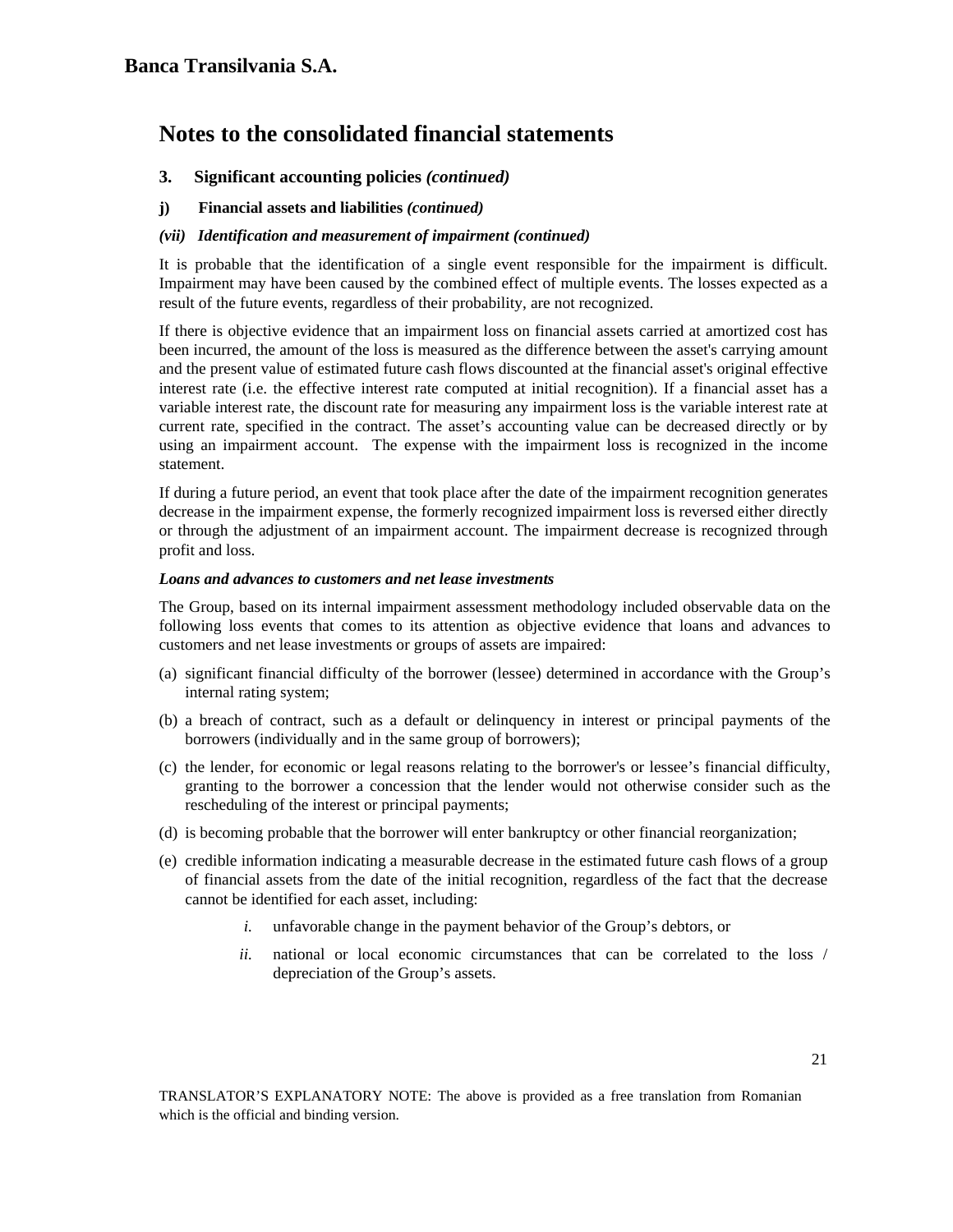## **3. Significant accounting policies** *(continued)*

- **j) Financial assets and liabilities** *(continued)*
- *(vii) Identification and measurement of impairment (continued)*

#### *Loans and advances to customers and net lease investments (continued)*

The Group first assesses whether objective evidence of impairment exists as described above, individually for loans to customers and net lease investments that are individually significant, and individually or collectively for loans to customers and net lease investments that are not individually significant.

If the Group determines that no objective evidence of impairment exists for an individually assessed financial asset, whether significant or not, it includes the loans to customers and net lease investments in groups with similar credit risk characteristics and collectively assesses them for impairment. Loans and advances to customers and net lease investments that are individually assessed for impairment and for which an impairment loss is or continues to be recognized are not included in a collective assessment of impairment. The calculation of the present value of the estimated future cash flows of a collateralized loan and net lease investments reflects the cash flows that may result from foreclosure less costs for obtaining and selling the collateral, whether or not foreclosure is probable.

For the purpose of a collective evaluation of impairment, loans and advances to customers and net lease investments are grouped on the basis of similar credit risk characteristics that are indicative of the debtors' ability to pay all amounts due according to the contractual terms (for example, on the basis of the industry for corporate clients and small and medium enterprises and on the basis of significant types of products for individuals).

Management considers that these characteristics chosen are the best estimate of similar credit risk characteristics relevant to the estimation of future cash flows for groups of such loans and net lease investments by being indicative of the debtors' ability to pay all amounts due according to the contractual terms of the assets being evaluated.

Future cash flows in a group of loans and advances to customers and net lease investments that are collectively evaluated for impairment are estimated on the basis of historical loss experience for loans and net lease investments with credit risk characteristics similar to those in the group. Historical loss experience is adjusted on the basis of current observable data to reflect the effects of current conditions that did not affect the period on which the historical loss experience is based and to remove the effects of conditions in the historical period that do not exist currently.

Due to the inherent limitation regarding historical experience in obtaining information regarding loans and advances and net lease investments individually impaired, the historical loss ratios, the complexity of the methodology used, the estimated impairment may differ from the one obtained if the Group had sufficient historical experience in obtaining reliable information regarding timing and amount of future cash flows.

The Group reviews on a regular basis the methodology and the premises used for estimating the future cash flows in order to diminish the differences between the estimated losses and the real ones.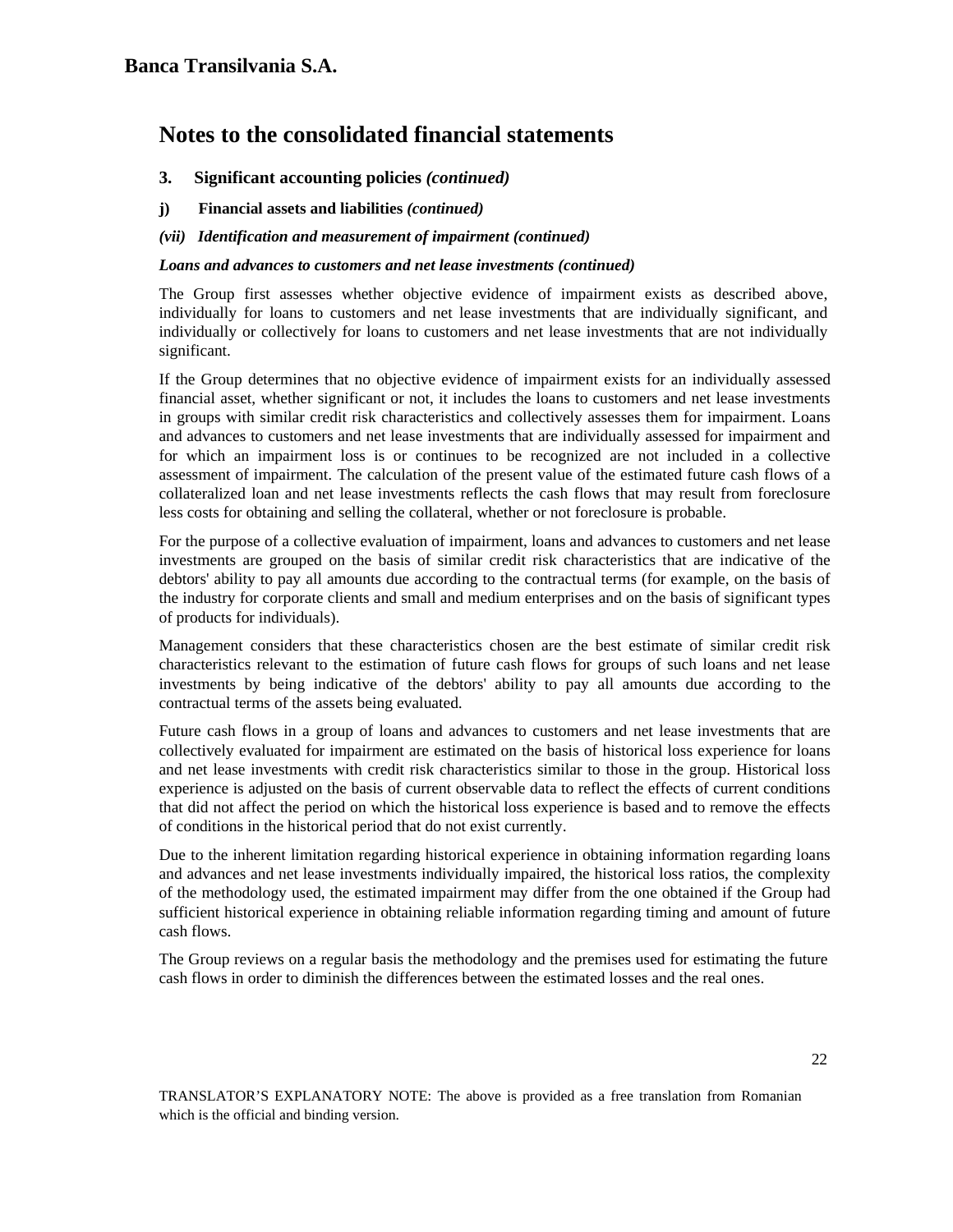## **3.****Significant accounting policies** *(continued)*

**j) Financial assets and liabilities** *(continued)* 

### *(vii) Identification and measurement of impairment (continued)*

### *Available for sale financial assets*

For financial assets classified as available-for-sale, when a decline in the fair value of an available-forsale financial asset has been recognized directly in equity and there is objective evidence that the asset is impaired, the cumulative loss that had been recognized directly in equity shall be released directly from equity and recognized in profit or loss even though the financial asset has not been derecognize.

The amount of the cumulative loss that is released from equity and recognized in profit or loss shall be the difference between the acquisition cost (net of any principal repayment and amortization) and current fair value, less any impairment loss on that financial asset previously recognized in income statement.

Impairment losses recognized in income statement for an investment in an equity instrument classified as available for sale shall not be released through profit or loss. If, in a subsequent period, the fair value of a debt instrument classified as available for sale increases and the increase can be objectively related to an event occurring after the impairment loss was recognized in profit or loss, the impairment loss shall be reversed, with the amount of the reversal recognized in profit or loss.

### *Financial assets carried at cost*

If there is objective evidence that an impairment loss has been incurred on an unquoted equity instrument that is not carried at fair value because its fair value cannot be reliably measured, or on a derivative asset that is linked to and must be settled by delivery of such an unquoted equity instrument, the amount of the impairment loss is measured as the difference between the carrying amount of the financial asset and the present value of estimated future cash flows discounted at the current market rate of return for a similar financial asset. Such impairment losses are not reversed through income statement

## *(viii) Designation at fair value through profit and loss*

The Group has designated financial assets and liabilities at fair value through profit and loss when:

- eliminates or significantly reduces an evaluation or recognition mismatch ("accounting error") which might have arisen from the measurement of the assets and liabilities or from the recognition of their gain or loss based on different principles;
- they are part of a group of financial assets or liabilities managed, evaluated and reported to the management on a fair value basis according to the risk management documentation / investment strategy; or
- they are hybrid contracts through which an entity can reflect the entire contract at fair value through in profit and loss.

Cash and cash equivalents are carried at amortized cost in the statement of financial position.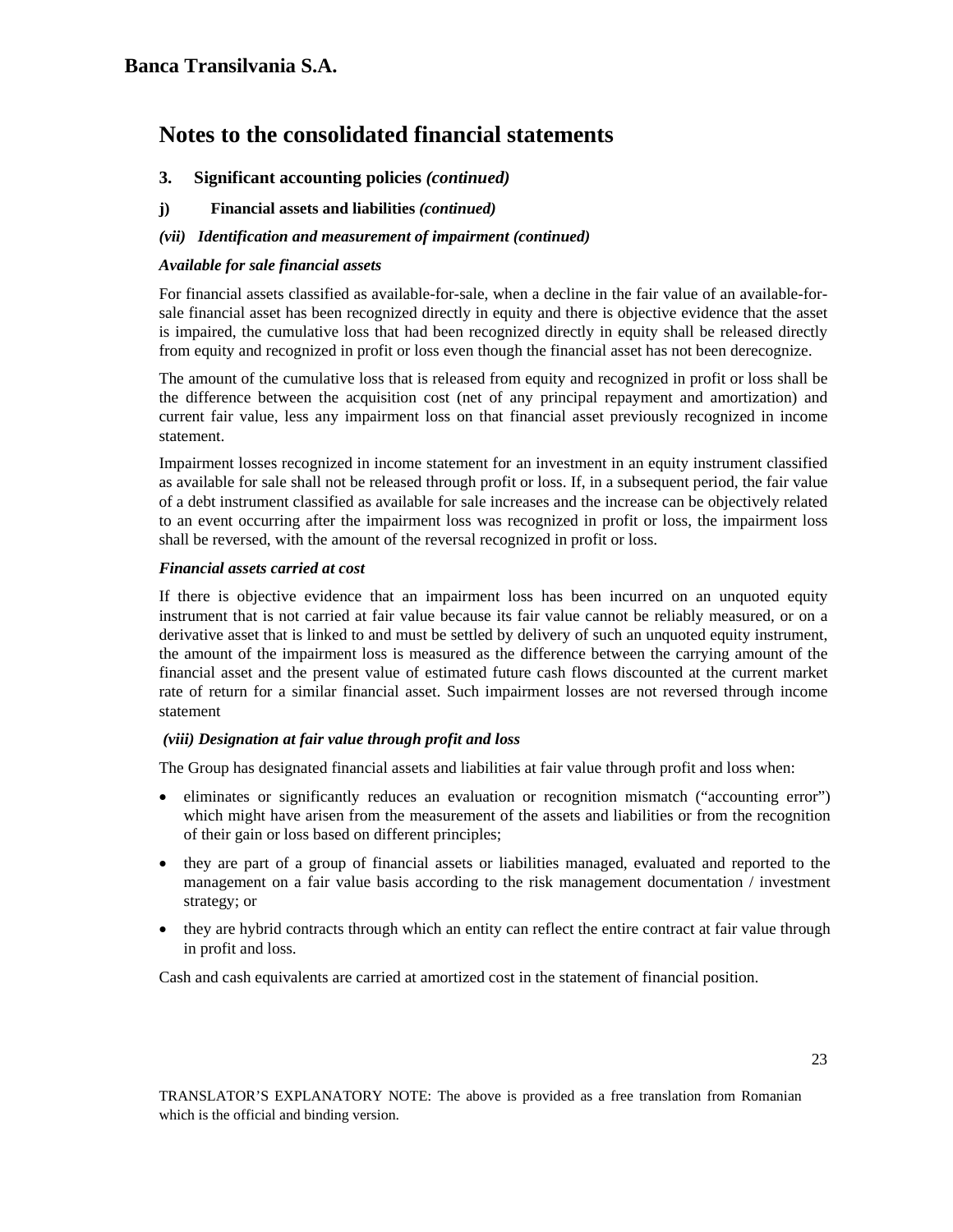## **3. Significant accounting policies** *(continued)*

## **k) Cash and cash equivalents**

Cash and cash equivalents comprise: cash on hand, unrestricted balances held at National Bank of Romania and highly liquid financial assets with original maturities of less than three months, which are subject to insignificant risk of changes in their fair value.

#### **n) Trading assets and liabilities**

Trading assets and liabilities are those assets and liabilities that the Group acquires or incurs principally for the purpose of selling or repurchasing in the near term, or holds as part of a portfolio that is managed together for short-term profit or position taking.

Trading assets and liabilities are initially recognized and subsequently measured at fair value in the Consolidated statement of the financial position and the transaction costs are taken directly to comprehensive ioncome. All changes in fair value are recognized as part of net trading income in comprehensive income. Trading assets and liabilities are not reclassified subsequent to their initial recognition.

### **m) Derivatives**

### *(i) Derivatives held for risk management purposes*

Derivatives held for risk management purposes include all derivative assets and liabilities that are not classified as trading assets or liabilities. Derivatives held for risk management purposes are measured at fair value in the Consolidated statement of the financial position.

When a derivate is not held for trading, and is not designated in a qualifying hedge relationship, all changes in its fair value are recognized immediately in statement of comprehensive income as a component of net trading income.

## *(ii) Embedded derivatives*

Derivatives may be embedded in another contractual arrangement (a "host contract"). The Group accounts for embedded derivatives separately from the host contract when the host contract is not itself carried through profit and loss, and the characteristics of the embedded derivatives are not clearly and closely related to the host contract. Separate embedded derivatives are accounted for depending on their classification, and are presented in Consolidated statement of the financial position together with the host contract.

Loans and advances and net lease investments are presented net of provision for impairment losses. Provision for impairment losses are made against the carrying amount of loans and advances and net lease investments that are identified as being impaired based on regular reviews of outstanding balances to reduce these assets to their recoverable amounts.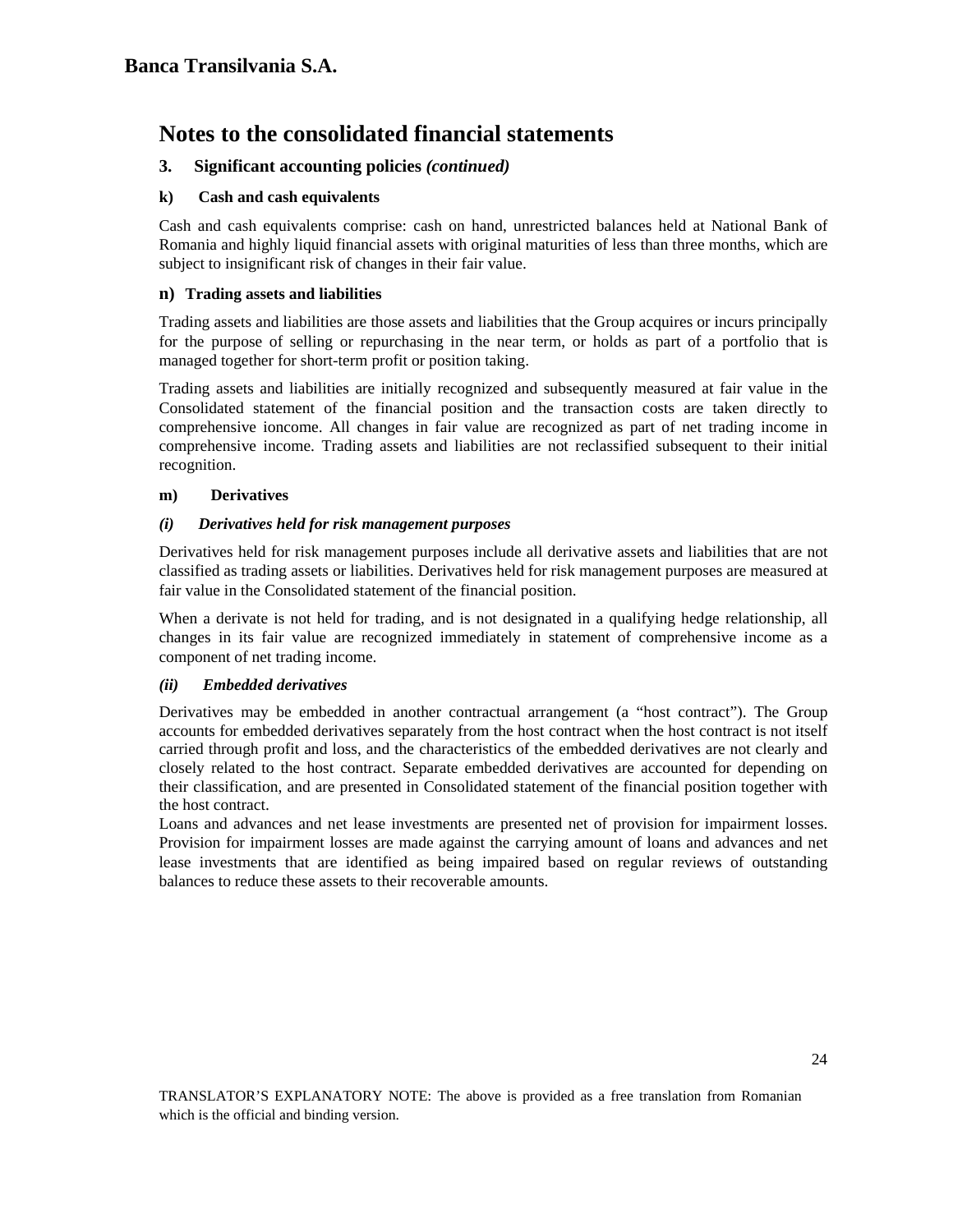## **3. Significant accounting policies** *(continued)*

### **n) Loans and advances and net lease investments**

Loans and advances are non-derivative financial assets with fixed or determinable payments that are not quoted in an active market and that the Group does not intend to sell immediately or in the near term.

When the Group is the lessor in a lease agreement that transfers substantially all the risks and rewards incidental to ownership of an asset to the lessee, the arrangement is presented within loans and advances. Consumer loans granted to customers are also included in net lease investments.

Loans and advances and net lease investments are initially measured at fair value plus incremental direct transaction costs, and subsequently measured at their amortized cost using the effective interest method as described in the accounting policy 3(d) above, except when the Group chooses to carry the loans and advances and net lease investments at fair value through profit or loss as described in accounting policy 3(j) (viii) above.

### **o) Investment securities**

Investment securities are initially measured at fair value plus incremental direct transaction costs and subsequently accounted for depending on their classification as either held-to-maturity, fair value through profit and loss or available-for-sale.

## *(i) Held to maturity*

Held-to-maturity investments are carried at amortized cost using the linear method. The linear amortization method used to determine the amortized cost for held-to-maturity investments represent the management's best estimate for the value of the corresponding amortization and the impact of applying the effective interest rate method would not be material. Any sale or reclassification of a significant amount of held-to-maturity investments not close to their maturity would result in the reclassification of all held-to-maturity investments as available-for-sale, and prevent the Group from classifying investment securities as held-to-maturity for the current and the following two financial years.

#### *(ii) Fair value through profit and loss*

The Group carries some investment securities at fair value, with fair value changes recognized immediately in profit or loss as described in accounting policy 3(l).

#### *(iii) Available for sale*

Debt securities such as treasury bills issued by the Government of Romania are classified as availablefor-sale assets.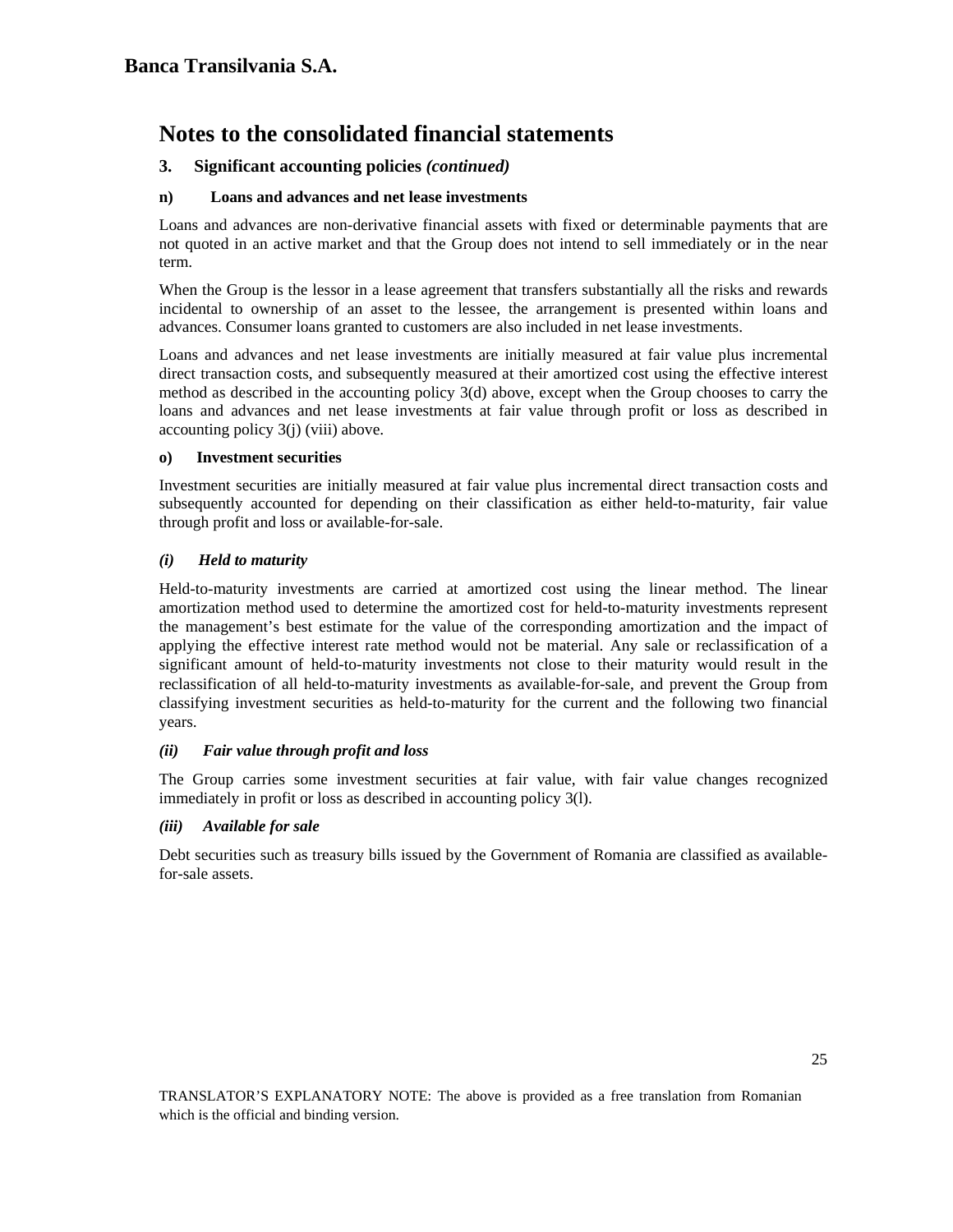- **3. Significant accounting policies** *(continued)*
- **o) Investment securities** *(continued)*

### *(iii) Available for sale (continued)*

The Group considered that the effective transaction prices would be between the informative BID-ASK quotations obtained, which are rather an interval within which the Group could have realistically negotiated the quotations for each series and taking into account the volume of its portfolio, and thus, the Bank used in its estimation an average price for each series.

Other securities such as investments in unit funds are classified as available-for-sale assets and are carried at their market prices.

Other equity investments in listed or unlisted companies are classified as available-for-sale assets and are carried at the fair value. Where no reliable estimate of fair value is available, equity investments are stated at restated cost less impairment.

Interest income is recognized in profit and loss using effective interest method. Dividend income is recognized in profit and loss when the Group becomes entitled to the dividend. Foreign exchange gains or losses on available-for-sale debt security investments are recognized in profit and loss.

Other fair value changes are recognized directly in equity until the investment is sold or impaired and the balance in equity is recognized in profit or loss.

### *Change in accounting policy*

In October 2008 the International Accounting Standards Board ("IASB") issued Reclassification of Financial Assets (Amendments to IAS 39 *"Financial instruments: Recognition and Measurement and IFRS 7 Financial instruments: Disclosures"*). The amendment to IAS 39 permits an entity to transfer from the available-for-sale category to the loans and receivables category a non-derivative financial asset that otherwise would have met the definition of loans and receivables if the entity has the intention and ability to hold that financial asset for the foreseeable future or until maturity.

The amendment to IFRS 7 introduces additional disclosure requirements if an entity has reclassified financial assets in accordance with the amendment to IAS 39. The amendments are effective retrospectively from 1 July 2008.

Pursuant to these amendments, the Group reclassified certain non-derivatives financial assets out of available-for-sale investment securities into placement with banks. For details on the impact of this reclassification, see note 21.

## **p) Property and equipment**

#### *(i) Recognition and measurement*

Items of property and equipment are stated at their cost or revalued amount less accumulated depreciation value and impairment losses. Capital expenditure on property and equipment in the course of construction is capitalized and depreciated once the assets enter into use.

Leases in term of which the Group assumes substantially all the risks and rewards of ownership are classified as finance leases. Plant and equipment acquired by way of finance lease is stated at an amount equal to the lower of its fair value and the present value of the minimum lease payments at inception of the lease, less accumulated depreciation and impairment losses.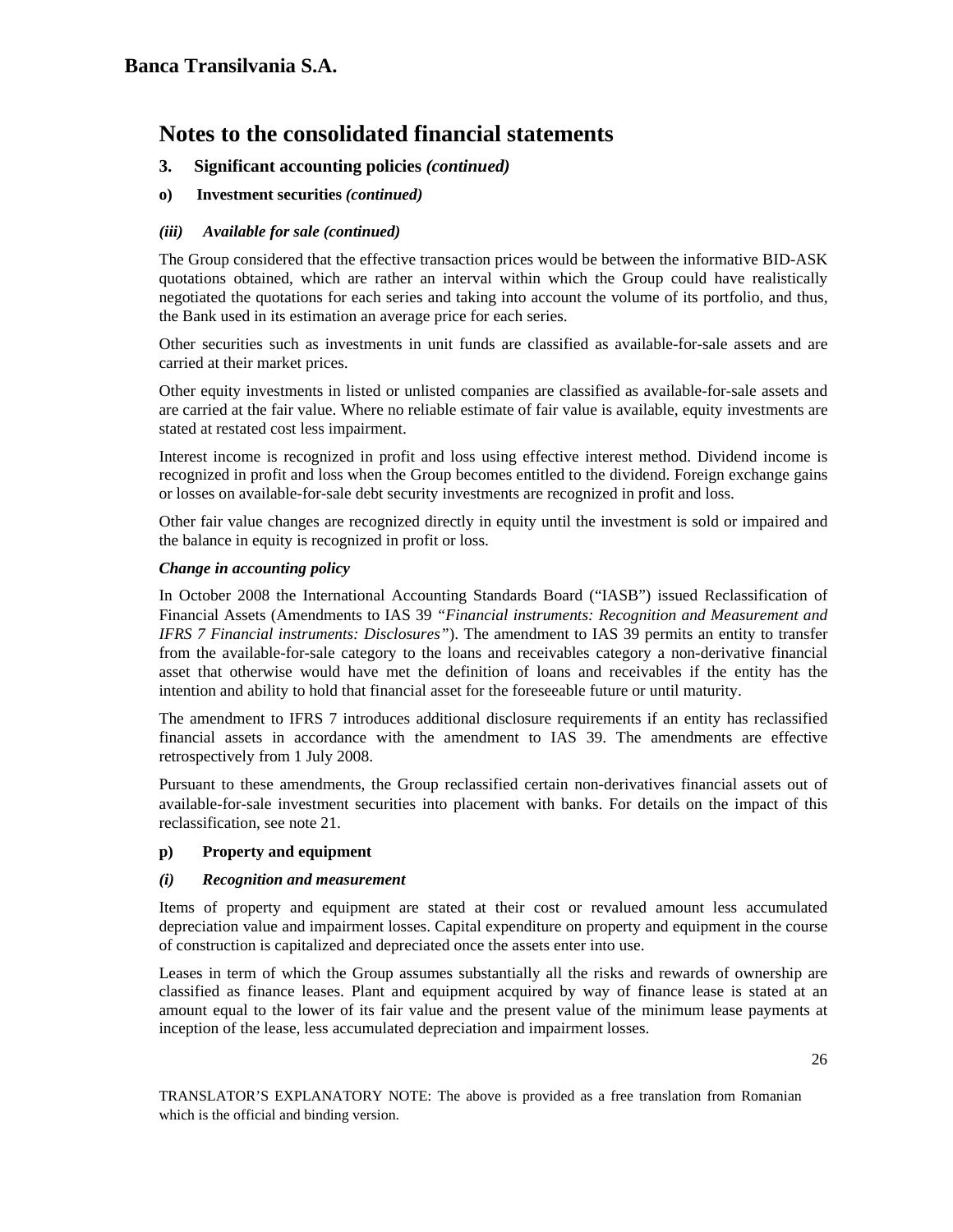## **3. Significant accounting policies** *(continued)*

## **p) Property and equipment** *(continued)*

### *(ii) Subsequent costs*

The Group recognizes in the carrying amount of an item of property, plant and equipment the cost of replacing part of such an item when that cost is incurred if it is probable that the future economic benefits embodied with the item will flow to the Group and the cost of the item can be measured reliably. All other costs are recognized in the income statement as an expense as incurred.

### *(iii) Depreciation*

Depreciation is charged to the income statement on a straight-line basis over the estimated useful lives of each part of an item of property, plant and equipment. Leased assets are depreciated over the shorter of the lease term and their useful lives. Land is not depreciate.

The estimated useful lives for the current and comparative periods are as follows:

| <b>Buildings</b>                 | 50 years       |
|----------------------------------|----------------|
| Leasehold improvements (average) | 7 years        |
| Computers                        | 3 years        |
| Furniture and equipments         | $3 - 20$ years |
| Vehicles                         | $4 - 5$ years  |

The leasehold improvements are depreciated over the rental contract period, which varies between 1 and 52 years. Depreciation methods, useful lives and residual values are reassessed at the reporting date.

## **q) Intangible assets**

#### *i) Goodwill and negative goodwill*

Goodwill / (negative goodwill) arise on the acquisition of subsidiaries. Goodwill represents the difference between the cost of the acquisition and the Group's interest in the net fair value of the acquired identifiable assets, liabilities and contingent liabilities. When the difference is negative (negative goodwill), it is recognized immediately in profit and loss, after reanalyzing the manner of identification and valuation of the assets, liabilities and identifiable contingent liabilities and measurement of the acquisition cost.

#### *Acquisition of minority interests*

Goodwill arising on the acquisition of a minority interest in a subsidiary represents the excess of the cost of the additional investment over the carrying amount of the net assets acquired at the date of buy.

#### *Subsequent measurement*

Goodwill is measured at cost less accumulated impairment losses. Negative goodwill is recognized immediately in the income statement, after reassessment of the identification and measurement of the identifiable assets, liabilities and contingent liabilities and the measurement of the cost of the acquisition.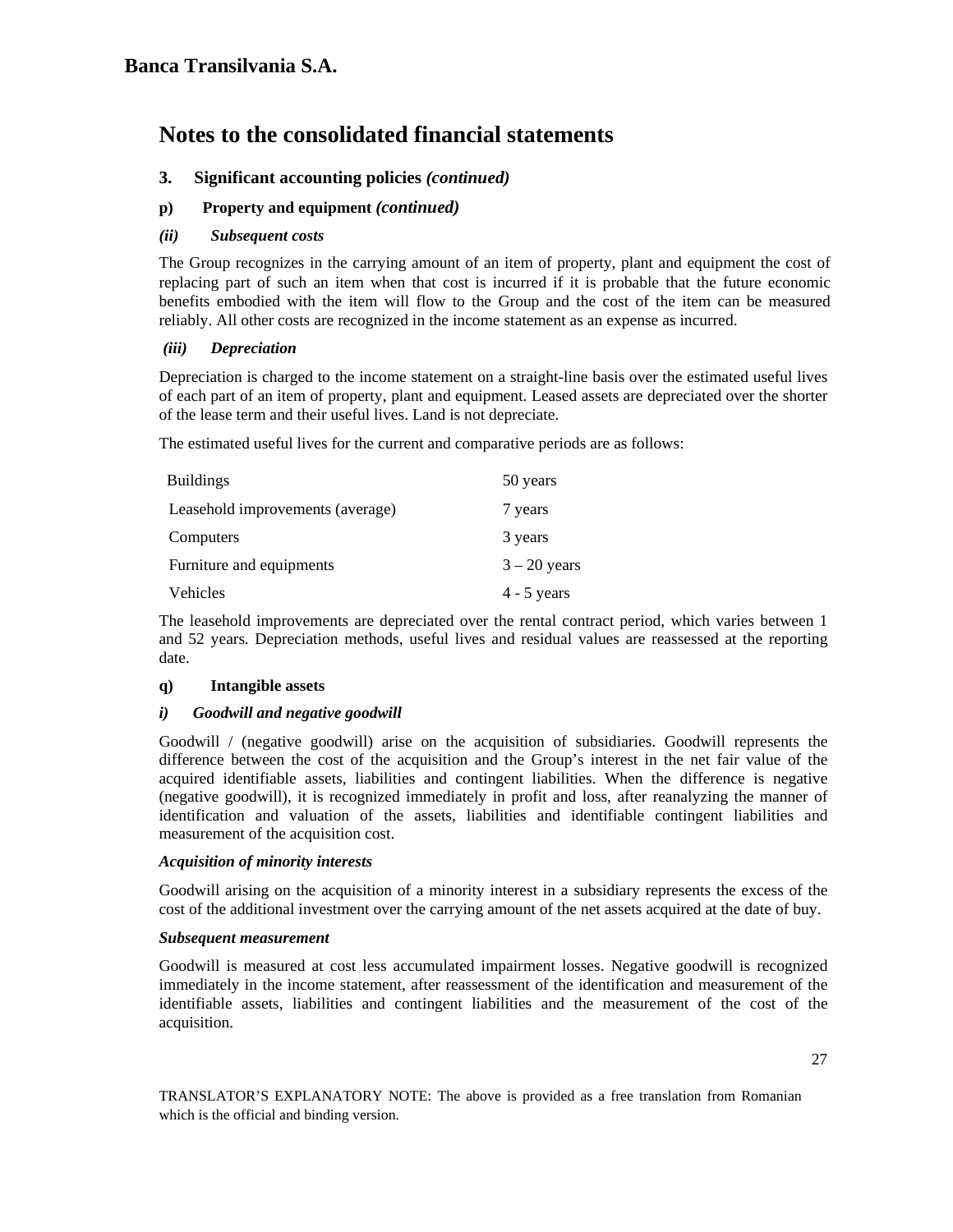## **3. Significant accounting policies** *(continued)*

## **q) Intangible assets**

### *(ii) Software*

Costs associated with developing or maintaining software programs are recognized as an expense when incurred. Costs that are directly associated with the production of identifiable and unique software products controlled by the Group, and that will probably generate economic benefits exceeding costs beyond one year, are recognized as intangible assets. Subsequent expenditure on software assets is capitalized only when it increases the future economic benefits embodied in the specific asset to which it relates. All other expenditure is expensed as incurred.

Amortization is recognized in income statement on a straight-line basis over the estimated useful life of the software, from the date that it is available for use. The estimate useful life of software is three years.

### **r) Financial lease – lessee**

Leases in terms of which the Group assumes substantially all the risks and rewards of ownership are classified as finance leases. Upon initial recognition the leased asset is measured at an amount equal to the lower of its fair value and the present value of the minimum lease payments. Subsequent to initial recognition, the asset is accounted for in accordance with the accounting policy applicable to that asset.

Other leases are operating leases and, except for investment property, the leased assets are not recognized on the Group's Consolidated statement of financial situation.

### **s) Impairment of non-financial assets**

An impairment loss is recognized if the carrying amount of an asset or its cash-generating unit exceeds its recoverable amount. A cash-generating unit is the smallest identifiable asset group that generates cash flows that largely are independent from other assets and groups. Impairment losses recognized in respect of cash-generating units are allocated first to reduce the carrying amount of any goodwill allocated to the units and then to reduce the carrying amount of the other assets in the unit (group of units) on a pro rata basis.

The recoverable amount of an asset or cash-generating unit is the greater of its value in use and its fair value less costs to sell. In assessing value in use, the estimated future cash flows are discounted to their present value using a pre-tax discount rate that reflects current market assessments of the time value of money and the risks specific to the asset.

In respect of other assets, impairment losses recognized in prior periods are assessed at each reporting date for any indications that the loss has decreased or no longer exists. An impairment loss in other than goodwill is reversed if there has been a change in the estimates used to determine the recoverable amount. An impairment loss is reversed only to the extent that the asset's carrying amount does not exceed the carrying amount that would have been determined, net of depreciation or amortization, if no impairment loss had been recognized.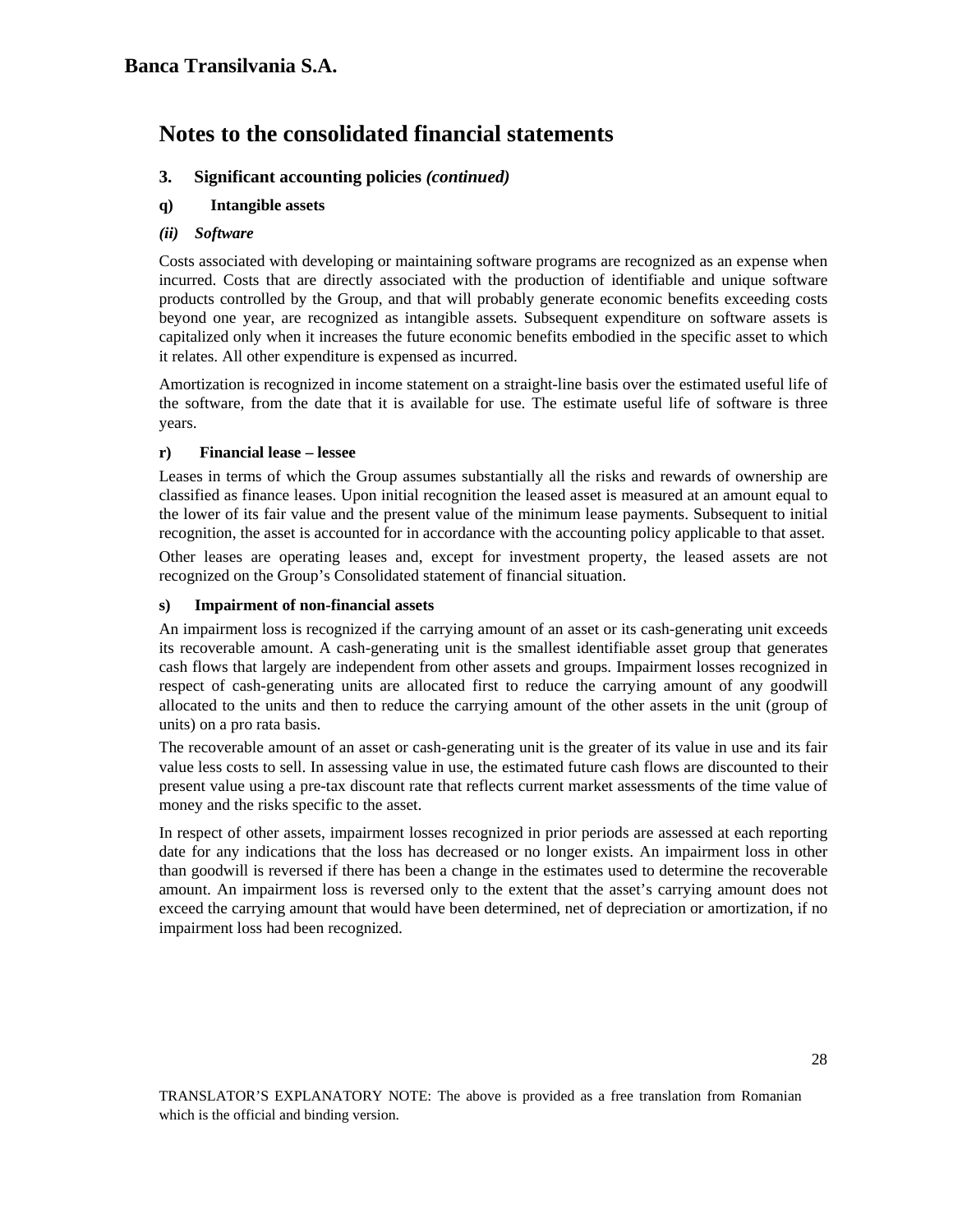## **3. Significant accounting policies** *(continued)*

### **t) Deposits from customers**

Deposits from customers are initially measured at fair value plus transaction costs, and subsequently measured at amortized cost using the effective interest method.

### **u) Debt securities issued and loans from banks and other financial institutions**

Borrowings such as loans from banks and other financial institutions and debt securities issued are recognized initially at fair value, being their issue proceeds (fair value of consideration received) net of transaction costs occurred. Debt securities and loans from banks and other financial institutions are subsequently stated at amortized cost.

The Group classifies capital instruments as financial liabilities or equity instruments in accordance with the substance of the contractual terms of the instrument.

### **v) Provisions**

A provision is recognized in the consolidate statement of financial position when the Group has a present legal or constructive obligation as a result of a past event, and it is probable that an outflow of economic benefits will be required to settle the obligation. If the effect is material, provisions are determined by discounting the expected future cash flows at a pre-tax rate that reflects current market assessments of the time value of money and, where appropriate, the risks specific to the liability.

#### **w) Financial guarantees**

Financial guarantees are contracts that require the Group to make specified payments to reimburse the holder for a loss it incurs because a specified debtor fails to make payment when due in accordance with the terms of a debt instrument.

Financial guarantee liabilities are initially recognized at their fair value, and the initial fair value is amortized over the life of the financial guarantee. The guarantee liability is subsequently carried at the higher of this amortized amount and the present value of any expected payment (when a payment under the guarantee has become probable).

## **x) Employee benefits**

## *(i) Short term benefits*

Short-term employee benefits include wages, salaries, bonuses and social security contributions. Shortterm employee benefits are recognized as expense when services are rendered.

#### *(ii) Defined contribution plans*

The Bank and its subsidiaries, in the normal course of business makes payments to the Romanian State funds on behalf of its Romanian employees for pension, health care and unemployment benefit. All employees of the Bank and its subsidiaries are members and are also legally obliged to make defined contributions (included in the social security contributions) to the Romanian State pension plan (a State defined contribution plan). All relevant contributions to the Romanian State pension plan are recognized as an expense in the income statement as incurred. The Bank and its subsidiaries do not have any further obligations.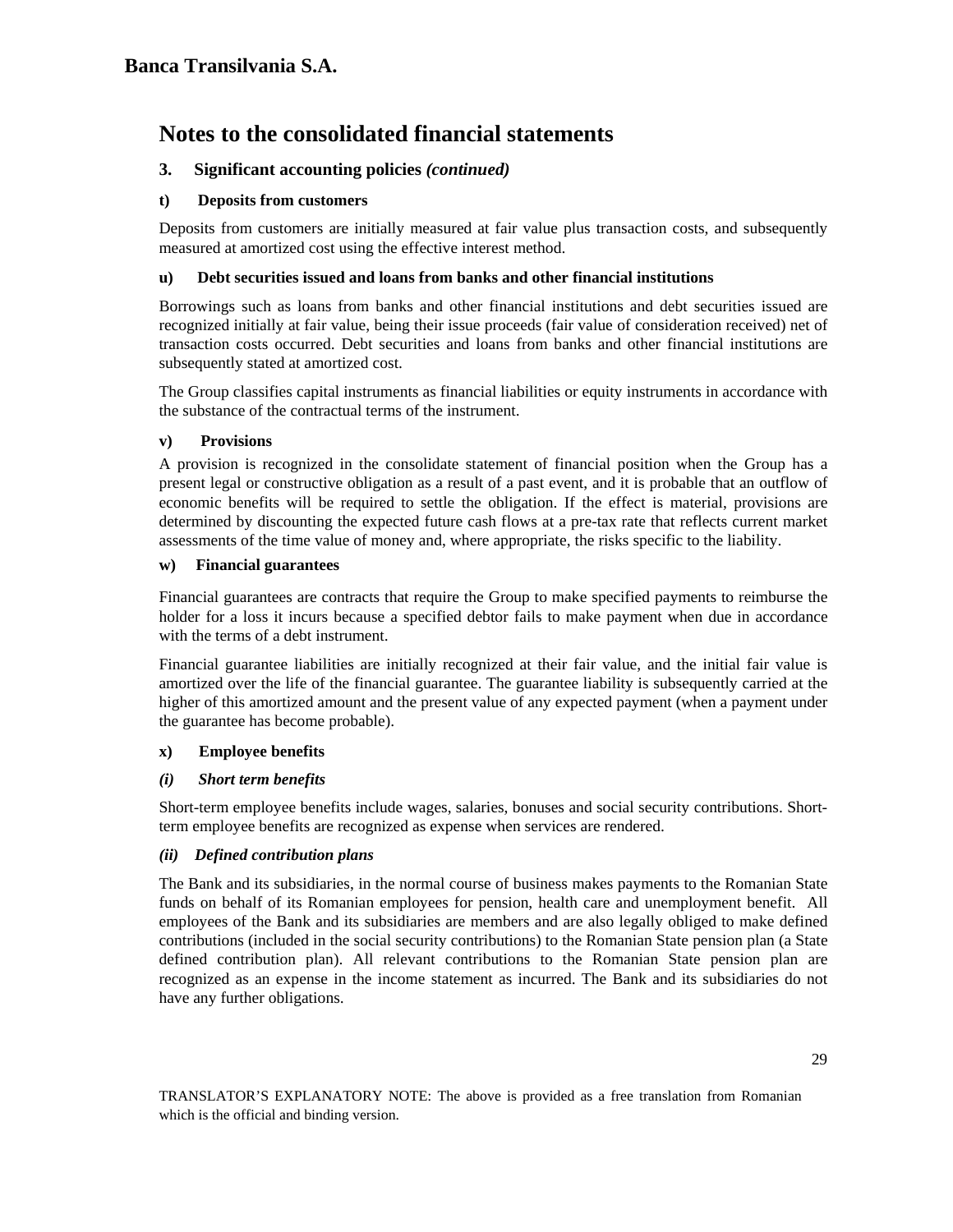## **3. Significant accounting policies** *(continued)*

**x) Employee benefits** 

## *(ii) Defined contribution plans*

The Bank and its subsidiaries do not operate any independent pension scheme and, consequently, have no obligation in respect of pensions. The Bank and its subsidiaries do not operate any other post retirement benefit plan. The Bank and its subsidiaries have no obligation to provide further services to current or former employees.

## **y) Segment reporting**

A segment is a distinguishable component of the Group that is engaged either in providing products or services (business segment), or in providing products or services within a particular economic environment (geographical segment), which is subject to risks and rewards that are different from those of other segments. The Group's primary format for segment reporting is based on business segments.

### **z) Earnings per share**

The Group presents basic and diluted earnings per share ("EPS") data for its ordinary shares. Basic EPS is calculated by dividing the profit or loss attributable to ordinary shareholders of the Bank by the weighted average number of ordinary shares outstanding during the period. Diluted EPS is determined by adjusting the profit or loss attributable to ordinary shareholders and the weighted average number of ordinary shares outstanding for the effect of all dilutive potential ordinary shares, which comprise convertible notes and share options granted to employees.

### **aa) Treasury shares**

Own equity instruments which are reacquired (treasury shares) are deducted from equity. No gain or loss is recognized in the income statement on the purchase, sale, issue or cancellation of the Group's own equity instruments.

#### **ab) New standards and interpretations not yet adopted**

A number of new standards, amendments to standards and interpretations are not yet effective for the year ended 31 December 2009, and have not been applied in preparing these financial statements: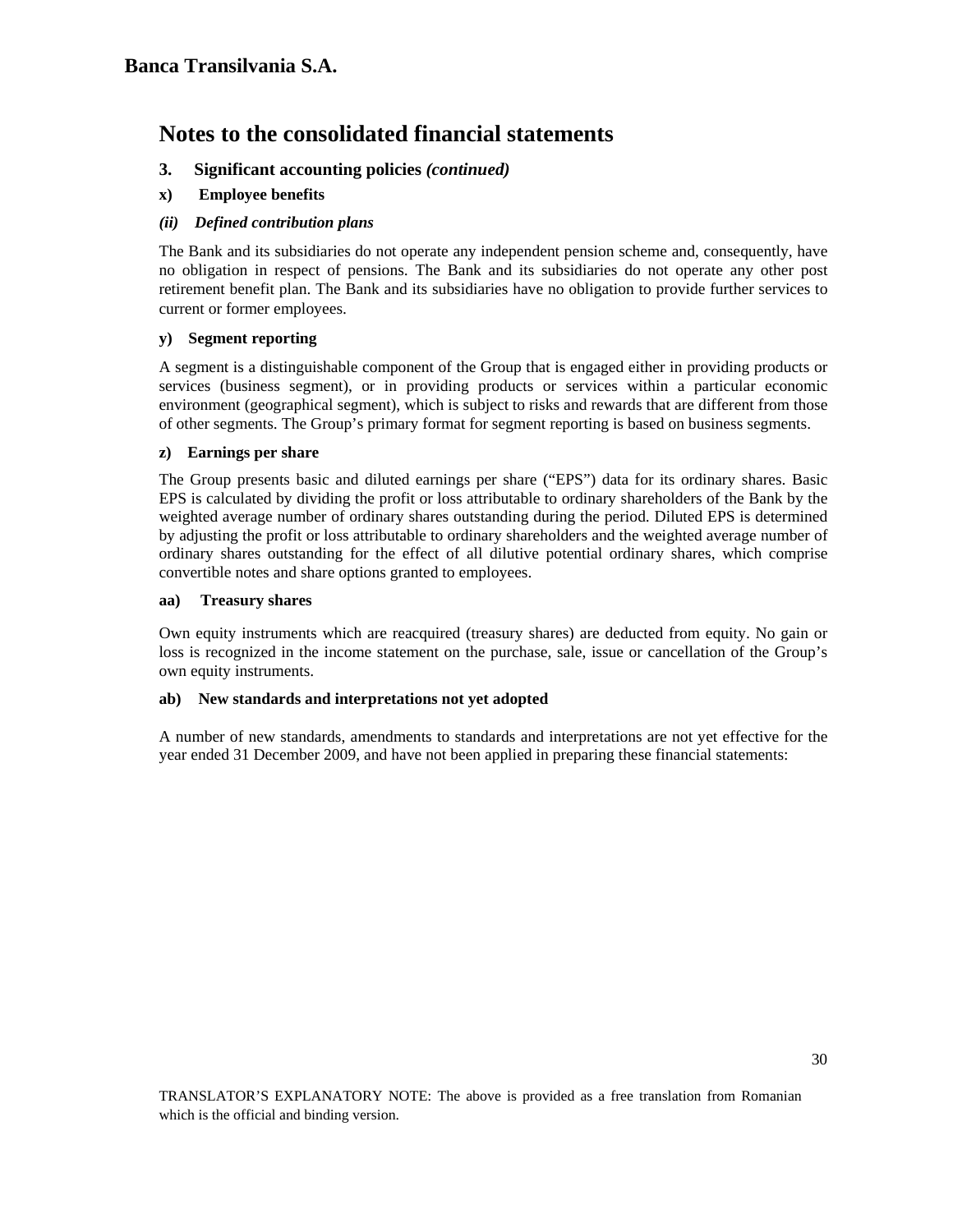**3. Significant accounting policies** *(continued)* 

## **ab) New standards and interpretations not yet adopted** *(continued)*

• IFRS 9 *Financial Instruments*, published on 12 November 2009 as part of phase I of the IASB's comprehensive project to replace IAS 39, deals with classification and measurement of financial assets. The requirements of this standard represent a significant change from the existing requirements in IAS 39 in respect of financial assets. The standard contains two primary measurement categories for financial assets: amortised cost and fair value. A financial asset would be measured at amortised cost if it is held within a business model whose objective is to hold assets in order to collect contractual cash flows, and the asset's contractual terms give rise on specified dates to cash flows that are solely payments of principal and interest on the principal outstanding. All other financial assets would be measured at fair value. The standard eliminates the existing IAS 39 categories of held to maturity, available for sale and loans and receivables. For an investment in an equity instrument which is not held for trading, the standard permits an irrevocable election, on initial recognition, on an individual share-by-share basis, to present all fair value changes from the investment in other comprehensive income. No amount recognized in other comprehensive income would ever be reclassified to profit or loss at a later date. However, dividends on such investments are recognized in profit or loss, rather than other comprehensive income unless they clearly represent a partial recovery of the cost of the investment. Investments in equity instruments in respect of which an entity does not elect to present fair value changes in other comprehensive income would be measured at fair value with changes in fair value recognized in profit or loss. This standard was not yet adopted by European Union.

The standard requires that derivatives embedded in contracts with a host that is a financial asset within the scope of the standard are not separated; instead the hybrid financial instrument is assessed in its entirety as to whether it should be measured at amortised cost or fair value. The standard is effective for annual periods beginning on or after 1 January 2013. Earlier application is permitted.

 Given the nature of the Group's operations, this standard is expected to have a pervasive impact on the Group's financial statements.

- Revised IFRS 3 *Business Combinations* (effective for annual periods beginning on or after 1 July 2009). The scope of the revised Standard has been amended and the definition of a business has been expanded. The revised Standard also includes a number of other potentially significant changes including:
	- All items of consideration transferred by the acquirer are recognised and measured at fair value as of the acquisition date, including contingent consideration.
	- Subsequent change in contingent consideration will be recognized in profit or loss.
	- Transaction costs, other than share and debt issuance costs, will be expensed as incurred.
	- The acquirer can elect to measure any non-controlling interest at fair value at the acquisition date (full goodwill), or at its proportionate interest in the fair value of the identifiable assets and liabilities of the acquiree, on a transaction-by-transaction basis.

As the revised Standard should not be applied to business combinations prior to the date of adoption, the revised Standard is expected to have no impact on the financial statements with respect to business combinations that occur before the date of adoption of the revised Standard.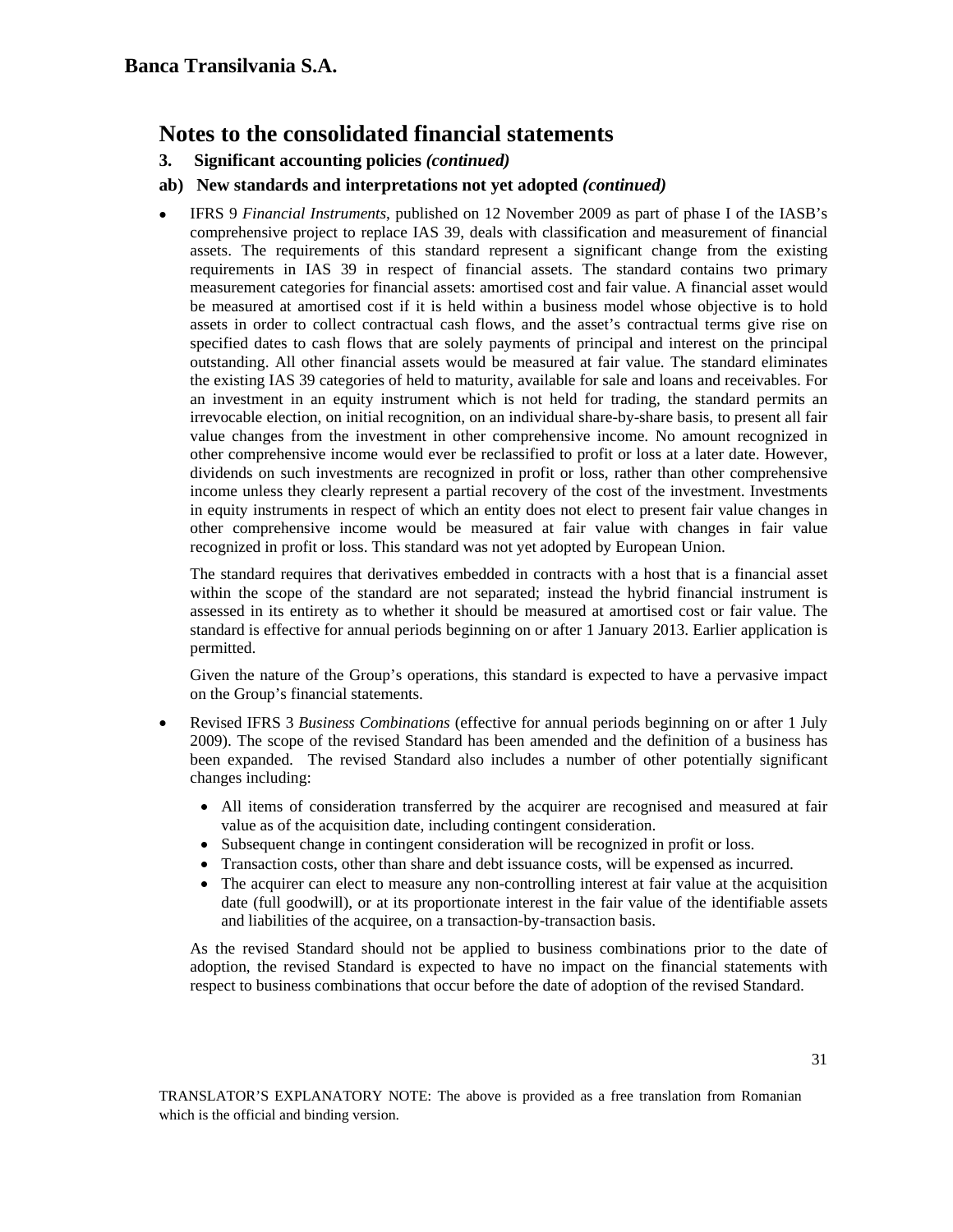## **3. Significant accounting policies** *(continued)*

## **ab) New standards and interpretations not yet adopted** *(continued)*

- Revised IAS 27 *Consolidated and Separate Financial Statements* (effective for annual periods beginning on or after 1 July 2009). In the revised Standard the term minority interest has been replaced by non-controlling interest, and is defined as "the equity in a subsidiary not attributable, directly or indirectly, to a parent". The revised Standard also amends the accounting for noncontrolling interest, the loss of control of a subsidiary, and the allocation of profit or loss and other comprehensive income between the controlling and non-controlling interest. The Group has not yet completed its analysis of the impact of the revised Standard.
- Amendment to IAS 32 *Financial Instruments: Presentation Classification of Rights Issues*  (effective for annual period beginning on or after 1 February 2010). The amended Standard clarifies the application of existing principles that determine whether specific risks or portions of cash flows are eligible for designation in a hedging relationship. In designating a hedging relationship the risks or portions must be separately identifiable and reliably measurable; however inflation cannot be designated, except in limited circumstances. The amendments to IAS 32 are not relevant to the Group's financial statements as the Group has not issued such instruments at any time in the past.
- Amendment to IAS 39 *Financial Instruments: Recognition and Measurement Eligible Hedged Items* (effective for annual periods beginning on or after 1 July 2009). The amended Standard clarifies the application of existing principles that determine whether specific risks or portions of cash flows are eligible for designation in a hedging relationship. In designating a hedging relationship the risks or portions must be separately identifiable and reliably measurable; however inflation cannot be designated, except in limited circumstances. The amendments to IAS 39 are not relevant to the Group's financial statements as the Group does not apply hedge accounting.
- IFRIC 12 *Service Concession Arrangements* (effective for first annual reporting period beginning on or after 1 April 2009). The Interpretation provides guidance to private sector entities on certain recognition and measurement issues that arise in accounting for public-to-private service concession arrangements. IFRIC 12 is not relevant to the Group's operations as none of the Group entities have entered into any service concession arrangements.
- IFRIC 15 *Agreements for the Construction of Real Estate* (effective for annual periods beginning on or after 1 January 2010). IFRIC 15 clarifies that revenue arising from agreements for the construction of real estate is recognised by reference to the stage of completion of the contract activity in the following cases:
	- the agreement meets the definition of a construction contract in accordance with IAS 11.3;
	- the agreement is only for the rendering of services in accordance with IAS 18 (e.g., the entity is not required to supply construction materials); and
	- the agreement is for the sale of goods but the revenue recognition criteria of IAS 18.14 are met continuously as construction progresses.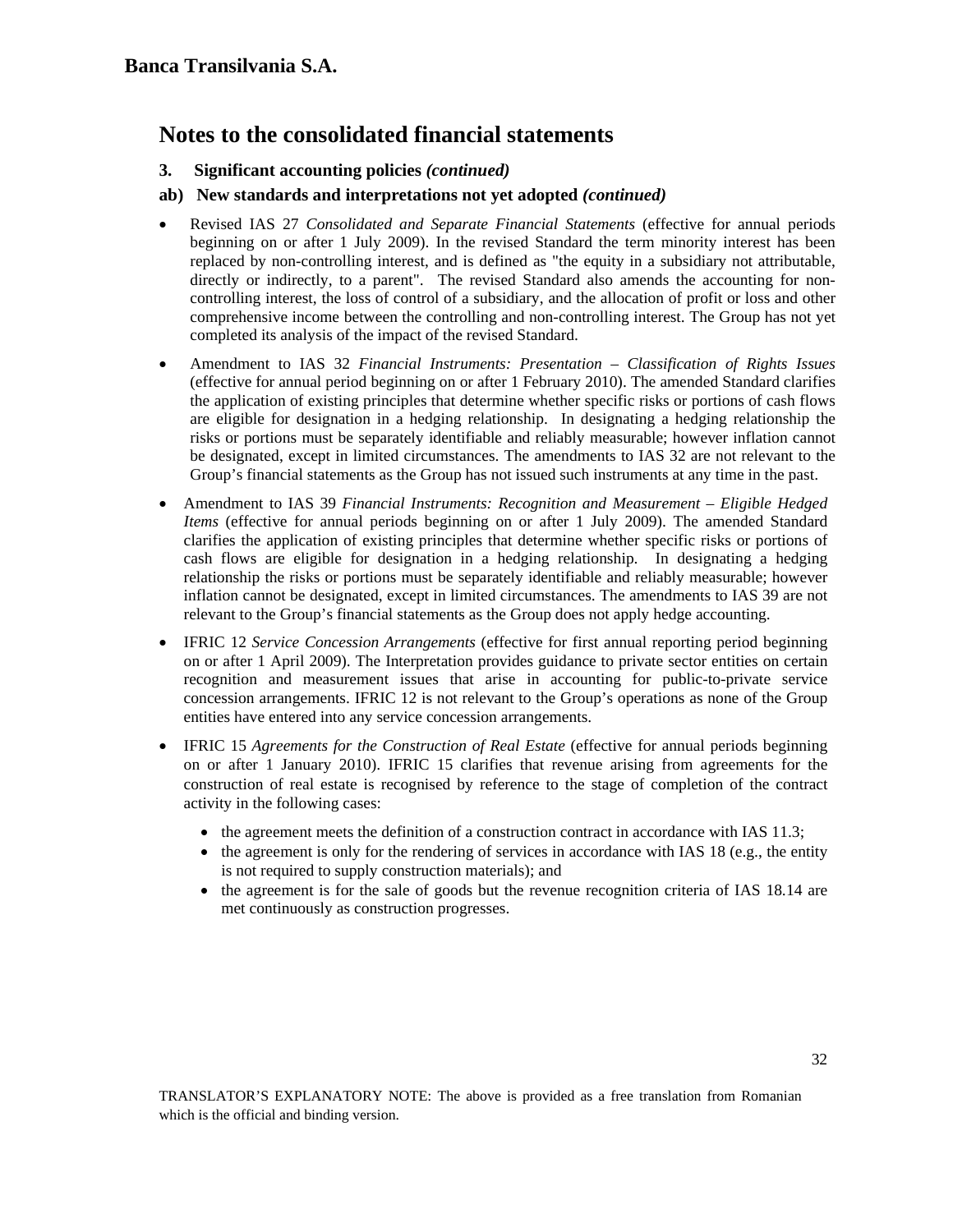## **3. Significant accounting policies** *(continued)*

### **ab) New standards and interpretations not yet adopted** *(continued)*

In all other cases, revenue is recognised when all of the revenue recognition criteria of IAS 18.14 are satisfied (e.g., upon completion of construction or upon delivery).

IFRIC 15 is not relevant to the Group's financial statements as the Group does not provide real estate construction services or develop real estate for sale.

- IFRIC 16 *Hedges of a Net Investment in a Foreign Operation* (effective for annual periods beginning on or after 1 July 2009). The Interpretation explains the type of exposure that may be hedged, where in the group the hedged item may be held, whether the method of consolidation affects hedge effectiveness, the form the hedged instrument may take and which amounts are reclassified from equity to profit or loss on disposal of the foreign operation. IFRIC 16 is not relevant to the Group's financial statements as the Group has not designated any hedges of a net investment in a foreign operation.
- IFRIC 17 *Distributions of Non-cash Assets to Owners* (effective prospectively for annual periods beginning on or after 1 November 2009). The Interpretation applies to non-reciprocal distributions of non-cash assets to owners acting in their capacity as owners. In accordance with the Interpretation a liability to pay a dividend shall be recognised when the dividend is appropriately authorised and is no longer at the discretion of the entity and shall be measured at the fair value of the assets to be distributed. The carrying amount of the dividend payable shall be remeasured at each reporting date, with any changes in the carrying amount recognised in equity as adjustments to the amount of the distribution. When the dividend payable is settled, the difference, if any, between the carrying amount of the assets distributed and the carrying amount of the dividend payable shall be recognised in profit or loss. As the Interpretation is applicable only from the date of application, it will have no impact on the financial statements for periods prior to the date of adoption of the interpretation.
- IFRIC 18 *Transfers of Assets from Customers* (effective prospectively for annual period beginning on or after 1 November 2009). The Interpretation requires an entity that receives a contribution in the scope of the Interpretation to recognize the item as an asset at its fair value if the transferred item meets the criteria for property, plant, and equipment in IAS 16, *Property, Plant and Equipment.* The Interpretation also requires the entity to recognize the amount as revenue; the timing of revenue recognition depends on the facts and circumstances of the particular arrangement. IFRIC 18 is not relevant to the Group's financial statements as the Group does normally receive contributions from customers.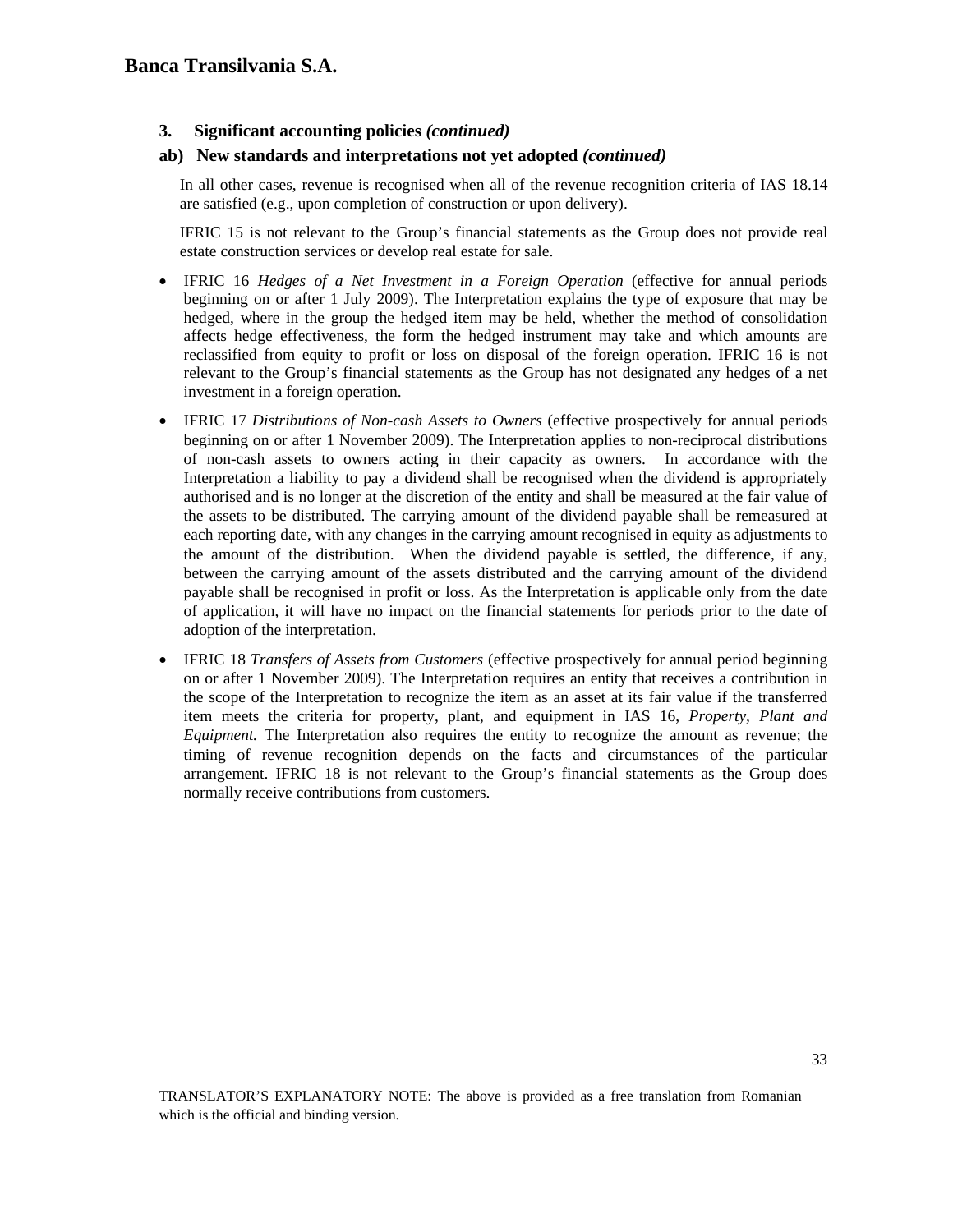## **4 Financial risk management**

## **a) Introduction**

The Group has exposure to the following risks from its use of financial instruments:

- Credit risk
- Liquidity risk
- Market risk
- Operational risk
- Taxation risk

This note presents information about the Group's exposure to each of the above risks, the Group's objectives, policies and processes for measuring and managing risk.The most important types of financial risk to which the Group is exposed are credit risk, liquidity risk and market risk. Market risk includes currency risk, interest rate risk and equity price risk.

### *Risk management framework*

The risk management is an important part of all the decisional and business processes within the Group.

The Board of Directors has overall responsibility for the establishment and oversight of the Group's risk management framework. The Board of Directors has established the Management Board and the Asset and Liability (ALCO), Credit Risk and Operational Risk committees from the Bank's Head Office (loans approval), Credit Committee and Risk from Branches/ Agencies, which are responsible for developing and monitoring risk management policies in their specified areas. The Board of Directors periodically reviews the activity of these committees.

The Board of Directors monitors the compliance with Group risk policies and the improvement of the general risk management frame in connection with risks at which the Group is exposed to.

Banca Transilvania S.A.'s strategy regarding significant risk management focuses over the realization of the budgeted ratios in a controlled risk environment which ensures both the normal continuity of the business and the protection of the shareholders and clients' interest. Banca Transilvania S.A. ensures that its risk management strategy is adequate in terms of undertaken risk profile, nature, size and business complexity and also in correlation with its business plan.

Risk management policies and systems are reviewed regularly (mainly annually) with the participation of the Management Committee, Risk Administration Committee and persons responsible from different Departments involved in order to reflect the changes in the market conditions, products and services provided.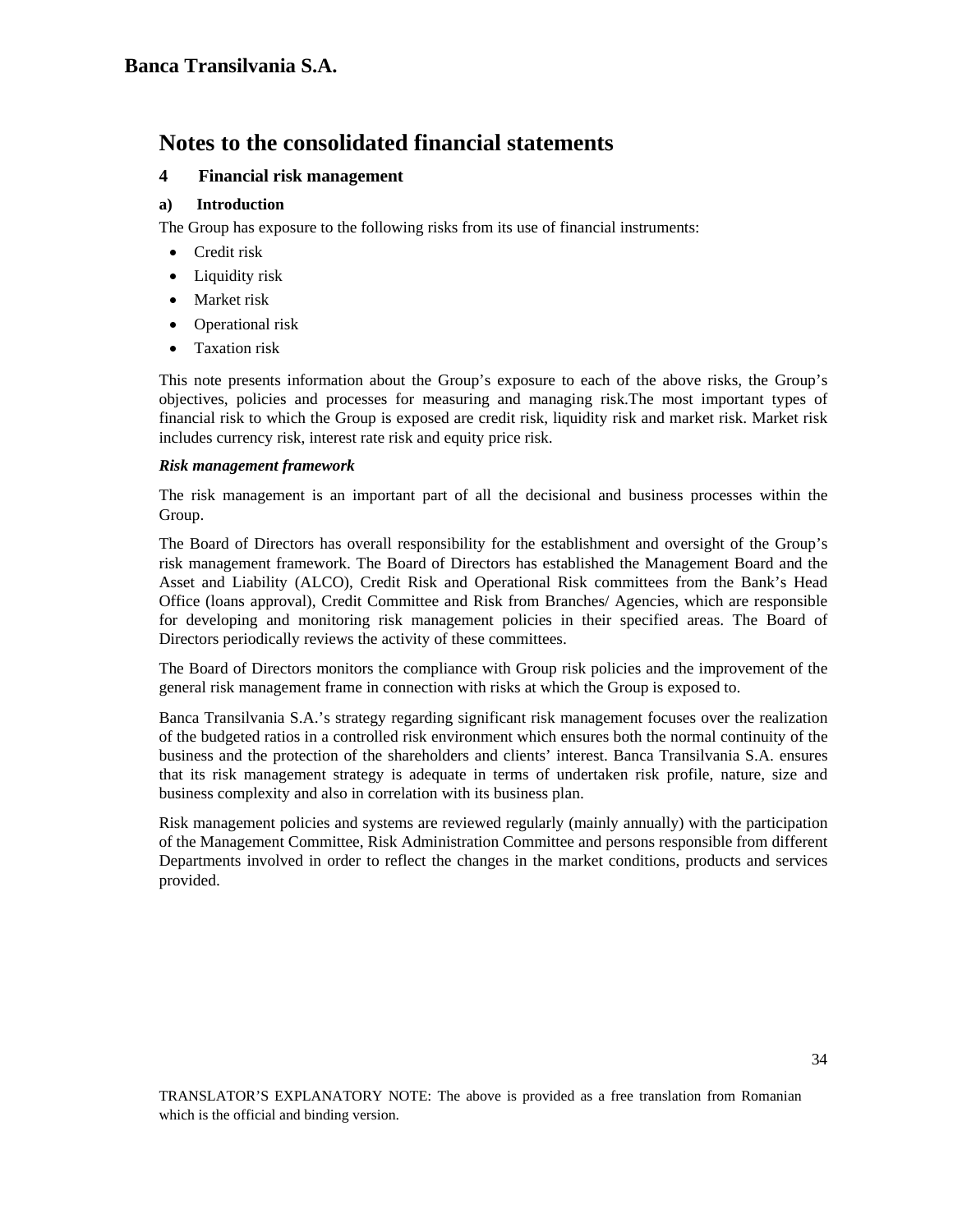## **4 Financial risk management** *(continued)*

### **a) Introduction**

The Group's Audit Committee reports to Board of Directors and is responsible for monitoring compliance with the Bank's risk management procedures. The Audit Committee is assisted in these functions by Internal Audit. Internal Audit undertakes both regular and ad-hoc reviews of risk management controls and procedures, the results of which are reported to the Audit Committee.

The Board of Directors and management committees of the subsidiaries which consitute the Group have responsabilities regarding significant risk management in correlation with their business characteristic and the legislation in force.

### **b) Credit risk**

### *(i) Credit risk management*

The Group is exposed to credit risk through its trading, lending, leasing and investing activities and in cases where it issues guarantees. Credit risk associated with trading and investing activities is managed through the Group's market risk management process. The risk is mitigated through selecting counterparties of good credit standings and monitoring their activities and ratings and through the use of exposure limits and when appropriate, obtains collateral.

The Group's primary exposure to credit risk arises through its loans and advances to customers. The amount of credit exposure in this regard is represented by the carrying amounts of the assets on the balance sheet. The Group is exposed to credit risk on various other financial assets, including derivative instruments and debt investments, the current credit exposure in respect of these instruments is equal to the carrying amount of these assets in the Consolidated statement of financial situation. In addition, the Group is exposed to off balance sheet credit risk through commitments to extend credit and guarantees issued (see Note 36).

In order to minimize the risk, the Group has certain procedures meant to assess the clients before granting the loans, to observe their capacity of reimbursing the principal and related interests during the entire period of the loans and to establish exposure limits.

The Board of Directors delegated the responsibility for credit risk management to the Management Committee, Banking Risk Management Committee ("CARB"), Credit Committee (lending policy), Credit and risk committee from the Bank's headquarters (approval of credits), Credit and risk committees from the branches / agencies at local level. Furthermore, inside the Group operates the Risk Management Direction, which reports to the central committee previously presented and has attributions regarding:

- Identification and assessment of specific risks within the loan activity;
- Following the internal regulations specific for the loan activity;
- Elaborating proposals for reducing specific risks, in order to maintain healthy standards for the loan activity;
- Monitoring the granted loans, in accordance with the client's financial performance, the type of the credit, the nature of the collateral and debt service, according to the internal norms of the loan activity;
- Approval and exploitation of the indicator computation in respect of granting / modifying the branches' competencies of granting loans, according to specific internal policies;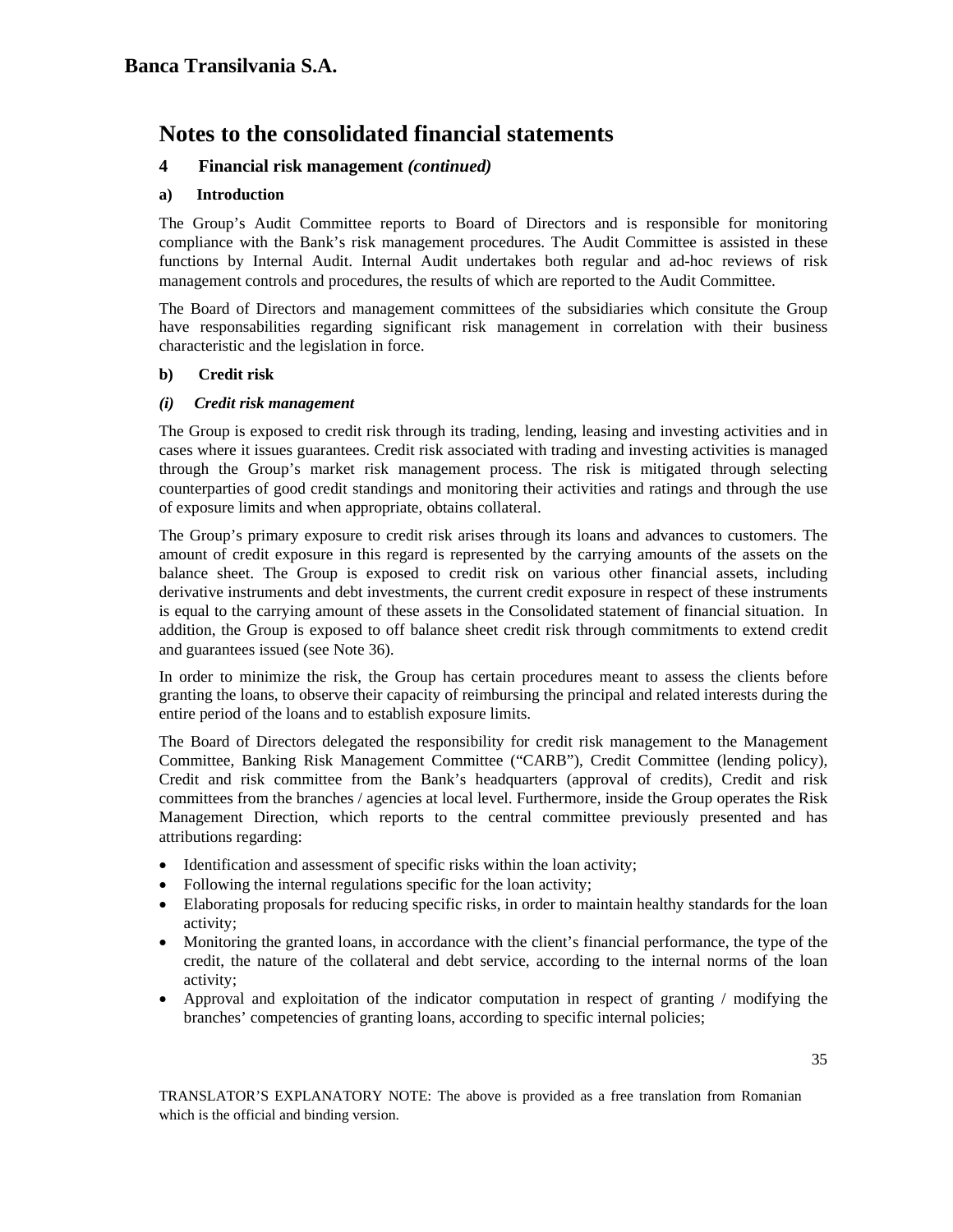- **4 Financial risk management** *(continued)*
- **b) Credit risk** *(continued)*
- *(i) Credit risk management*
- Periodical review and recommendation to the Banking Risk Management Committee, of the acceptable risk levels for Banca Transilvania S.A.;
- Identifying, monitoring and controlling the credit risk at branch level;
- Insuring the compliance with the internal regulations, the BNR norms and the active legislation for the loan activity carried out by the local units;
- Elaboration of proposal for reducing specific risks, in order to maintain certain loan granting standards at each branch level;
- Risk analysis for new credit products / changes of credit products, including recommendations to the involved directions;
- Approval of the computation for the exposure limits per counterparties;
- Receives proposals from the specialty directions and collaborates with them to the actualization;
- Periodically presents reports to the Board of Directors and CARB regarding the evolution of the significant risks (the implications of risk correlation, forecasts etc).

Each Branch / Agency implements at local level the Group policies and regulations regarding the credit risk, having loan approval competencies established by the Management Committee. Each Branch is responsible for the quality and performance of its credit portfolio and for monitoring and controlling all credit risks in its portfolios, including those subject to central approval.

The Internal Audit Department and the Risk Inspection Department inside the Risk Management Direction carries out periodical verifications of the branches and agencies.

The Group classified the exposures according to the risk level of the potential financial losses. The risk classification system is used for assessing the risk monitoring activities and the rapport with the customers. The scoring system reflects different levels of the non-payment risk and is reviewed periodically.

### *Credit risk exposure*

• Concentrations of credit risk that arise from financial instruments exist for groups of counterparties when they have similar economic characteristics that would cause their ability to meet contractual obligations to be similarly affected by changes in economic or other conditions. The major concentrations of credit risk arise by individual counterparty and by type of customer in relation to the Group's loans and advances, commitments to extend credit and guarantees issued.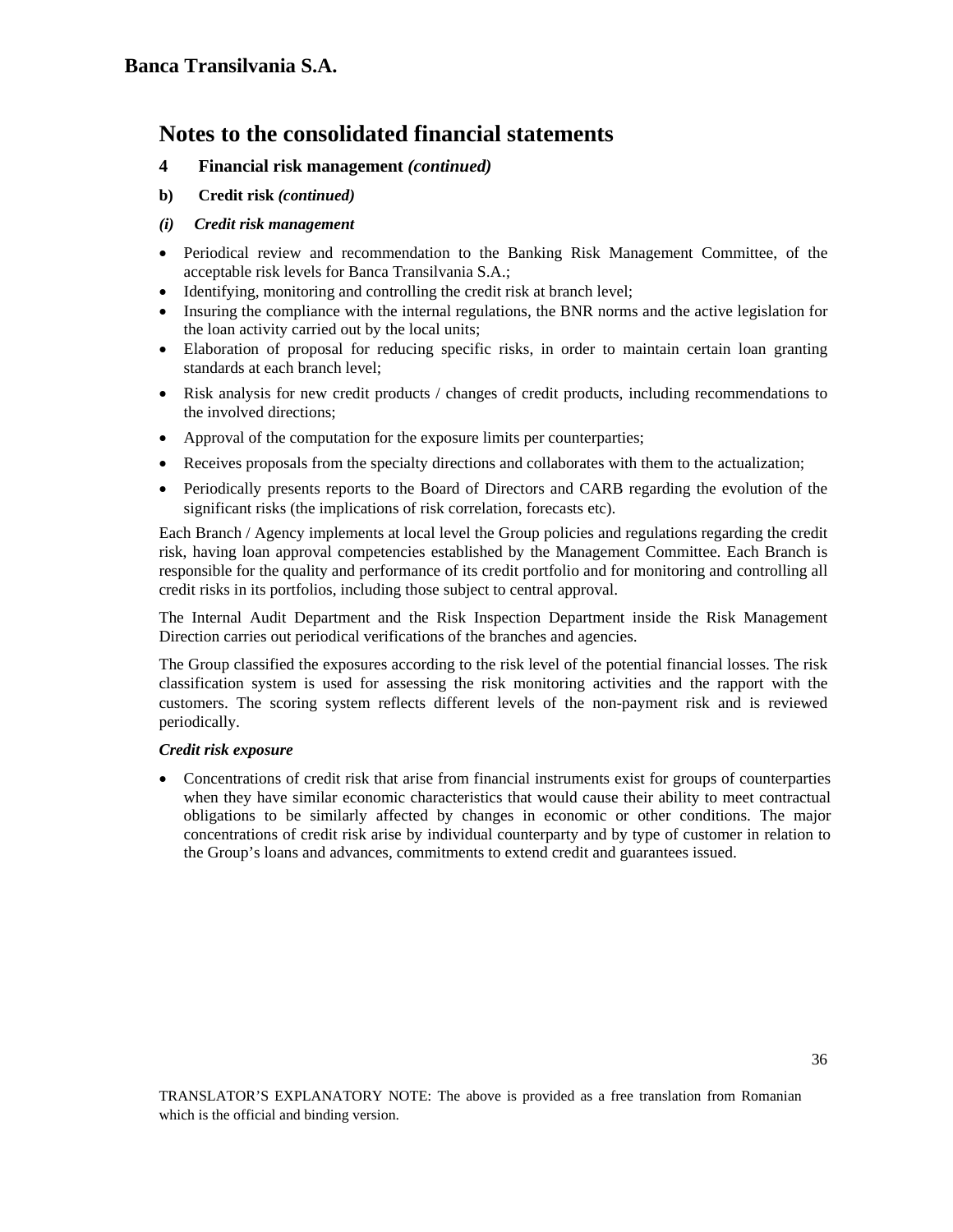### **4 Financial risk management** *(continued)*

### **b) Credit risk** *(continued)*

• Total on and off balance sheet economic sector risk concentrations are presented in the table below:

|                     | 31 December<br>2009 | 31 December<br>2008 |
|---------------------|---------------------|---------------------|
| Individuals         | 38.90%              | 39.25%              |
| Trading             | 16.39%              | 17.42%              |
| Production          | 13.37%              | 12.89%              |
| Construction        | 7.10%               | 6.91%               |
| Transport           | 5.05%               | 4.68%               |
| Services            | 4.19%               | 4.54%               |
| Real estate         | 3.02%               | 2.71%               |
| Agriculture         | 3.31%               | 2.31%               |
| Free lancers        | 1.45%               | 1.64%               |
| Chemical industry   | 1.07%               | 1.47%               |
| Mining industry     | 0.85%               | 0.75%               |
| Telecommunication   | 0.76%               | 0.49%               |
| Energy industry     | 0.74%               | 0.37%               |
| Fishing industry    | 0.06%               | 0.06%               |
| Governmental bodies | 0.05%               | 0.02%               |
| Others              | 1.88%               | 2.72%               |
| <b>Total</b>        | 100%                | 100%                |

At 31 December 2009, total on and off balance sheet exposures was RON 14.367.107 thousand (31 December 2008: RON 14,295,182 thousand).

The amounts reflected in the previous paragraph reflect the maximum accounting loss that would be recognized at reporting date if the customers failed completely to perform as contracted and any collateral or security proved to be of no value

The Group holds collateral against loans and advances to customers in the form of pledge over cash deposits, mortgage interests over property, guarantees and other pledge over equipments and/or receivables. Estimates of fair value are based on the value of collateral assessed at the time of borrowing, and generally are not updated except when a loan is individually assessed as impaired. Collateral generally is not held over loans and advances to banks.

The Group writes off a loan / security balance (and any related allowances for impairment losses) when it determines that the loans / securities are uncollectible. This determination is reached after considering information such as the occurrence of significant changes in the borrower / issuer's financial position such that the borrower / issuer can no longer pay the obligation, or that proceeds from collateral will not be sufficient to pay back the entire exposure.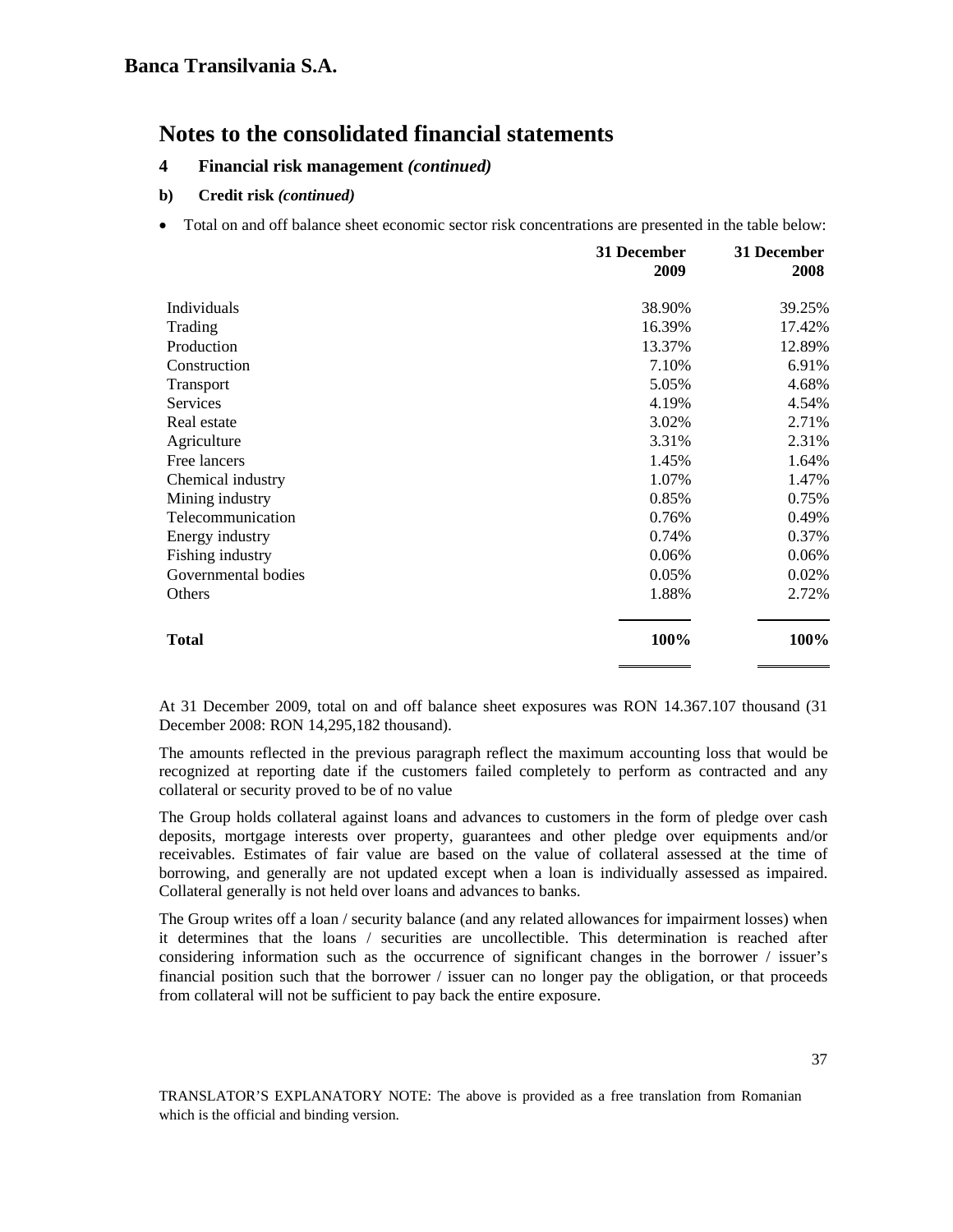### **4 Financial risk management** *(continued)*

#### **b) Credit risk** *(continued)*

The Group uses ratings associated with financial performance for the individually tested loans as well as for the collective assessed ones, According to Group policies, each credit risk grade can be associated with a certain rating, starting with the lowest risk rating (1) to the category of loans for which legal procedures of debt recovery were initiated (6),

The credit risk exposures for loans and advances to customers and net lease investments at 31 December 2009 and 2008 are presented below:

|                                        |             | Loans and advances granted to |                                    |
|----------------------------------------|-------------|-------------------------------|------------------------------------|
|                                        |             |                               | customers and net lease investment |
| In RON thousand                        | <b>Note</b> | 31 December<br>2009           | 31 December<br>2008                |
| Past due and individually impaired     |             |                               |                                    |
| Grade 4                                |             | 696,594                       | 433,850                            |
| Grade 5                                |             | 399,561                       | 275,786                            |
| Grade 6                                |             | 815,107                       | 182,292                            |
| Gross amount                           |             | 1,911,262                     | 891,928                            |
| Allowance for impairment               | 19,20       | $-633,629$                    | $-179,758$                         |
| <b>Carrying amount</b>                 |             | 1,277,633                     | 712,170                            |
| Past due but not individually impaired |             |                               |                                    |
| Grade 1-2                              |             | 446,084                       | 53,030                             |
| Grade 3                                |             | 326,740                       | 127,484                            |
| Grade 4                                |             |                               |                                    |
| Grade 5                                |             |                               |                                    |
| Gross amount                           |             | 772,824                       | 180,514                            |
| Allowance for impairment               | 19,20       | (14, 101)                     | (2,372)                            |
| <b>Carrying amount</b>                 |             | 758,723                       | 178,142                            |
| Past-due comprises                     |             |                               |                                    |
| 15-30 days                             |             | 503,248                       | 110,992                            |
| 30-60 days                             |             | 128,786                       | 69,522                             |
| 60-90 days                             |             | 140,790                       |                                    |
| 90-180 days                            |             |                               |                                    |
| Gross amount                           |             | 772,824                       | 180,514                            |
| Neither past due nor impaired          |             |                               |                                    |
| Grade 1                                |             | 9,442,575                     | 9,611,209                          |
| Grade 3                                |             | 453,323                       | 898,102                            |
| Gross amount                           |             | 9,895,898                     | 10,509,311                         |
| Allowance for impairment               | 19,20       | (179, 183)                    | (133, 943)                         |
| <b>Carrying amount</b>                 |             | 9,716,715                     | 10,375,368                         |
|                                        |             |                               |                                    |
| <b>Total carrying amount</b>           |             | 11,753,071                    | 11,265,680                         |

TRANSLATOR'S EXPLANATORY NOTE: The above is provided as a free translation from Romanian which is the official and binding version.

38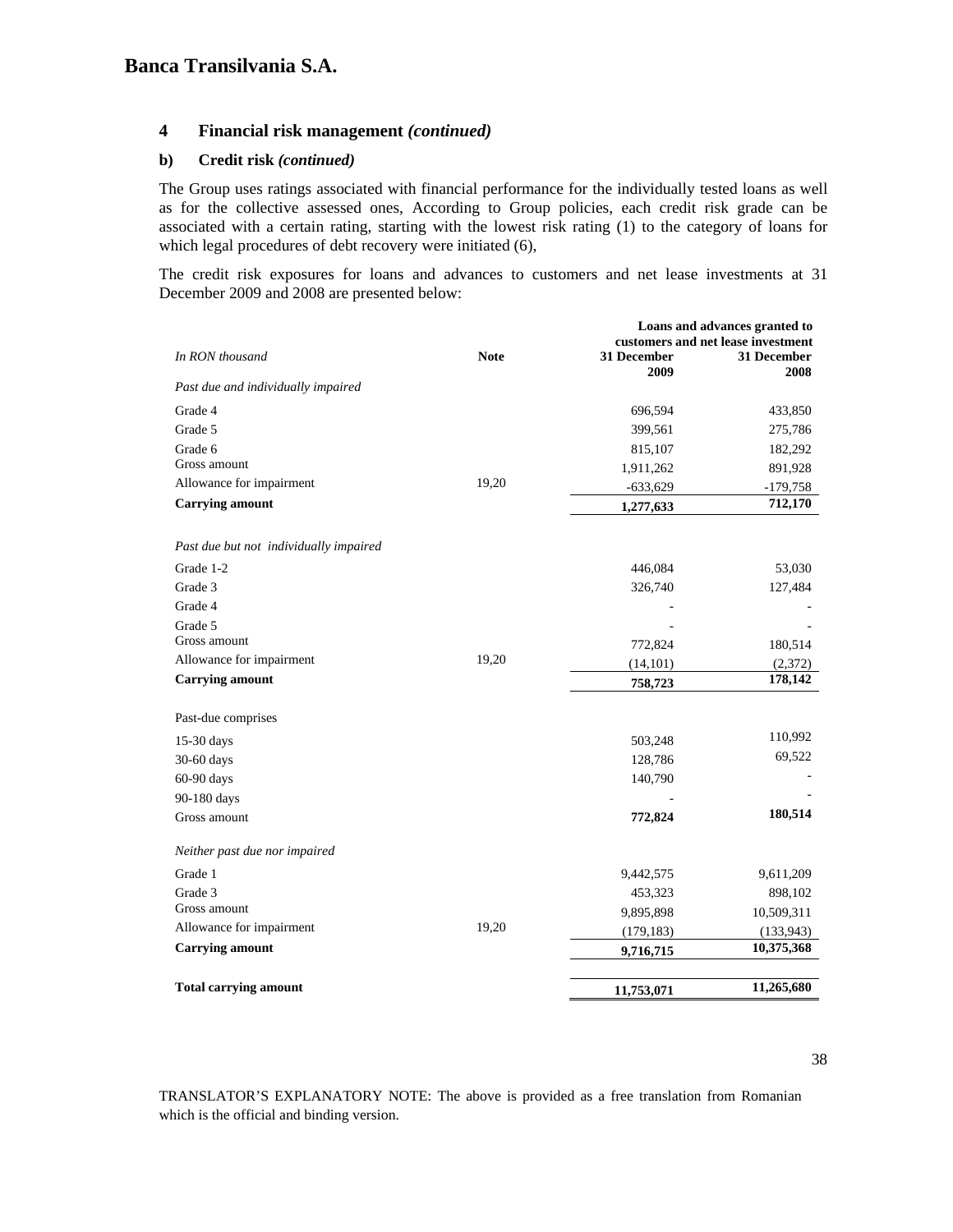## **4 . Financial risk management** *(continued)*

### **b) Credit risk (continued)**

In addition, the Group had entered into lending commitments of RON 2.883.018 thousand (31 December 2008: RON 2.713.429 thousand), mainly with counterparties graded 1-3.

No outstanding or impaired investiments securities and bank placements.

#### *Past due and individually impaired loans*

Impaired loans and securities are loans and securities for which the Group determines that it is probable that it will be unable to collect all principal and interest due according to the contractual terms of the loan / securities agreement.

### *Past due but not individually impaired loans*

Loans and securities where contractual interest or principal payments are past due but the Group believes that an individual impairment is not appropriate on the basis of the level of security / collateral available and / or the stage of collection of amounts owed to the Group.

#### *Loans with renegotiated terms*

Loans with renegotiated terms are loans that have been restructured due to deterioration in the borrower's financial position and where the Group has made concessions that it would not otherwise consider. Once the loan is restructured it remains in this category independent of satisfactory performance after restructuring.

#### *Allowances for impairment*

The Group sets an allowance for impairment losses that represents its estimate of incurred losses in its loan portfolio, The main components of this allowance are an individual loan loss component that relates to individually significant exposures, and a collective loan loss allowance established for groups of homogeneous assets in respect of losses that have been incurred but have not been identified on loans subject to individual assessment for impairment.

#### *Write-off policy*

The Group writes off a loan / security balance (and any related allowances for impairment losses) when Group's Risk Committee/ Board of Directors determines that the loans / securities are uncollectible. This determination is reached after considering information such as the occurrence of significant changes in the borrower / issuer's financial position such that the borrower / issuer can no longer pay the obligation, or that proceeds from collateral will not be sufficient to pay back the entire exposure. For smaller balance standardized loans, charge off decisions generally are based on a product specific past due status.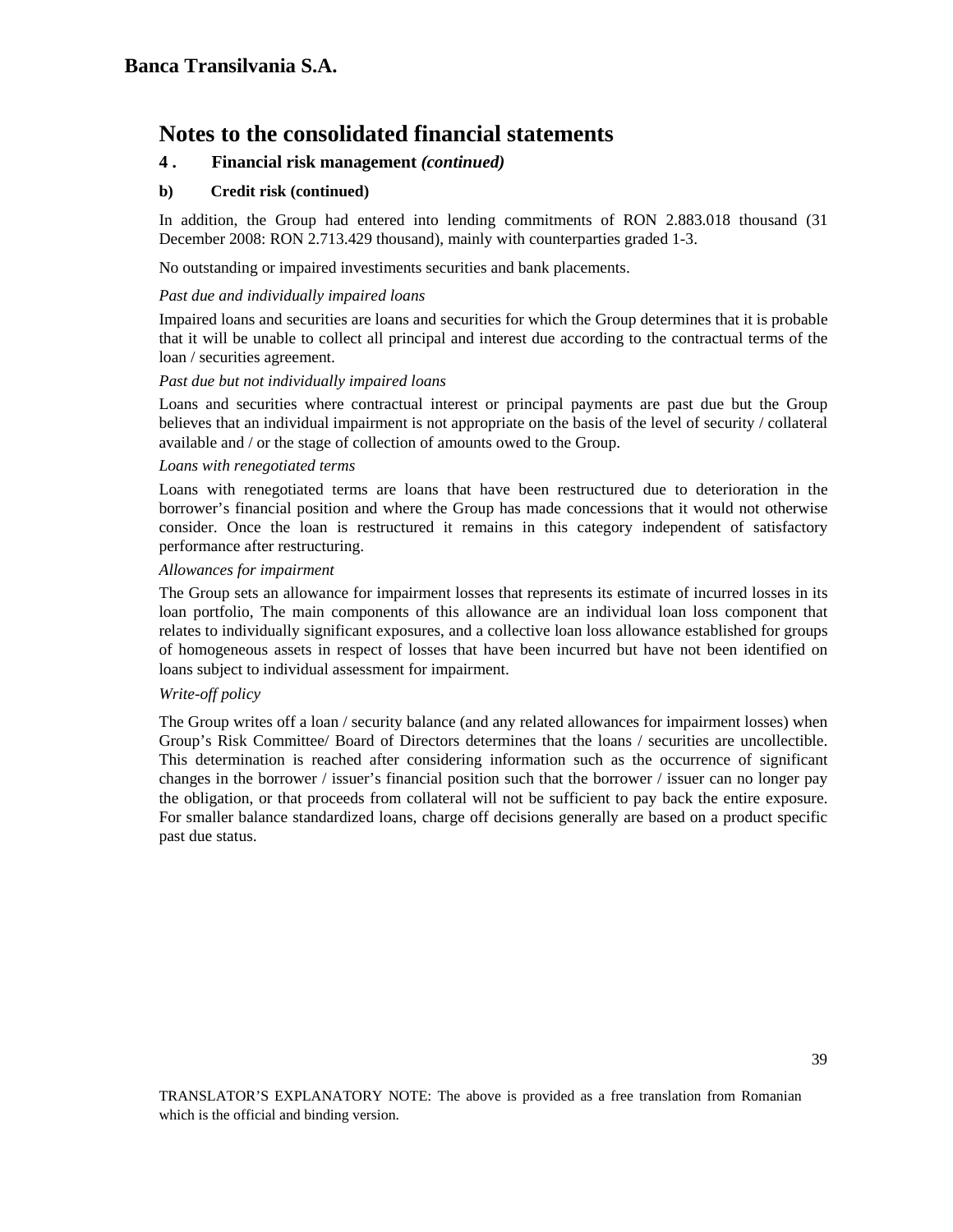## **4 . Financial risk management** *(continued)*

### **b) Credit risk (continued)**

Set out below is an analysis of the gross and net (of allowances for impairment) amounts of individually impaired assets by risk grade:

| <b>Gross amount</b> | <b>Carrying amount</b> |
|---------------------|------------------------|
|                     |                        |
| 696,594             | 639,134                |
| 399,561             | 396,579                |
| 815,107             | 241,920                |
| 1,911,262           | 1,277,633              |
|                     |                        |
| 433,850             | 423,198                |
| 275,786             | 262,943                |
| 182,292             | 26,029                 |
| 891,928             | 712,170                |
|                     |                        |

The Group holds collateral against loans and advances to customers in the form of mortgage interests over land and buildings, property, inventory, insurance policies, financed assets that represent objects of the lease agreements, on which the Group has the ownership right until the end of the contracts, and other guarantees. Estimates of fair value are based on the value of collateral assessed at the time of borrowing, and periodical updates on collaterals

An estimate of the value of collateral and other security enhancements held against financial assets is shown below:

| In thousand RON                            | 31 December<br>2009 | 31 December<br>2008 |
|--------------------------------------------|---------------------|---------------------|
| Against past due and individually impaired |                     |                     |
| Property                                   | 1,897,359           | 890,222             |
| Debt securities                            | 361,328             | 155,943             |
| Other                                      | 159,598             | 27,578              |
|                                            | 2,418,285           | 1,073,743           |
|                                            | 2,418,285           | 1,073,743           |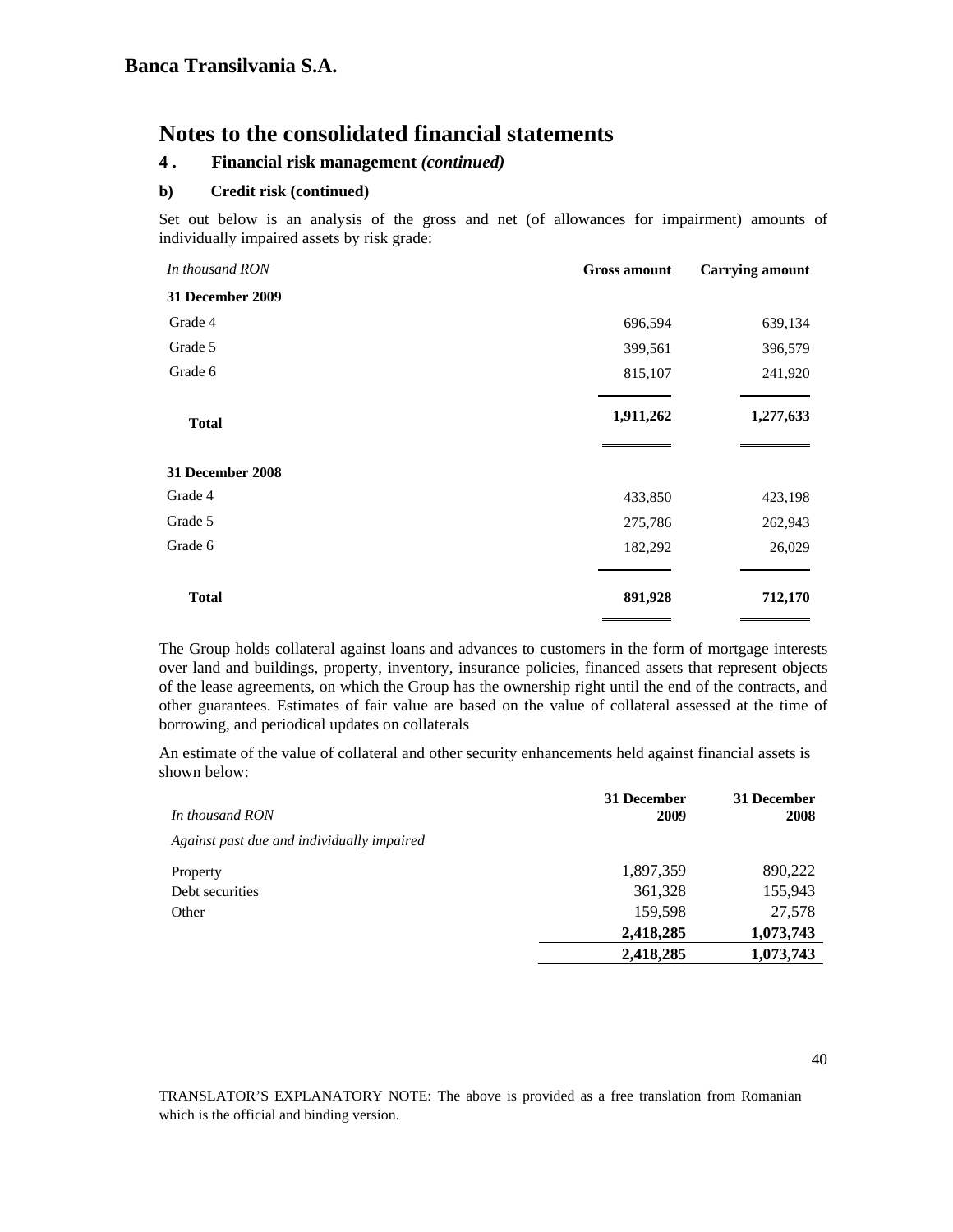## **4 . Financial risk management** *(continued)*

### **b) Credit risk (continued)**

|                                                | 31 December | 31 December |
|------------------------------------------------|-------------|-------------|
| In thousand RON                                | 2009        | 2008        |
| Against past due but not individually impaired |             |             |
| Property                                       | 918,468     | 1,359,921   |
| Debt securities                                | 81,357      | 91,536      |
| Other                                          | 108,909     | 16,965      |
|                                                | 1,108,734   | 1,468,422   |
| Against neither past due nor impaired          |             |             |
| Property                                       | 10,287,866  | 10,128,060  |
| Debt securities                                | 2,038,774   | 808,906     |
| Other                                          | 1,090,340   | 212,929     |
|                                                | 13,416,980  | 11,149,895  |
| <b>Total</b>                                   | 16,943,999  | 13,692,060  |

### **c) Liquidity risk**

Liquidity risk is the general policy of the institution's inability to honor their debt outstanding at theeir maturity date. The Group is concerned on the counteract of this type of risk in the 2 components: the difficulties in procuring funds on the relative maturity date, necessary to refinance current assets or the inability to convert an asset into cash at a value near its fair value, in a reasonable period of time.

The group has access to diverse funding base. Funds Funds are raised using a broad range of instruments including bank deposits from customers or partners, loans from development institutions and financial institutions and share capital. Access to diverse funding sources improves flexibility to attract funds, limiting dependence on one type of financing and on one type of partner and lead to an overall decrease of costs of fundraising. The group tries to maintain a balance between continuity and flexibility of attracting funds, through contracting debts with different maturities and different currencies. The Group continually assesses liquidity risk by identifying and monitoring changes in funding, and diversifying the funding sources..

The financial assets and liabilities of the Group analyzed over the remaining period from the balance sheet date to contractual maturity are as at 31 December 2009 as follows: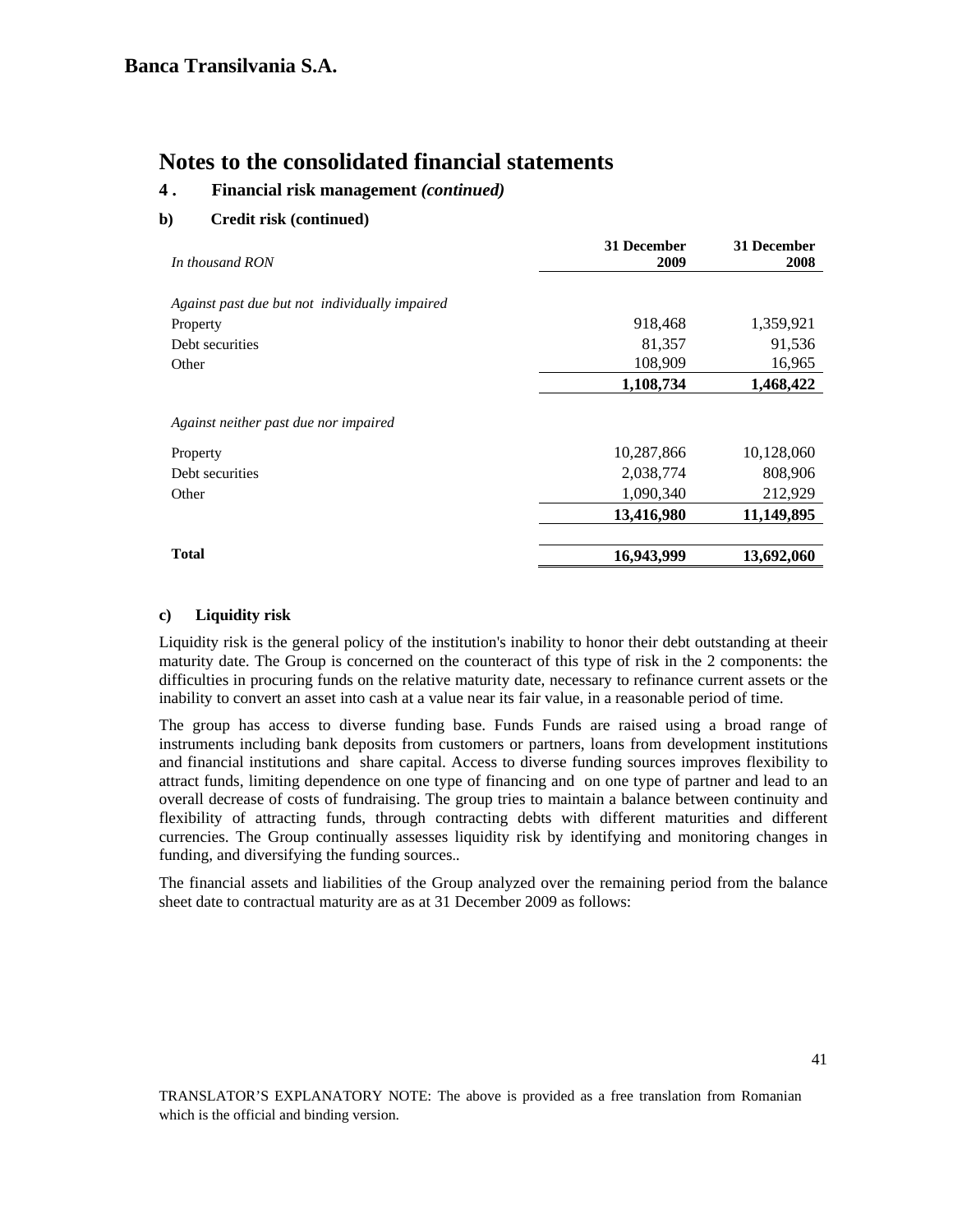# **Note la situatiile financiare consolidate**

- **4. Politici de gestionare a riscului financiar** *(continuare)*
- **c) Riscul de lichiditate** *(continuare*

| In mii LEI                                                                                         | Up to $3$<br>months | $3 - 6$<br>months | $6 - 12$<br>months | $1 - 3$ years | $3 - 5$ years | Over 5<br>vears | Without<br>maturity      | <b>Total</b> |
|----------------------------------------------------------------------------------------------------|---------------------|-------------------|--------------------|---------------|---------------|-----------------|--------------------------|--------------|
| 31 December 2009                                                                                   |                     |                   |                    |               |               |                 |                          |              |
| <b>Financial assets</b>                                                                            |                     |                   |                    |               |               |                 |                          |              |
| Cash and cash equivalents                                                                          | 3,186,997           |                   |                    |               |               |                 |                          | 3,186,997    |
| Placements with banks                                                                              | 1,369,877           | 48,541            | 1,289              | 106,208       |               | 10,000          |                          | 1,535,915    |
| Financial assets at fair value through profit and                                                  |                     |                   |                    |               |               |                 |                          |              |
| loss                                                                                               |                     |                   |                    |               |               |                 | 44,865                   | 44,865       |
| Loans and advances to customers                                                                    | 1,396,737           | 1,199,316         | 2,137,453          | 1,918,937     | 1,027,804     | 3,801,512       |                          | 11,481,759   |
| Net lease investments                                                                              | 31,325              | 29,222            | 54,497             | 125,035       | 31,233        |                 |                          | 271,312      |
| Financial assets available for sale                                                                | 521,680             | 704,094           | 730,120            | 388,608       | 165,055       | 32,722          | 31,187                   | 2,573,466    |
| Held-to-maturity investments                                                                       | 308                 | 10,566            |                    | 780           |               |                 |                          | 11,654       |
| Investment in associates entities                                                                  |                     |                   |                    |               |               |                 | 42,404                   | 42,404       |
| Other assets                                                                                       | 112,853             | 2,195             | 2,255              | 2,938         | 1,218         | 722             |                          | 122,181      |
| <b>Total financial assets</b>                                                                      | 6,619,777           | 1,993,934         | 2,925,614          | 2,542,506     | 1,225,310     | 3,844,956       | 118,456                  | 19,270,553   |
| <b>Financial liabilities</b>                                                                       |                     |                   |                    |               |               |                 |                          |              |
| Deposits from banks                                                                                | 258,914             | 220               |                    |               |               |                 |                          | 259,134      |
| Deposits from customers                                                                            | 10,276,642          | 1,115,635         | 544,609            | 950,209       | 2,078,030     | 24,074          | $\overline{\phantom{a}}$ | 14,989,199   |
| Loans from banks and other financial institutions,<br>other subordinated loans and debt securities |                     |                   |                    |               |               |                 |                          |              |
| issued                                                                                             | 425,967             | 175,838           | 316,542            | 789,900       | 571,199       | 135,885         |                          | 2,415,331    |
| Other liabilities                                                                                  | 110,330             | 167               | 292                | 543           |               |                 |                          | 111,332      |
| <b>Total financial liabilities</b>                                                                 | 11,071,853          | 1,291,860         | 861,443            | 1,740,652     | 2,649,229     | 159,959         |                          | 17,774,996   |
| Maturity surplus / (shortfall)                                                                     | $-4,452,076$        | 702.074           | 2,064,171          | 801,854       | $-1,423,919$  | 3,684,997       | 118,456                  | 1,495,557    |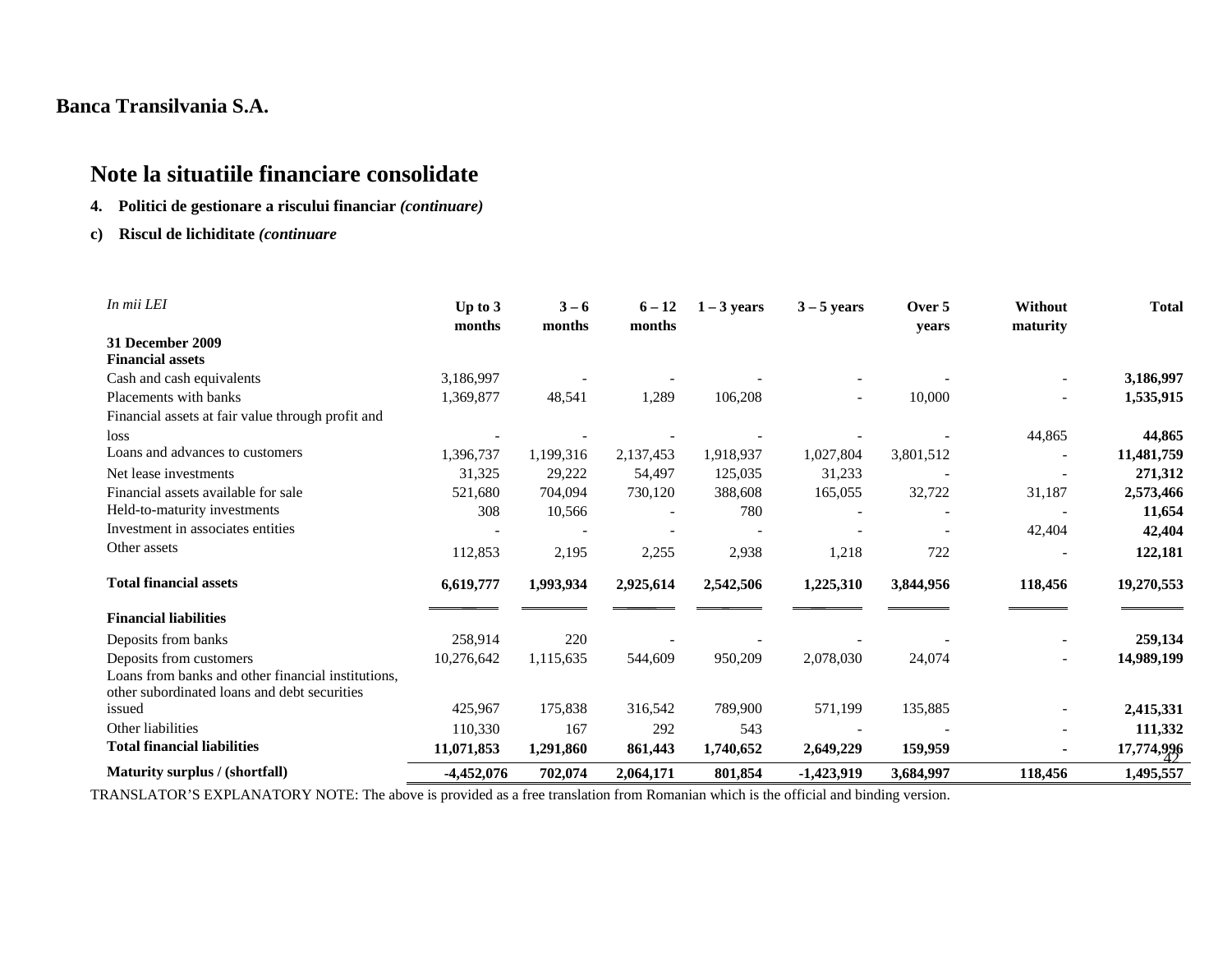# **Notes to the consolidated financial statements**

- **4 . Financial risk management** *(continued)*
- **c) Liquidity risk** *(continued)*

| In mii LEI                                            | Pana la 3 luni | <b>3-6 luni</b> | 6-12 luni | $1-3$ ani | $3 - 5$ ani | Peste 5 ani | Fara maturitate | Total      |
|-------------------------------------------------------|----------------|-----------------|-----------|-----------|-------------|-------------|-----------------|------------|
| 31 decembrie 2008<br><b>Active financiare</b>         |                |                 |           |           |             |             |                 |            |
| Numerar si echivalent numerar                         | 3,698,738      |                 |           |           |             |             |                 | 3,698,738  |
| Plasamente la banci                                   | 770,649        | 4,833           | 137       | 30,108    | 22,881      |             |                 | 828,608    |
| Active financiare tinute la valoare justa prin profit |                |                 |           |           |             |             |                 |            |
| sau pierdere                                          |                |                 |           |           |             |             | 14,522          | 14,522     |
| Credite si avansuri acordate clientilor               | 1,282,126      | 1,031,805       | 1,629,430 | 1,884,016 | 1,092,347   | 3,965,177   |                 | 10,884,901 |
| Investitii nete de leasing                            | 55,691         | 35,940          | 67,463    | 186,019   | 35,666      |             |                 | 380,779    |
| Active financiare disponibile pentru vanzare          | 212,910        | 141,199         | 107,653   | 233,019   | 60,660      | 25,717      | 17,092          | 798,250    |
| Investitii detinute pana la scadenta                  | 9              | 566             |           | 10,300    | 780         |             |                 | 11,655     |
| Investitii in entitatile asociate                     |                |                 |           |           |             |             | 28,663          | 28,663     |
| Alte active                                           | 68,808         | 1,346           | 1,110     | 658       | 1,218       |             |                 | 73,140     |
| <b>Total active financiare</b>                        | 6,088,931      | 1,215,689       | 1,805,793 | 2,344,120 | 1,213,552   | 3,990,894   | 60,277          | 16,719,256 |
| Datorii financiare                                    |                |                 |           |           |             |             |                 |            |
| Depozite de la banci                                  | 36,183         | 2,142           |           |           |             |             |                 | 38,325     |
| Depozite de la clienti                                | 8,682,485      | 814,280         | 237,087   | 600,326   | 1,741,549   | 21,364      |                 | 12,097,091 |
| Imprumuturi de la banci si alte institutii            |                |                 |           |           |             |             |                 |            |
| financiare, alte datorii subordonate si obligatiuni   |                |                 |           |           |             |             |                 |            |
| emise                                                 | 381,495        | 306,357         | 584,733   | 1,054,652 | 641,699     | 212,159     |                 | 3,181,095  |
| Alte datorii                                          | 174,237        | 196             | 325       | 1,119     |             |             |                 | 175,877    |
| Total datorii financiare                              | 9,274,400      | 1,122,975       | 822,145   | 1,656,097 | 2,383,248   | 233,523     |                 | 15,492,388 |
| Pozitia neta                                          | (3, 185, 469)  | 92,714          | 983,648   | 688,023   | (1,169,696) | 3,757,371   | 60,277          | 1,226,868  |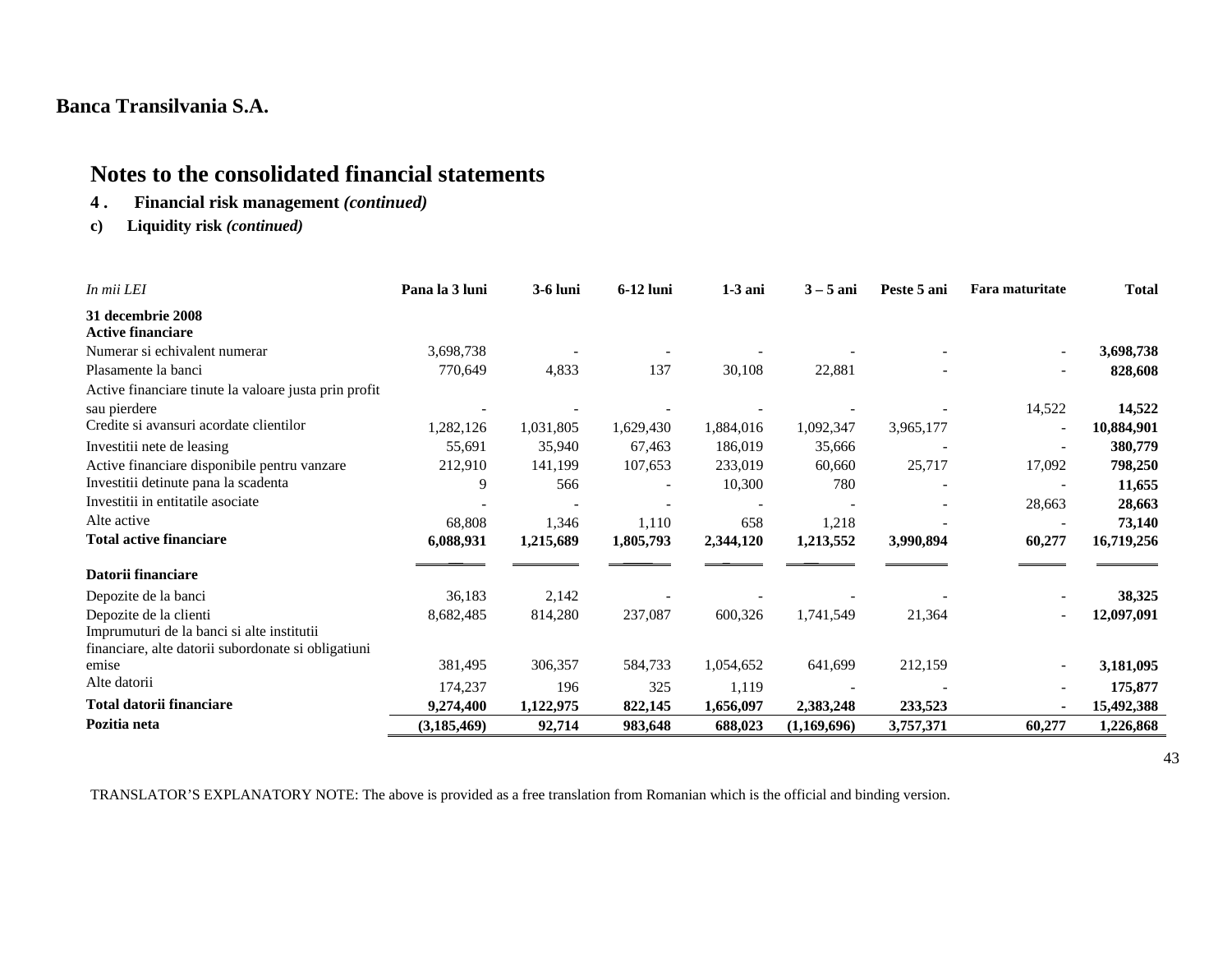## **4. Financial risk management** *(continued)*

### **d) Market risk**

Market risk is the risk that changes in market prices, such as interest rate, equity prices, foreign exchange rates and credit spreads (not relating to changes in the obligor's / issuer's credit standing) will affect the Group's income or the value of its holdings of financial instruments. The objective of market risk management is to manage and control market risk exposures within acceptable parameters, while optimizing the return on risk.

### *Exposure to market risk – trading portfolio*

The Group controls its exposure to market risk by daily monitoring the market value of the trading portfolio relating to a system of limits of "stop loss" type approved by the Assets and Liabilities Committee. The trading portfolio comprises: fixed-income securities issued in Romnaia or on the European markets ((government bonds, bonds whose issuer is rated not less than the sovereign rating ) denominated in LEI or EURO and shares issued by Romanian entities traded on the Bucharest Stock Exchange (that are not directly exposed to interest and foreign exchange risk, being exposed to price risk).

### *Exposure to interest rate risk –non-trading portfolio*

The principal risk to which non-trading portfolios are exposed is the risk of loss from fluctuations in the future cash flows or fair values of financial instrument because of a change in market interest rates. Interest rate risk is managed principally through monitoring GAP's interest rates and by having preapproved limits for re-pricing bands. Assets and liabilities Committee is the monitoring body for compliance with these limits and is assisted by Treassury Department in its day-to-day monitoring activities

#### *Interest rate risk*

Managing interest rate risk within the variation limits of the interest rate is supplemented by monitoring the sensitivity of the Group financial assets and liabilities in different standard scenarios of interest rate. The monthly standard scenarios include the parallel decrease or increase of the interest curve with 100 and 200 basis points.

An analysis of the Bank's interest carrying assets and liabilities sensitivity to the increase or decrease in the market interest rates is set out below:

|                        | 200 basic points<br><b>Increase</b><br><b>RON</b> thousand | 200 basic points<br><b>Decrease</b><br><b>RON</b> thousand | 100 basic points<br><b>Increase</b><br><b>RON</b> thousand | 100 basic points<br><b>Decrease</b><br><b>RON</b> thousand |
|------------------------|------------------------------------------------------------|------------------------------------------------------------|------------------------------------------------------------|------------------------------------------------------------|
| At 31 December 2009    |                                                            |                                                            |                                                            |                                                            |
| Average for the period | 38.411                                                     | (38.411)                                                   | 19.205                                                     | (19.205)                                                   |
| Minimum for the period | (12,057)                                                   | 12,057                                                     | (6,029)                                                    | 6,029                                                      |
| Maximum for the period | 99,859                                                     | (99, 859)                                                  | 49,929                                                     | (49, 929)                                                  |
| At 31 December 2008    |                                                            |                                                            |                                                            |                                                            |
| Average for the period | (7,386)                                                    | 7,386                                                      | (3,693)                                                    | 3,693                                                      |
| Minimum for the period | (47.072)                                                   | $\mathfrak{D}$                                             | (23.536)                                                   |                                                            |
| Maximum for the period | (2)                                                        | 47.072                                                     | (1)                                                        | 23.536                                                     |
|                        |                                                            |                                                            |                                                            | 44                                                         |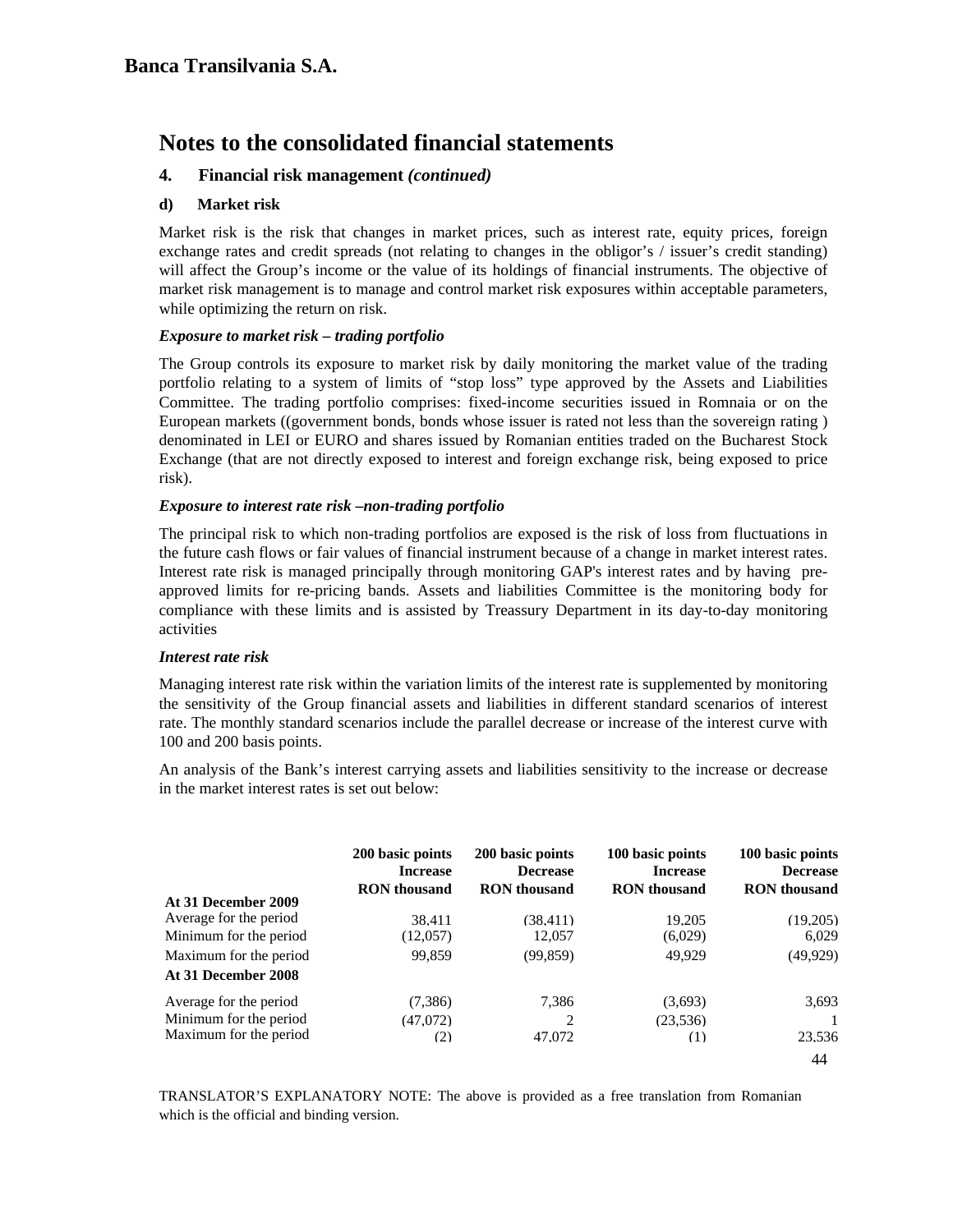- *4. Financial risk management (continued)*
- **d) Market risk (continued)**

### *Interest rate risk (continued)*

In the sensitivity analysis regarding interest rate variation the Bank has computed the impact over the interest margin over the future financial exercise by taking into consideration the interest rate resetting date for assets and liabilities recorded in the balance sheet as follows: the Bank divided the assets and liabilities bearing fixed interest rate from the ones bearing variable interest rate and for each category the following split was made: less than 1 week, 1 week – 3 months,  $3 - 6$  months,  $6 - 12$  months,  $1 - 3$ years and  $3 - 4$  years; for the assets and liabilities with variable interest rate the future interest cashflows were recomputed by modifying the interest rate by +/- 100 and 200 basis points.

Based on the Bank's sensitivity analysis according to the methodology presented above it can be observed that the impact over the Bank's profit over the next 3 years is limited. The most significant impact is recorded between 3 and 4 years, which gives the Bank enough time to adjust to current market conditions. The average for the period included in the table above represents the average monthly impact of the change in interest rates over the Bank's profit (according to the methodology presented above) and the minimum and maximum included represents the annual potential impact over the profit for the time interval  $3 - 4$  years.

The Group is exposed to interest rate risk mainly from exposures to adverse changes in the market interest rates to the extent that interest-earning assets and interest-earning liabilities mature or re-price at different times or in differing amounts. The main sources of interest rate risk are imperfect correlation between the maturity (for fixed interest rates) or re-pricing date (for floating interest rates) of the interest-bearing assets and liabilities, adverse evolution of the slope and shape of the yield curve (the unparallel evolution of the interest rate yields of the interest-earning assets and interest-earning liabilities), imperfect correlation in the adjustments of the rates earned and paid on different instruments with otherwise similar re-pricing characteristics and the options embedded in the Group's products.

Asset-liability risk management activities are conducted in the context of the Group's sensitivity to interest rate changes. In general, the Group is more sensitive on foreign currency instruments because its foreign currency interest-earning assets have a longer duration and re-price less frequently than foreign currency interest-bearing liabilities.

The Group is less sensitive to local currency instruments as most of the assets and liabilities bear floating rates.

The Group attempts to maintain a net positive position for interest-bearing financial instruments. To achieve this, the Group uses a mix of fixed and floating rate interest instruments on which it attempts to control the mismatching of the dates on which interest receivable on assets and interest payable on liabilities are reset to market rates or, if earlier, the dates on which the instruments mature.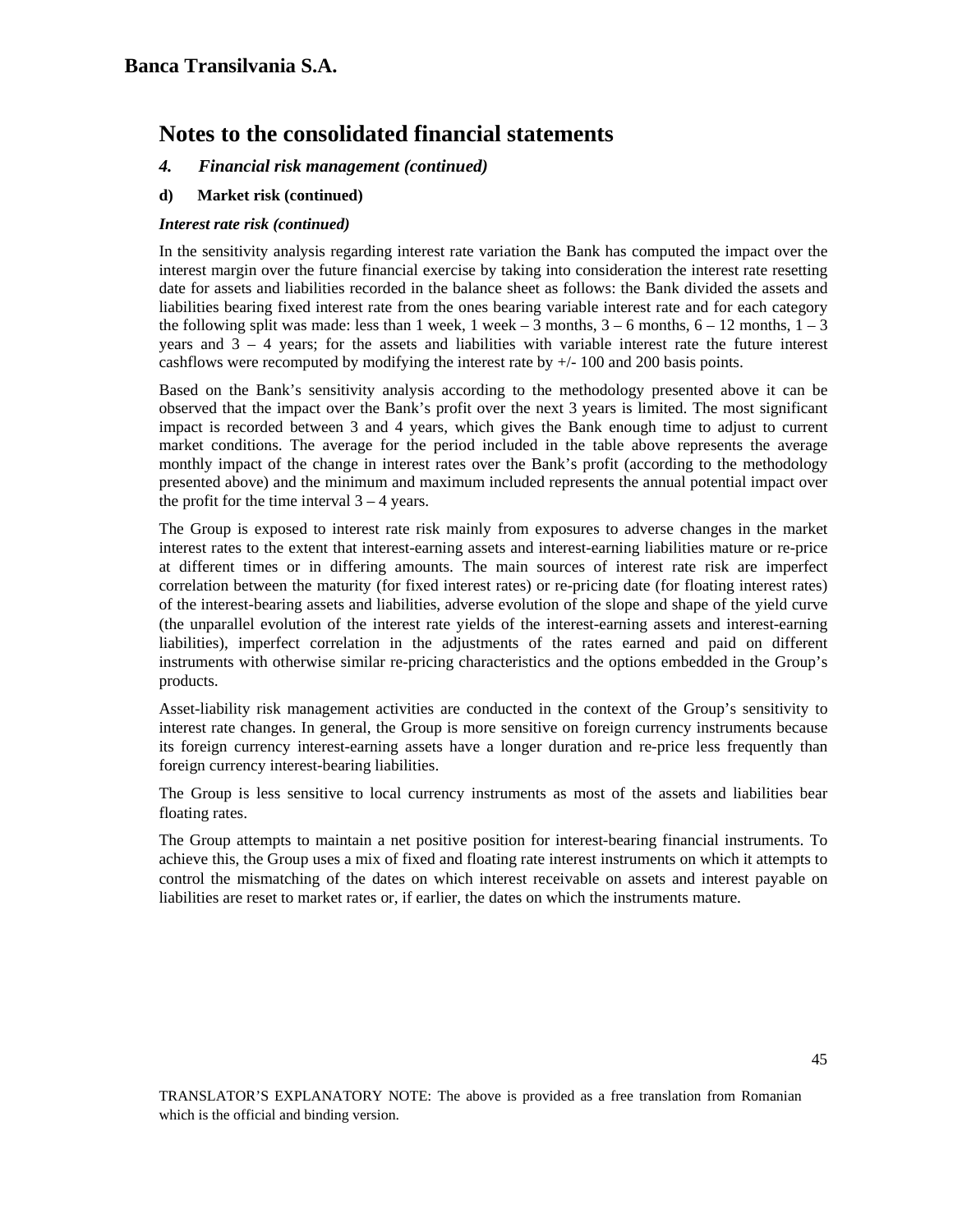- **4 . Financial risk management** *(continued)*
- **d) Market risk** *(continued)*

### *Interest rate risk (continued)*

The interest rates related to the local currency and the major foreign currencies as at 31 December 2009 and 2008 were as follows:

| <b>Currency</b> | Interest rate    | 31 Dcember<br>2009 | 31 Dcember<br>2008 |
|-----------------|------------------|--------------------|--------------------|
| Leu (RON)       | Robor 3 months   | 10.65%             | 15.46%             |
| Euro (EUR)      | Euribor 3 months | 0.700\%            | 2.89%              |
| Euro (EUR)      | Euribor 6 months | 0.994%             | 2.97%              |
| US Dollar (USD) | Libor 6 months   | 0.42969%           | 1.75%              |

#### *Range of interest rates*

The following table shows the interest rates per annum obtained or offered by the Group for its interestbearing assets and liabilities during financial year 2009:

|                                 | <b>RON</b> |            | USD                          |                          | <b>EUR</b> |        |
|---------------------------------|------------|------------|------------------------------|--------------------------|------------|--------|
|                                 |            | Range      |                              | <b>Range</b>             | Range      |        |
| <b>Assets</b>                   | Min        | <b>Max</b> | Min                          | Max                      | Min        | Max    |
| Cash and cash equivalents       | 0%         | 7%         | 0,%                          | 1,29%                    | 0%         | 4,60%  |
| Placements with banks           | 4%         | 20,5%      | 0.1%                         | 2,35%                    | 0.01%      | 6,70%  |
| Loans and advances to customers | 0%         | 48,0%      | 2,89%                        | 16%                      | 6.5%       | 12,0%  |
| Net lease investments           | 0%         | 38%        | $\qquad \qquad \blacksquare$ | $\overline{\phantom{a}}$ | 4,58%      | 17,5%  |
| Investment securities           | 6%         | 17,2%      |                              | $\overline{\phantom{a}}$ | 4,125%     | 8,5%   |
| <b>Liabilities</b>              |            |            |                              |                          |            |        |
| Deposits from banks             | 4%         | 14%        | 0,10%                        | 1,25%                    | 0,10%      | 4%     |
| Deposits from customers         | 0.15%      | 23.97%     | 0.10%                        | 5%                       | 0.10%      | 10.86% |

Interest rates on loans from banks and other financial institutions, subordinated loans and debt securities are presented in the notes 30, 31 and 32 respectively.

The following table shows the interest rates per annum obtained or offered by the Group for its interestbearing assets and liabilities during financial year 2008:

|                                 | <b>RON</b> |       | <b>USD</b>               |                          | <b>EUR</b> |       |
|---------------------------------|------------|-------|--------------------------|--------------------------|------------|-------|
|                                 |            | Range |                          | Range                    | Range      |       |
| <b>Assets</b>                   | Min        | Max   | Min                      | Max                      | Min        | Max   |
| Cash and cash equivalents       | 0%         | 7%    | 0%                       | 1.3%                     | 0%         | 4%    |
| Placements with banks           | 2%         | 65%   | 1%                       | 6.5%                     | 1.4%       | 7.5%  |
| Loans and advances to customers | 0%         | 38%   | 4.6%                     | 13.%                     | $0\%$      | 17.5% |
| Net lease investments           | 0%         | 38%   | $\overline{\phantom{a}}$ | $\overline{\phantom{a}}$ | 5.4%       | 18.3% |
| Investment securities           | 6%         | 14.2% |                          | $\overline{\phantom{a}}$ |            |       |
| <b>Liabilities</b>              |            |       |                          |                          |            |       |
| Deposits from banks             | 2%         | 27.5% | $1\%$                    | 5.8%                     | 4.2%       | 7.3%  |
| Deposits from customers         | 0%         | 23.2% | 0.1%                     | 5%                       | 0%         | 10%   |

46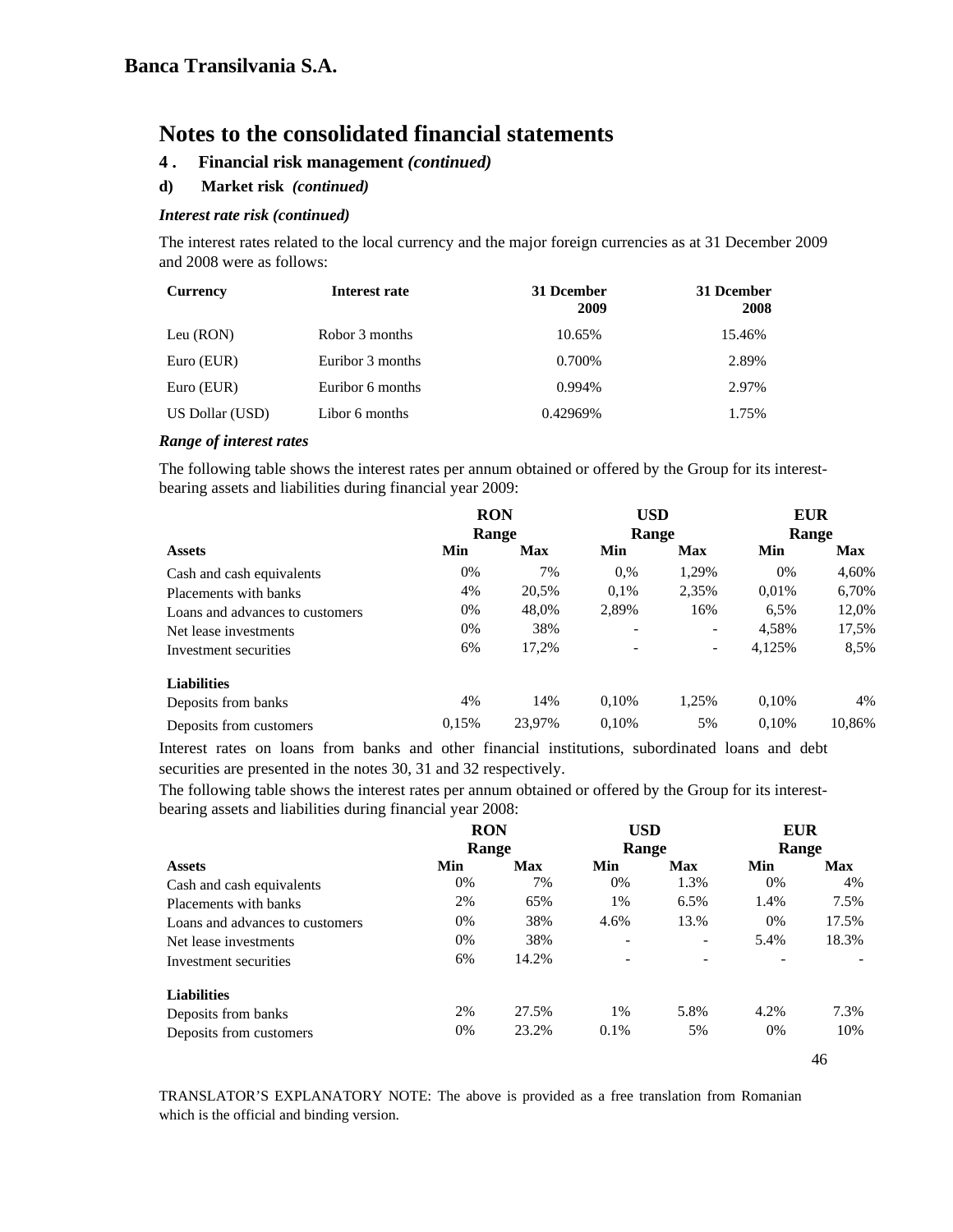# **Notes to the consolidated financial statements**

### **4 . Financial risk management** *(continued)*

### **d) Market risk (continued)**

### *Interest rate risk (continued)*

A summary of the Group's interest rate gap position on interest bearing instruments as at 31 December 2009 is as follows:

| In RON thousands                                         | Less than 6<br>months | $6 - 12$<br>months | $1 - 3$ years | $3 - 5$ years            | More than<br>5 years | <b>Non</b><br>sensitive  | <b>Total</b> |
|----------------------------------------------------------|-----------------------|--------------------|---------------|--------------------------|----------------------|--------------------------|--------------|
| 31 December 2008                                         |                       |                    |               |                          |                      |                          |              |
| <b>Financial assets</b>                                  |                       |                    |               |                          |                      |                          |              |
| Cash and cash equivalents                                | 3,186,997             |                    |               |                          |                      |                          | 3,186,997    |
| Placements with banks                                    | 1,418,418             | 1,289              | 106,208       | $\overline{\phantom{a}}$ | 10,000               |                          | 1,535,915    |
| Financial assets at fair value through profit and loss   | 44,865                |                    |               |                          |                      |                          | 44,865       |
| Loans and advances to customers                          | 6,991,886             | 4,223,639          | 265,076       | 1,158                    |                      | $\blacksquare$           | 11,481,759   |
| Net lease investments                                    | 148,806               | 113,285            | 8,096         | 1,125                    |                      | $\blacksquare$           | 271,312      |
| Financial assets available for sale                      | 1,253,769             | 730,120            | 388,608       | 165,055                  | 32,722               | 3,192                    | 2,573,466    |
| Held to maturity investments                             | 10,874                |                    | 780           |                          |                      |                          | 11,654       |
|                                                          | 13,055,615            | 5,068,333          | 768,768       | 167,338                  | 42,722               | 3,192                    | 19,105,968   |
| <b>Financial liabilities</b>                             |                       |                    |               |                          |                      |                          |              |
| Deposits from banks                                      | 259,134               |                    |               |                          |                      | $\overline{\phantom{0}}$ | 259,134      |
| Deposits from customers                                  | 11,385,953            | 3,481,518          | 96,359        | 5,574                    | 19,795               | $\overline{\phantom{0}}$ | 14,989,199   |
| Loans from banks and other financial institutions, other | 2,324,223             | 78,545             | 12,563        |                          |                      | $\overline{\phantom{a}}$ | 2,415,331    |
| subordinated loans and debt securities                   |                       |                    |               |                          |                      |                          |              |
|                                                          | 13,969,310            | 3,560,063          | 108,922       | 5,574                    | 19,795               | $\blacksquare$           | 17,663,664   |
| <b>Net position</b>                                      | (913, 695)            | 1,508,270          | 659,846       | 161,764                  | 22,927               | 3,192                    | 1,442,304    |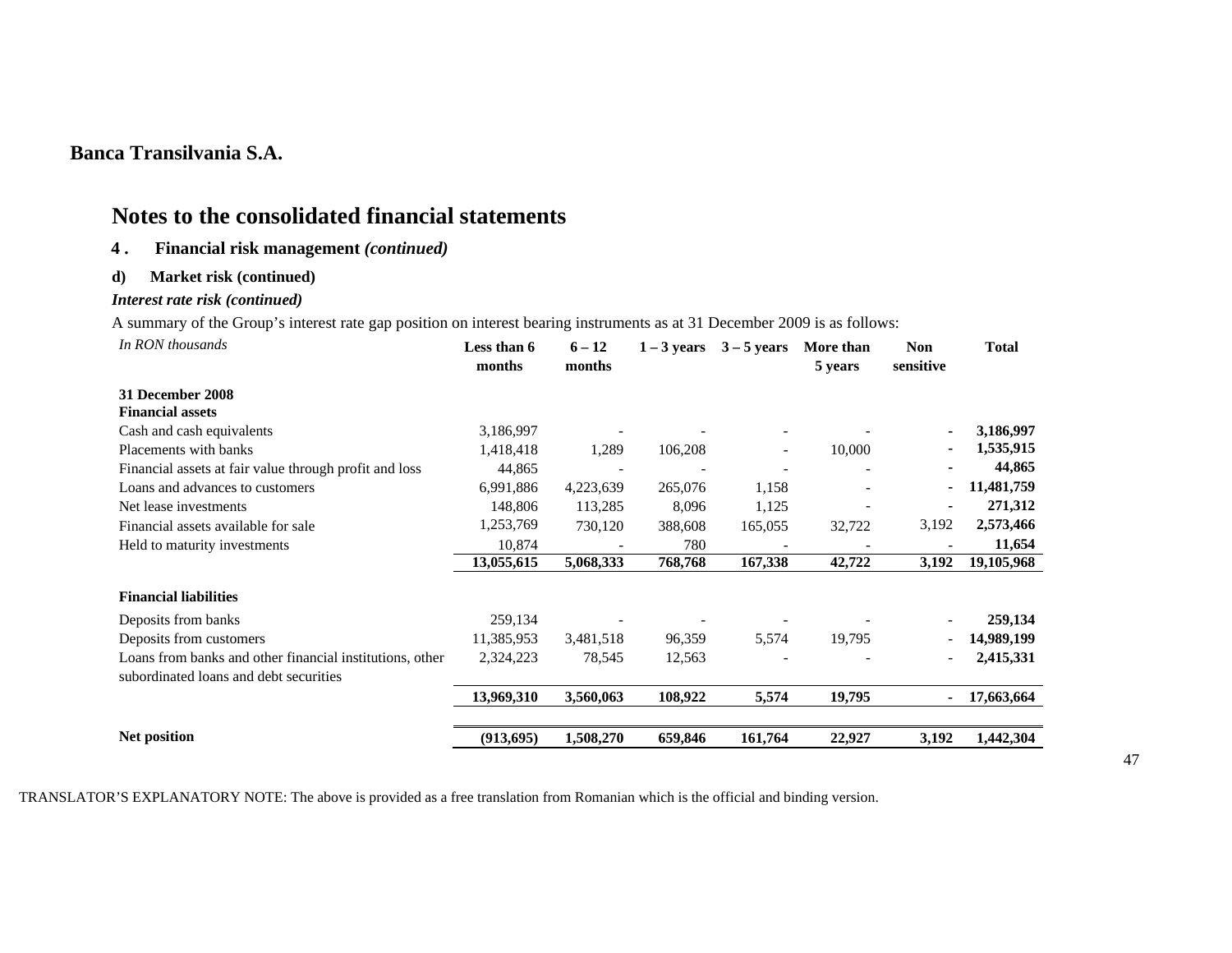### **d) Market risk (continued)**

## *Interest rate risk (continued)*

A summary of the Group's interest rate gap position on interest bearing instruments as at 31 December 2008 is as follows:

| In RON thousands                                         | Less than 6<br>months | $6 - 12$<br>months | $1 - 3$ years | $3 - 5$ years | More than<br>5 years     | <b>Non</b><br>sensitive  | <b>Total</b> |
|----------------------------------------------------------|-----------------------|--------------------|---------------|---------------|--------------------------|--------------------------|--------------|
| 31 December 2008                                         |                       |                    |               |               |                          |                          |              |
| <b>Financial assets</b>                                  |                       |                    |               |               |                          |                          |              |
| Cash and cash equivalents                                | 3,698,738             |                    |               |               |                          |                          | 3,698,738    |
| Placements with banks                                    | 775,482               | 137                | 30,108        | 22,881        |                          |                          | 828,608      |
| Financial assets at fair value through profit and loss   | 14,522                |                    |               |               | $\overline{\phantom{a}}$ |                          | 14,522       |
| Loans and advances to customers                          | 6,670,084             | 3,907,556          | 307,261       |               |                          | ۰.                       | 10,884,901   |
| Net lease investments                                    | 291,367               | 76,462             | 12,238        | 712           |                          |                          | 380,779      |
| Financial assets available for sale                      | 370,785               | 103,047            | 233,019       | 60,469        | 24,284                   | 6,646                    | 798,250      |
| Held to maturity investments                             | 875                   |                    | 10,000        | 780           |                          |                          | 11,655       |
|                                                          | 11,821,853            | 4,087,202          | 592,626       | 84,842        | 24,284                   | 6,646                    | 16,617,453   |
| <b>Financial liabilities</b>                             |                       |                    |               |               |                          |                          |              |
| Deposits from banks                                      | 38,325                |                    |               |               |                          |                          | 38,325       |
| Deposits from customers                                  | 9,483,779             | 2,495,658          | 93,119        | 3,704         | 20,815                   | $\overline{\phantom{a}}$ | 12,097,075   |
| Loans from banks and other financial institutions, other | 2,929,806             | 240,083            | 11,206        |               |                          |                          | 3,181,095    |
| subordinated loans and debt securities                   |                       |                    |               |               |                          |                          |              |
|                                                          | 12,451,910            | 2,735,741          | 104,325       | 3,704         | 20,815                   |                          | 15,316,495   |
| Net position                                             | (630, 057)            | 1,351,461          | 488,301       | 81,138        | 3,469                    | 6,646                    | 1,300,958    |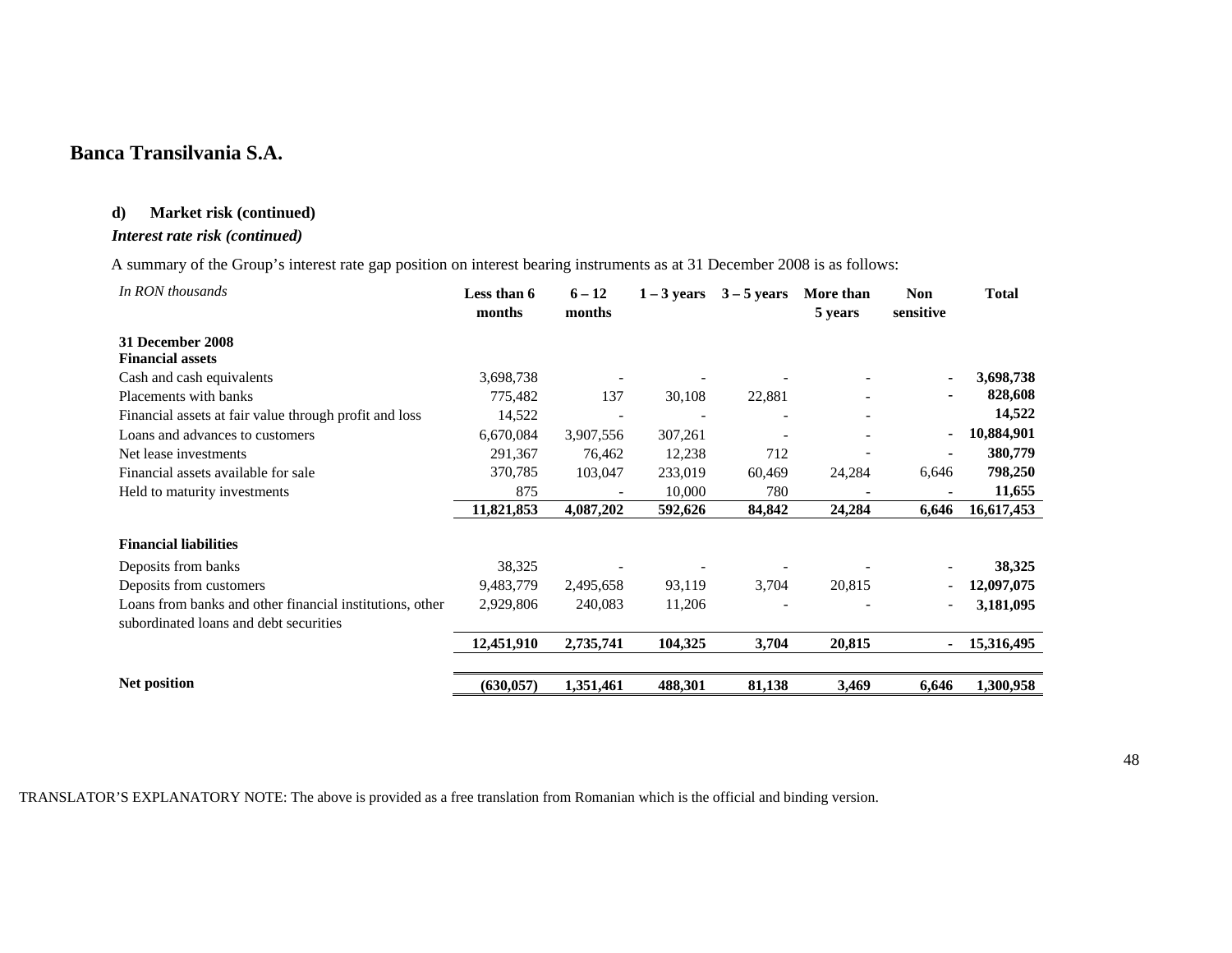# **Notes to the consolidated financial statements**

### *4. Financial risk management (continued)*

### **d) Market risk (continued)**

#### *Currency risk*

The Group is exposed to currency risk through transactions in foreign currencies against RON. Currency Risk Management Group is based on strict position limits and "stop-loss", monitored in real time. There is also a balance sheet risk that the net monetary assets and liabilities in foreign currencies will take a different value when translated into RON as a result of currency movements.

The monetary assets and liabilities held in RON and in foreign currencies at 31 December 2009 are presented below:

| RON thousands                                 | <b>RON</b>   | <b>EUR</b> | <b>USD</b> | Other   | <b>Total</b> |
|-----------------------------------------------|--------------|------------|------------|---------|--------------|
| <b>Monetary assets</b>                        |              |            |            |         |              |
| Cash and cash equivalents                     | 1,459,226    | 1,591,057  | 109,047    | 27,667  | 3,186,997    |
| Placement with banks                          | 756,014      | 718,637    | 44,042     | 17,222  | 1,535,915    |
| Financial assets at fair value through profit |              |            |            |         |              |
| id loss                                       | 44,865       |            |            |         | 44,865       |
| Loans and advances to customers               | 7,254,863    | 3,946,838  | 202,672    | 77,386  | 11,481,759   |
| Net lease investments                         | 24,098       | 247,213    |            | 1       | 271,312      |
| Financial assets available for sale           | 1,879,843    | 693,623    |            |         | 2,573,466    |
| Held-to-maturity investments                  | 11,654       |            |            |         | 11,654       |
| Investments in associates                     | 42,404       |            |            |         | 42,404       |
| Other assets                                  | 113,508      | 7,391      | 1,088      | 194     | 122,181      |
| <b>Total monetary assets</b>                  | 11, 586, 475 | 7,204,759  | 356,849    | 122,470 | 19,270,553   |
| <b>Monetary liabilities</b>                   |              |            |            |         |              |
| Deposits from banks                           | 99,225       | 159,478    | 428        | 3       | 259,134      |
| Deposits from customers                       | 9,576,154    | 5,043,749  | 342,524    | 26,772  | 14,989,199   |
| Loans from banks and other financial          |              |            |            |         |              |
| stitutions, other subordinated loans and      |              |            |            |         |              |
| the securities issued                         | 380,944      | 1,996,688  | 37,699     |         | 2,415,331    |
| Other debts                                   | 65,285       | 42,361     | 2,436      | 1,250   | 111,332      |
| <b>Total monetary liabilities</b>             | 10,121,608   | 7,242,276  | 383,087    | 28,025  | 17,774,996   |
|                                               |              |            |            |         |              |
| Net currency position                         | 1,464,867    | $-37,517$  | $-26,238$  | 94,445  | 1,495,557    |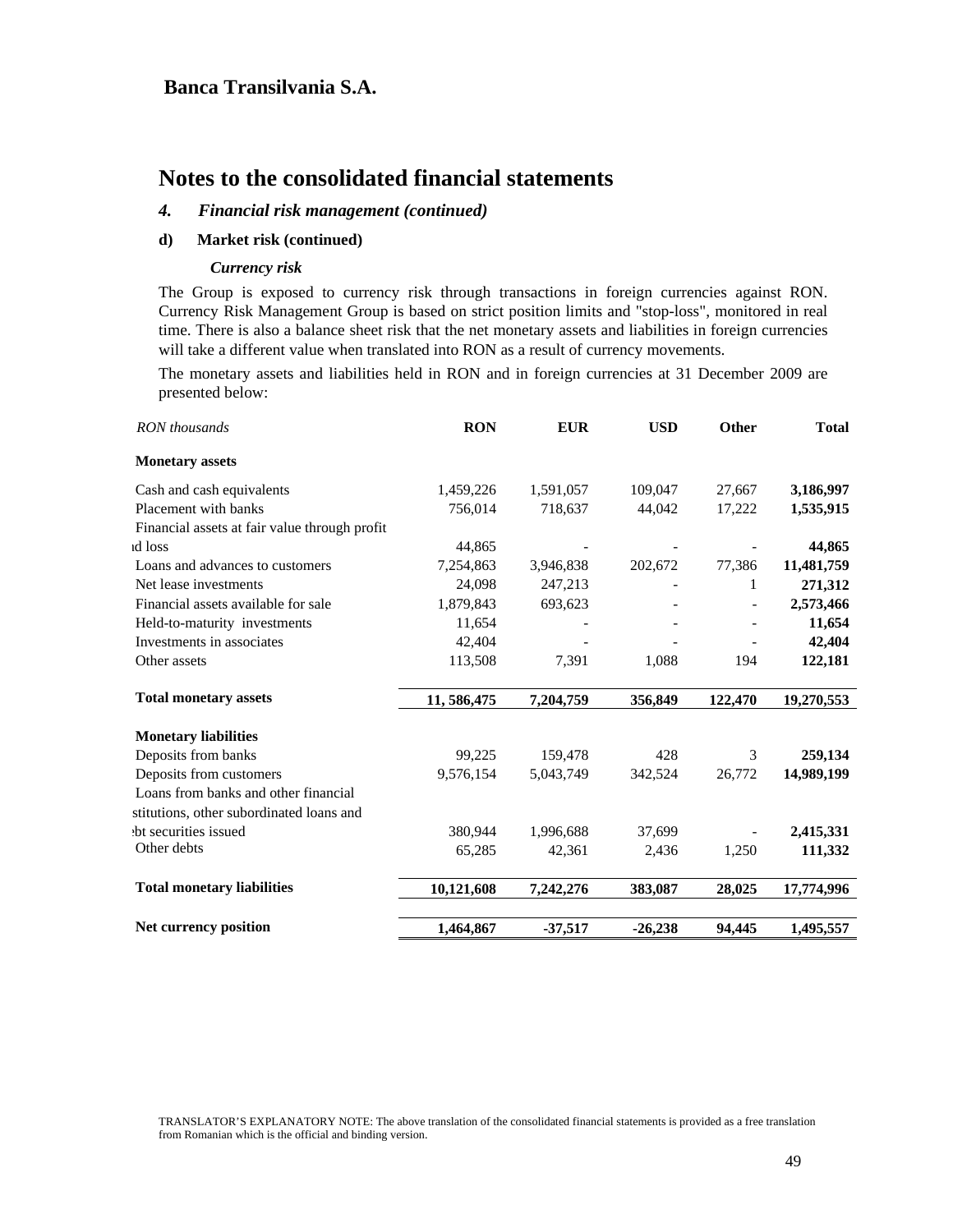# **Notes to the consolidated financial statements**

### **4 . Financial risk management** *(continued)*

#### **d) Market risk (continued)**

#### *Currency risk (continued)*

The monetary assets and liabilities held in RON and in foreign currencies at 31 December 2008 are presented below:

| In RON thousands                       | <b>RON</b> | <b>EUR</b> | <b>USD</b> | Other  | <b>Total</b> |
|----------------------------------------|------------|------------|------------|--------|--------------|
| <b>Monetary assets</b>                 |            |            |            |        |              |
| Cash and cash equivalents              | 1,383,312  | 2,122,928  | 181,106    | 11,392 | 3,698,738    |
| Placement with banks                   | 371,658    | 351,960    | 73,839     | 31,151 | 828,608      |
| Financial assets at fair value through |            |            |            |        |              |
| profit and loss                        | 14,522     |            |            |        | 14,522       |
| Loans and advances to customers        | 7,221,483  | 3,468,753  | 194,665    |        | 10,884,901   |
| Net lease investments                  | 49,016     | 331,360    |            | 403    | 380,779      |
| Financial assets available for sale    | 798,087    | 163        |            |        | 798,250      |
| Held-to-maturity investments           | 11,655     |            |            |        | 11,655       |
| Investments in associates              | 28,663     |            |            |        | 28,663       |
| Other assets                           | 55,240     | 15,531     | 916        | 1,481  | 73,168       |
| <b>Total monetary assets</b>           | 9,933,636  | 6,290,695  | 450,526    | 44,427 | 16,719,284   |
| <b>Monetary liabilities</b>            |            |            |            |        |              |
| Deposits from banks                    | 13,506     | 24,543     | 276        |        | 38,325       |
| Deposits from customers                | 8,249,144  | 3,453,631  | 371,627    | 22,673 | 12,097,075   |
| Loans from banks and other financial   |            |            |            |        |              |
| institutions, other subordinated loans |            |            |            |        |              |
| and debt securities issued             | 333,068    | 2,742,629  | 105,398    |        | 3,181,095    |
| Other debts                            | 135,323    | 35,452     | 3,630      | 1,516  | 175,921      |
| <b>Total monetary liabilities</b>      | 8,731,041  | 6,256,255  | 480,931    | 24,189 | 15,492,416   |
| Net currency position                  | 1,202,595  | 34,440     | (30, 405)  | 20,238 | 1,226,868    |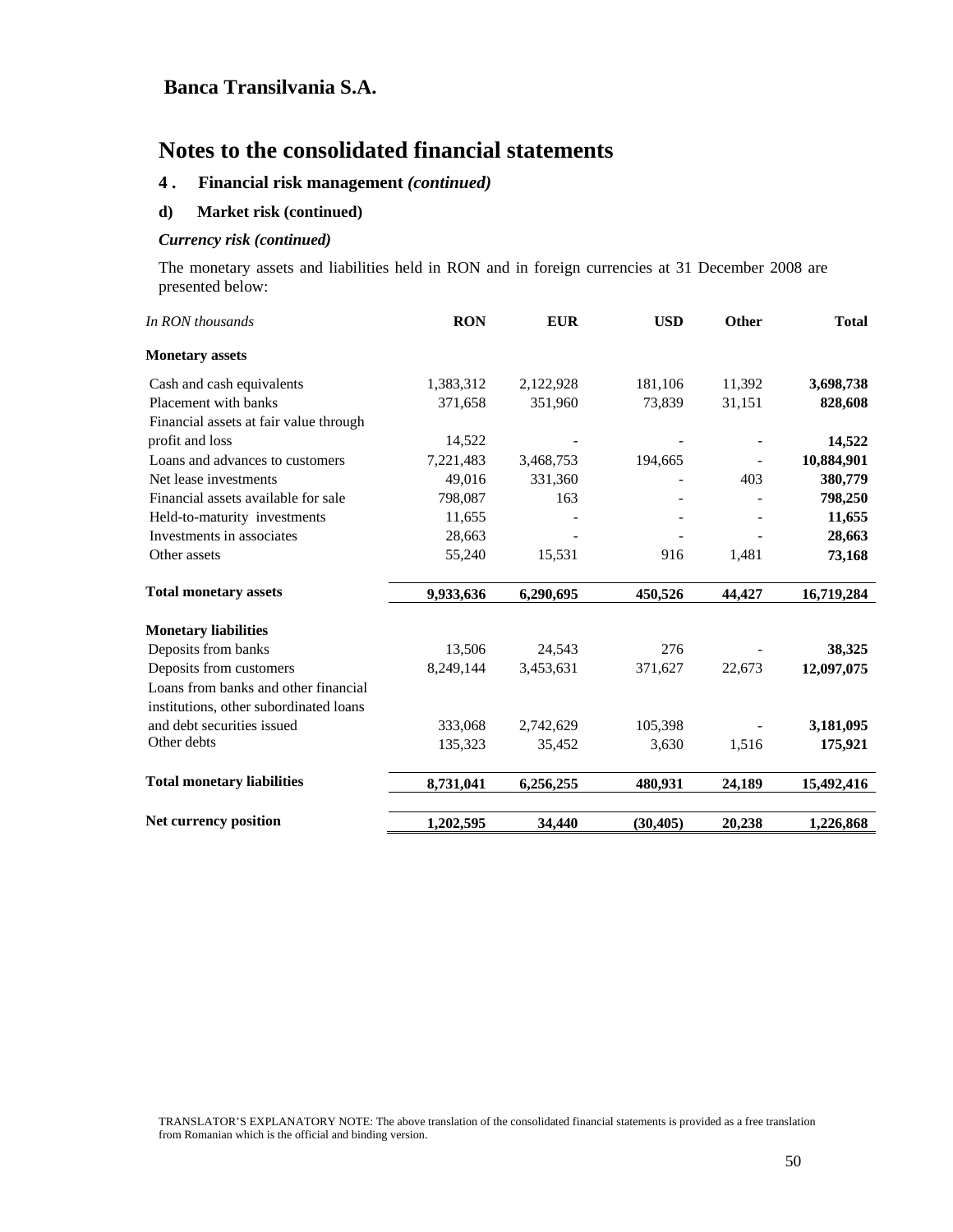# **Notes to the consolidated financial statements**

### **4 Financial risk management** *(continued)*

#### **e) Taxation risk**

Starting 1 January 2007, as a result of Romania's adherence to the European Union, the Bank had to adopt the regulations of the European Union, and as a result has prepared for the appliance of the changes in the European legislation.

The Romania Government owns a number of agencies authorized to carry on the audit (control) of the companies operating in Romania. These controls are similar in nature to tax audits performed by tax authorities in many countries, but may extend not only to tax matters but to other legal and regulatory matters in which the applicable agency may be interested.

#### **f) Operating environment**

On 1 January 2007 Romania became a full member state of the European Union.

The process of risk repricing during 2007 and 2008 in the international financial markets severely affected the performance of those markets, including the Romanian financial and banking market, and fostered heightened uncertainty with regard to economic developments going forward.

The ongoing global credit and liquidity crisis which commenced in the middle of 2008 has resulted in, among other things, lower level and difficult access to the capital market funding. The significant losses experienced in the global financial market could affect the ability of the Group to obtain new borrowings and refinance its existing borrowings at terms and conditions similar to those applied to earlier transactions.

Identification and valuation of investments influenced by a lending market with low liquidities, the determination of compliance with debt agreement and other contract covenants, and the evaluation of significant uncertainties, bring their own challenges.

Such ongoing concerns that the deteriorating financial conditions could contribute, at a later stage to a further retrenchment in confidence, prompted a coordinated effort of governments and central banks to adopt special measures aimed at countering a vicious circle of growing risk aversion and to helping minimizing the effects of the financial crisis and finally restoring normal market functioning.

In the conditions of a year of crisis, the banking system has suffered due to decreased of activity, the Group managed to obtain favorable results for 2009.

Due to economic collapse on the entire banking system were recorded growth of arrears to credit / financing and hence the provisions established by banks, such as net profit recorded in the banking system dropped significantly in 2009 compared to 2008.

Group management anticipates that the difficulties that have marked the Romanian economy will manifest in 2009 and during 2010, so the net cost of credit risk / financing will have a marked influence in 2010 on the financial results of banking sector in Romania, but it can not fairly estimate the events that could have an effect on the Romanian banking sector and subsequently, on its financial statements.

Group management estimates for 2010 and a high level of provisions on loans / financing, comparable to 2009, with corresponding effects on the Group's financial statements, but can not predict with rather high certainty the impact on the Group's financial statements as result of the deterioration in financial market liquidity, impairment of financial assets affected by non-cash market conditions and high volatility of national currency and financial markets.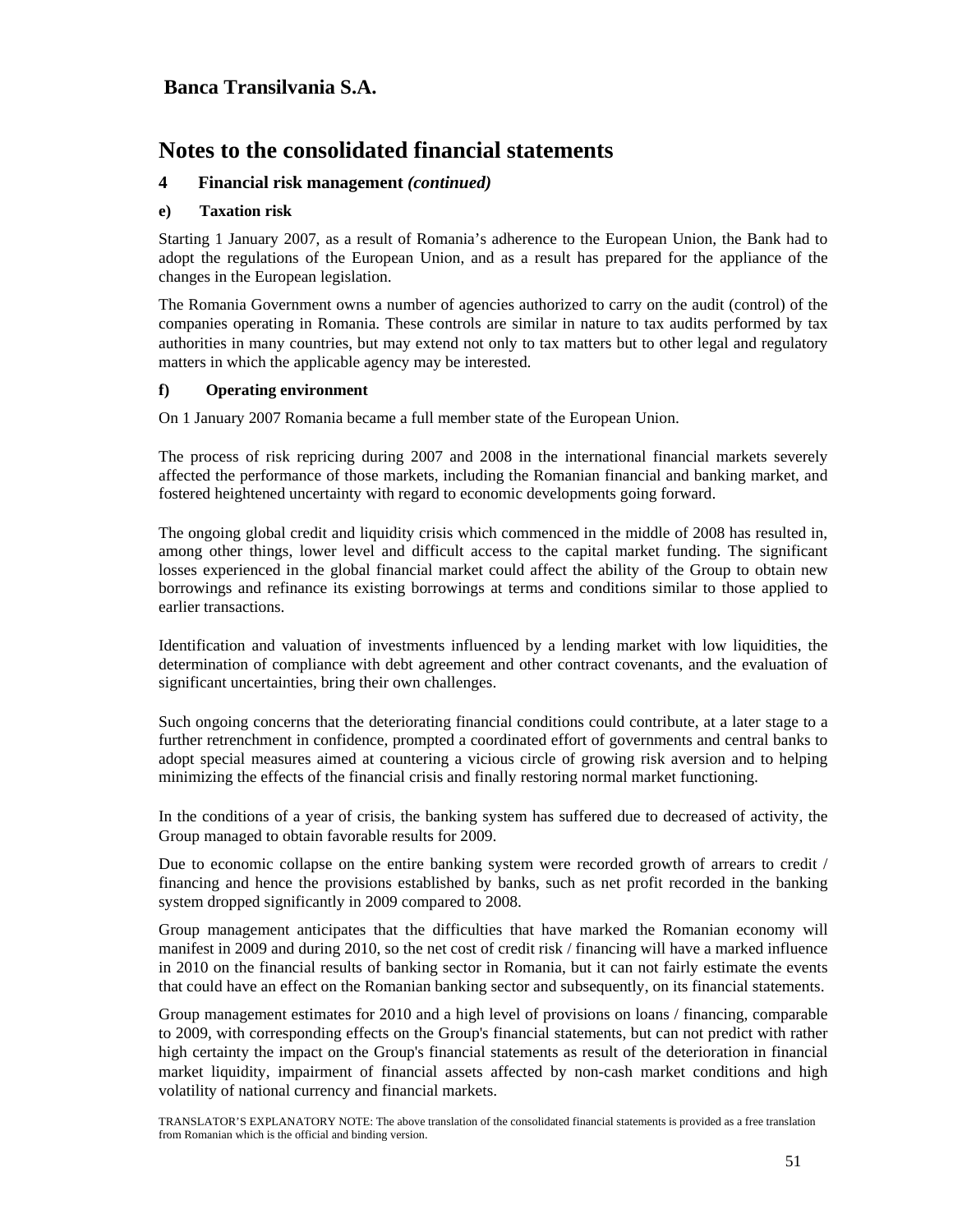# **Notes to the consolidated financial statements**

### **4 Financial risk management** *(continued)*

#### **f) Operating environment**

Management believes it is taking all the necessary measures to support the sustainability and growth of the Bank's business in the current circumstances by:

- adopting of the Bank's strategy of intensive development
- establishing specific measures to address potential liquidity crisis;
- daily monitoring its liquidity position;
- better control of costs;
- an aggressive provisioning policy, granting a maximum attention to portfolio of loans / financing quality and to risk management;
- gradually and selectively targeting the larger size operations mainly growth of the corporate segment;
- improving customer service concept, based on cross-selling, finding fast solutions.

The national economy is constantly presenting the characteristic of an emergent market. Among these fcharasteristics it mention significant current account deficit, the difference between Romania and the other states member UE, a market relatively undeveloped, low infrastructure and fluctuations in the currency exchange rate.

#### **g) Operational risks**

Operational risk is the risk of direct or indirect loss arising from a wide variety of causes associated with the Group's processes, personnel, technology and infrastructure, and from external factors other then credit, market and liquidity risk such those arising from legal and regulatory requirements and generally accepted standards of corporate behavior. Operational risks arise from all of the Group's operations and are faced by all business entities.

The Group's objective is to manage operational risk so as to balance the avoidance of financial losses and damage to the Group's reputation with overall cost effectiveness and to avoid control procedures that restrict initiative and creativity.

The primary responsibility for the development and implementation of controls to address operational risk is assigned to senior management within each business unit. This responsibility is supported by the development of overall Group standards for the management of operational risk in the following areas:

- requirements for appropriate segregation of duties, including the independent authorization of transactions;
- requirements for the reconciliation and monitoring of transactions;
- compliance with regulatory and other legal requirements;
- documentation of controls and procedures;
- requirements for the periodic assessment of operational risk faced, and the adequacy of controls and procedures to address the risks identified;
- requirements for the reporting of operational losses and proposed remedial action;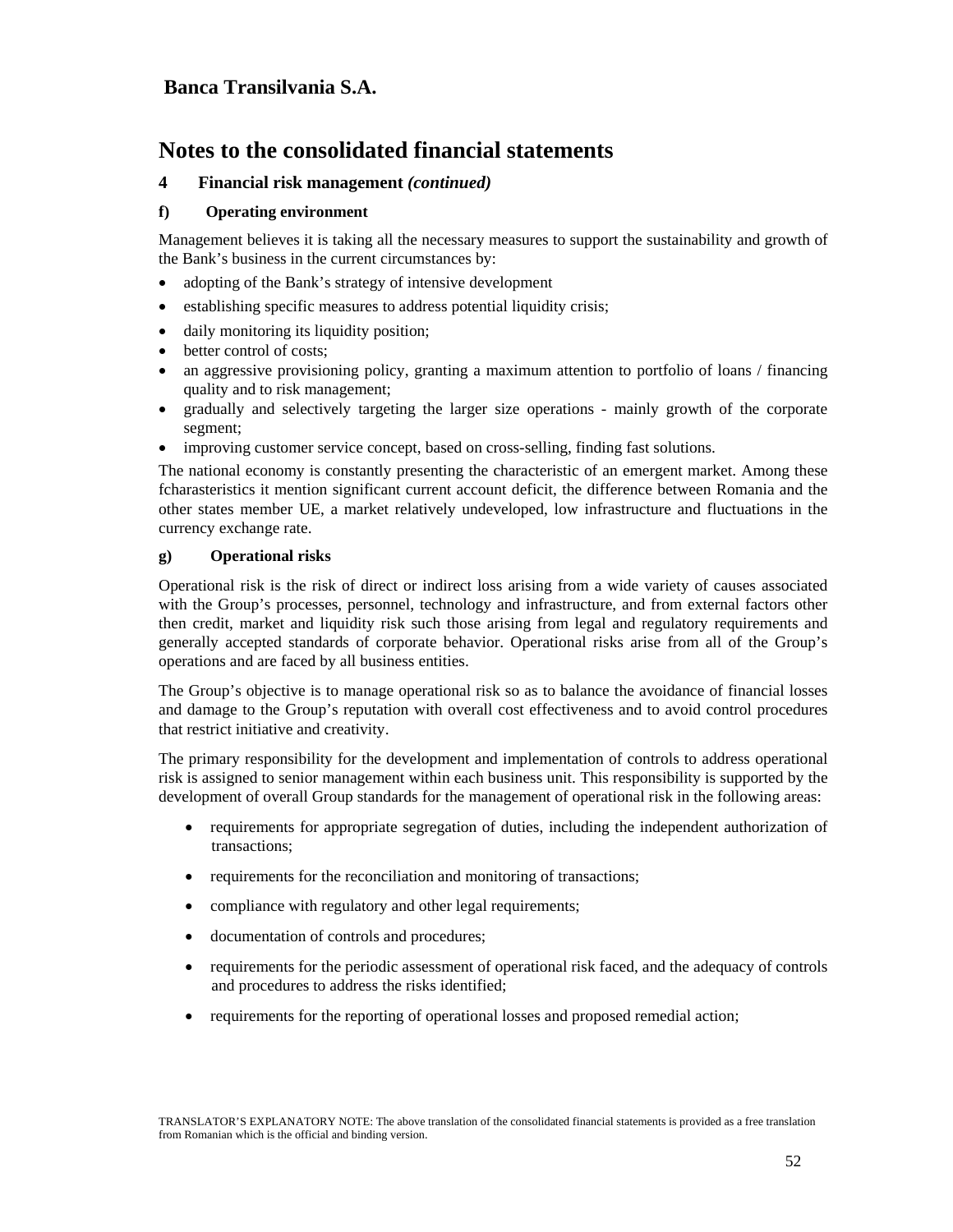### **4 Financial risk management** *(continued)*

### **g) Operational risks** *(continued)*

- a formalized approach over the continuity of the business with a with a focus on IT infrastructure (public services, hardware, software, human resources) due to its high degree of support during the activity;
- training and professional development for all business line and for al the Group employees; development of ethical and business standards;
- risk mitigation, including insurance where applicable.

The limitation of the risk by using insurance, if the case, Compliance with Bank standards is supported by a program of periodical reviews undertaken by Internal Audit. The results of Internal Audit reviews are discussed with the management of the business unit to which they relate, with summaries submitted to the Audit Committee and senior management of the Bank,

### **h) Capital management**

The Bank's regulatory capital based on the legal requirements in force regarding capital management includes

- Tier 1 capital, which includes ordinary share capital, share premium eligible reserves (for 31 December 2009 the computation was performed based on National Bank of Romania ("NBR") regulation 18/2006 modified by NBR Regulation 6/2009) after deductions of intangible assets, 50% of shares' value and other investments in financial that exceed 10% from their share capital and 50% of the investments held in insurance companies;
- Tier 2 capital, which includes qualifying subordinated liabilities, fixed assets revaluation reserves after deduction of 50% of shares' value and other investments in financial that exceed 10% from their share capital and 50% of the investments held in insurance companies.

Starting 2008 the Bank applied NBR Regulation 13/2006 regarding the computation of the minimal capital requirements and adopted:

- the standard approach regarding credit risk based on Regulation 14/2006;
- the standard approach based on appendix I, II and IV of the NBR Regulation 22/2006 for the computation of the minimal capital requirements for the position risk, foreign exchange risk and merchandise risk;
- the standards approach for the minimal capital requirements regarding operational risk based on NBR Regulation 24/2006,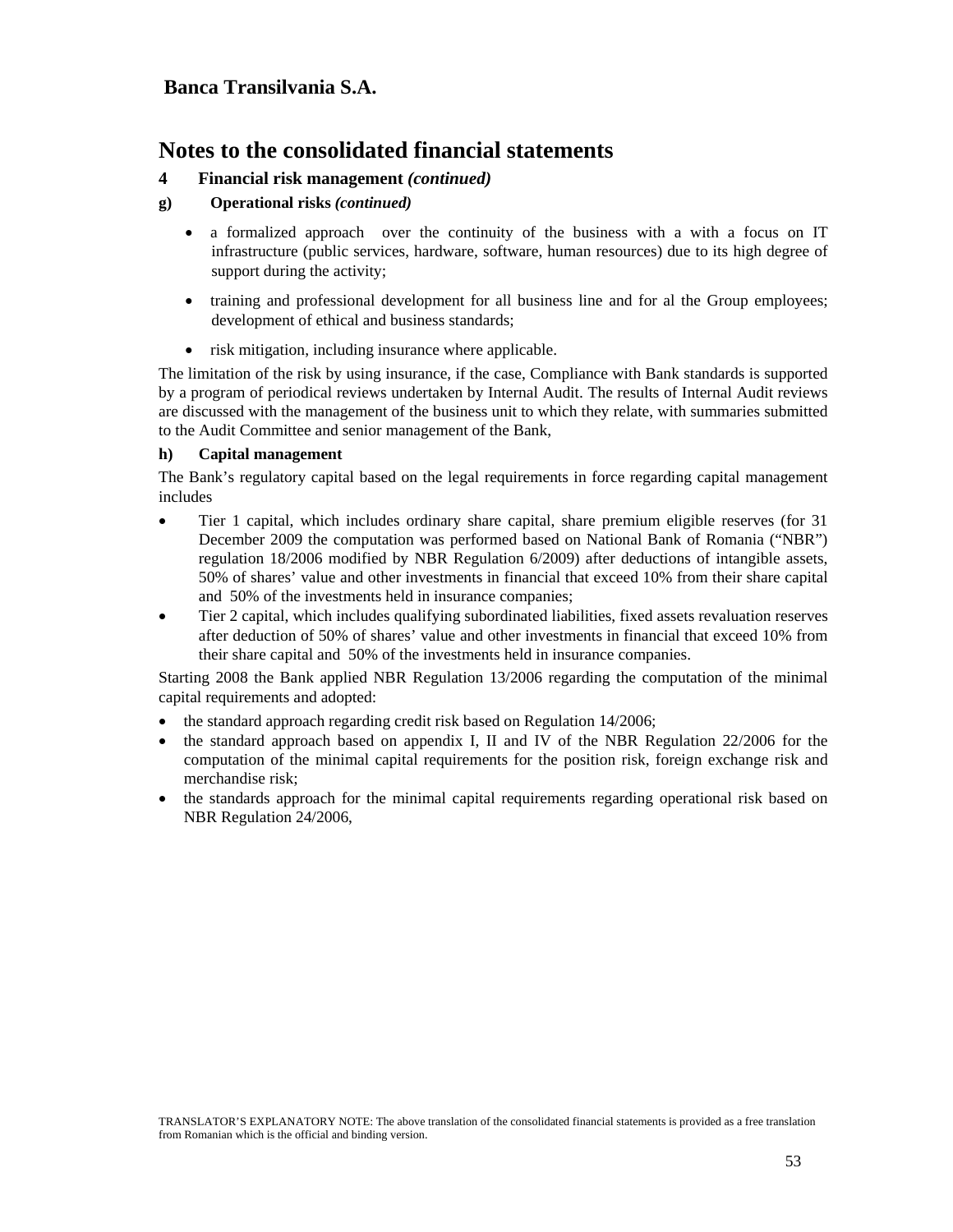### **4 Financial risk management** *(continued)*

#### **h) Capital management**

The Bank's regulatory capital as at 31 December 2009 and 31 December 2008 and the legal requirements regarding capital management at 31 December 2009 and 31 December 2008 were as follows:

| In RON thousand                                                     | 31 decembrie<br>2009 | 31 decembrie<br>2008 |
|---------------------------------------------------------------------|----------------------|----------------------|
| Tier I                                                              | 1,620,803            | 1,505,930            |
| Tier II                                                             | 156,267              | 199,362              |
| Total Bank's capital                                                | 1,777,070            | 1,705,292            |
| Risk weighted assets                                                |                      | n/a                  |
| Capital requirement for credit risk, counterparty risk, decrease in |                      |                      |
| receivables and for incomplete transactions                         | 848,946              | 797.949              |
| Capital requirements for foreign exchange position and commodities  | 46,080               | 20,217               |
| Capital requirements for operational risk                           | 120,154              | 88,500               |
| <b>Total capital requirements</b>                                   | 1,015,180            | 906,666              |

*Note: In the computation of Bank's own funds are included the profits of the years ended 31 December 2008 and 31 December 2009* 

### **5 Use of estimates and judgments**

The Group makes estimates and assumptions that affect the reported amounts of assets and liabilities within the next financial year. Estimates and judgments are continually evaluated and are based on historical experience and other factors, including expectations of future events that are believed to be reasonable under the circumstances.

#### *Impairment losses on loans and advances*

The Group reviews its loan and net lease investments portfolios to assess impairment at least on an annual basis. In determining whether an impairment loss should be recorded in the income statement, the Group makes judgments as to whether there is any observable data indicating that there is a measurable decrease in the estimated future cash flows from a portfolio of loans and net lease investments before the decrease can be identified with an individual loan in that portfolio. This evidence may include observable data indicating that there has been an adverse change in the payment status of borrowers (lessees) in a group, or national or local economic conditions that correlate with defaults on assets in the group.

Management uses estimates based on historical loss experience for assets with credit risk characteristics and objective evidence of impairment similar to those in the portfolio when scheduling its future cash flows. The methodology and assumptions used for estimating both the amount and timing of future cash flows are reviewed regularly to reduce any differences between loss estimates and actual loss experience. The loan impairment assessment considers the visible effects of current market conditions on the individual / collective assessment of loans and advances to customers' impairment. Hence, the Group has estimated the impairment loss provision for loans and advances to customers based on the internal methodology harmonized with Group policies and assessed that no further provision for impairment losses is required except as already provided for in the financial statements.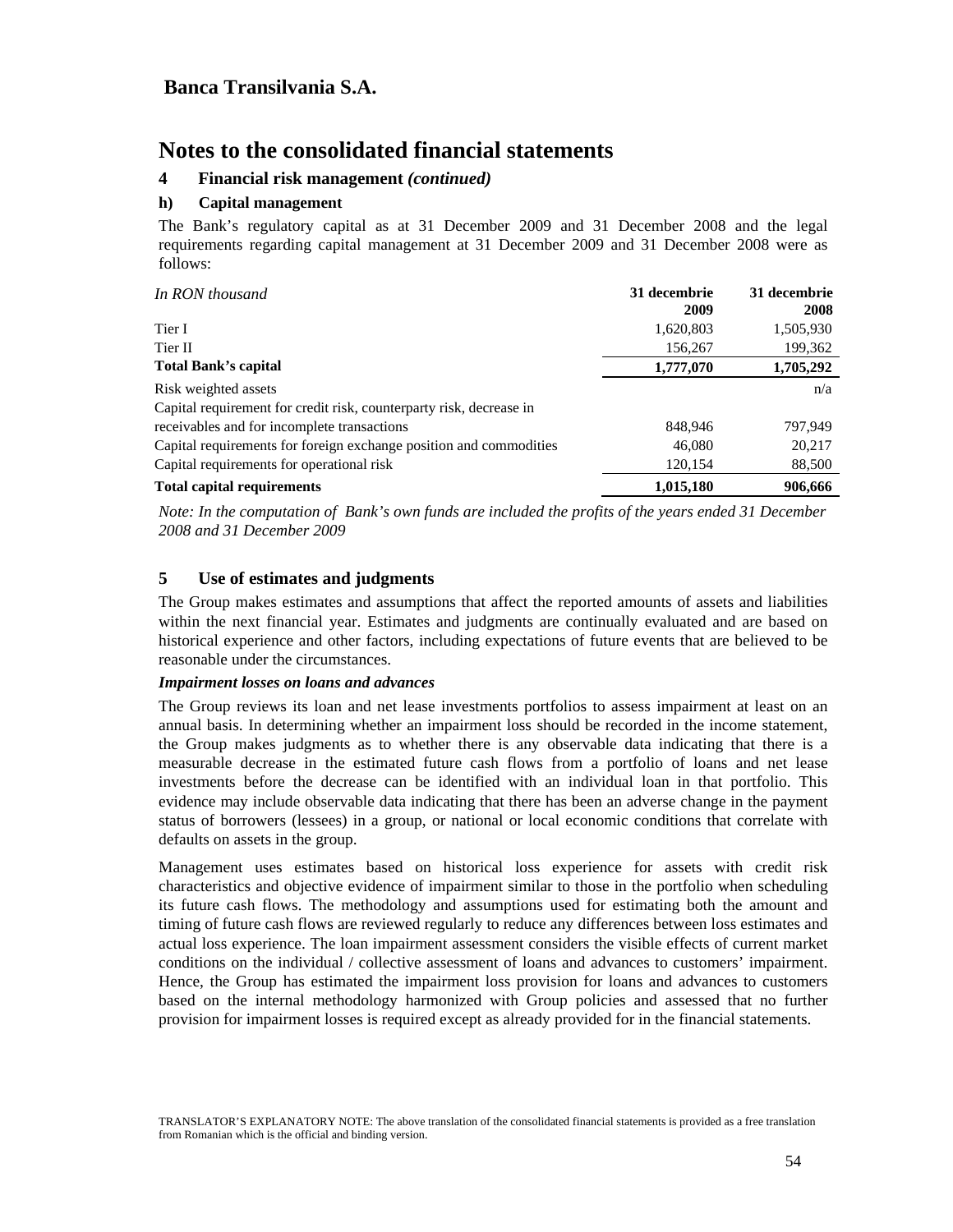### **5 Use of estimates and judgments** *(continued)*

To the extent that the net present value of estimated cash flows differs by  $+/-5$  percent, the impairment provision for loans and advances to customers would be estimated RON 7.899 thousand higher or RON 7,916 thousand lower (31 December 2008: RON 11,215 thousand higher or RON 8,001 thousand lower).

#### *Fair value of financial instruments*

The Group measures fair values using the following fair value hierarchy that reflects the significance of the inputs used in making the measurements:

- Level 1: Quoted market price in an active market for an identical instrument.
- Level 2: Valuation techniques based on observable inputs. This category includes instruments valued using: quoted market prices in active markets for similar instruments; quoted prices for similar instruments in markets that are considered less than active; or other valuation techniques where all significant inputs are directly or indirectly observable from market data.
- Level 3: Valuation techniques using significant unobservable inputs. This category includes all instruments where the valuation technique includes inputs not based on observable data and the unobservable inputs could have a significant effect on the instrument's valuation. This category includes instruments that are valued based on quoted prices for similar instruments where significant unobservable adjustments or assumptions are required to reflect differences between the instruments.

The objective of valuation techniques is to arrive at a fair value determination that reflects the price of the financial instrument at the reporting date, that would have been determined by market participants acting at arm's length.

Availability of observable market prices and model inputs reduces the need for management judgement and estimation and also reduces the uncertainty associated with determination of fair values. Availability of observable market prices and inputs varies depending on the products and markets and is prone to changes based on specific events and general conditions in the financial markets.

The fair value of financial instruments that are not traded in an active market (for example, unlisted treasury securities, bonds and certificates of deposit) is determined by using valuation techniques. The management uses its judgment to select the valuation method and make assumptions that are mainly based on market conditions existing at the date of the consolidated statement of the financial position.

Valuation models that employ significant unobservable inputs require a higher degree of management judgement and estimation in determination of fair value. Management judgement and estimation are usually required for selection of the appropriate valuation model to be used, determination of expected future cash flows on the financial instrument being valued, determination of probability of counterparty default and prepayments and selection of appropriate discount rates. The Group's percentage of this type of portfolio instruments is not significant.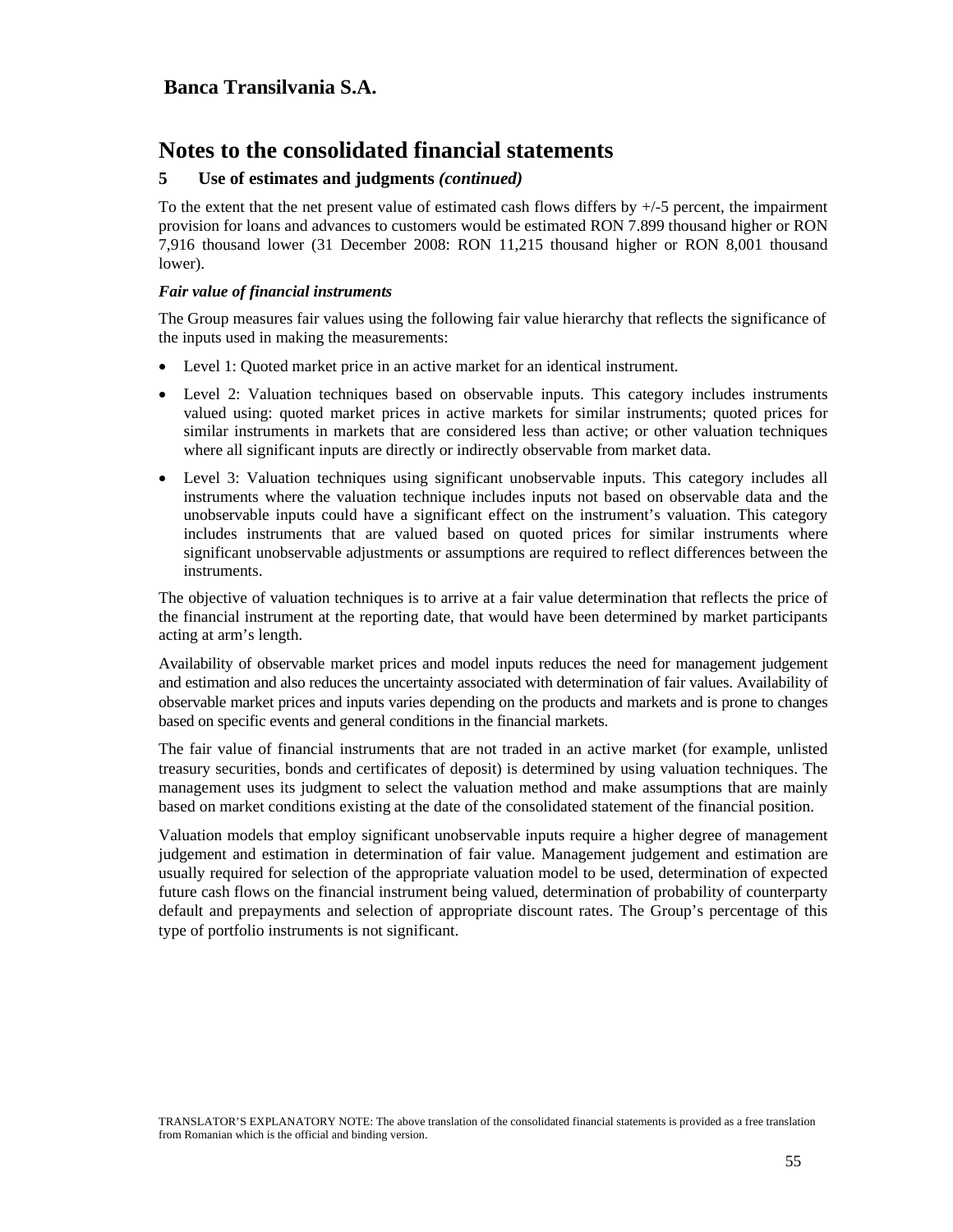### **5 Use of estimates and judgments** *(continued)*

The carrying amount of financial assets at fair value through profit and loss and of available-for-sale investment securities would be estimated RON 20,478 thousand lower (31 Dcember 2008: 11,366 thousand RON), or more than RON 21,027 thousand ( 31 Dcember 2008: 11,832 thousand RON), were the discount rate used in the discounted cash flow analysis to differ by  $+/$ -10% from management's estimate.

The table below analyzes financial instruments measured at fair value at the end of the reporting period, the hierarchical levels:

| In RON thousand                                           | <b>Note</b> | <b>Ouoted market</b><br>prices in active<br>markets | <b>Valuation</b><br>techniques –<br>observable<br>inputs | <b>Valuation</b><br>techniques –<br>unobservable<br>inputs | <b>Total</b> |
|-----------------------------------------------------------|-------------|-----------------------------------------------------|----------------------------------------------------------|------------------------------------------------------------|--------------|
| 31 Decembrie 2009                                         |             |                                                     |                                                          |                                                            |              |
| Financial assets at fair value through<br>profit and loss | 18          | 44,865                                              |                                                          |                                                            | 44,865       |
| Investments securities, available for sale                | 21          | 27,995                                              | 2,545,471                                                | -                                                          | 2,573,466    |
| 31 Decembrie 2008                                         |             |                                                     |                                                          |                                                            |              |
| Financial assets at fair value through<br>profit and loss | 18          | 14,522                                              |                                                          | -                                                          | 14,522       |
| Investments securities, available for sale                | /21         | 10.446                                              | 787,804                                                  |                                                            | 798,250      |

#### *Financial assets and liabilities*

The Group considered that the effective transaction prices would be situated between the informative BID-ASK quotations obtained, which are rather an interval within which the Group could have realistically negotiated the quotations for each series and taking into account the volume of its portfolio, and thus, the bank used in its estimation an average price for each series.

The Group's accounting policies provide scope for assets and liabilities to be designated on inception into different accounting categories in certain circumstances:

- In classifying financial assets or liabilities as "trading", the Group has determined that it meets the description of trading assets and liabilities set out in accounting policy 3(j);
- In classifying financial assets as held-to-maturity, the Group has determined that it has both the positive intention and ability to hold the assets until their maturity date as required by its accounting policy.

If the Group fails to keep these investments to maturity other than for the specific circumstances mentioned in IAS 39, it will be required to reclassify the entire class as available-for-sale. The investments would therefore be measured at fair value not amortized cost. If the entire class of held-tomaturity investments is tainted, the fair value would not be significantly different from the carrying amount.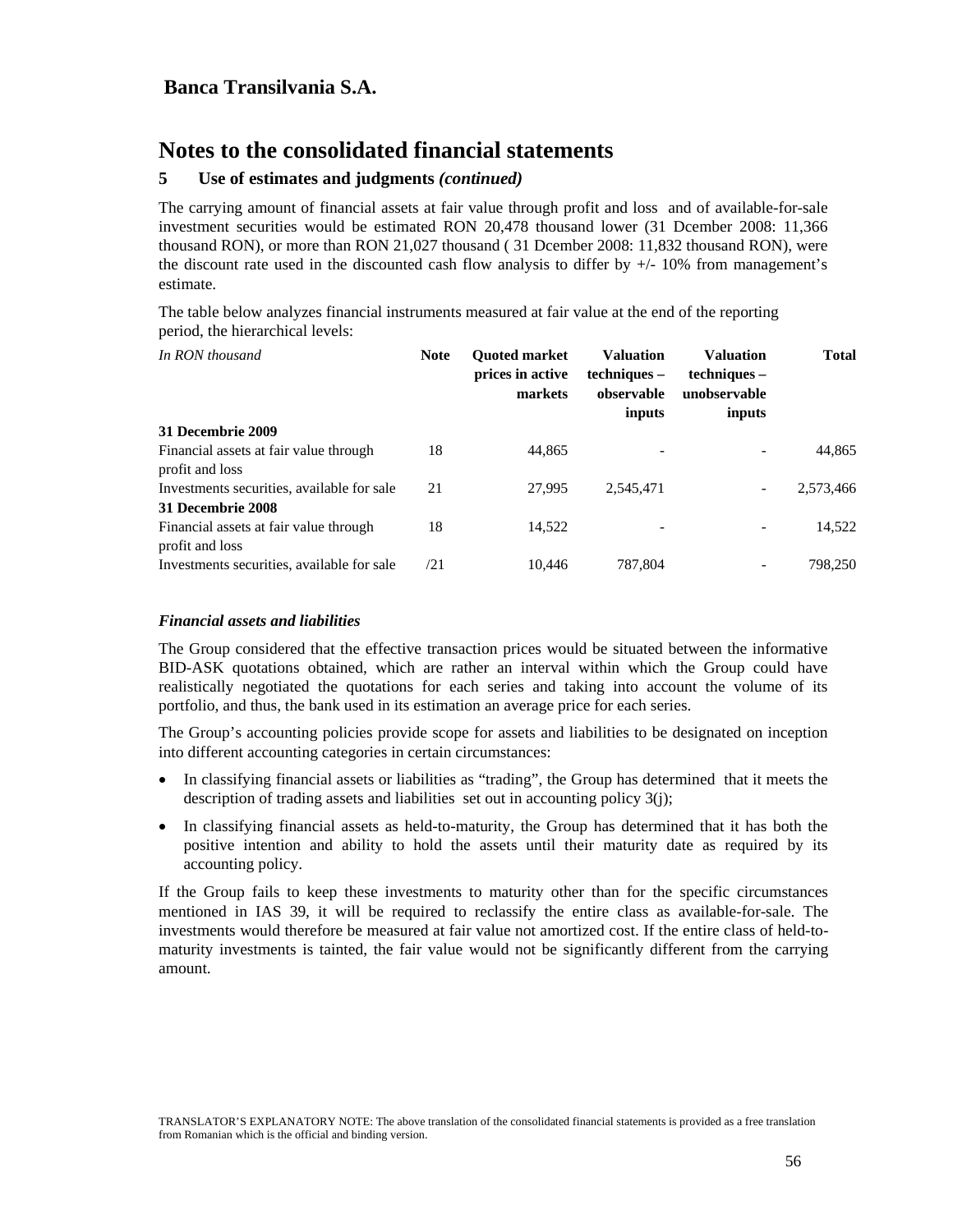# **Notes to the consolidated financial statements**

### **6. Segment reporting**

The business segment reporting format is the Group's primary basis of segment reporting. Transactions between business segments are conducted at arm's length.

Segment assets and liabilities include items directly attributable to a segment as well as those that can be allocated on a reasonable basis.

The Group's segment reporting comprises the following main business segments:

- *Corporate banking.* Within corporate banking the Group provides corporations with a range of banking products and services, including lending and deposit taking, providing cash management, foreign commercial business, investment advices, financial planning, securities business, project and structured finance transactions, syndicated loans and asset backed transactions.
- *Retail and SME banking.* The Group provides individuals and SME's with a range of banking products and services, including lending (consumer loans, vehicles purchase, personal needs, and mortgages), savings and deposit taking business, payment services and securities business.
- *Leasing and customer finance.* Within leasing the Group includes financial products and services provided by the leasing and consumer finance arm of the Group.
- *Other.* Within other the Group incorporates financial products and services provided to or by financial institutions including: management of securities, brokerage, factoring, logistic, real estate.
- Treasury: incorporating of work services for cash.

The allocation method of the Group income and expenses on segments was improved during 2009 in order to eliminate the limitation imposed by the IT system in the previous period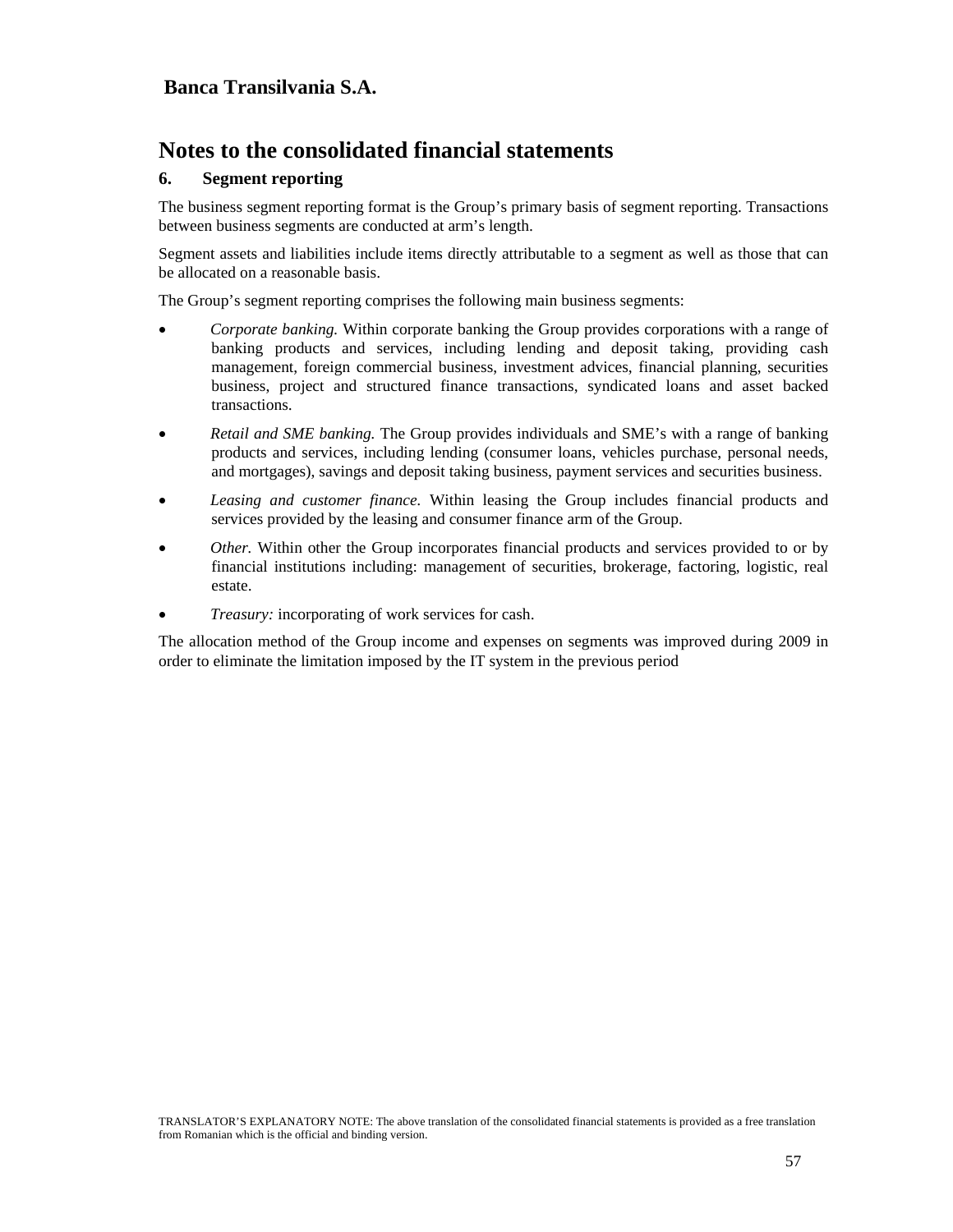# **Notes to the consolidated financial statements**

## **6 . Operating segments**

## **Information about reportable segments**

| In RON thusand                               |           | <b>Corporate banking</b> |            | <b>Retail banking and</b><br><b>SME</b> |           | <b>Treasury</b> |         | Leasing si and<br>consumer finance |         | <b>Others</b> | <b>Elimination</b> |            |           | <b>Unlocated</b>         |            | <b>Total</b> |
|----------------------------------------------|-----------|--------------------------|------------|-----------------------------------------|-----------|-----------------|---------|------------------------------------|---------|---------------|--------------------|------------|-----------|--------------------------|------------|--------------|
|                                              | 2009      | 2008                     | 2009       | 2008                                    | 2009      | 2008            | 2009    | 2008                               | 2009    | 2008          | 2009               | 2008       | 2009      | 2008                     | 2009       | 2008         |
| Segment assets                               | 5,054,451 | 4,668,514                | 6,652,651  | 6,667,609                               | 7,477,738 | 5,511,295       | 515,482 | 651,737                            | 288,359 | 214,325       | (375, 651)         | (564, 756) |           | $\overline{\phantom{a}}$ | 19,613,030 | 17,148,724   |
| <b>Total assets</b>                          | 5,054,451 | 4,668,514                | 6,652,651  | 6,667,609                               | 7,477,738 | 5,511,295       | 515,482 | 651,737                            | 288,359 | 214,325       | (375, 651)         | (564, 756) |           | ۰                        | 19,613,030 | 17,148,724   |
| Segment liabilities                          | 3,820,027 | 3,391,066                | 12,404,428 | 10,207,361                              | 1,328,077 | 1,702,049       | 447,306 | 664,339                            | 49,140  | 92,328        | (273,982)          | (564, 756) |           | $\overline{\phantom{a}}$ | 17,774,996 | 15,492,387   |
| <b>Total liabilities</b>                     | 3,820,027 | 3,391,066                | 12,404,428 | 10,207,361                              | 1,328,077 | 1,702,049       | 447,306 | 664,339                            | 49,140  | 92,328        | (273,982)          | (564, 756) |           | ٠                        | 17,774,996 | 15,492,387   |
| Equity                                       |           |                          |            |                                         |           |                 |         |                                    |         |               |                    | $\sim$     | 1,838,034 | 1,656,337                | 1,838,034  | 1,656,337    |
| <b>Total</b><br>equity<br>and<br>liabilities | 3.820.027 | 3.391.066                | 12,404,428 | 10,207,361                              | 1,328,077 | 1,702,049       | 447,306 | 664,339                            | 49,140  | 92,328        | (273,982)          | (564, 756) | 1,838,034 | 1,656,337                | 19,613,030 | 17,148,724   |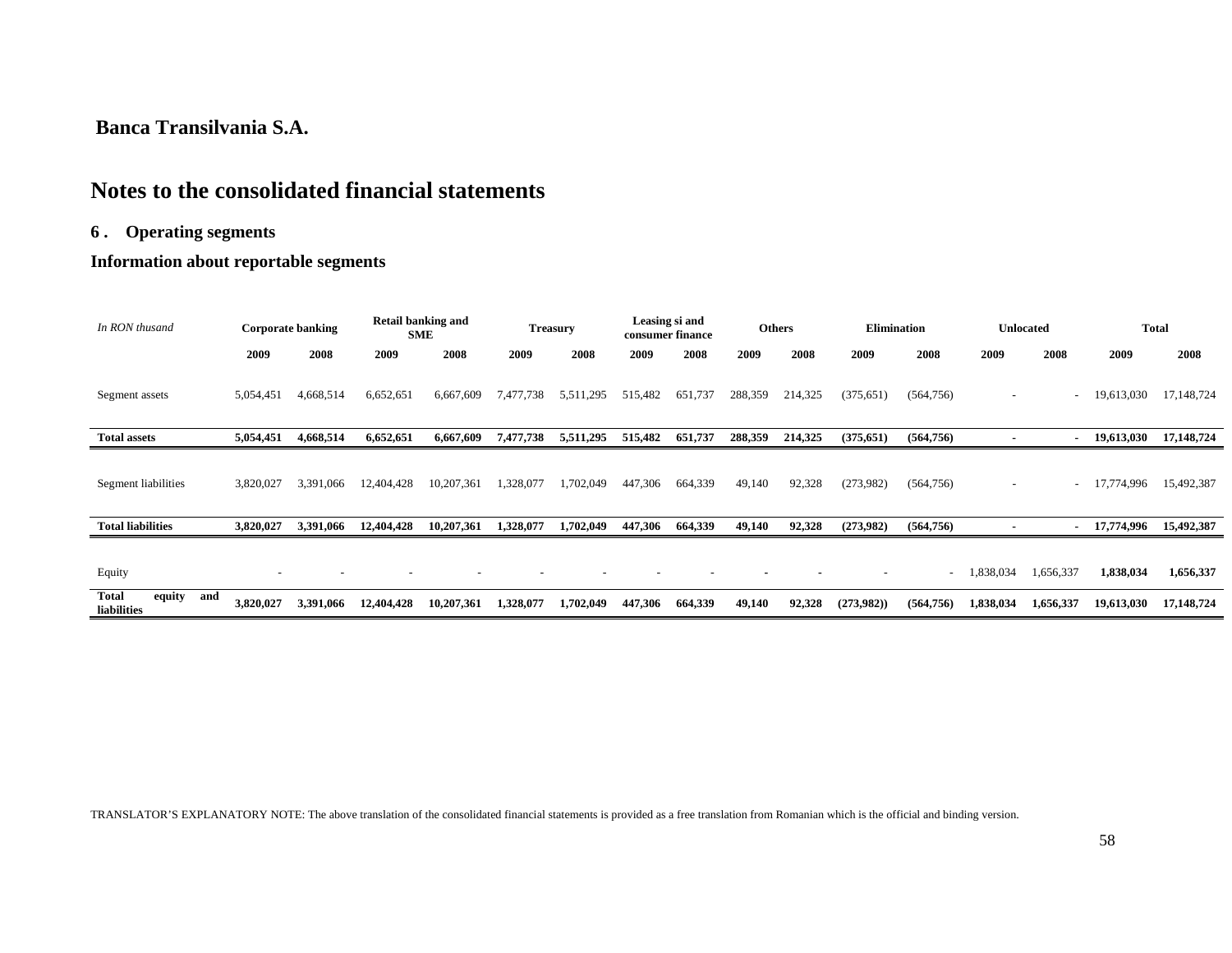# **Notes to the consolidated financial statements**

### **6 . Operating segments** *(continued)*

## **Information about reportable segments as at 31 December**

| In RON thusand                                            |      | <b>Corporate banking</b> |         | <b>Retail banking and</b><br><b>SME</b> |         | <b>Treasurv</b> |         | Leasing si and<br>consumer finance | <b>Others</b>            |           | <b>Elimination</b> |                          | <b>Unlocated</b> |         | <b>Total</b>        |
|-----------------------------------------------------------|------|--------------------------|---------|-----------------------------------------|---------|-----------------|---------|------------------------------------|--------------------------|-----------|--------------------|--------------------------|------------------|---------|---------------------|
|                                                           | 2009 | 2008                     | 2009    | 2008                                    | 2009    | 2008            | 2009    | 2008                               |                          |           |                    |                          |                  |         |                     |
| Net interest income                                       |      | 190.893                  | 145.004 | 366,440                                 | 350.491 | 190.996         | 84,768  | 34,038                             | 21,891                   | (2,457)   | 7,343              | (25,581)                 | (27,091)         | 754,329 | 582,406             |
| Net fee and cpommission<br>income                         |      | 119,798                  | 130,667 | 275,872                                 | 270,653 | (166)           | (31)    | 7,130                              | 6,468                    | (31, 189) | 14,687             | (640)                    | (28, 491)        | 370,805 | 393,953             |
| Net trading income                                        |      | 22,328                   | 24.947  | 34,767                                  | 43.152  | 67.705          | 63.029  | 1.191                              | 2,746                    | 12.980    | 9,224              | 4,230                    | (73, 587)        | 143,201 | 69,511              |
| Other operating income                                    |      |                          |         |                                         |         | 735             |         | 39,605                             | 39,700                   | 103.146   | 336,054            | (46, 151)                | (90, 859)        | 97,335  | 284,895             |
|                                                           |      |                          |         |                                         |         |                 |         |                                    |                          |           |                    |                          |                  |         |                     |
| <b>Total income</b>                                       |      | 333,019                  | 300.618 | 677,079                                 | 664,296 | 259,270         | 147,766 | 81,964                             | 70,805                   | 82,480    | 367,308            | (68, 142)                | (220, 028)       |         | 1,365,670 1,330,765 |
|                                                           |      |                          |         |                                         |         |                 |         |                                    |                          |           |                    |                          |                  |         |                     |
| Personal expense                                          |      | 87,323                   | 98,344  | 171,723                                 | 196.819 | 27,770          | 32,409  | 12,105                             | 12,069                   | 49,576    | 46,208             | 627                      | 184              | 349,124 | 386,033             |
| Other oprating expense                                    |      | 64,885                   | 69,375  | 128,367                                 | 139,749 | 24,250          | 25,303  | 15,260                             | 35,102                   | 35,016    | 76,691             | (17, 423)                | (70,620)         | 250,355 | 275,600             |
| Publicity expense                                         |      | 2,446                    | 3.016   | 4.829                                   | 6,133   | 1.413           | 4,951   | 559                                | 778                      | 1,134     | 6,691              | $\overline{\phantom{0}}$ | (526)            | 10,381  | 21,043              |
| Depreciation and<br>amortization                          |      | 16,339                   | 15,634  | 32,234                                  | 31,512  | 5,215           | 5.140   | 5.794                              | 4.679                    | 8.489     | 6,712              | (29)                     | (540)            | 68,042  | 63,137              |
| Other expense                                             |      | 10.090                   | 6,300   | 20,136                                  | 12,657  | 3,252           | 2,065   | 22,438                             | $\overline{\phantom{a}}$ | 5,840     | 2,192              | (24, 143)                | (23,21)          | 37,613  |                     |
| <b>Total</b>                                              |      | 181,083                  | 192.669 | 357,289                                 | 386,870 | 61,900          | 69,868  | 56,156                             | 52,628                   | 100.055   | 138,494            | (40, 968)                | (94, 716)        | 715,515 | 745,813             |
|                                                           |      |                          |         |                                         |         |                 |         |                                    |                          |           |                    |                          |                  |         |                     |
| Impaiment losses on assets                                |      | 263,360                  | 27,129  | 270,358                                 | 77,474  |                 |         | 37,320                             | 11.785                   | (5,886)   | 80,719             | (74, 368)                | (39,572)         | 490,784 | 157,535             |
|                                                           |      |                          |         |                                         |         |                 |         |                                    |                          |           |                    |                          |                  |         |                     |
| Gross profit attribuible to<br>equity holders of the Bank |      | (111.424)                | 80.820  | 49,432                                  | 199.952 | 197.370         | 77,898  | (11,512)                           | 6.392                    | (11.689)  | 148,095            | 47.194)                  | (85,740)         | 159,371 | 427,417             |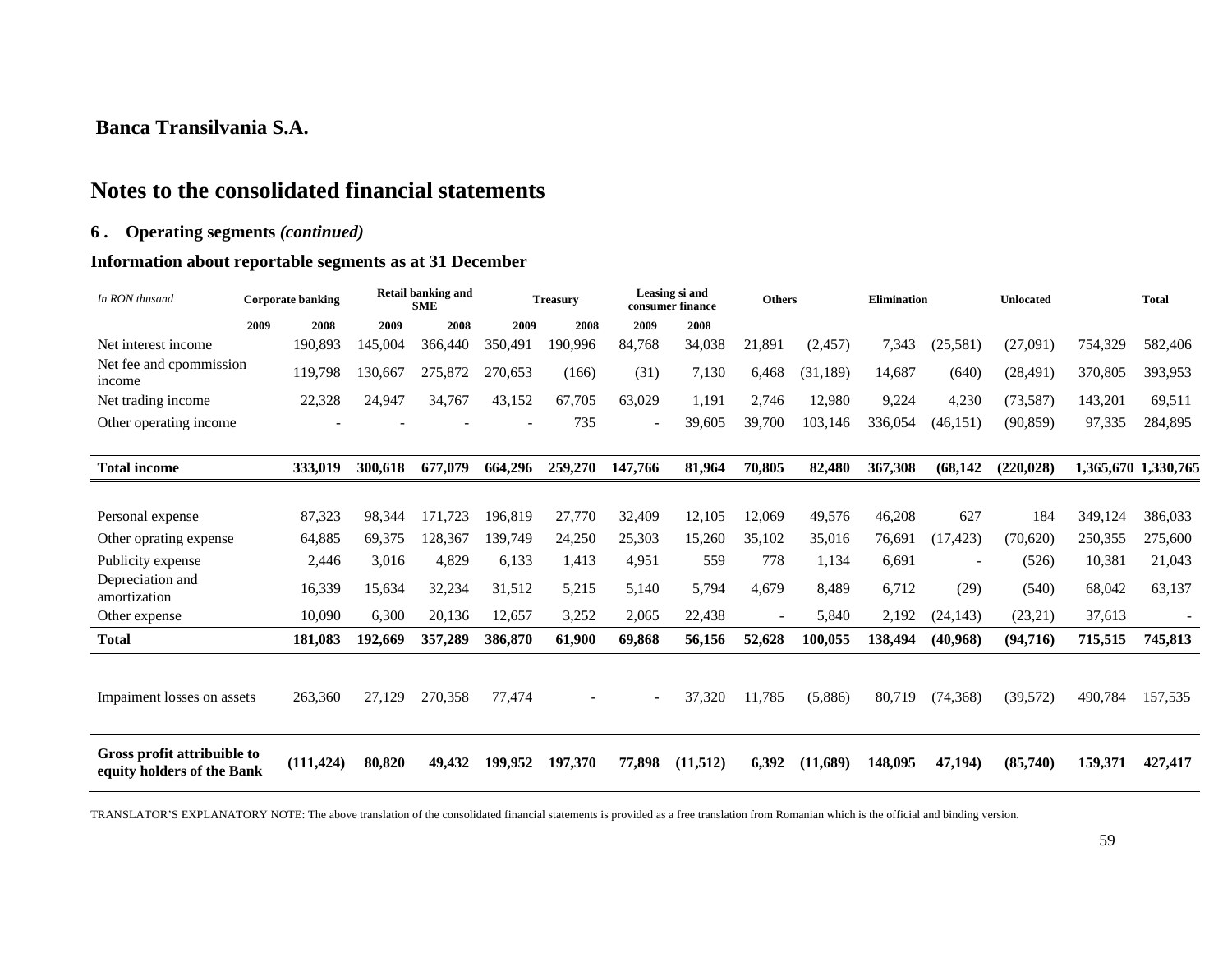# **Notes to the consolidated financial statements**

### **7 Financial assets and liabilities**

#### **Accounting classifications and fair values**

| In RON thousand                               | <b>Note</b> | <b>Financial assets at</b><br>fair value through<br>profit and loss | <b>Held</b> to<br>maturity | <b>Loans</b> and<br>receivables<br>(including net<br>lease investments) | <b>Available for sale</b> | Other<br>amortized<br>cost | <b>Total carrying</b><br>amount | <b>Fair value</b> |
|-----------------------------------------------|-------------|---------------------------------------------------------------------|----------------------------|-------------------------------------------------------------------------|---------------------------|----------------------------|---------------------------------|-------------------|
| 31 December 2008                              |             |                                                                     |                            |                                                                         |                           |                            |                                 |                   |
| <b>Financial Assets</b>                       |             |                                                                     |                            |                                                                         |                           |                            |                                 |                   |
| Cash and cash equivalents                     | 16          |                                                                     |                            |                                                                         |                           | 3,698,738                  | 3,698,738                       | 3,698,738         |
| Placements with banks                         | 17          |                                                                     |                            |                                                                         |                           | 828,608                    | 828,608                         | 828,608           |
| Financial assets at fair value through profit | 18          |                                                                     |                            |                                                                         |                           |                            |                                 |                   |
| and loss                                      |             | 14,522                                                              |                            |                                                                         |                           |                            | 14,522                          | 14,522            |
| Loans and advances to customers <sup>1</sup>  | 19          |                                                                     | ٠                          | 10,884,901                                                              |                           |                            | 10,884,901                      | 10,884,901        |
| Net lease investments <sup>1</sup>            | 20          |                                                                     |                            | 380,779                                                                 |                           |                            | 380,779                         | 380,779           |
| Investments securities                        | 21          | ÷                                                                   | 11,665                     |                                                                         | 798,250                   |                            | 809,905                         | 808,957           |
| <b>Total financial assets</b>                 |             | 14,522                                                              | 11,665                     | 11,265,680                                                              | 798,250                   | 4,527,346                  | 16,617,453                      | 16,616,505        |
| <b>Financial Liabilities</b>                  |             |                                                                     |                            |                                                                         |                           |                            |                                 |                   |
| Deposits from banks                           | 27          |                                                                     |                            |                                                                         | $\sim$                    | 38,325                     | 38,325                          | 38,325            |
| Deposits from customers                       | 28          |                                                                     |                            |                                                                         | $\sim$                    | 12,097,075                 | 12,097,075                      | 12,087,959        |
| Loans from banks and other financial          | 29          |                                                                     |                            |                                                                         |                           |                            |                                 |                   |
| institutions                                  |             |                                                                     |                            |                                                                         | $\sim$                    | 2,877,809                  | 2,877,809                       | 2,877,809         |
| Other subordinated loans                      | 30          |                                                                     |                            |                                                                         | $\sim$                    | 239,685                    | 239,685                         | 239,685           |
| Debts securities issued                       | 31          | ٠                                                                   |                            |                                                                         |                           | 63,601                     | 63,601                          | 63,601            |
| <b>Total financial liabilities</b>            |             |                                                                     |                            |                                                                         | $\blacksquare$            | 15,316,495                 | 15,316,495                      | 15,307,379        |

<sup>&</sup>lt;sup>1</sup> The Group estimated that the fair value of loans and advances to customers and net lease investments is not higher that the carrying value in thepresented in the consolidated statement of the financial position..

The lack of an active market limits the determination of the fair value comparable with the judgment used in the previous periods.

TRANSLATOR'S EXPLANATORY NOTE: The above translation of the consolidated financial statements is provided as a free translation from Romanian which is the official and binding version.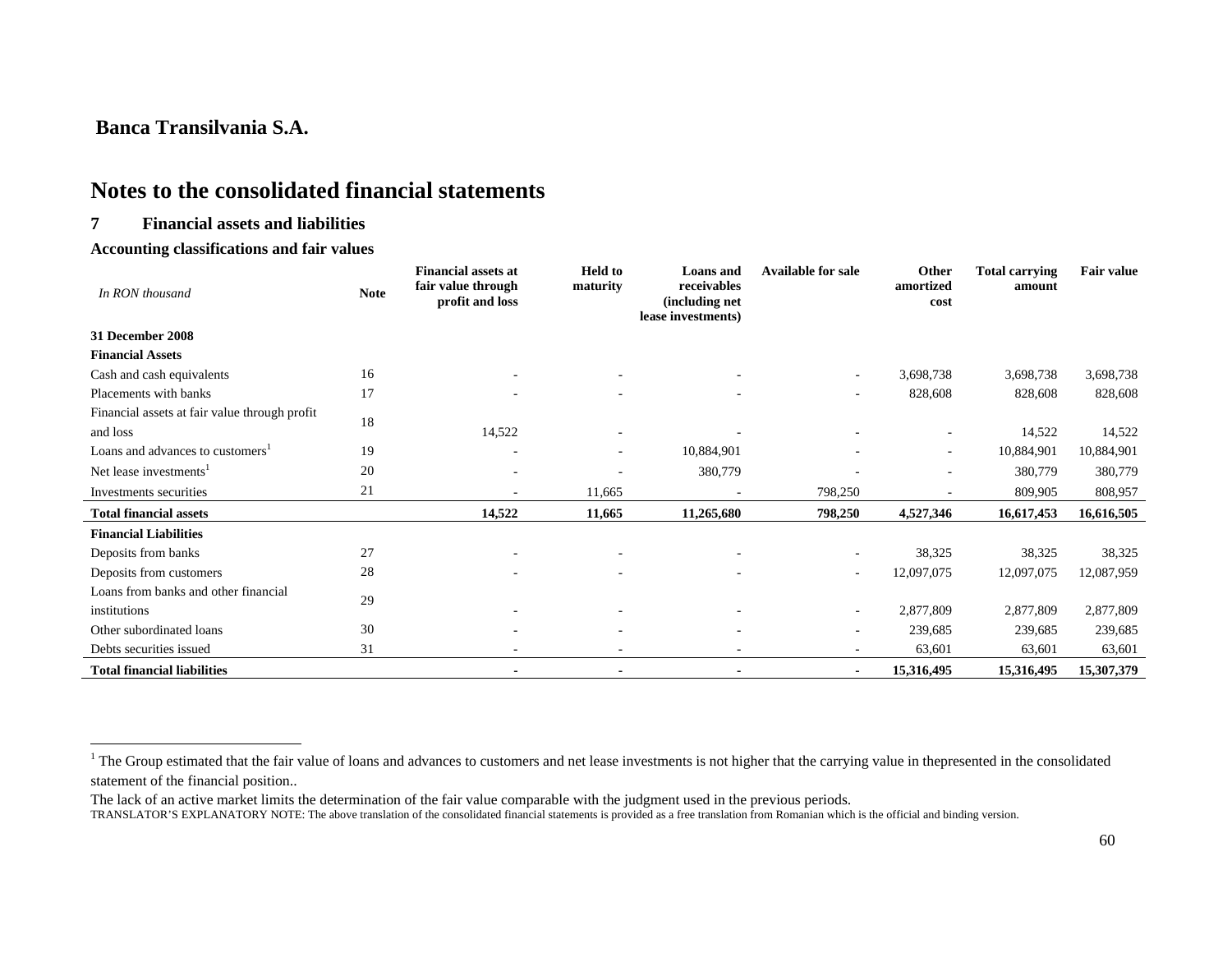# **Notes to the consolidated financial statements**

#### *7 Financial assets and liabilities*

 **Accounting classifications and fair values** 

| In RON thousand                               | <b>Note</b> | <b>Financial assets at</b><br>fair value through<br>profit and loss | <b>Held</b> to<br>maturity | <b>Loans</b> and<br>receivables<br>(including net<br>lease investments) | <b>Available for sale</b> | Other<br>amortized<br>cost | <b>Total carrying</b><br>amount | <b>Fair value</b> |
|-----------------------------------------------|-------------|---------------------------------------------------------------------|----------------------------|-------------------------------------------------------------------------|---------------------------|----------------------------|---------------------------------|-------------------|
| 31 December 2009                              |             |                                                                     |                            |                                                                         |                           |                            |                                 |                   |
| <b>Financial Assets</b>                       |             |                                                                     |                            |                                                                         |                           |                            |                                 |                   |
| Cash and cash equivalents                     | 16          |                                                                     |                            |                                                                         | ٠                         | 3,186,997                  | 3,186,997                       | 3,186,997         |
| Placements with banks                         | 17          |                                                                     |                            |                                                                         | ٠                         | 1,535,915                  | 1,535,915                       | 1,535,915         |
| Financial assets at fair value through profit | 18          |                                                                     |                            |                                                                         |                           |                            |                                 |                   |
| and loss                                      |             | 44,865                                                              | ٠                          |                                                                         |                           | ٠                          | 44,865                          | 44,865            |
| Loans and advances to customers               | 19          |                                                                     | ٠                          | 11,481,759                                                              |                           | $\overline{\phantom{a}}$   | 11,481,759                      | 11,736,413        |
| Net lease investments <sup>1</sup>            | 20          | ٠                                                                   |                            | 271,312                                                                 |                           | ٠                          | 271,312                         | 271,312           |
| Investments securities                        | 21          |                                                                     | 11,654                     |                                                                         | 2,573,466                 |                            | 2,585,120                       | 2,584,971         |
| <b>Total financial assets</b>                 |             | 44,865                                                              | 11,654                     | 11,753,071                                                              | 2,573,466                 | 4,722,912                  | 19,105,968                      | 19,360,473        |
| <b>Financial Liabilities</b>                  |             |                                                                     |                            |                                                                         |                           |                            |                                 |                   |
| Deposits from banks                           | 27          |                                                                     |                            |                                                                         |                           | 259,134                    | 259,134                         | 259,134           |
| Deposits from customers                       | 28          | ۰                                                                   |                            |                                                                         | $\sim$                    | 14,989,199                 | 14,989,199                      | 14,992,127        |
| Loans from banks and other financial          | 29          |                                                                     |                            |                                                                         |                           |                            |                                 |                   |
| institutions                                  |             |                                                                     |                            |                                                                         | $\overline{\phantom{a}}$  | 2,160,404                  | 2,160,404                       | 2,160,404         |
| Other subordinated loans                      | 30          |                                                                     | ٠                          |                                                                         | ٠                         | 253,665                    | 253,665                         | 253,665           |
| Debts securities issued                       | 31          | ٠                                                                   | $\overline{\phantom{a}}$   |                                                                         |                           | 1,262                      | 1,262                           | 1,262             |
| <b>Total financial liabilities</b>            |             |                                                                     |                            |                                                                         | $\blacksquare$            | 17,663,664                 | 17,663,664                      | 17,666,592        |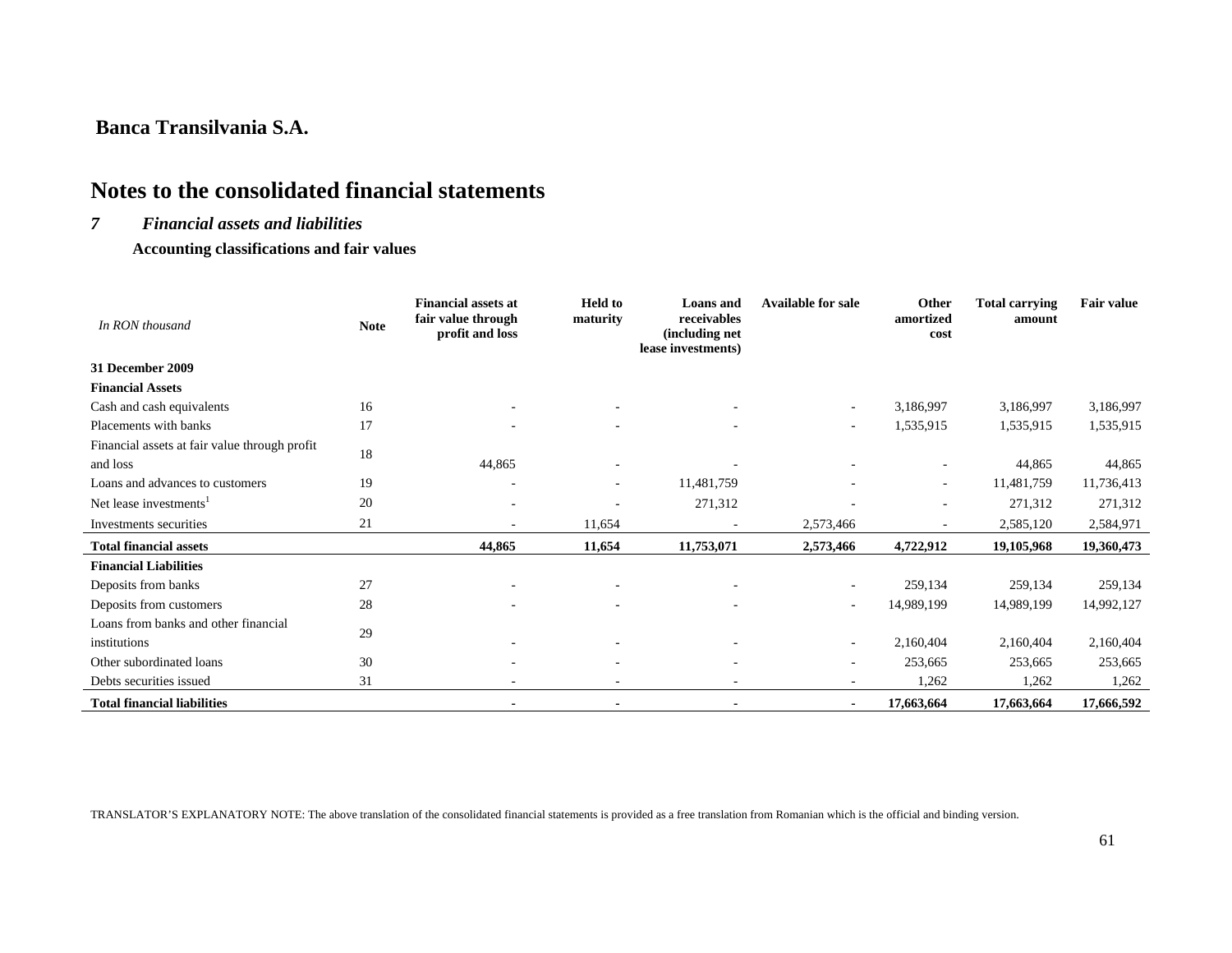# **Notes to the consolidated financial statements**

| 8. Net interest income                            |                  |           |
|---------------------------------------------------|------------------|-----------|
| In RON thousand                                   | 2009             | 2008      |
| <b>Interest income</b>                            |                  |           |
| Loans and advances to customers                   | 1,636,683        | 1,320,811 |
| Current accounts held with banks                  | 99,026           | 77,805    |
| Held for trading securities                       | 274,327          | 52,067    |
| Placements with banks                             | 47,404           | 48,236    |
| Net lease investments                             | 52,000           | 46,821    |
|                                                   | 2,109,440        | 1,545,740 |
| Total interest income                             |                  |           |
| <b>Interest expense</b>                           | 1,113,150        | 745,032   |
| Deposits from customers                           | 235,493          | 169,757   |
| Loans from banks and other financial institutions | 6,468            | 38,267    |
| Deposits from banks<br>Total interest expense     | <u>1,355,111</u> | 953,056   |
| Net interest income                               | 754,329          | 592.684   |

### **9. Net fee and commission income**

|                                          | 2009    | 2008    |
|------------------------------------------|---------|---------|
| Fee and commission income                |         |         |
| <b>Transactions</b>                      | 286,508 | 262,029 |
| Loans management and guarantees issuance | 118,359 | 152,759 |
| Other fee and commission income          | 12,231  | 13,745  |
| Total fee and commission income          | 417,098 | 428,533 |
| Fee and commission expense               |         |         |
| <b>Bank</b> commissions                  | 37,430  | 26,921  |
| Transactions                             | 7,085   | 5,932   |
| Total fee and commission expense         | 46,293  | 47,379  |
| Net fee and commission income            | 370,805 | 381,154 |
|                                          |         |         |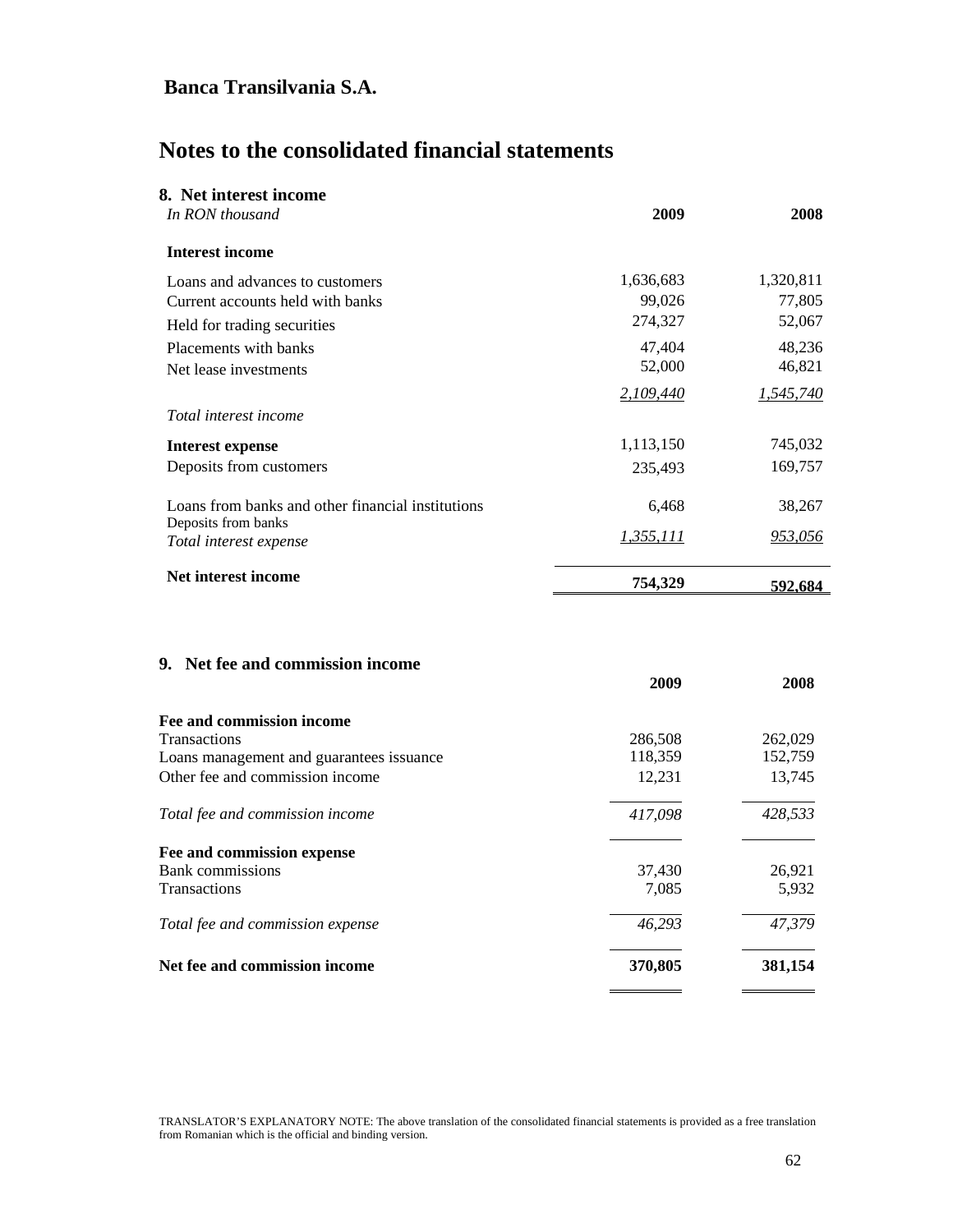# **Notes to the consolidated financial statements**

|  |  |  | 10. Net trading income |  |
|--|--|--|------------------------|--|
|--|--|--|------------------------|--|

| In RON thousand                                                                    | 2009    | 2008      |
|------------------------------------------------------------------------------------|---------|-----------|
| Net income from foreign exchange transactions $(i)$                                | 104.524 | 138.936   |
| Net income/ (expenses) from financial assets through profit and loss               | 15.922  | $-65.693$ |
| Net expense from revaluation of assets and liabilities held in foreign<br>currency | 22.755  | $-3.732$  |
| Net trading income                                                                 | 143.201 | 69.511    |

 *(i)* Net income from foreign exchange transactions also include the realized and unrealized gain and loss from spot and forward contracts.

### **11. Other operating income**

| In RON thousand                                                                                          |             | 2009                         | 2008             |
|----------------------------------------------------------------------------------------------------------|-------------|------------------------------|------------------|
| Rent income                                                                                              |             | 10,081                       | 7,801            |
| Dividend income                                                                                          |             | 2,031<br>36,329              | 5,268            |
| Other operating income                                                                                   |             |                              | 29,908           |
| <b>Total</b>                                                                                             |             | 48,441                       | 42,977           |
| 12. Impairment losses on assets                                                                          |             |                              |                  |
| In RON thousand                                                                                          |             | 2009                         | 2008             |
| Net charge of impairment losses on financial assets $(i)$<br>Loans and net lease investments written-off |             | 478,213<br>13,915<br>(1,344) | 158,840          |
|                                                                                                          |             |                              | 2,681<br>(3,957) |
| Recoveries from loans previously written off                                                             |             |                              |                  |
| Net impairment losses on assets                                                                          |             | 490,784                      | 157,564          |
| Net charge with impairment losses contains the following:<br>(i)                                         |             |                              |                  |
| In RON thousand                                                                                          | <b>Note</b> | 2009                         | 2008             |
| Loans and advances to customers                                                                          | 19          | 437,350                      | 144,756          |
| Net lease investments                                                                                    | 20          | 39,748                       | 9,266            |
| Investment securities                                                                                    | 21          | (2, 449)                     | 348              |
| Other assets                                                                                             | 26          | 3,619                        | 4,325            |
| Property and equipment                                                                                   | 23          | (55)                         | 145              |
| Net charge with impairment losses                                                                        |             | 478,213                      | 158,840          |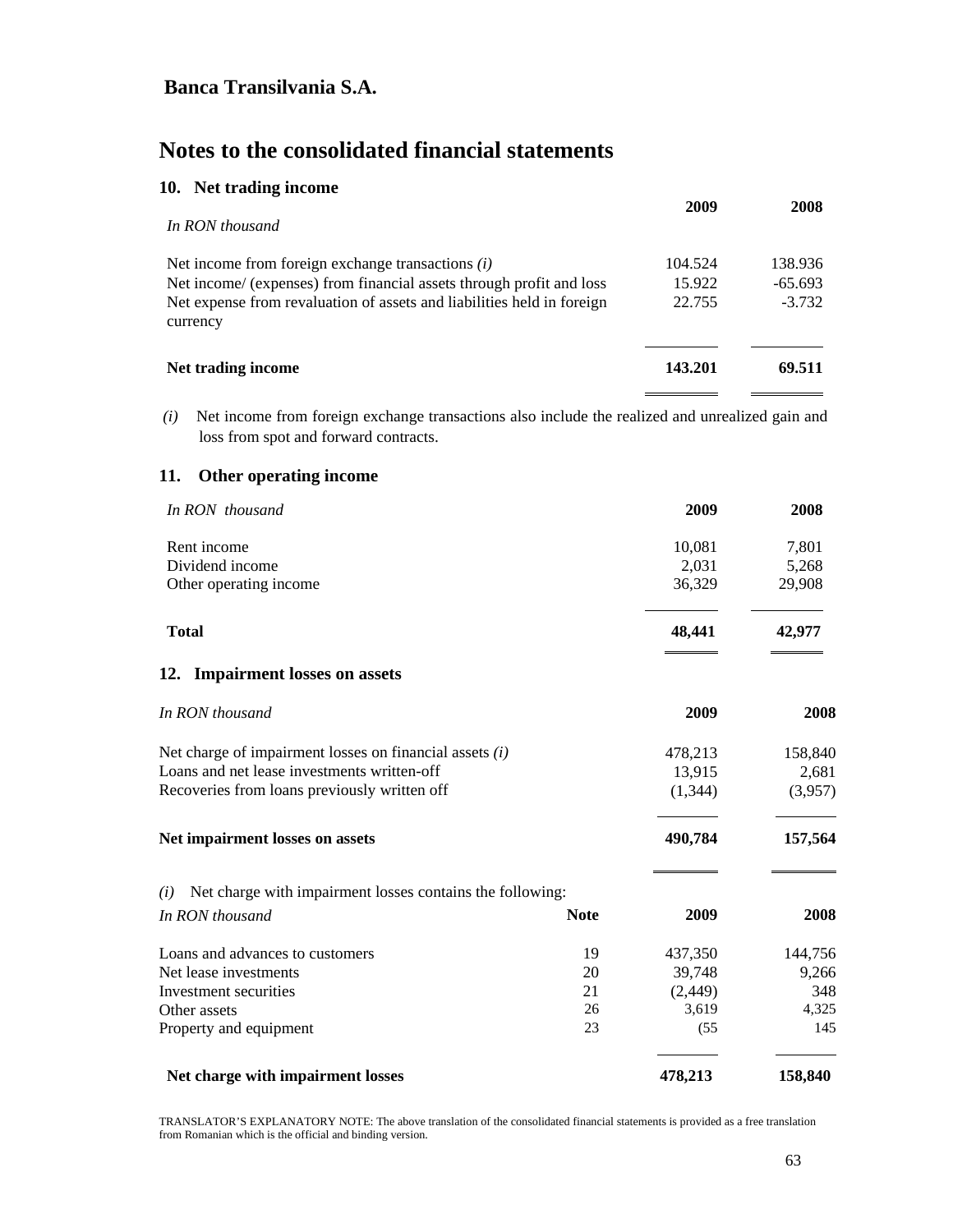# **Notes to the consolidated financial statements**

## **13. Personnel expenses**

| In RON thousand                                   | 2009    | 2008    |
|---------------------------------------------------|---------|---------|
| Wages and salaries                                | 260,073 | 286,908 |
| Contribution to social security                   | 53,774  | 55,867  |
| Meal tickets and other taxes related to personnel | 16,733  | 21,034  |
| Contribution to health fund                       | 17,249  | 19,473  |
| Contribution to unemployment fund                 | 1.295   | 2,751   |
| <b>Total</b>                                      | 349,124 | 386,033 |

The Group's number of employees at 31 December 2009 was 6,457 persons (31 December 2008: 6,866) .

### **14. Other operating expenses**

| In RON thousand                                                                                         |             | 2009     | 2008    |
|---------------------------------------------------------------------------------------------------------|-------------|----------|---------|
| Operating lease                                                                                         |             | 90,273   | 81,420  |
| Repairs and maintenance                                                                                 |             | 33,286   | 32,922  |
| Materials and consumables                                                                               |             | 18,873   | 39,164  |
| Postage and telecommunications                                                                          |             | 31,428   | 35,743  |
| Advertising and promotional expenses                                                                    |             | 11,815   | 21,044  |
| Security and protectaion                                                                                |             | 19,851   | 20,005  |
| Taxes                                                                                                   |             | 24,826   | 13,208  |
| Electricity and heating                                                                                 |             | 12,690   | 12,488  |
| Travel and transport                                                                                    |             | 3,716    | 2,642   |
| Legal, advisory and consulting                                                                          |             | 2,649    | 11,286  |
| Loss on sale of property and equipment                                                                  |             | 2,894    | 1,113   |
| Other operating expense                                                                                 |             | 47,656   | 23,058  |
| <b>Total</b>                                                                                            |             | 299,957  | 294,093 |
| 15. Income tax expense                                                                                  |             |          |         |
| In RON thousand                                                                                         | <b>Note</b> | 2009     | 2008    |
| Current tax expense at 16% (2007: 16%) of taxable profits<br>determined in accordance with Romanian Law |             | 25,470   | 75,122  |
| Adjustments from prior periods                                                                          |             | (4, 422) | (9,377) |
| Total income tax expense                                                                                |             | 21,048   | 65,745  |
|                                                                                                         |             |          |         |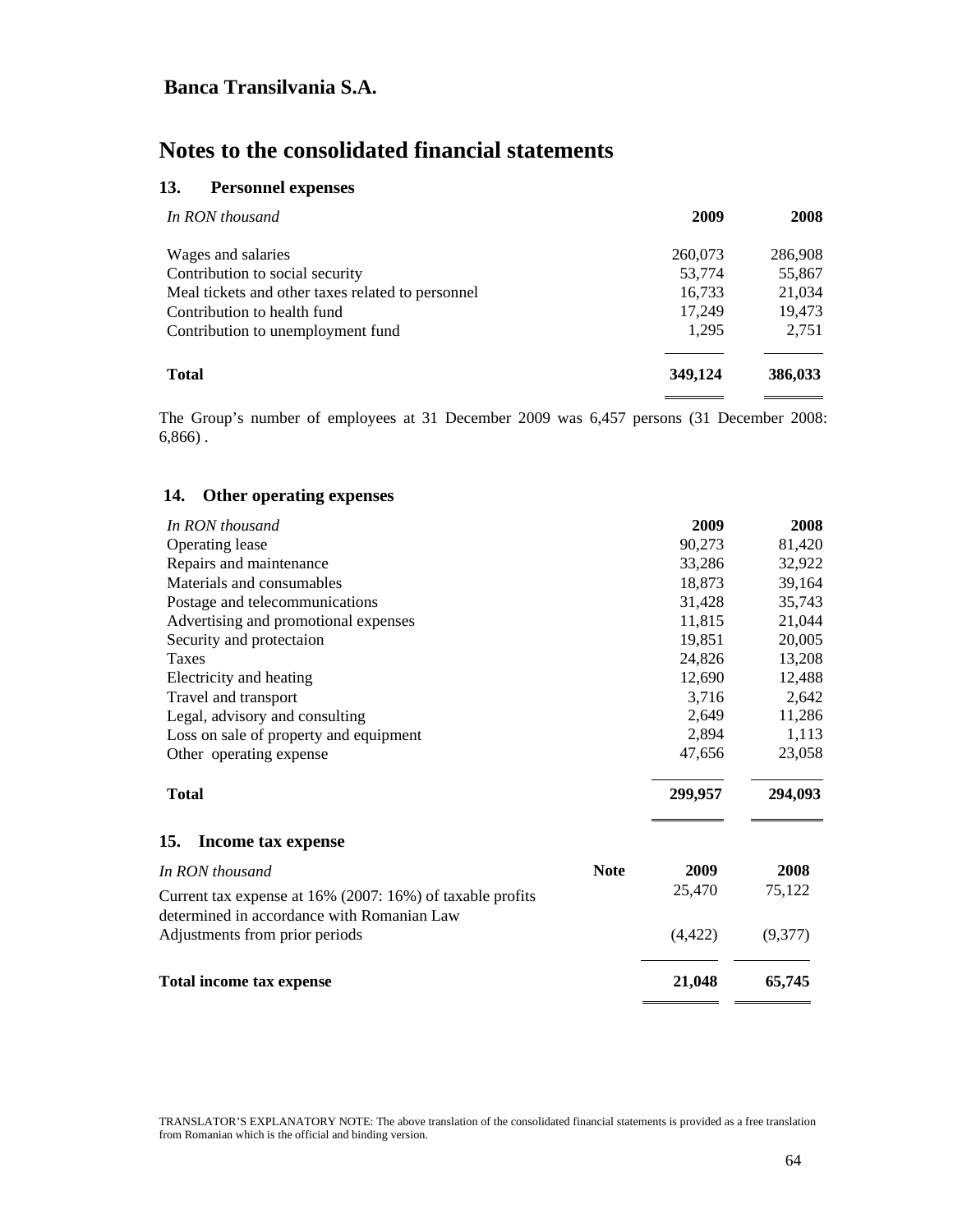# **Notes to the consolidated financial statements**

### **15. Income tax expense**

| In RON thousand                                                                                                         | 2009             | 2008             |
|-------------------------------------------------------------------------------------------------------------------------|------------------|------------------|
| <b>Profit before tax</b>                                                                                                | 157,763          | 425,732          |
| Taxation at statutory rate of 16% (2008: 16%)                                                                           | 25,242           | 68,117           |
| Non-deductible expenses and non-taxable revenues and other<br>permanent differences<br>Effect of carried forward losses | (8,730)<br>4,536 | (2,165)<br>(207) |
| <b>Taxation in the income statement</b>                                                                                 | 21,048           | 65,745           |
|                                                                                                                         |                  |                  |

### **16. Cash and cash equivalents**

| In RON thousand                                    | 31 December<br>2009 | 31 December<br>2008 |
|----------------------------------------------------|---------------------|---------------------|
| Minimum compulsory reserve $(i)$                   | 2,871,310           | 3,420,964           |
| Cash on hand                                       | 271,094             | 259,532             |
| Current accounts held with other banks <i>(ii)</i> | 44,593              | 18,242              |
| <b>Total</b>                                       | 3,186,997           | 3,698,738           |

- *(i)* At 31 December 2009 the minimum compulsory reserve, held with the Central Bank, was established at 15% for RON and 25% for USD or EUR (31 December 2008: 18% for RON and 40% for USD or EUR) denominated funds. The balance of mandatory reserve can vary on a daily basis. The interest paid by the Central Bank for the reserve held by banks was 3.36% – 5.9% p.a. for RON denominated reserves, 1.27% - 2.8% p.a. for EUR and 0.89% - 1.24% p.a. for US Dollars denominated reserves. The mandatory reserve can be used by the Bank's day to day activities providing the average balance for the month is maintained within required formula.
- *(ii)* Current accounts held with other banks are at immediate disposal of the Group and unencumbered.

#### **17. Placements with banks**

|                                               | 31 December | 31 December |
|-----------------------------------------------|-------------|-------------|
| In RON thousand                               | 2009        | 2008        |
| Sight and term deposits placed at other banks | 1,275,648   | 774,008     |
| Loans and advances to banks $(i)$             | 260,267     | 54,600      |
| <b>Total</b>                                  | 1,535,915   | 828,608     |
|                                               |             |             |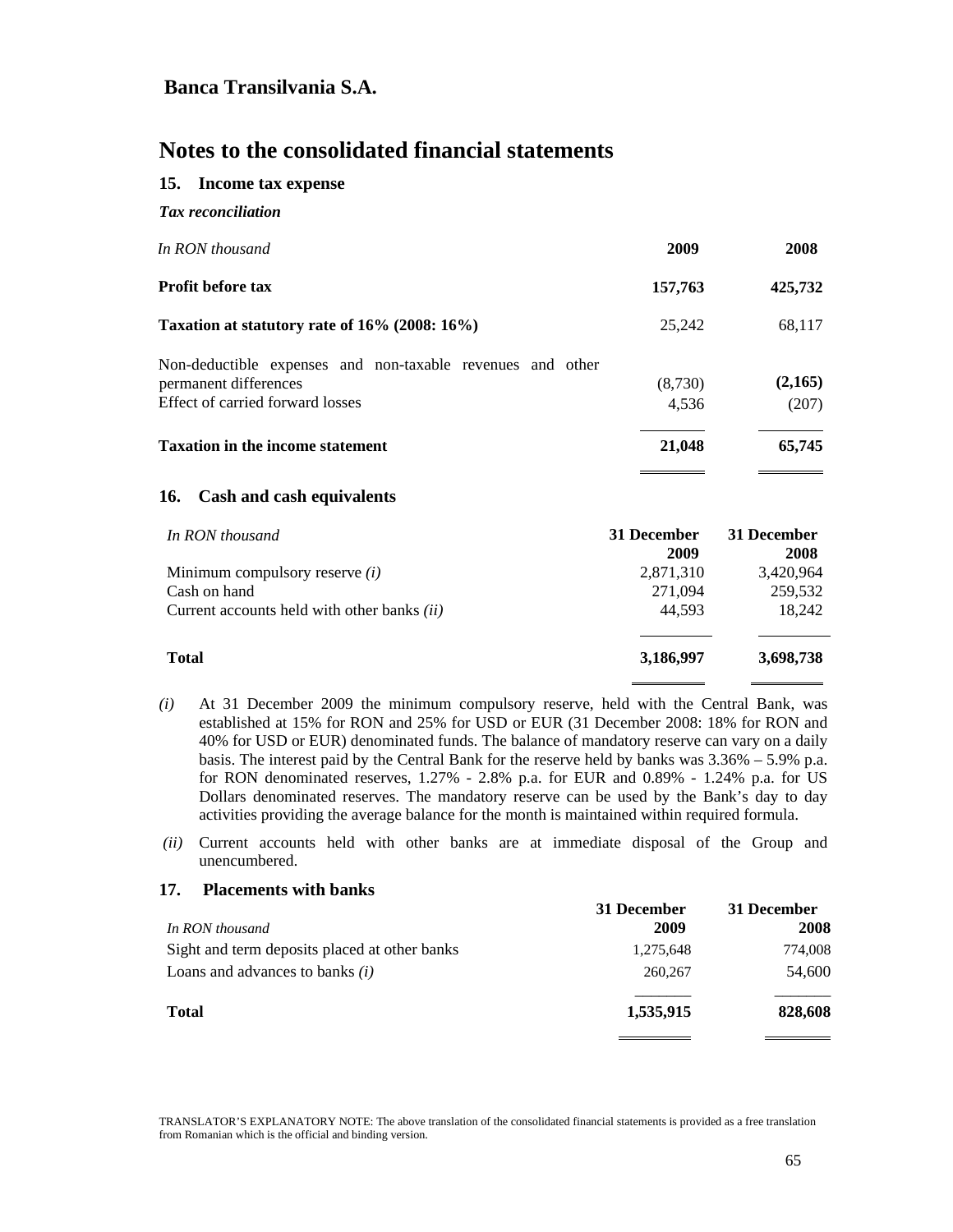# **Notes to the consolidated financial statements**

*(i)* Investment securities reclassified by the Group during 2009 from assets available for sale into loans and advances (see note 21 *(iii)*).

#### **18. Financial assets at fair value through profit and loss**

| In RON thousand                                          | 31 December<br>2009 | 31 December<br>2008 |
|----------------------------------------------------------|---------------------|---------------------|
| <b>Trading assets</b><br>Listed equity investments $(i)$ | 44.865              | 14.522              |
| <b>Total</b>                                             | 44.865              | 14.522              |

*i)* All shares in listed companies are quoted on the Bucharest Stock Exchange.

As at 31 December 2009, the Group owns significant investments in the following companies: SIF Banat-Crisana S.A. (RON 13.164 thousand) (31 December 2008: RON 4,551 thousand), SIF Moldova S.A.(RON 7,524 thousand) (31 December 2008: RON 1,564 thousand), SIF Oltenia S.A.( RON 8,890 thousand) (31 December 2008: RON 2,164 thousand), SIF Muntenia S.A.( RON 2,875 thousand) (31 December 2008: RON 1,531 thousand), SIF Transilvania S.A. (RON 2,346 thousand) (31 December 2008: RON 68 thousand), BRD-Societe Generale S.A.(RON 325 thousand) (31 December 2008: RON 371 thousand), Armax Medias (RON 1,165 thousand) (31 December 2008: RON 351 thousand), SNP Petrom S.A. (RON 3,712 thousand) (31 December 2008: RON 1,466 thousand) and Argus Constanta S.A. (RON 336 thousand) (31 December 2008: RON 540 thousand)

#### **19. Loans and advances to customers**

The Group's commercial lending is concentrated on companies and individuals domiciled in Romania and Cyprus. Economic sector risk concentrations within the customer's loan portfolio as at 31 December 2009 were and 31 December 2008, was as follows:

| In RON thousand                                          | 31 December | 31 December |
|----------------------------------------------------------|-------------|-------------|
|                                                          | 2009        | 2008        |
| Individuals                                              | 5,086,987   | 4,739,605   |
| Trading                                                  | 2,033,326   | 1,941,568   |
| Manufacturing                                            | 1,494,532   | 1,259,192   |
| Construction                                             | 626,186     | 596,094     |
| Services                                                 | 564,808     | 490,600     |
| <b>Transport</b>                                         | 570,533     | 455,537     |
| Real estate                                              | 426,200     | 344,005     |
| Agriculture                                              | 423,798     | 289,953     |
| Free lancers                                             | 274,128     | 231,318     |
| Chemical industry                                        | 196,049     | 201,881     |
| Mining industry                                          | 99,205      | 95,495      |
| Telecommunication                                        | 38,808      | 86,535      |
| Financial institutions                                   | 89,040      | 59,918      |
| Energy industry                                          | 89,941      | 36,494      |
| Fishing industry                                         | 7,726       | 7,160       |
| Governmental bodies                                      | 1,726       | 1,847       |
| Others                                                   | 230,394     | 348,690     |
| Total loans and advances to customers before provisions  | 12,253,387  | 11,185,892  |
| Less provisions for impairment losses on loans           | (771, 628)  | (300, 991)  |
| Total loans and advances to customers, net of provisions | 11,481,759  | 10,884,901  |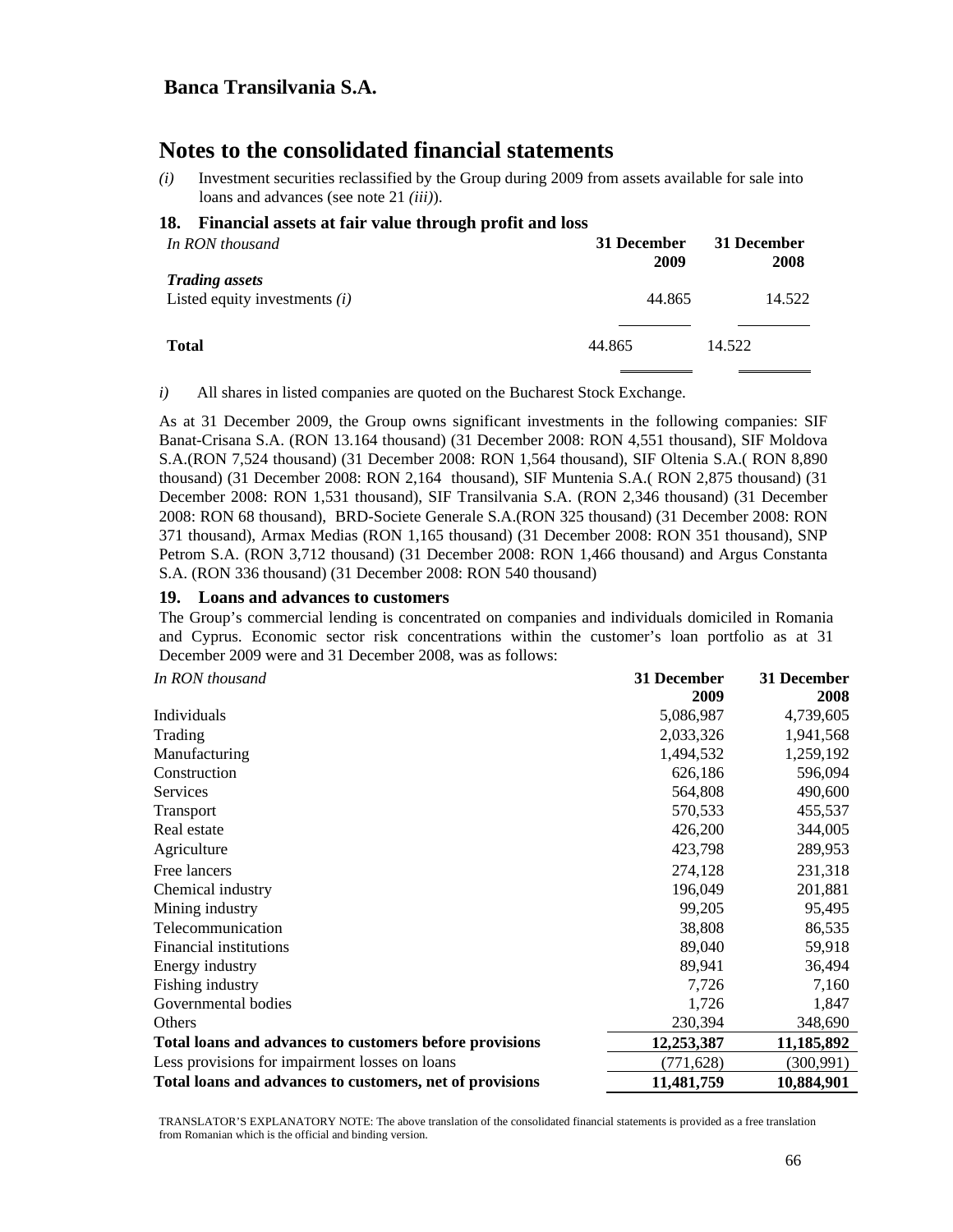# **Notes to the consolidated financial statements**

#### **19. Loans and advances to customers** *(continued)*

Movement in provision for impairment loss on loans and advances to customers granted was as follows:

| 2009    | 2008    |
|---------|---------|
| 300,991 | 156,235 |
| 437,350 | 144,756 |
| 33,287  |         |
| 771,628 | 300.991 |
|         |         |

#### **20 Net lease investments**

The Group acts as a lesser under finance lease, mainly of motor vehicles and equipments. The leases are denominated in EUR, RON and MDL and typically run for a period between two and five years, with transfer of ownership of the leased asset at the end of the lease term. Interest is charged over the period of the leased based on fixed interest rates. The lease receivables are secured by the underlying assets and by other collateral. The breakdown of investments in leases according to their maturity is presented below:

| In RON thousand                                  | 31 December<br>2009 | 31 December<br>2008 |
|--------------------------------------------------|---------------------|---------------------|
| Investments in leases less than one year         | 182,915             | 208,664             |
| Investments in leases between one and five years | 192,738             | 248,860             |
| Total investment in leases, gross                | 375,653             | 457,524             |
| Unearned finance income                          | (49,057)            | (61, 663)           |
| Total investments in leases, net                 | 326,596             | 395,861             |
| Impairment provisions                            | (55, 284)           | (15,082)            |
| <b>Total</b>                                     | 271,312             | 380,779             |
|                                                  |                     |                     |

The lease contracts are generated and managed through BT Leasing Transilvania IFN S.A., Medicredit Leasing IFN S.A., BT Leasing Moldova S.R.L. and BT Finop Leasing S.A. Net lease investments include also consumer finance facilities granted to the Group's customers by BT Direct IFN S.A..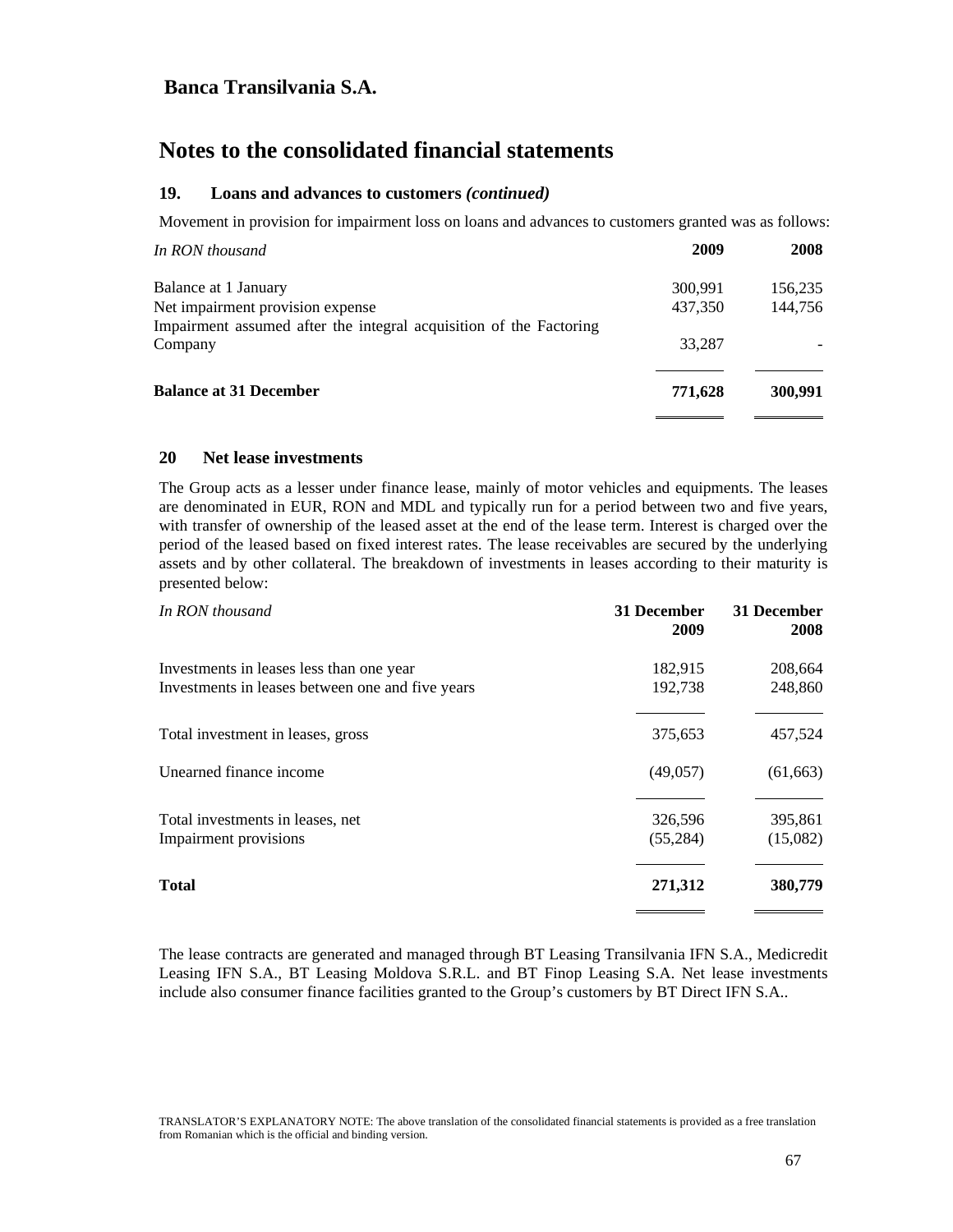# **Notes to the consolidated financial statements**

## **20. Net lease investments** *(continued)*

The provision for net lease investments can be further analyzed as follows:

| In RON thousand                  | 2009   | 2008   |
|----------------------------------|--------|--------|
| Balance at beginning of the year | 15.082 | 5.984  |
| Net impairment provision expense | 39.748 | 9.266  |
| Foreign exchange difference      | 454    | (168)  |
| Balance at the end of the year   | 55,284 | 15,082 |

### **21. Investment securities**

| In RON thousand                                               | 31 December<br>2009 | 31 December<br>2008 |
|---------------------------------------------------------------|---------------------|---------------------|
| Investment securities available-for-sale                      |                     |                     |
| Unlisted debt and other fixed income instruments:             |                     |                     |
| Treasury securities issued by the Government of Romania $(i)$ | 2,474,150           | 761,468             |
| Eurobond emited by the Romanian Government                    | 52,197              |                     |
| Bonds issued by the World Bank                                |                     | 9,281               |
| Bonds and Eurobonds (ii)                                      | 15,932              | 10,409              |
| Unit funds (iii)                                              | 6,320               |                     |
| Listed equity securities $(iv)$                               | 21,675              | 10,446              |
| Equity investment $(v)$                                       | 3,192               | 6,646               |
| Equity investment, gross                                      | 3,192               | 9,095               |
| Impairment provision on equity investment                     |                     | (2,449)             |
| Total investment securities available-for-sale                | 2,573,466           | 798,250             |
| Investment securities held-to-maturity                        |                     |                     |
| Treasury securities issued by the Government of Romania       | 11,654              | 11,655              |
| <b>Total investment securities held-to-maturity</b>           | 11,654              | 11,655              |
| <b>Total investment securities</b>                            | 2,585,120           | 809,905             |

i. Treasury bills issued by the Romanian Government include discount certificates and certificates benchmark coupon bonds issued in RON, and Treasury coupon securities issued by the Romanian Government in EUR.

As at 31 December 2009 treasury securities were in amount of RON 2.074.929 thousand (31 December 2008: RON 482,577 thousand) out of which RON 24.550 thousand (31 December 2007: RON 39,350 thousand) were pledged for other current operations (National Bank of Romania, MASTERCARD and VISA).

As at 31 December 2009 benchmark bonds issued by the Ministry of Finance in amount of RON 399,221 thousand (31 December 2008: RON 278,891 thousand) mature in 2011 and 2013.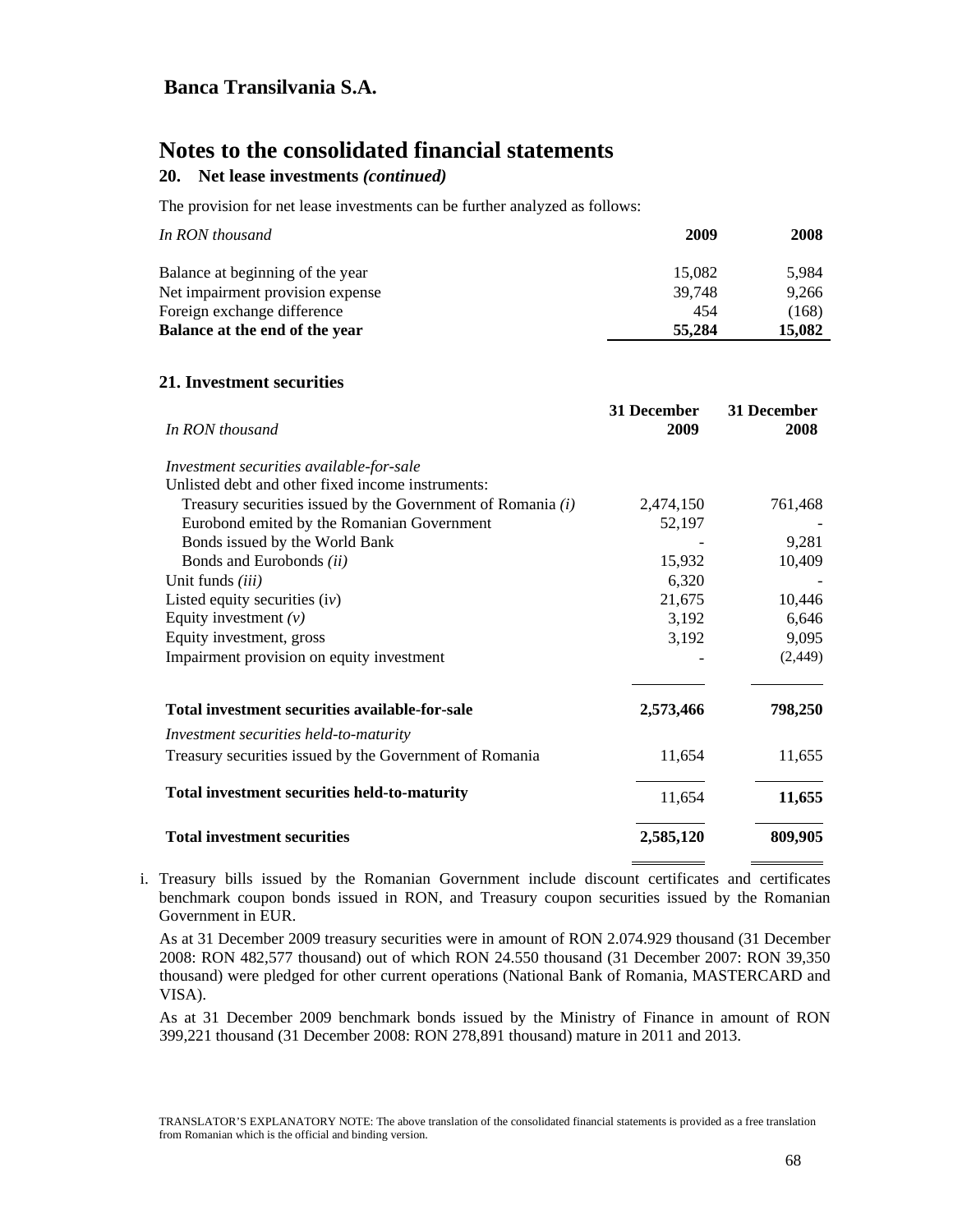### **21. Investment securities** *(continued)*

ii. The Group held on December 31, 2009 bond amount: 15.932 lei (8.291 lei on December 31, 2008) issued by Ralf IFN International Leasing IFN SA, Alba Iulia municipality and the municipality of Bucharest.

Bonds issued by Ralf RON IFN S.A. 6M Robor carries a variable interest rate 1.75% (December 31, 2009: 15.81% December 31, 2008: 19.72%) municipal bonds carry a variable interest Alba (ROBID Robor 6M 6M +  $/ 2 + 1$  5% (December 31, 2009: 10.5% December 31, 2008: 15.5%), issued by International Leasing 6M Robor carries a variable interest rate 2.25% (December 31, 2009: 17.26% December 31, 2008 : 15.71%). EUR bonds issued in Bucharest Municipality a fixed interest rate of 4.125%.

#### **Reclassification out of available-for-sale investments securities into loans and advances**

During 2007 the Group acquired Euro-bonds worth 56,912 lei: fixed-interest bonds issued by BRD Societe Generale by Alpha Bank and by Erste Bank.

Under the amendment to IAS 39 "Financial Instruments - Recognition and Measurement" and IFRS 7 "Financial Instruments: Disclosure" (described in accounting policy 3 (a) iii)) Euro-Group has reclassified the bonds held in July 1, 2008 in category titles available for sale in the category of investments in banks. Group identified financial assets that have fulfilled the conditions imposed by this category (the non-derivative financial assets fixed and determinable payments that are not quoted on an active market) and held in the foreseeable future.

| In RON thousand                                                       | 1 July 2009    |            | 31 December 2009 |  |
|-----------------------------------------------------------------------|----------------|------------|------------------|--|
|                                                                       | Carrying value | Fair value | Carrying value   |  |
| Available-for-sale investment<br>securities reclassified to loans and |                |            |                  |  |
| advances                                                              | 54.227         | 54.227     | 54.600           |  |

As at 31 December 2008 eurobonds did not have an active market, Consequently, the fair value could not be reliably estimated.

The table below sets out the amounts actually recognized in profit and loss and equity during 2008 before and after reclassification:

| In RON thousand                               | <b>Profit or Loss</b> | <b>Reserve</b> |
|-----------------------------------------------|-----------------------|----------------|
| Period before reclassification                |                       |                |
| Interest income                               | 2,151                 |                |
| Net change in fair value                      |                       | (5,806)        |
| Period after reclassification                 |                       |                |
| Interest income                               | 2,871                 |                |
| Amount transferred from fair value reserve to |                       | 826            |
| profit or loss                                |                       |                |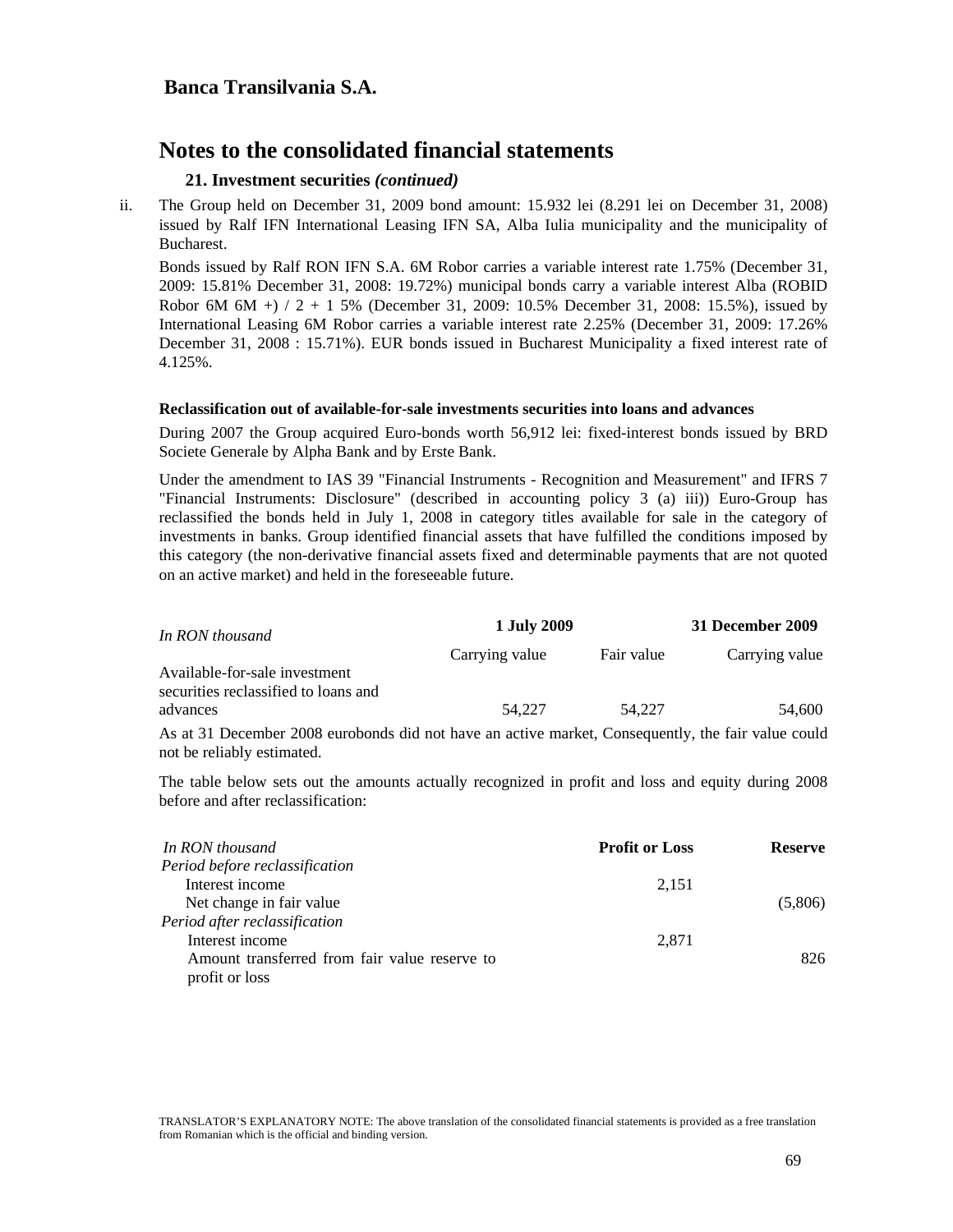# **Notes to the consolidated financial statements**

#### **21. Investment securities** *(continued)*

During 2009 the Grup acquered and clasified "loans and advances", eurobonds emited by BRD Group Robobank Royal Bank of Schotland.

Movement of the securities from this cathegory is reflected in the following table:

|                                                                                            | <b>Year 2009</b> |
|--------------------------------------------------------------------------------------------|------------------|
| <b>Balance at 31 Deember 2008</b>                                                          | 54,600           |
| Aquisitions 2009                                                                           | 24,183           |
| Cupon bonds                                                                                | 556              |
| Amortization of the difference betwen fair value<br>and aquisition value (Interest income) | 1,651            |
| <b>Balance at 21 Deember 2009</b>                                                          | 80,990           |

Movement of the gross reserve regarding this financial assets is presentes in the following table:

|                                      | <b>Year 2009</b> | <b>Year 2008</b> |
|--------------------------------------|------------------|------------------|
| Balance at the beginning of the year | (4,980)          |                  |
| Additions                            | ۰                | (5,806)          |
| Profit and loss transfers            | 1,638            | 826              |
| Balance at the end of the year       | (3,342)          | (4,980)          |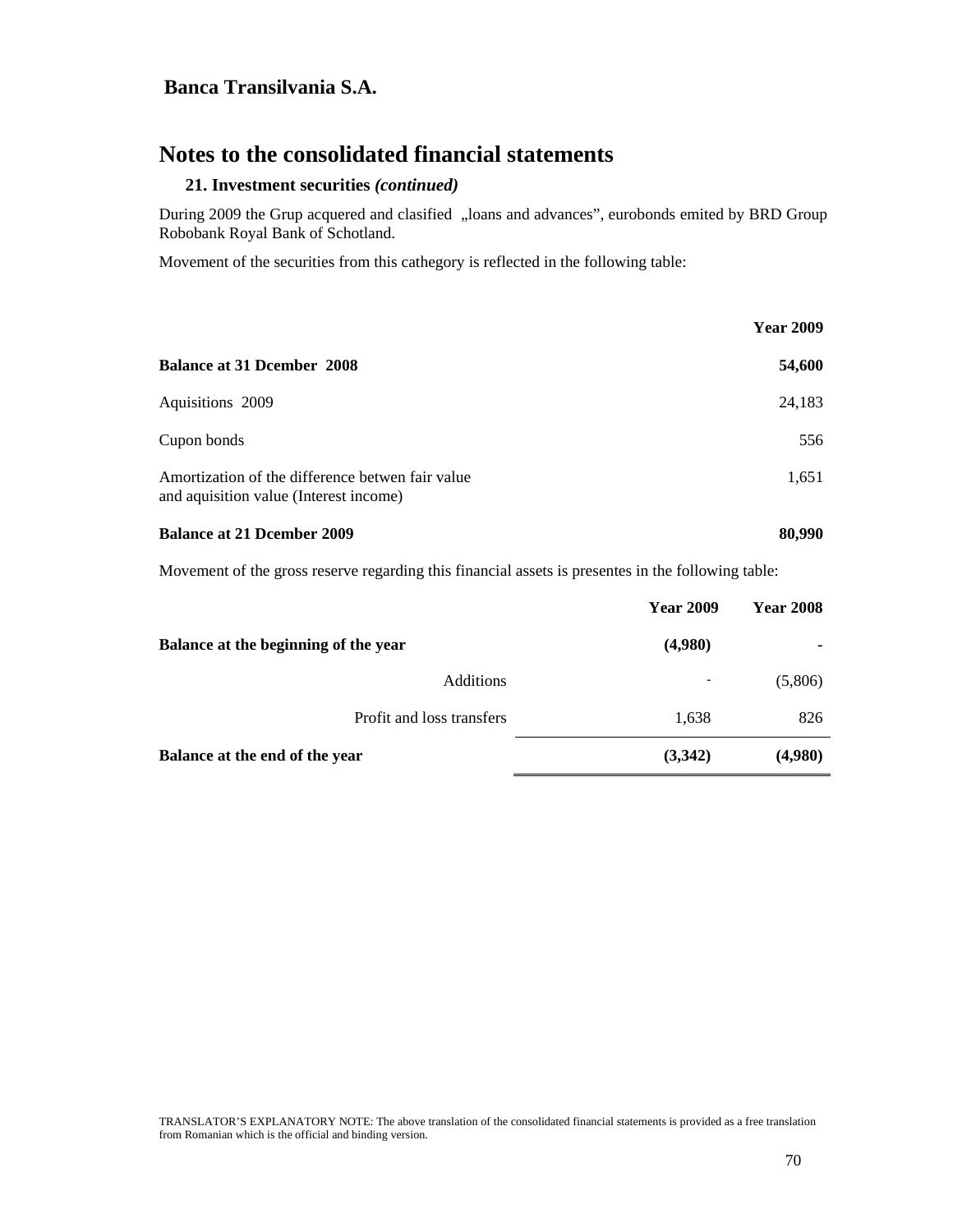# **Notes to the consolidated financial statements**

### **21. Investment securities** *(continued)*

The provision for equity investments can be further analyzed as follows:

| In RON thousand                      | 2009           | 2008  |
|--------------------------------------|----------------|-------|
| Balance at the beginning of the year | 2,449          | 2,101 |
| Net impairment provision expense     | (2, 449)       | 348   |
| Balance at the end of the year       | $\blacksquare$ | 2,449 |

The movement in investment securities may be summarized as follows:

| In RON thousand                                    | <b>Available for sale</b> | <b>Held to maturity</b> |
|----------------------------------------------------|---------------------------|-------------------------|
| At 1 January 2009                                  | 798,250                   | 11,655                  |
| Additions (acquisitions and increase in value)     | 8,111,395                 | 1,605                   |
| Disposals (sale, redemption and decrease in value) | 6,336,180                 | 1,605                   |
|                                                    |                           |                         |
| At 31 December 2009                                | 2,573,465                 | 11,655                  |
|                                                    |                           |                         |
|                                                    |                           |                         |
| At 1 January 2008                                  | 580,881                   | 12,672                  |
| Additions (acquisitions and increase in value)     | 1,191,837                 | 7,987                   |
| Disposals (sale, redemption and decrease in value) | 974,468                   | 9,004                   |
|                                                    |                           |                         |
| At 31 December 2008                                | 798,250                   | 11,655                  |
|                                                    |                           |                         |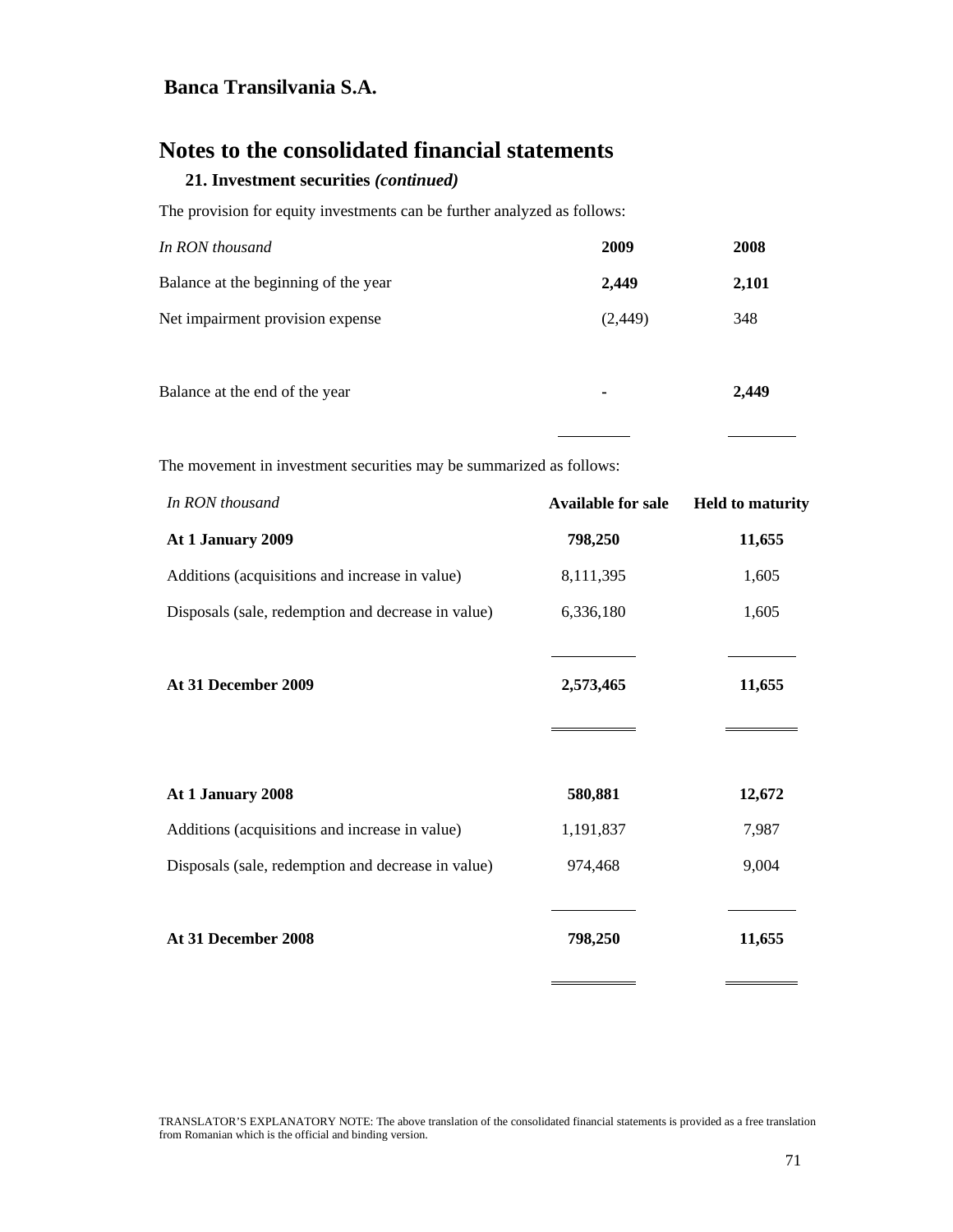# **Notes to the consolidated financial statements**

### **22. Investment in associates**

During 2009 the investment held by the Group in BT Index, BT Clasic, BT Maxim, FdI Transilvania si Fondul Privat Comercial have benn recognised and presented as investments in associates:

| 31 December<br>2009 | 31 December<br>2008 |
|---------------------|---------------------|
| 28,663              | 68,670              |
| 44,807              | 38,828              |
| 10,298              | (28, 581)           |
| (41, 364)           | (50, 254)           |
| 42,404              | 28,663              |
|                     |                     |

During 2009 the Group sold 50% of the investment held in BT Aegon S.A. for a total amount of RON 44,693 thd. cashed in october 2009.

The table below provides information regarding the Group associates as at 31 December 2009:

| In RON thousand |        | 2009   |        |        |
|-----------------|--------|--------|--------|--------|
|                 | minim  | maxim  | minim  | maxim  |
| Interest held   | 21,43% | 49.42% | 23,88% | 35,90% |
| Assets          | 3,469  | 14,017 | 4.534  | 18,867 |
| Liabilities     | 4      | 2,554  | 9      | 12,632 |
| Revenues        | 1.717  | 10,704 | 292    | 10,423 |

Revenues comprise net earned insurance premiums, trading and fund's asset value.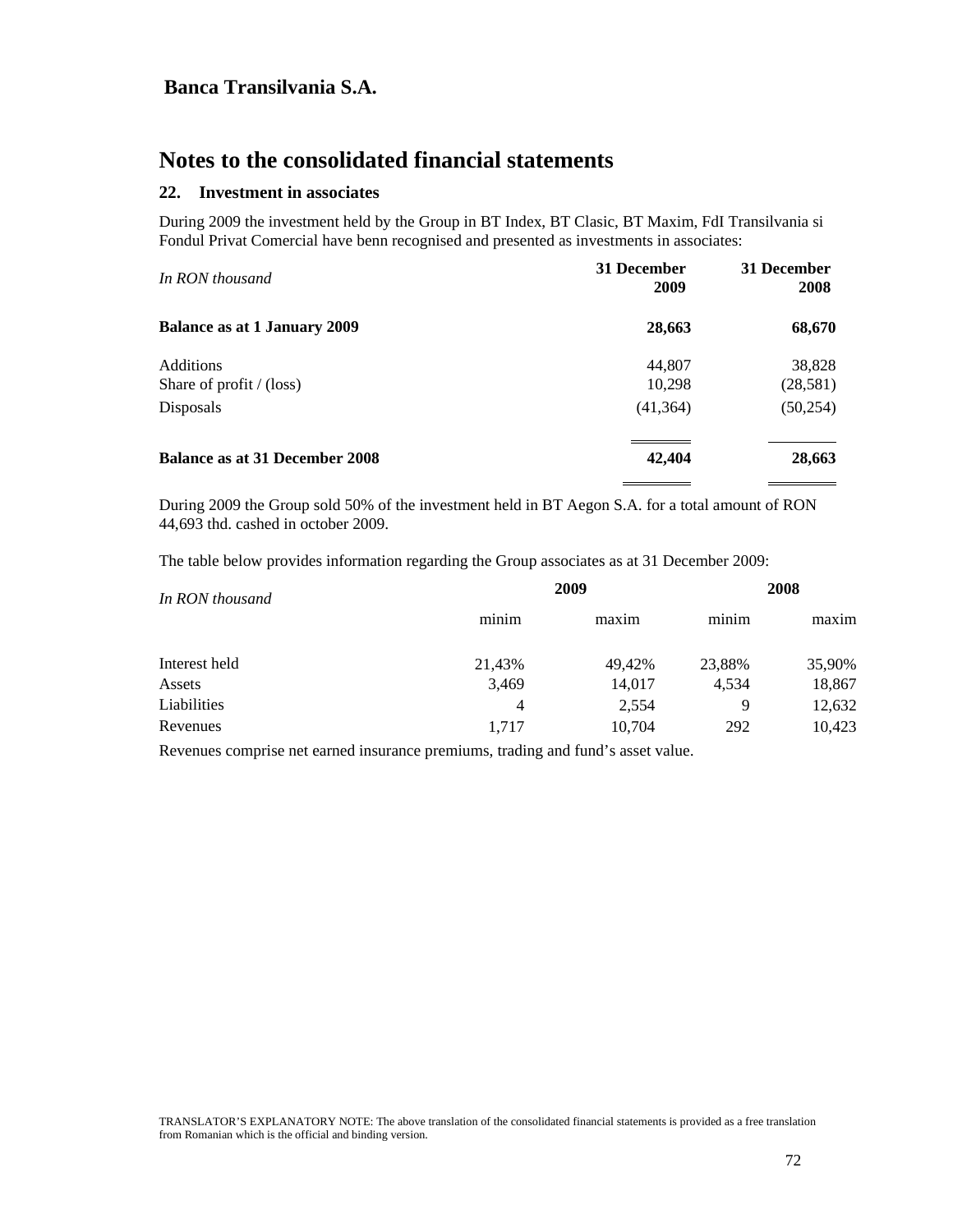#### **23. Property and equipment**

|                                                                     | Land and  | <b>Computers and</b> | <b>Vehicles</b> | Assets in | Total      |
|---------------------------------------------------------------------|-----------|----------------------|-----------------|-----------|------------|
|                                                                     | buildings | equipments           |                 | progress  |            |
| In RON thousand<br>Cost                                             |           |                      |                 |           |            |
| <b>Balance at 1 January 2008</b>                                    |           |                      |                 |           |            |
| Additions                                                           | 187,439   | 146,017              | 30,943          | 44,602    | 409,001    |
| Transfers from investment in progress                               | 1,316     | 56,374               | 15,486          | 80,361    | 153,537    |
| Disposals                                                           | 48,417    | 10,272               | 7,058           |           | 65,747     |
|                                                                     | (732)     | (7,625)              | (1,825)         | (72, 894) | (983,076)  |
| <b>Balance at 31 December 2008</b>                                  | 236,440   | 205,038              | 51,662          | 52,069    | 545,209    |
| <b>Balance at 1 January 2009</b>                                    | 236,440   | 205,038              | 51,662          | 52,069    | 545,209    |
| Additions                                                           | 28        | 9,596                | 4,106           | 8,871     | 22,601     |
| Transfers from investment in progress                               | 47,506    | 7,659                | 387             |           | 55,552     |
| Iesiri Fixed asstets from Factoriing                                |           |                      |                 |           |            |
| Company IFN SA                                                      |           | 83                   | 139             |           | 222        |
| Disposals                                                           | (5,065)   | (42, 164)            | (3,1190)        | (56,9290) | (107, 277) |
| Desposals Aegon                                                     | (53)      | (148)                | (90)            |           | (291)      |
| <b>Balance at 31 December 2009</b>                                  | 278,856   | 180,064              | 53,085          | 4,011     | 516,016    |
| Depreciation and impairment losses                                  |           |                      |                 |           |            |
| <b>Balance at 1 January 2008</b>                                    |           |                      |                 |           |            |
| Charge for the year                                                 | 36,771    | 62,818               | 9,493           |           | 109,082    |
| Accumulated depreciation of disposals                               | 23,161    | 26,769               | 7,655           |           | 57,585     |
| Depreciation                                                        | (329)     | (6,148)              | (530)           |           | (7,007)    |
| <b>Balance at 31 December 2008</b>                                  |           |                      | 145             |           | 145        |
|                                                                     | 59,603    | 83,439               | 16,763          | ä,        | 159,805    |
| <b>Balance at 1 January 2009</b>                                    | 59,603    | 83,439               | 16,763          | l,        | 159,805    |
| Charge for the year                                                 | 24,983    | 24,727               | 11,269          |           | 60,979     |
| Charge for the year at BT Argon                                     | 11        | 36                   | 11              |           | 58         |
| Accumulated depreciation of disposals                               | (3,253)   | (4,783)              | (1,657)         |           | (9,693)    |
| related<br>Assumed<br>depreciation<br>to                            |           |                      |                 |           |            |
| subsidiaries sold/acquired<br>Accumulated depreciation of disposals |           | 57                   | 70              |           | 127        |
| related to subsidiaries sold/acquired                               | (40)      | (123)                | (42)            |           | (205)      |
| Accumulated depreciation                                            |           |                      | (55)            |           | (55)       |
| Sold la 31 decembrie 2009                                           | 81,304    | 103,353              | 26,359          |           | 211,016    |
| Valoare neta contabila                                              |           |                      |                 |           |            |
| <b>Balance at 1 January 2009</b>                                    | 176,837   | 121,599              | 34,899          | 52,069    | 385,404    |
| <b>Balance at 31 December 2009</b>                                  | 197,552   | 76,711               | 26,726          | 4,011     | 305,000    |

At 31 December 2009 the Group included in property and equipment the amount of RON 227 thousand (31 December 2008: RON 401 thousand) representing vehicles and equipments acquired through financial leasing, The Group included under the tangible assets the amount of RON 620 thousand (31 December 2008: RON 33,283 thousand), representing vehicles and equipments acquired from the suppliers for financing such assets through finance lease. At 31 December 2009 the Group had no pledged property, equipment or intangible assets.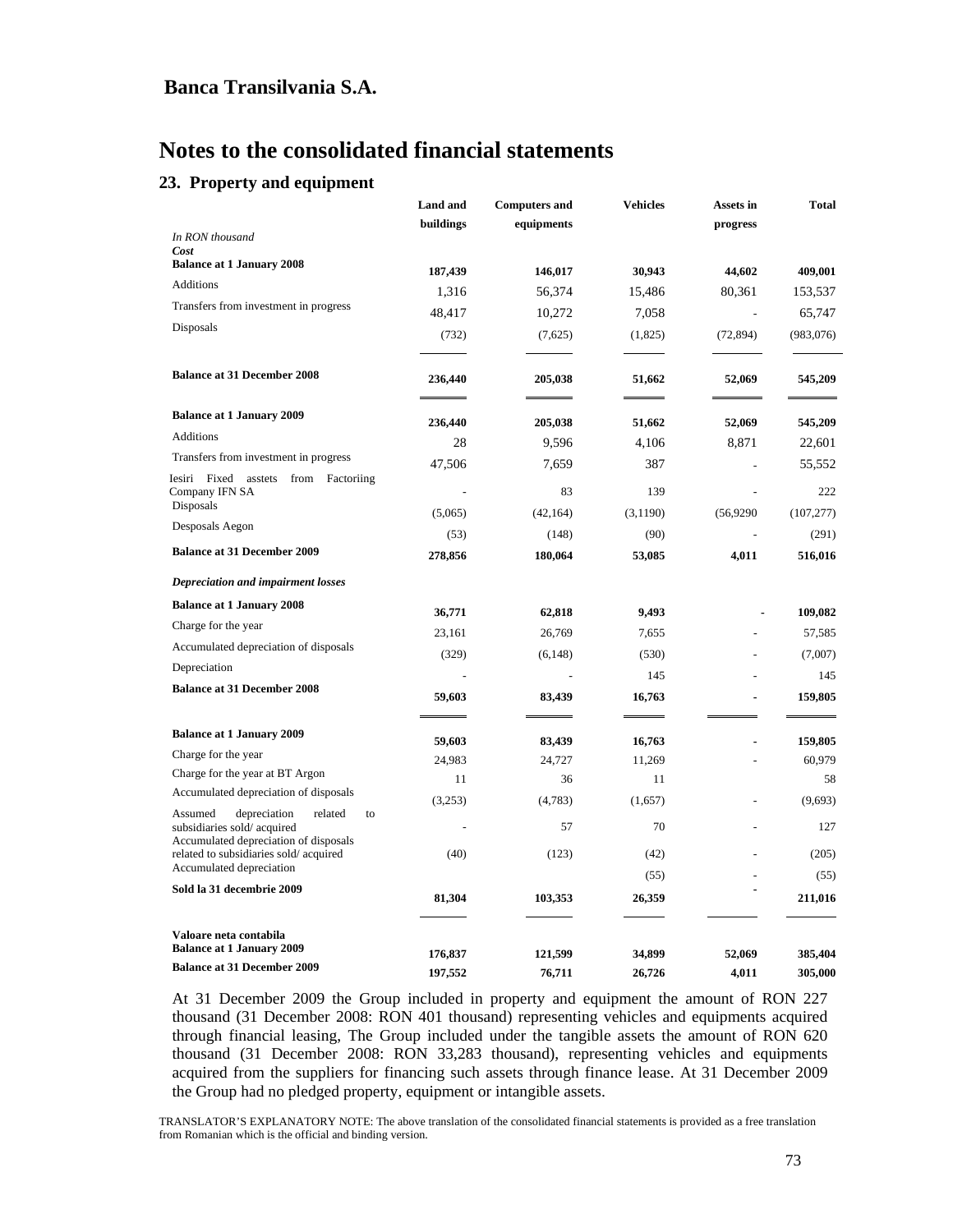## **24. Intangible assets (including goodwill)**

| In RON thousand                                                                      | Goodwill       | <b>Software</b>  |
|--------------------------------------------------------------------------------------|----------------|------------------|
| Cost                                                                                 |                |                  |
| <b>Balance at 1 January 2008</b>                                                     | 8,369          | 34,622           |
| Additions                                                                            |                | 22,568           |
| Disposals                                                                            |                | (13, 577)        |
| <b>Balance at 31 December 2008</b>                                                   | 8,369          | 43,613           |
| <b>Balance at 1 January 2009</b>                                                     | 8,369          | 43,613           |
| Additions                                                                            |                | 7,487            |
| Intangible assets assumed from Factoring Company IFN SA                              |                | 360              |
| Disposals                                                                            |                |                  |
| Disposals related to subsidiaries sold/aquired                                       |                | (2,709)<br>(627) |
|                                                                                      |                |                  |
| <b>Balance at 31 December 2009</b>                                                   | 8,369          | 48,124           |
| <b>Accumulated amortization</b>                                                      |                |                  |
| <b>Balance at 1 January 2008</b>                                                     |                | 26,256           |
| Charge for the year                                                                  |                | 5,552            |
| Disposals                                                                            |                | (2,823)          |
| <b>Balance at 31 December 2008</b>                                                   |                | 28,985           |
| <b>Balance at 1 January 2009</b>                                                     |                | 28,985           |
| Charge for the year                                                                  |                | 6,890            |
| Charge for the year BT Aegon SA                                                      |                | 115              |
| accumulated<br>depreciation<br>related<br>subsidiaries<br>Net<br>to<br>sold/acquired |                | 66               |
| Disposals                                                                            |                | (33)             |
| Disposals related to BT Aegon sold/acquired                                          |                | (288)            |
| <b>Balance at 31 December 2009</b>                                                   |                | 35,735           |
| <b>Carrying amount</b><br>As at 1 January 2008<br>As at 31 December 2008             | 8,369<br>8,369 | 14,628<br>12,389 |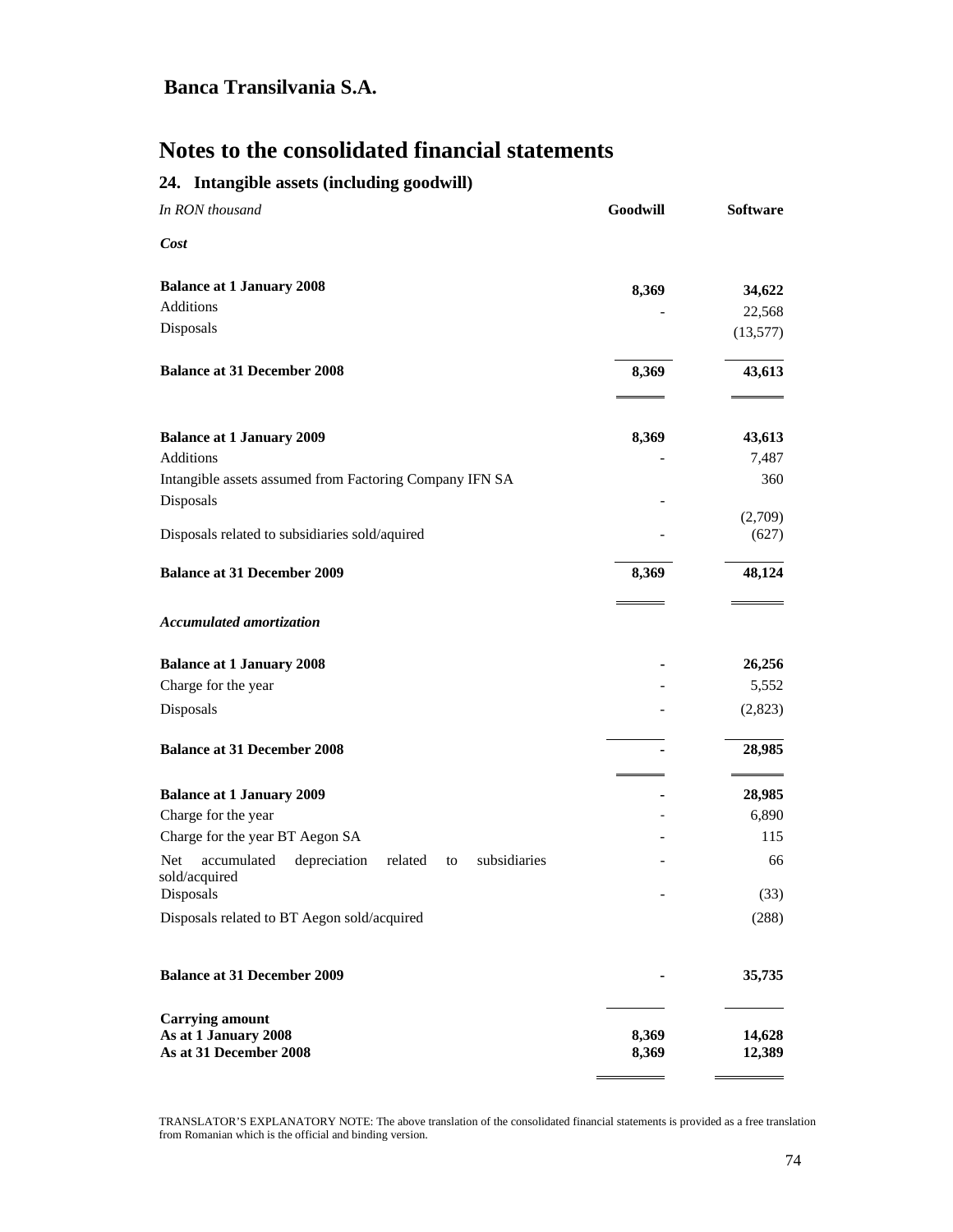# **Notes to the consolidated financial statements**

#### **25. Intangible assets (including goodwill)** *(continued)*

#### **Impairment testing for cash generating units containing goodwill**

For the purpose of impairment testing, goodwill is allocated to the Group's operating divisions which represent the lowest level within the Group at which the goodwill is monitored for internal management.

The carrying amount of the goodwill of 8.369 lei is allocated BT Leasing IFN (376 thousands) and Medicredit Leasing IFN S.A. (7993 lei).

#### **26. Deferred tax assets and liabilities**

|                                                                      | 31 December 2009 |           |            |         |
|----------------------------------------------------------------------|------------------|-----------|------------|---------|
| <b>In RON thousand</b>                                               | Asset            | Liability | <b>Net</b> |         |
| Loans and advances to customers (including net lease<br>investments) | 85,716           |           |            | 85,716  |
| Investment securities, available-for-sale                            | 2,707            |           |            | 2,707   |
| Investment in associates                                             | 18,175           |           |            | 18,175  |
| Other assets                                                         | (2,104)          |           |            | (2,104) |
| <b>Total</b>                                                         | 104,494          |           |            | 104,494 |
| Net temporary differences                                            |                  |           |            | 104,494 |

#### **Deferred tax asset at 16% 16,719 16,719**

|                                                                      |         | 31 December 2008               |         |
|----------------------------------------------------------------------|---------|--------------------------------|---------|
| <b>In RON thousand</b>                                               | Asset   | <b>Liability</b><br><b>Net</b> |         |
| Loans and advances to customers (including net lease<br>investments) | 47,854  |                                | 47,854  |
| Investment securities, available-for-sale                            | 57,204  |                                | 57,204  |
| Investment in associates                                             | 26,180  |                                | 26,180  |
| Other assets                                                         | 440     |                                | 440     |
| <b>Total</b>                                                         | 131,678 |                                | 131,678 |
| Net temporary differences                                            |         |                                | 131,678 |
| Deferred tax liability at 16%                                        |         |                                | 21,068  |

TRANSLATOR'S EXPLANATORY NOTE: The above translation of the consolidated financial statements is provided as a free translation from Romanian which is the official and binding version.

 $\overline{a}$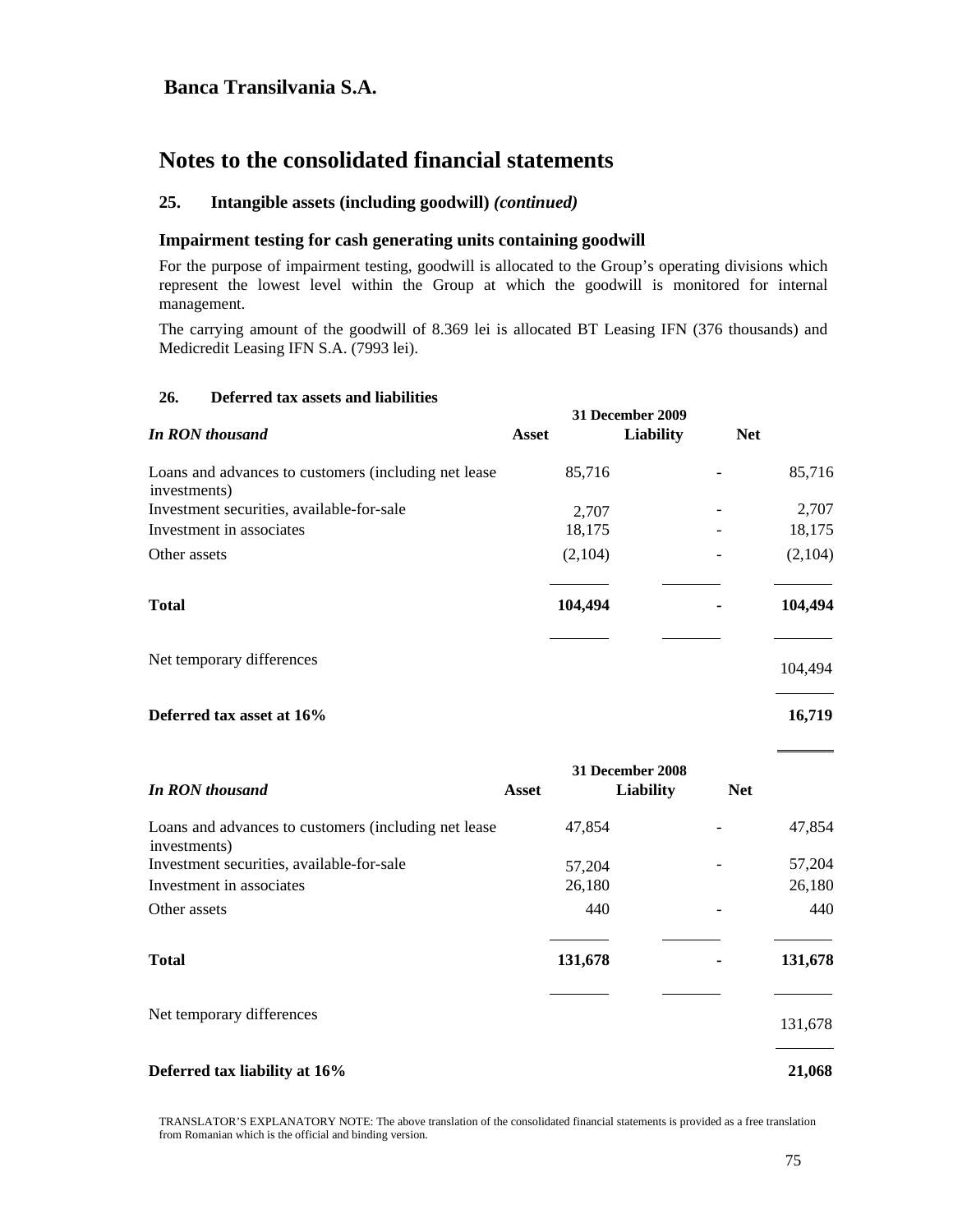# **Notes to the consolidated financial statements**

### **26. Other assets**

| In RON thousand                 | 31 December<br>2008 | 31 December<br>2009 |
|---------------------------------|---------------------|---------------------|
| Amounts under settlement        | 7,765               | 29,148              |
| Assets repossessed              | 42,331              | 13,082              |
| Prepayments                     | 13,922              | 11,307              |
| Sundry debtors                  | 13,208              | 10,403              |
| VAT receivable                  | 34,201              | 7,312               |
| Other assets                    | 19,240              | 6,840               |
| Less provision for other assets | (8, 486)            | (4,952)             |
| <b>Total</b>                    | 122,181             | 73,140              |

Movement in provision for impairment loss on other assets for the year was as follows:

| In RON thousand                            | 2009  | 2008  |
|--------------------------------------------|-------|-------|
| Balance at 1 January                       | 4.952 | 627   |
| Net provision expense (Note 13)            | 3,619 | 4.325 |
| Balance provision of acquired subsidiaries | (85)  |       |
| <b>Balance at 31 December</b>              | 8.486 | 4.952 |

 $\overline{a}$ 

L,

#### **27. Deposits from banks**

| <b>In RON thousand</b> | 2009    | 31 December 31 December<br>2008 |
|------------------------|---------|---------------------------------|
| Sight deposits         | 16,296  | 1,176                           |
| Term deposits          | 242,838 | 37,149                          |
| <b>Total</b>           | 259,134 | 38,325                          |
|                        |         |                                 |

### **28. Deposits from customers**

| In RON thousand     | 31 December<br>2009 | 31 December<br>2008 |
|---------------------|---------------------|---------------------|
| Current accounts    | 2,119,953           | 2,128,314           |
| Sight deposits      | 312,568             | 392,290             |
| Term deposits       | 12,263,816          | 9,324,445           |
| Collateral deposits | 292,862             | 252,042             |
| Total               | 14,989,199          | 12,097,091          |
|                     |                     |                     |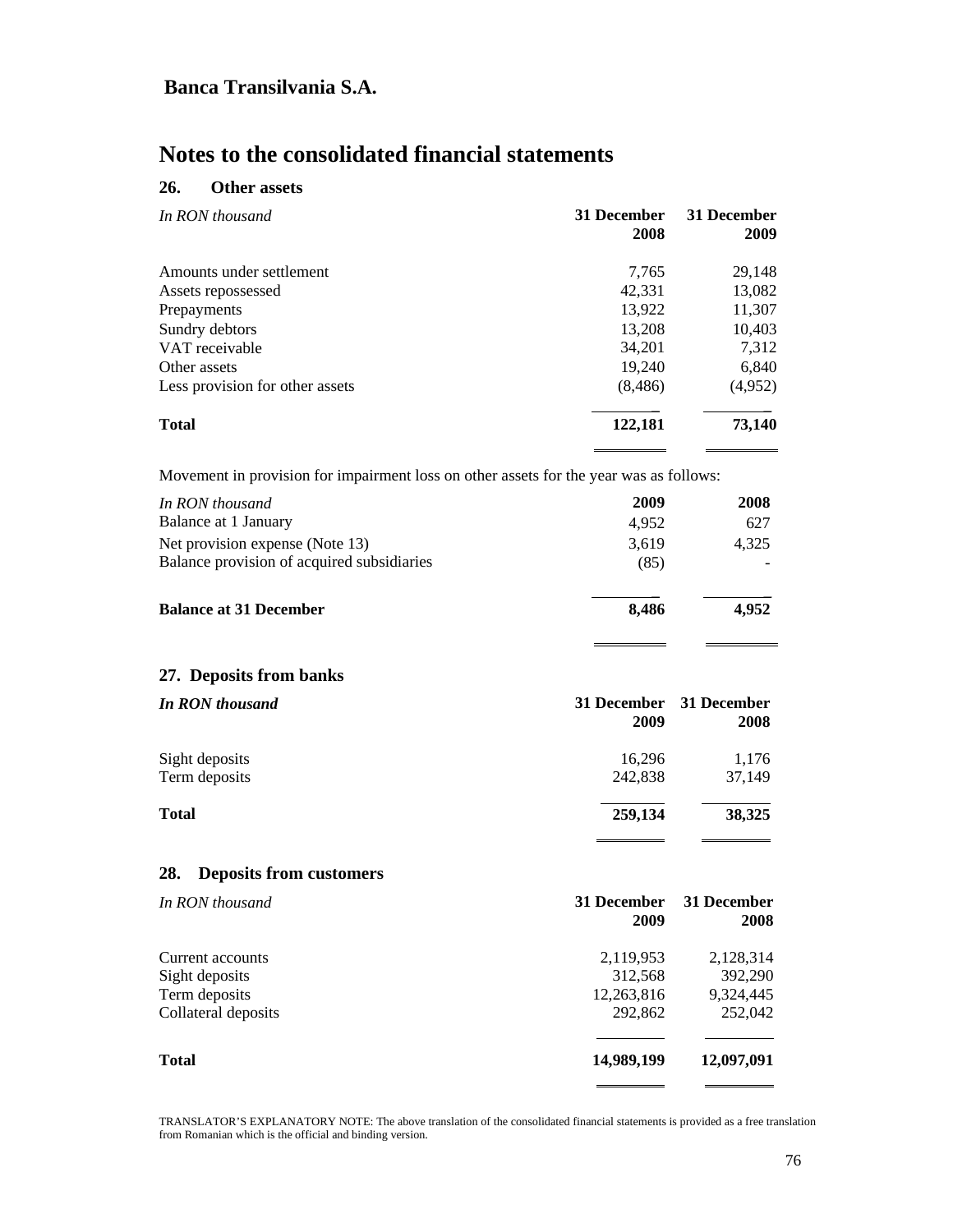# **Notes to the consolidated financial statements**

#### **28. Deposits from customers** *(continued)*

Deposits from customers can be also analyzed as follows:

| In RON thousand     | 31 December<br>2009 | 31 December<br>2008 |
|---------------------|---------------------|---------------------|
| Retail customers    | 9,998,613           | 7,600,847           |
| Corporate customers | 4.990.586           | 4,496,244           |
| <b>Total</b>        | 14,989,199          | 12,097,091          |
|                     |                     |                     |

### **29. Loans from banks and other financial institutions**

| 31 December<br>2009 | 31 December<br>2008 |
|---------------------|---------------------|
| 1,025,833           | 1,219,724           |
| 574,139             | 450,682             |
| 451.694             | 769,042             |
| 1,298,901           | 432,955             |
| 553,075             | 221,118             |
| 2,160,404           | 2,877,809           |
|                     |                     |

The interest rates range for loans from banks and financial institutions was as follows:

| 2009 |                     | 2008             |                     |                          |
|------|---------------------|------------------|---------------------|--------------------------|
|      | minim               | maxim            | minim               | maxim                    |
| EUR  | Euribor $6M+0.55\%$ | 9.65%            | Euribor $6M+0.65\%$ | Variabila $9.65\% + 1\%$ |
| LEI  | 8%                  | Robor $6M + 3\%$ | 14.25%              | Robor $3M + 5\%$         |
| USD. | Libor $6M+0.38\%$   | Libor $6M + 3\%$ | Libor $6M+0.38\%$   | Libor $6M + 3\%$         |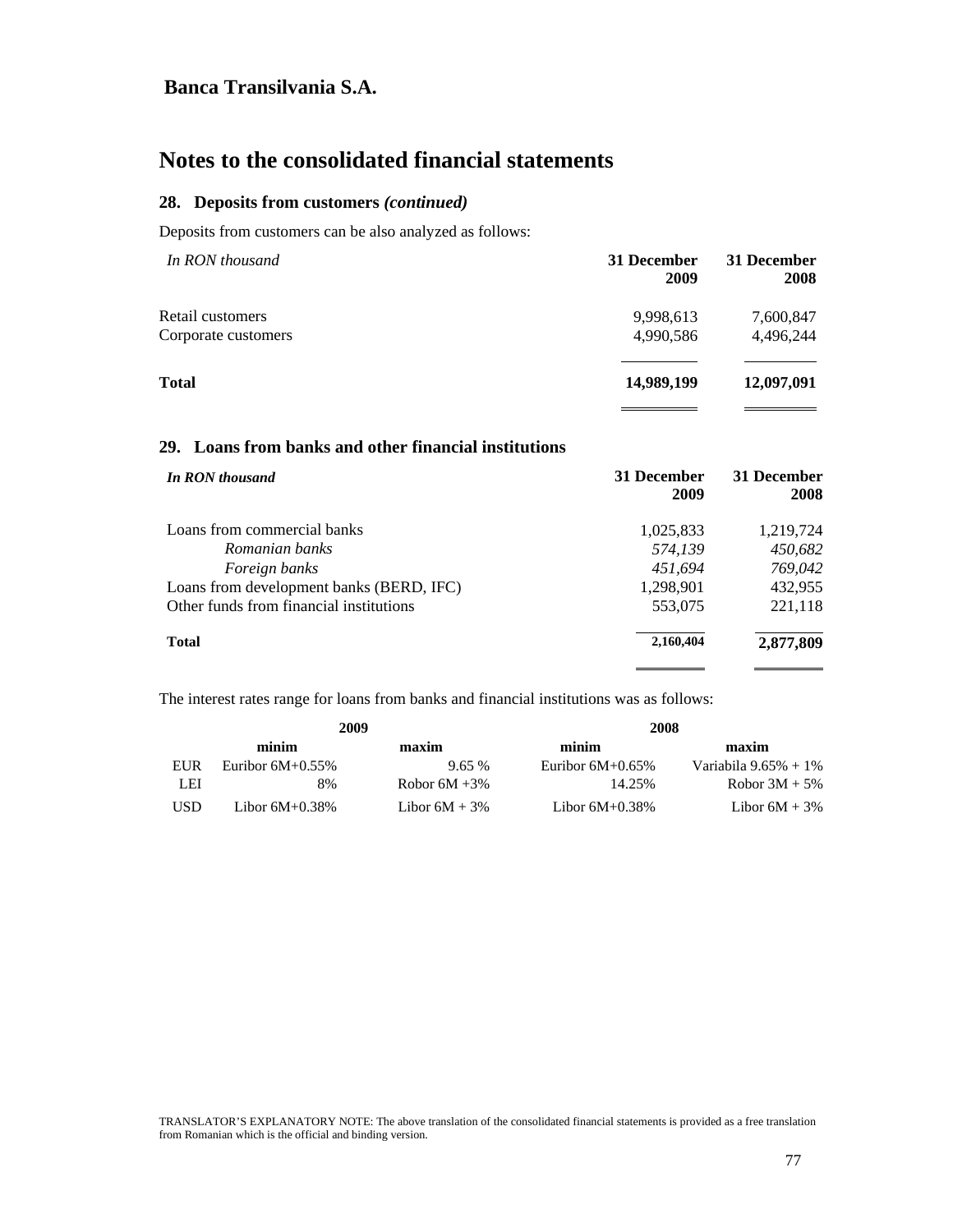# **Notes to the consolidated financial statements**

#### **30. Other subordinated liabilities**

In 2006, the Group contracted a subordinated loan agreement with five credit institutions for EUR 60,000 thousand bearing an inter-banking interest rate available during the respective period + 3,4%. The inter-banking rate is, for each period, the annual interest rate offered for deposits in the respective currency, which is published on the reference page at 11:00 am, Bruxelles time. The loan shall be repaid by one installment at the seventh anniversary from the contract date.

The payments of any amounts payable under this contract are subordinated to the payment of all Senior Indebtedness, so that no amount shall be paid in respect of the loan in such bankruptcy, insolvency, winding-up or liquidation of the borrower or in any other similar event affecting the borrower, until all claims in respect of Senior Indebtedness admitted in such cases.

#### **31. Debt securities issued**

In September 2005 the Bank issued 2.290 convertible bonds with a par value of USD 10.000 each. The interest is payable semi-annually starting from 15 January 2006 until 15 July 2010. The rate for the first interest period was set at LIBOR USD 6 months + 3% and for subsequent interest periods, the rate will be established by the Payment Agent on the basis of: (i) LIBOR for such a period taking as a reference the inter-banking offered rate for USD deposits by the British Banker Association: plus (ii) a margin applicable to such period by reference to either the highest foreign currency credit rating given to Romania by S&P or the long term ratings in foreign currency given by Moody's on the Romanian government bonds applicable on the payment date.

The bonds cannot be prepaid or redeemed before the redemption date and the bond holder will not have the option of anticipated redemption, except in the case of bank liquidation. The redemption value is the par value.

The bondholders can convert at their discretion to common shares of the Bank starting from 1 November 2006 to 15 June 2010. The minimum convertible value per bondholder is USD 500 thousand and the total number of shares of a bond holder cannot exceed after the conversion 5% of the existing number of shares at the date of conversion. The conversion price will be determined at the date of conversion based on the average price between the daily maximum and minimum prices of the Bank's shares weighted to the daily volume of transactions during the previous 90 working days of the Bucharest Stock Exchange.

At 1 November 2007, the price establishing date, part of the bond holders exercised their rights of converting the bonds into shares. At that date 10 bonds in amount of USD 100 thousand were converted into shares. The number of shares was determined by dividing the RON equivalent of the principal outstanding that the bond holders decided to convert based on a spot exchange rate on the conversion date.

The communicated price was RON 0.8934 per share and the USD exchanged rate published by NBR on 1 November 2007 was RON 2.3094 per USD.

From the conversion resulted 258,490 shares, the share capital was increased with RON 25,849. Also, the Group booked conversion premiums in amount of RON 205,085. At 31 December 2008 there were 2,188 bonds amounting USD 21,880 thousand.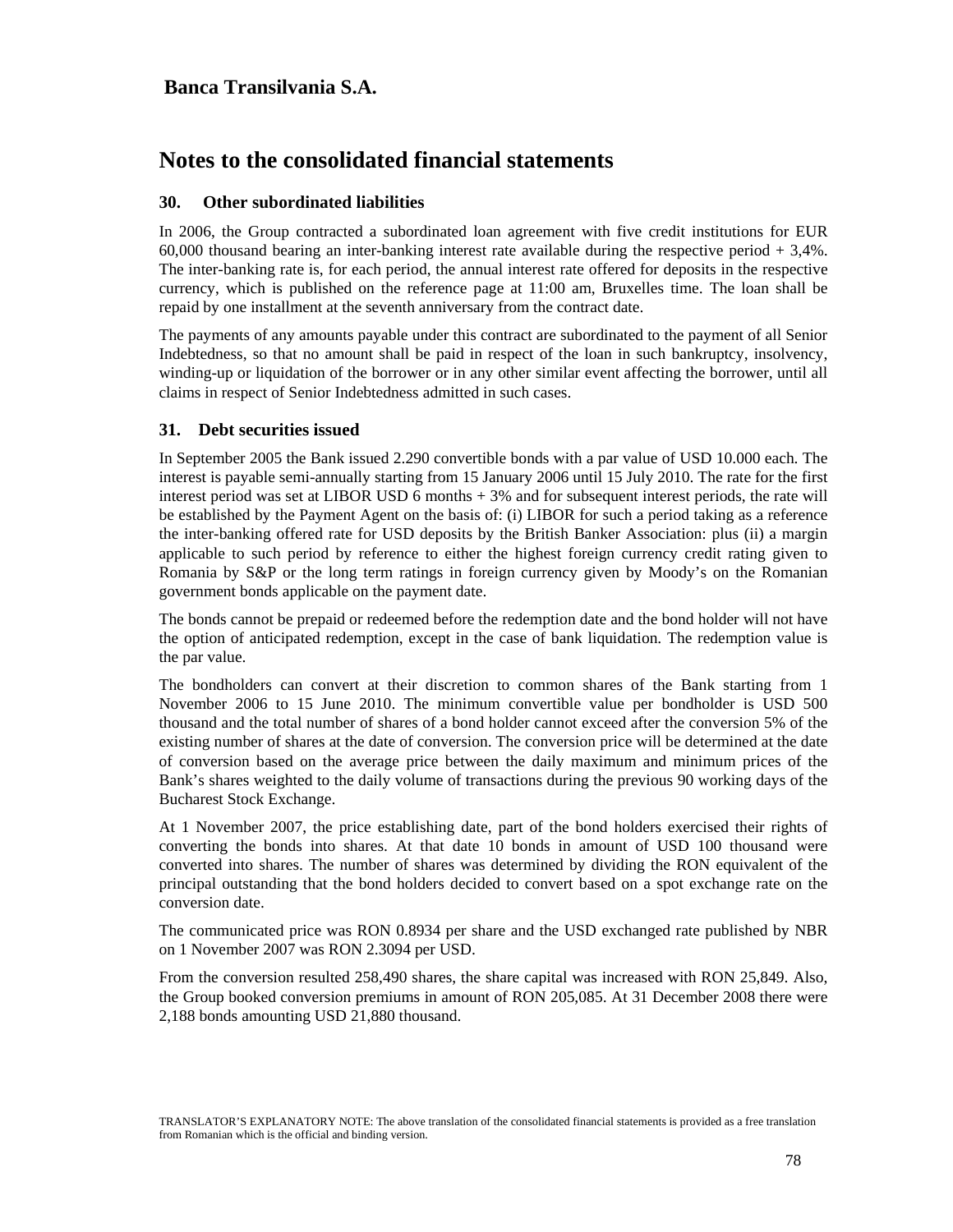# **Notes to the consolidated financial statements**

#### **31. Debt securities issued**

In November 2009 have been converted to a total of 2176 bonds each with a nominal value of USD 10 thousand. Conversion price calculated as the approveal of the Prespect Offer having into account an exchange rate of 2.8927 USD / RON was 1.5049 RON / share. Resulting from the conversion of a total of 41,826,801 shares, of which a total of 15,185,101 shares were repurchased by the bank's own shares during 2009. At December 31, 2009 have left unconverted a total of 12 bonds worth USD 120 thousand.

#### **32. Other liabilities**

| In RON thousand           | 31 December<br>2009 | 31 December<br>2008 |
|---------------------------|---------------------|---------------------|
| Amounts under settlement  | 76,028              | 93,707              |
| Other fees payable        | 11,860              | 44,234              |
| Sundry creditors          | 12,734              | 24,673              |
| Leasing liabilities $(i)$ | 1,243               | 1,932               |
| Other liabilities         | 9,467               | 11,331              |
| <b>Total</b>              | 111,332             | 175,877             |

*(i)* Future minimum lease payments under finance leases and the present value of the net minimum lease payments are as follows:

| In RON thousand                         | <b>31 December 2009</b> | 31 December 2008 |
|-----------------------------------------|-------------------------|------------------|
| <b>Minimum lease payments</b>           |                         |                  |
| 2009                                    |                         | 930              |
| 2010                                    | 769                     | 736              |
| 2011                                    | 442                     | 400              |
| 2012                                    | 134                     | 126              |
| <b>Total minimum lease payments</b>     | 1,345                   | 2,192            |
| Less future interest                    | (102)                   | (260)            |
| Present value of minimum lease payments | 1,243                   | 1,932            |

#### **33. Share capital**

The statutory share capital of the Bank as of 31 December 2008 was represented by 1.086.337.883 ordinary shares of RON 1 each (31 December 2007: 1,059,096,183 shares of RON 0.1 each), The shareholders structure of the Bank is presented in Note 1.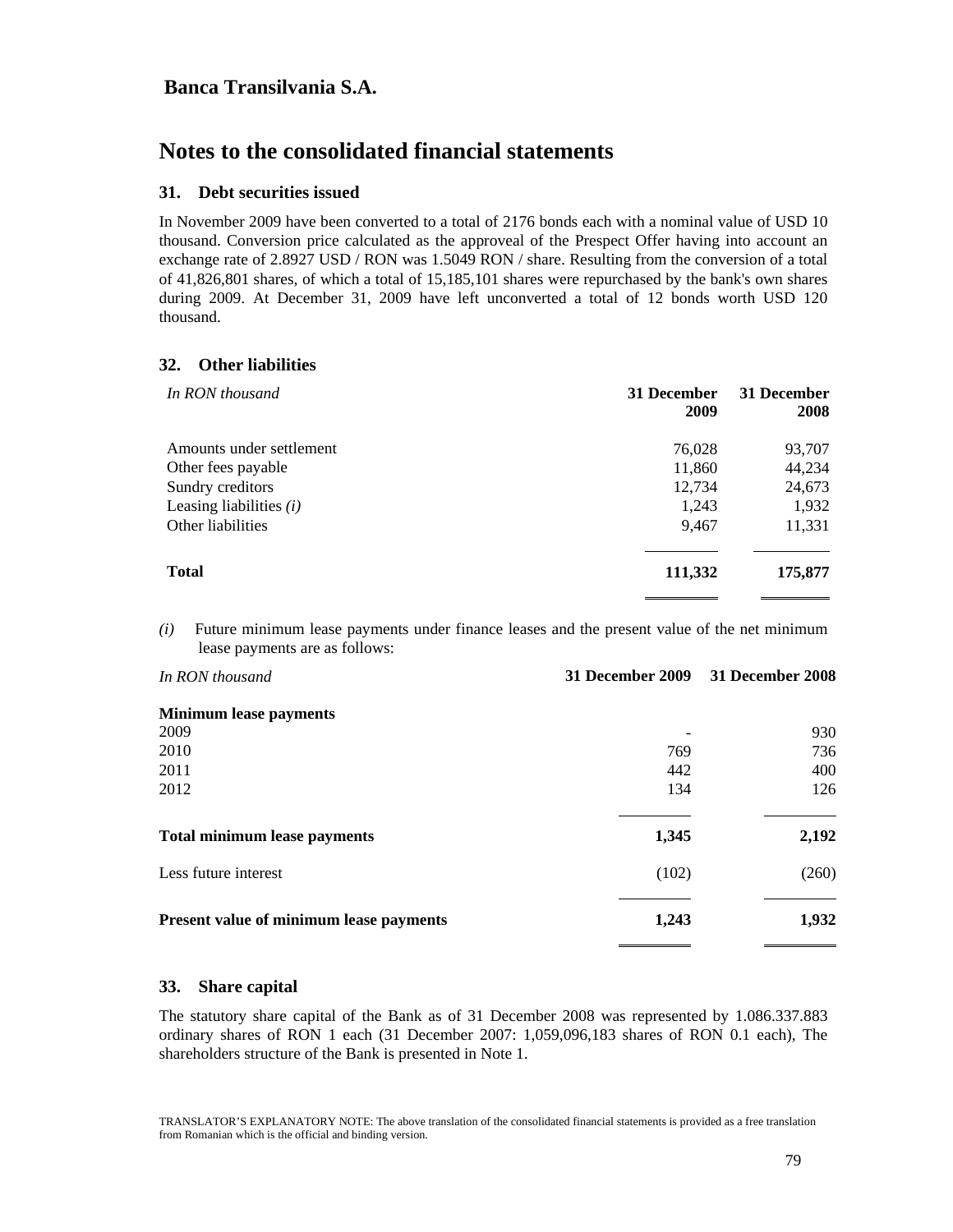# **Notes to the consolidated financial statements**

#### **34. Other reserves**

As at 31 December 2009 and 31 December 2008 the reserves include the following:

| 31 December<br>2009 | 31 December<br>2008 |
|---------------------|---------------------|
| 77,893              | 77,893              |
| 104,329             | 100,589             |
| (2,274)             | (48, 055)           |
| 179,948             | 130,427             |
|                     |                     |
| 2009                | 2008                |
| 100,589             | 77,229              |
| 3,740               | 23,360              |
| 104,329             | 100,589             |
|                     |                     |

- *(i)* The general banking risks reserve include amounts set aside in accordance with local banking regulations for future losses and other unforeseen risks or contingencies, are separately disclosed as appropriations of profit. The general banking risks reserve is appropriated from the statutory gross profit at the rate of 1% of the balance of the assets carrying specific banking risks. The general banking risks reserve was set up, starting financial year 2004 up to the end of financial year 2006.
- *(ii)* Statutory reserves represent accumulated transfers from retained earnings in accordance with local banking regulations that require 5% of the Bank's net profit and its subsidiaries to be transferred to a non-distributable statutory reserve until such time this reserve represents 20% of the Bank's share capital.

The statutory reserves are not distributable.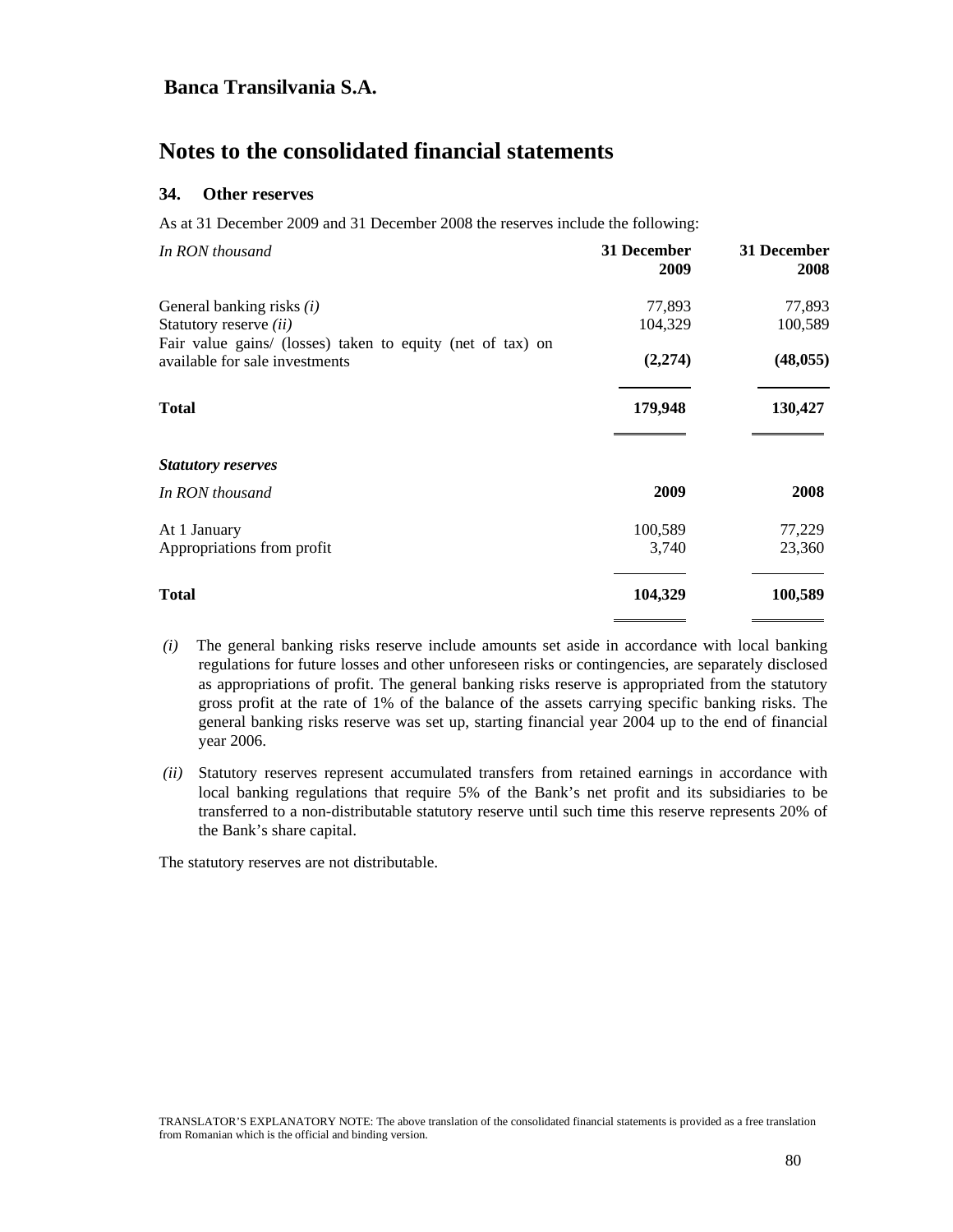# **Notes to the consolidated financial statements**

#### **35. Related parties transactions**

#### **Transactions with shareholders**

During the year ended 31 December 2009, the following banking transactions were carried out with the shareholders:

| In RON thousand                                                                            | 2009    | 2008    |
|--------------------------------------------------------------------------------------------|---------|---------|
| <b>Assets</b>                                                                              |         |         |
| Loans to shareholders granted by Banca Transilvania SA, related<br>interest and provisions | 45      | 2,507   |
| <b>Liabilities</b>                                                                         |         |         |
| Current accounts at BT, deposits, related                                                  | 111,514 | 23,370  |
| Loans from financial institutions                                                          | 492,669 | 538,679 |
| Subordinated loans                                                                         | 50,733  | 47,937  |
| <b>Income statement</b>                                                                    |         |         |
| Interest income                                                                            | 29      | 310     |
| Performance commission income                                                              | 310     | 190     |
| Interest, commission expense.                                                              | 38.126  | 17,564  |

#### **Transactions with key management personnel**

During the year ended 31 December 2009, the following banking transactions were carried out with key personnel:

| In RON thousand                                                                             | 2008   | 2007   |
|---------------------------------------------------------------------------------------------|--------|--------|
| <b>Assets</b>                                                                               |        |        |
| Loans to key personnel granted by Banca Transilvania SA, related<br>interest and provisions | 88,971 | 74.148 |
| <b>Liabilities</b>                                                                          |        |        |
| Current accounts at BT. deposits. Related                                                   | 40,412 | 24.894 |
| <b>Commitments to key personnel</b>                                                         | 456    | 2.769  |
| Income statement                                                                            |        |        |
| Interest income                                                                             | 3,697  | 6,465  |
| Commission expense                                                                          | 4.973  | 2,723  |

During 2008 the total salaries paid by the Bank to the Board of Director's members and executive management amounting to RON 3,897 thousand (2007: RON: 3,622 thousand).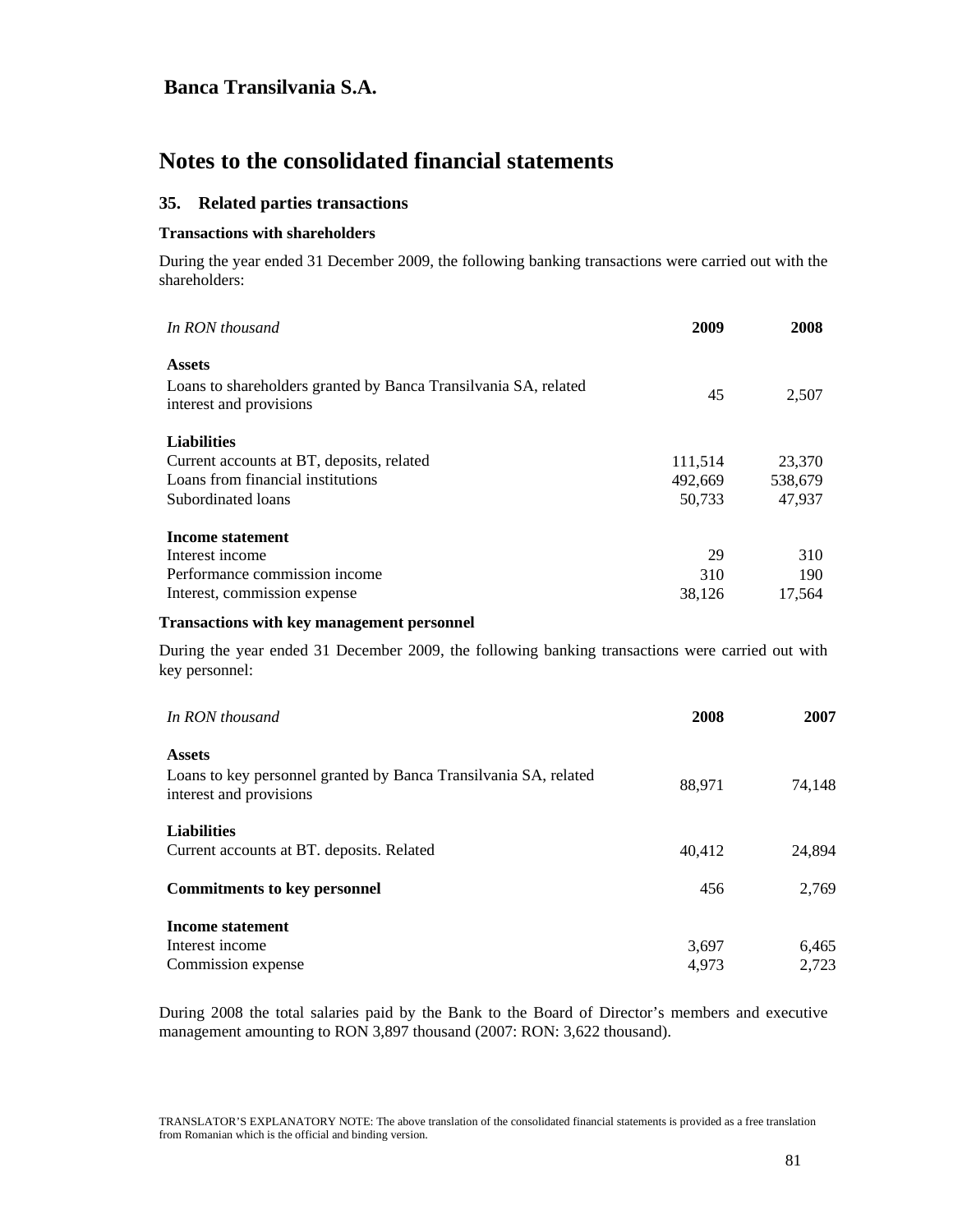# **Notes to the consolidated financial statements**

#### **36. Commitments and contingencies**

At any time the Group has outstanding commitments to extend credit. These commitments take the form of approved loans and overdraft facilities. Outstanding loan commitments have a commitment period that does not extend beyond the normal underwriting and settlement period of one month to one year.

The Group provides financial guarantees and letters of credit to guarantee the performance of customers to third parties. These agreements have fixed limits and generally extend for a period of up to one year. Expirations are not concentrated in any period.

The contractual amounts of commitments and contingent liabilities are set out in the following table by category. The amounts reflected in the table as commitments assume that amounts are fully advanced.

The amounts reflected in the table as guarantees and letters of credit represent the maximum accounting loss that would be recognized at the balance sheet date if counterparties failed completely to perform as contracted.

| In RON thousand   | 31 December<br>2009 | 31 December<br>2008 |
|-------------------|---------------------|---------------------|
| Guarantees issued | 764,600             | 683,520             |
| Loan commitments  | 1,861,059           | 1,725,593           |
| <b>Total</b>      | 2,625,659           | 2,409,113           |
|                   |                     |                     |

At 31 December 2009 foreign currency transactions were due to purchase transactions amounting to EUR 500 thousand, USD 1,375 thousand and RON 6,175 thousand (31 December 2008: EUR 47,370 thousand sales operations and purchasing operations EUR 370 thousand) . The outstanding transactions at 31 December 2009 have maturities until February 2009.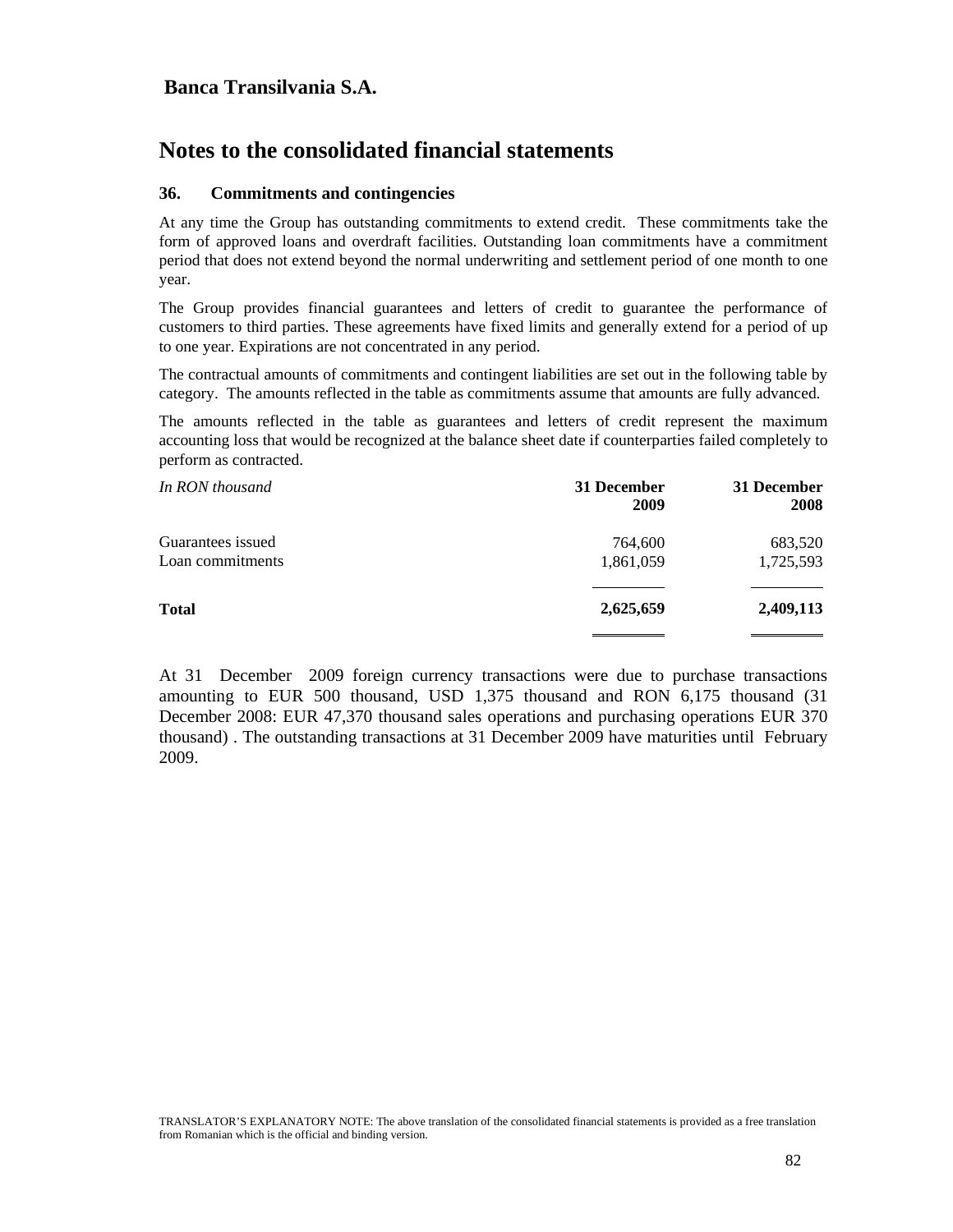#### **37. Earnings per share**

#### **Basic earnings per share**

The calculation of basic earnings per share (basic and diluted) was based on net profit attributable to ordinary shareholders of RON 138.323 thousand (31 December 2008: RON 361.672 thousand) and the weighted average number of the ordinary shares outstanding during the year calculated as follows:

|                                            | 2009          | 2008*         |
|--------------------------------------------|---------------|---------------|
| Ordinary shares issued at 1 January        | 1,059,698,186 | 611,079,770   |
| Effect of shares issued during the year    | 948.882       | 436,042,053   |
| Weighted average number of shares as at 31 |               |               |
| December                                   | 1.060.647.068 | 1,047,121,823 |
| Weighted average number of shares as at 31 |               |               |
| December 2007 retreated                    | n/a           | 1,073,763,523 |
|                                            |               |               |

\* The number of shares related to 2008 was adjusted retrospectively.

#### **Diluted earnings per share**

The potential ordinary shares of the Bank are represented by the outstanding as at convertible bonds (please refer to Note 31). The potential ordinary shares are anti-dilutive because their conversion to ordinary shares would increase earnings per share.

Because the calculation of the diluted earnings per share does not assume conversion of potential ordinary shares that would have an anti-dilutive effect. this is the same as the basic earnings per share.

#### **38. Changes in Group's structure**

#### **Acquisitions**

In October 2009 the Group acquired 50% of the share capital of Compania de Factoring IFN SA, thus holding 99.18% of this company. Fair value of assets minus the fair value of liabilities acquired were considered equal to the Com[any's net assets, therefore the Group did not considerand necessary to record goodwill following this transaction.

#### **Sales**

During 2009 the Group sold its entire holding of 50% of the share capital of BT Aegon SA for the amount of RON 44,693, after this transaction the Group recorded a profit of RON 38,596 as compared to the value of Compnay's net assets at the date of purchase.

#### **Other changes**

BT Group's stake in the fund managed by BT Asset Management Bonds fell from 80.4% (December 2008) to 11.23% (December 2009). The helding of this fund are presented in the category of securities available for sale as of 31 December 2009.